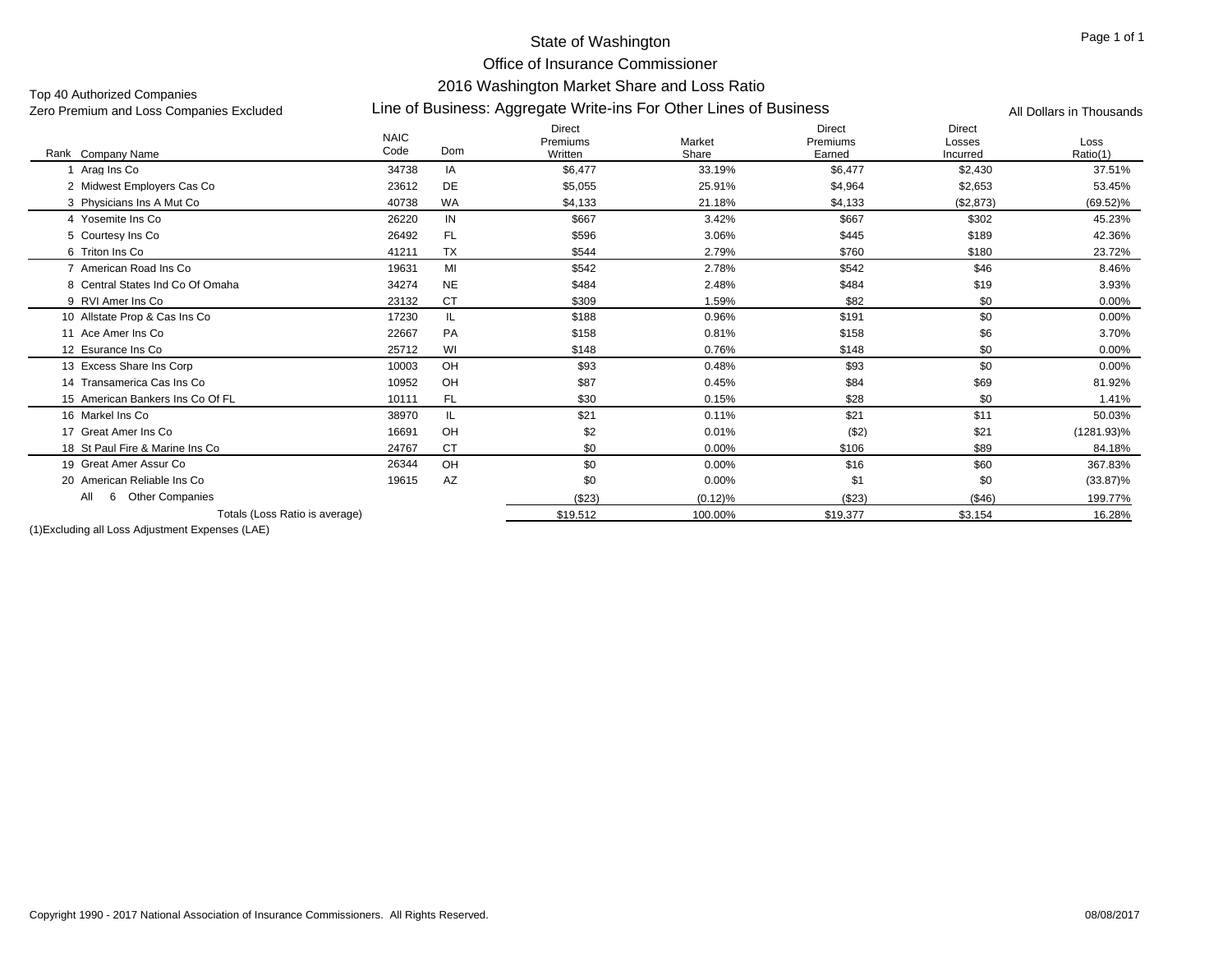# State of Washington Office of Insurance Commissioner 2016 Washington Market Share and Loss Ratio Line of Business: Accident and Health - Collectively Renewable Zero Premium Companies Excluded All Dollars in Thousands

Top 40 Authorized Companies

| Rank Company Name                 | <b>NAIC</b><br>Code | Dom       | Type(1) | Premiums<br>Written | Market<br>Share | Premiums<br>Earned | Losses<br>Incurred(2) | Loss<br>Ratio | Enrollment(3) |
|-----------------------------------|---------------------|-----------|---------|---------------------|-----------------|--------------------|-----------------------|---------------|---------------|
| Boston Mut Life Ins Co            | 61476               | MA        | L&D     | \$122               | 65.50%          | \$117              | \$27                  | 23.24%        |               |
| 2 Washington Natl Ins Co          | 70319               | IN        | L&D     | \$41                | 22.22%          | \$43               | \$13                  | 29.96%        |               |
| 3 Union Fidelity Life Ins Co      | 62596               | KS        | L&D     | \$6                 | 3.45%           | \$7                | \$11                  | 176.10%       |               |
| 4 Horace Mann Life Ins Co         | 64513               | -IL.      | L&D     | \$6                 | 3.03%           | \$6                | \$0                   | 6.77%         |               |
| 5 Mutual Of Omaha Ins Co          | 71412               | <b>NE</b> | L&D     | \$4                 | 2.10%           | \$4                | \$1                   | 18.29%        |               |
| 6 National Cas Co                 | 11991               | OH        | P&C     | \$3                 | 1.71%           | \$3                | \$0                   | 0.00%         |               |
| 7 Continental Gen Ins Co          | 71404               | <b>TX</b> | L&D     | \$1                 | $0.77\%$        | \$2                | \$0                   | $(19.85)\%$   |               |
| 8 Bankers Life & Cas Co           | 61263               | IL        | L&D     | \$1                 | 0.42%           | \$1                | \$2                   | 188.19%       |               |
| 13 Other Companies<br>All         |                     |           |         | \$2                 | $0.80\%$        | \$1                | \$54                  | 2.67%         |               |
| Totals (Loss Ratio is average)(4) |                     |           |         | \$186               | 100.00%         | \$184              | \$108                 | 58.87%        |               |

(1)L&D=Life and Disability Ins. Co., P&C=Property and Casualty Ins. Co., F=Fraternal, (2)Includes Risk Revenue-related claims and benefits. However, Premiums Written and Premiums Earned do not include Risk Revenue. (3) Enrollment only provided by companies filing the NAIC Health blank. (4)Totals do not represent all health coverage in Washington.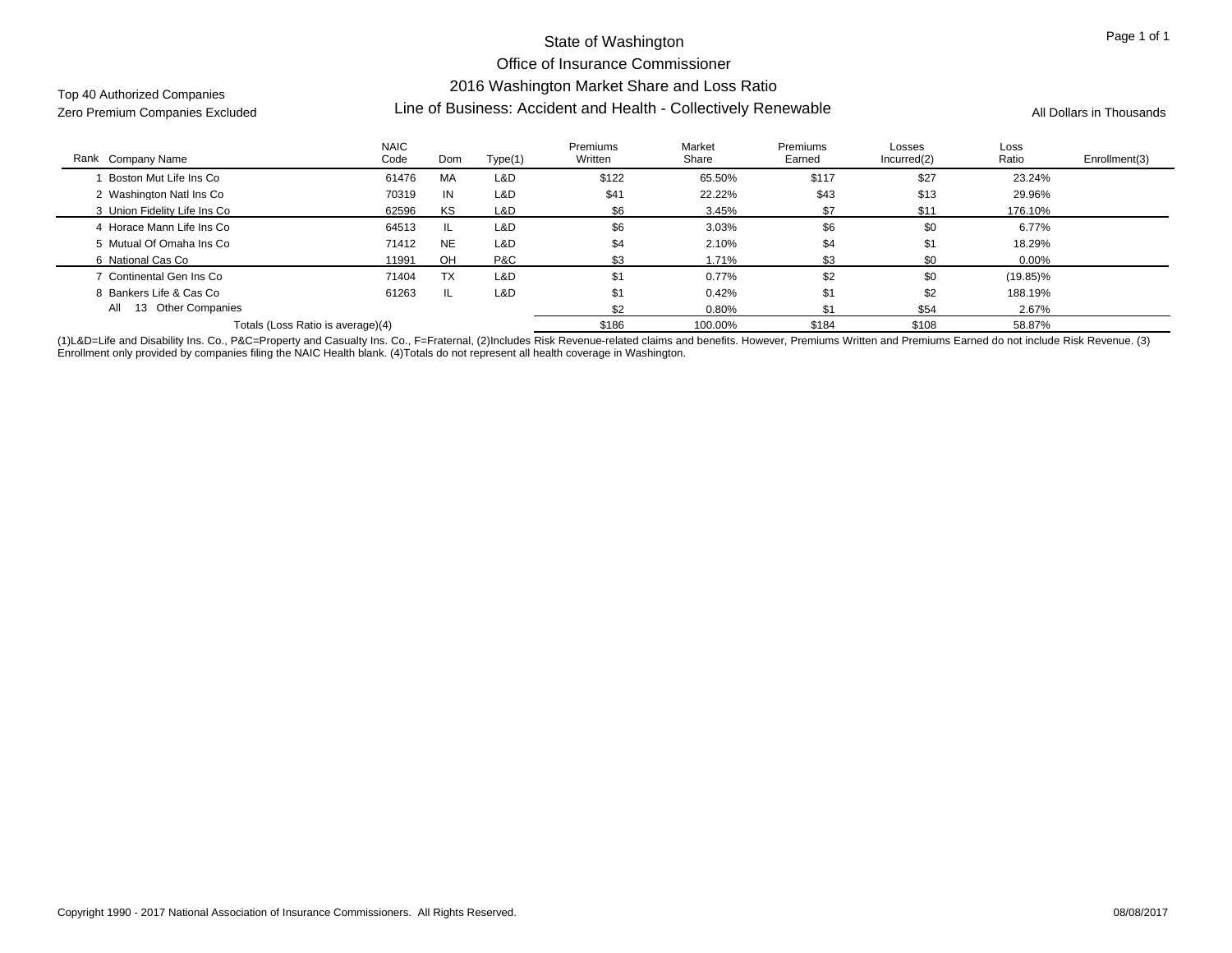# State of Washington Office of Insurance Commissioner 2016 Washington Market Share and Loss Ratio Line of Business: Accident and Health - Credit Zero Premium Companies Excluded All Dollars in Thousands

# Top 40 Authorized Companies

| Rank Company Name                      | <b>NAIC</b><br>Code | Dom       | Type(1) | Premiums<br>Written | Market<br>Share | Premiums<br>Earned | Losses<br>Incurred(2) | Loss<br>Ratio | Enrollment(3) |
|----------------------------------------|---------------------|-----------|---------|---------------------|-----------------|--------------------|-----------------------|---------------|---------------|
| Merit Life Ins Co                      | 65951               | IN        | L&D     | \$1,470             | 29.84%          | \$1,427            | \$544                 | 38.17%        |               |
| 2 CMFG Life Ins Co                     | 62626               | IA        | L&D     | \$827               | 16.80%          | \$814              | \$382                 | 46.96%        |               |
| 3 American Hith & Life Ins Co          | 60518               | <b>TX</b> | L&D     | \$821               | 16.67%          | \$922              | \$373                 | 40.38%        |               |
| 4 Life Of The South Ins Co             | 97691               | GA        | L&D     | \$449               | 9.12%           | \$448              | \$92                  | 20.54%        |               |
| 5 Minnesota Life Ins Co                | 66168               | MN        | L&D     | \$435               | 8.84%           | \$374              | \$187                 | 50.03%        |               |
| 6 Central States Ind Co Of Omaha       | 34274               | <b>NE</b> | P&C     | \$274               | 5.56%           | \$274              | \$52                  | 19.09%        |               |
| 7 Plateau Ins Co                       | 97152               | <b>TN</b> | L&D     | \$183               | 3.72%           | \$160              | \$45                  | 28.37%        |               |
| 8 American Modern Life Ins Co          | 65811               | OH        | L&D     | \$170               | 3.46%           | \$169              | \$48                  | 28.59%        |               |
| 9 American Bankers Life Assur Co Of FL | 60275               | <b>FL</b> | L&D     | \$162               | 3.30%           | \$213              | (\$10)                | $(4.62)\%$    |               |
| 10 Pavonia Life Ins Co of MI           | 93777               | MI        | L&D     | \$79                | 1.60%           | \$79               | \$120                 | 152.40%       |               |
| 11 Central States H & L Co Of Omaha    | 61751               | <b>NE</b> | L&D     | \$41                | 0.84%           | \$93               | \$10                  | 10.27%        |               |
| 12 American Security Ins Co            | 42978               | DE        | P&C     | \$16                | 0.33%           | \$16               | \$0                   | $(0.30)\%$    |               |
| 13 Transamerica Life Ins Co            | 86231               | IA        | L&D     | \$16                | 0.33%           | \$21               | \$0                   | 1.70%         |               |
| 14 Zale Life Ins Co                    | 71323               | AZ        | L&D     | \$13                | 0.27%           | \$13               | $($ \$1)              | $(6.07)\%$    |               |
| 15 American Heritage Life Ins Co       | 60534               | FL.       | L&D     | \$1                 | 0.03%           | \$1                | \$4                   | 247.32%       |               |
| 16 American Natl Ins Co                | 60739               | <b>TX</b> | L&D     | \$1                 | 0.03%           | \$0                | \$0                   | $(7.88)\%$    |               |
| 17 Securian Life Ins Co                | 93742               | <b>MN</b> | L&D     | \$1                 | 0.02%           | \$1                | \$0                   | 0.00%         |               |
| 18 Individual Assur Co Life Hith & Acc | 81779               | OK        | L&D     | \$1                 | 0.02%           | \$1                | \$0                   | 0.84%         |               |
| All<br><b>Other Companies</b><br>8     |                     |           |         | (\$38)              | (0.77)%         | \$91               | \$42                  | 218.56%       |               |
| Totals (Loss Ratio is average)(4)      |                     |           |         | \$4,925             | 100.00%         | \$5,118            | \$1,889               | 36.91%        |               |

(1)L&D=Life and Disability Ins. Co., P&C=Property and Casualty Ins. Co., (2)Includes Risk Revenue-related claims and benefits. However, Premiums Written and Premiums Earned do not include Risk Revenue. (3) Enrollment on provided by companies filing the NAIC Health blank. (4)Totals do not represent all health coverage in Washington.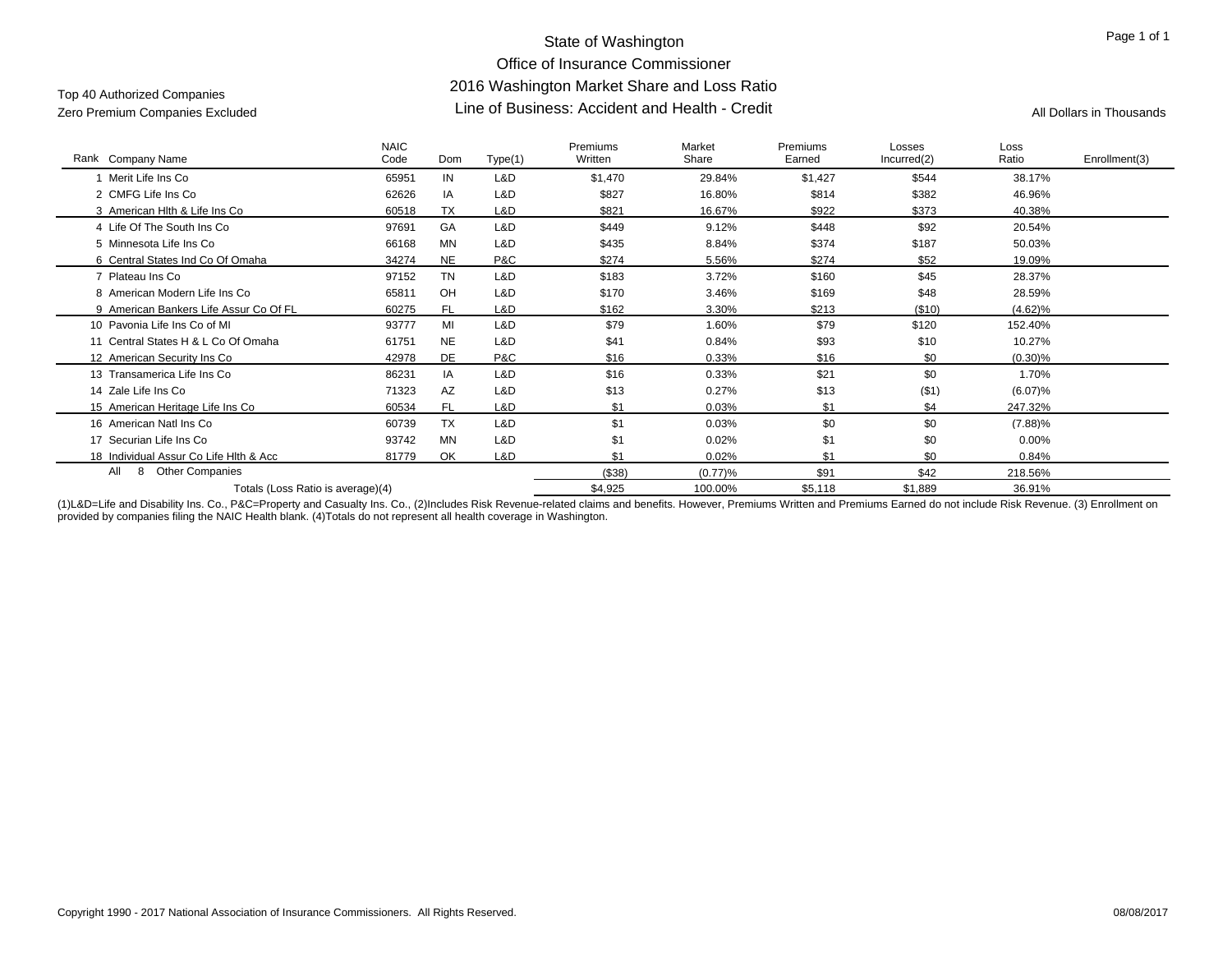# State of Washington Office of Insurance Commissioner 2016 Washington Market Share and Loss Ratio Line of Business: Accident and Health - Group Zero Premium Companies Excluded All Dollars in Thousands

| Rank Company Name                      | <b>NAIC</b><br>Code | Dom       | Type(1)     | Premiums<br>Written | Market<br>Share | Premiums<br>Earned | Losses<br>Incurred(2) | Loss<br>Ratio | Enrollment(3) |
|----------------------------------------|---------------------|-----------|-------------|---------------------|-----------------|--------------------|-----------------------|---------------|---------------|
| 1 Premera Blue Cross                   | 47570               | WA        | <b>HCSC</b> | \$1,900,584         | 25.93%          | \$1,902,705        | \$1,613,691           | 84.81%        | 373,821       |
| 2 Group Hith Coop                      | 95672               | WA        | <b>HMO</b>  | \$1,011,666         | 13.80%          | \$1,022,797        | \$856,452             | 83.74%        | 189,858       |
| 3 Regence BlueShield                   | 53902               | <b>WA</b> | <b>HCSC</b> | \$866,490           | 11.82%          | \$865,730          | \$644,860             | 74.49%        | 178,531       |
| 4 Group Hith Options Inc               | 47055               | <b>WA</b> | <b>HCSC</b> | \$759,072           | 10.36%          | \$771,083          | \$658,622             | 85.42%        | 152,865       |
| 5 UnitedHealthcare Ins Co              | 79413               | СT        | L&D         | \$496,534           | 6.78%           | \$496,860          | \$401,296             | 80.77%        |               |
| 6 Aetna Life Ins Co                    | 60054               | <b>CT</b> | L&D         | \$383,130           | 5.23%           | \$382,547          | \$291,303             | 76.15%        |               |
| 7 Kaiser Found Hlth Plan of the NW     | 95540               | <b>OR</b> | HMO         | \$250,322           | 3.42%           | \$250,322          | \$214,188             | 85.56%        | 46,909        |
| 8 UnitedHealthCare of WA Inc           | 48038               | WA        | <b>HCSC</b> | \$175,621           | 2.40%           | \$175,621          | \$141,949             | 80.83%        | 43,154        |
| 9 Cigna Hith & Life Ins Co             | 67369               | <b>CT</b> | L&D         | \$165,795           | 2.26%           | \$150,933          | \$114,698             | 75.99%        |               |
| 10 Metropolitan Life Ins Co            | 65978               | <b>NY</b> | L&D         | \$107,257           | 1.46%           | \$102,925          | \$114,834             | 111.57%       |               |
| 11 Lifewise Assur Co                   | 94188               | WA        | L&D         | \$103,495           | 1.41%           | \$108,522          | \$86,295              | 79.52%        |               |
| 12 Asuris NW Hlth                      | 47350               | <b>WA</b> | HCSC        | \$94,131            | 1.28%           | \$94,131           | \$75,577              | 80.29%        | 21,955        |
| 13 Standard Ins Co.                    | 69019               | <b>OR</b> | L&D         | \$84,561            | 1.15%           | \$78,183           | \$65,612              | 83.92%        |               |
| 14 US Br Sun Life Assur Co of Canada   | 80802               | MI        | L&D         | \$83,060            | 1.13%           | \$83,062           | \$66,563              | 80.14%        |               |
| 15 Unum Life Ins Co Of Amer            | 62235               | ME        | L&D         | \$78,514            | 1.07%           | \$78,972           | \$94,344              | 119.47%       |               |
| 16 Regence BCBS of OR                  | 54933               | <b>OR</b> | HCSC        | \$48,223            | 0.66%           | \$47,882           | \$40,870              | 85.35%        | 9,285         |
| 17 Life Ins Co Of N Amer               | 65498               | PA        | L&D         | \$47,239            | 0.64%           | \$48,181           | \$45,165              | 93.74%        |               |
| 18 Prudential Ins Co Of Amer           | 68241               | <b>NJ</b> | L&D         | \$45,648            | 0.62%           | \$46,803           | \$22,370              | 47.80%        |               |
| 19 Health Net Hith Plan of OR Inc      | 95800               | <b>OR</b> | HMO         | \$44,421            | 0.61%           | \$44,421           | \$40,696              | 91.61%        | 11.620        |
| 20 LifeMap Assur Co                    | 97985               | <b>OR</b> | L&D         | \$37,765            | 0.52%           | \$37,567           | \$27,246              | 72.53%        |               |
| 21 Providence Hlth Plan                | 95005               | <b>OR</b> | HMO         | \$30,594            | 0.42%           | \$30,594           | \$30,347              | 99.19%        | 5,563         |
| 22 Lincoln Natl Life Ins Co            | 65676               | IN        | L&D         | \$29,767            | 0.41%           | \$29,907           | \$17,993              | 60.16%        |               |
| 23 Hartford Life & Accident Ins Co     | 70815               | <b>CT</b> | L&D         | \$28,973            | 0.40%           | \$29,762           | \$21,789              | 73.21%        |               |
| 24 Timber Products Manufacturers Trust | 12239               | <b>WA</b> | <b>MEWA</b> | \$28.486            | 0.39%           | \$28,486           | \$30,593              | 107.40%       | 6,580         |
| 25 Principal Life Ins Co               | 61271               | IA        | L&D         | \$27,436            | 0.37%           | \$27,285           | \$16,445              | 60.27%        |               |
| 26 HCC Life Ins Co                     | 92711               | IN        | L&D         | \$22,690            | 0.31%           | \$22,690           | \$12,816              | 56.48%        |               |
| 27 Symetra Life Ins Co                 | 68608               | IA        | L&D         | \$21,696            | 0.30%           | \$21,625           | \$16,252              | 75.15%        |               |
| 28 Reliastar Life Ins Co               | 67105               | MN        | L&D         | \$17,657            | 0.24%           | \$17,705           | \$11,046              | 62.39%        |               |
| 29 HM Life Ins Co                      | 93440               | PA        | L&D         | \$17,316            | 0.24%           | \$17,521           | \$10,669              | 60.89%        |               |
| 30 Guardian Life Ins Co Of Amer        | 64246               | <b>NY</b> | L&D         | \$15,930            | 0.22%           | \$15,990           | \$12,199              | 76.30%        |               |
| 31 National Union Fire Ins Co Of Pitts | 19445               | PA        | P&C         | \$15,780            | 0.22%           | \$15,742           | \$11,034              | 70.09%        |               |
| 32 Connecticut Gen Life Ins Co         | 62308               | <b>CT</b> | L&D         | \$14,976            | 0.20%           | \$14,233           | \$10,898              | 76.57%        |               |
| 33 Reliance Standard Life Ins Co       | 68381               | IL.       | L&D         | \$13,154            | 0.18%           | \$13,276           | \$14,892              | 112.17%       |               |
| 34 Moda Hith Plan Inc                  | 47098               | <b>OR</b> | <b>HCSC</b> | \$12,240            | 0.17%           | \$12,240           | \$15,803              | 129.11%       |               |
| 35 Companion Life Ins Co               | 77828               | SC        | L&D         | \$11,556            | 0.16%           | \$11,560           | \$7,407               | 64.08%        |               |
| 36 Minnesota Life Ins Co               | 66168               | <b>MN</b> | L&D         | \$11,192            | 0.15%           | \$11,129           | \$3,949               | 35.49%        |               |
| 37 All Savers Ins Co                   | 82406               | IN        | L&D         | \$10,658            | 0.15%           | \$10,654           | \$12,441              | 116.77%       |               |
| 38 Union Security Ins Co               | 70408               | KS        | L&D         | \$10,596            | 0.14%           | \$9,795            | \$7,349               | 75.03%        |               |
| 39 Liberty Life Assur Co Of Boston     | 65315               | <b>NH</b> | L&D         | \$10,407            | 0.14%           | \$10,094           | \$8.239               | 81.62%        |               |
| 40 Ameritas Life Ins Corp              | 61301               | <b>NE</b> | L&D         | \$9,503             | 0.13%           | \$9,623            | \$7,329               | 76.16%        |               |
| All 172 Other Companies                |                     |           |             | \$184,537           | 2.52%           | \$180,928          | \$123,271             | 146.77%       | 12,665        |
| Totals (Loss Ratio is average)(4)      |                     |           |             | \$7,328,672         | 100.00%         | \$7.330.086        | \$6.019.395           | 82.12%        | 1.052.806     |

(1)L&D=Life and Disability Ins. Co., P&C=Property and Casualty Ins. Co., HMO=Health Maintenance Organization, MEWA=Multiple Employer Welfare Arrangement (2)Includes Risk Revenue-related claims and benefits. However Premiums Written and Premiums Earned do not include Risk Revenue. (3) Enrollment only provided by companies filing the NAIC Health blank. (4) Totals do not represent all health coverage in Washington.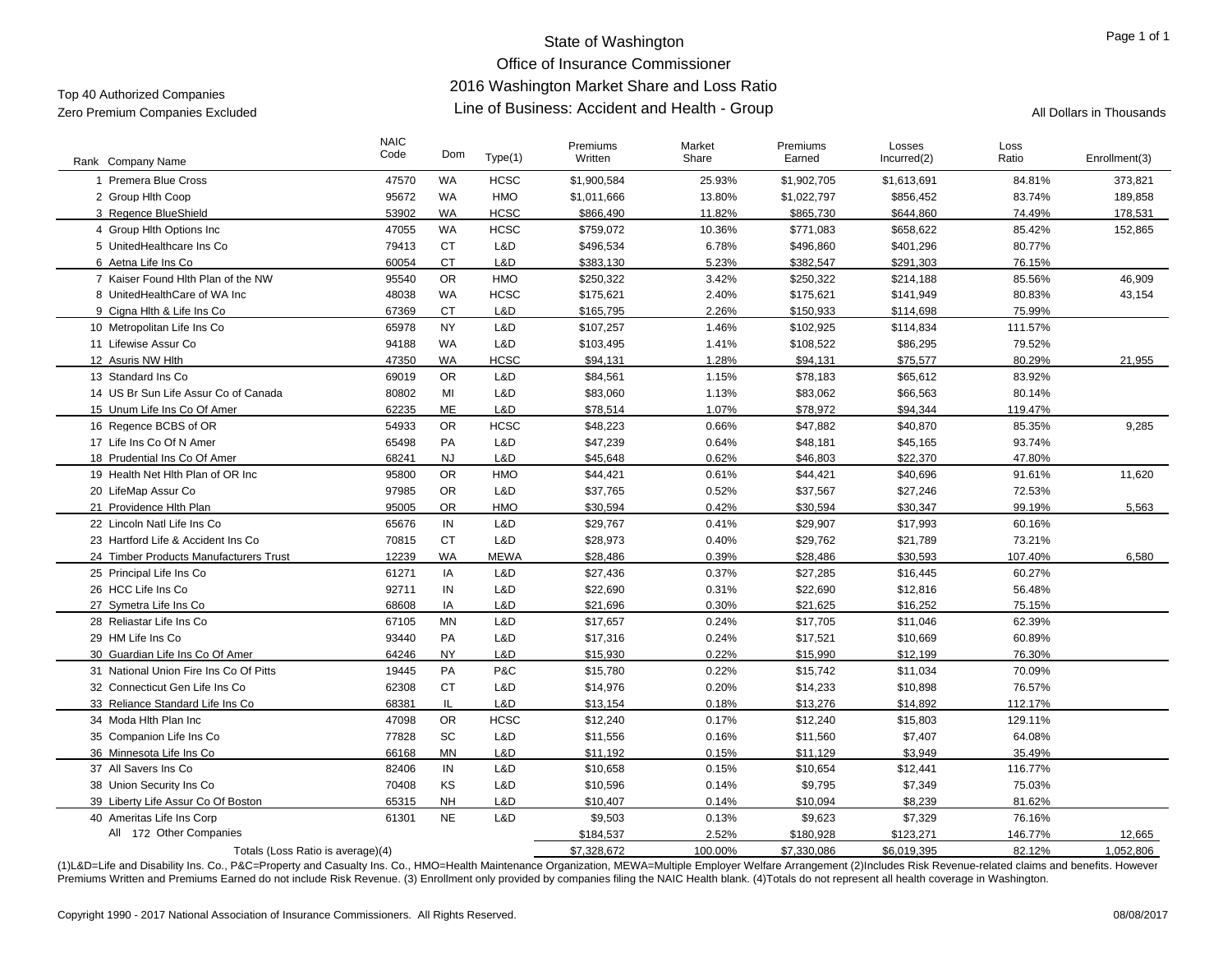# State of Washington Office of Insurance Commissioner 2016 Washington Market Share and Loss Ratio Line of Business: Accident and Health - Individual and Other Zero Premium Companies Excluded All Dollars in Thousands

| Rank Company Name                       | <b>NAIC</b><br>Code | Dom       | Type(1)      | Premiums<br>Written | Market<br>Share | Premiums<br>Earned | Losses<br>Incurred(2) | Loss<br>Ratio | Enrollment(3) |
|-----------------------------------------|---------------------|-----------|--------------|---------------------|-----------------|--------------------|-----------------------|---------------|---------------|
| 1 Molina Hithcare of WA Inc.            | 96270               | <b>WA</b> | <b>HMO</b>   | \$2,272,186         | 17.33%          | \$2,309,875        | \$1,987,184           | 86.03%        | 736,233       |
| 2 Group Hith Coop                       | 95672               | <b>WA</b> | <b>HMO</b>   | \$1,429,793         | 10.90%          | \$1,428,940        | \$1,360,033           | 95.18%        | 172,991       |
| 3 Premera Blue Cross                    | 47570               | <b>WA</b> | <b>HCSC</b>  | \$1,202,429         | 9.17%           | \$1,203,095        | \$1,120,570           | 93.14%        | 295,201       |
| 4 Community Hlth Plan of WA             | 47049               | WA        | <b>HCSC</b>  | \$1,063,833         | 8.11%           | \$1,063,833        | \$943,550             | 88.69%        | 303,334       |
| 5 UnitedHealthCare of WA Inc            | 48038               | WA        | <b>HCSC</b>  | \$847,871           | 6.47%           | \$851,644          | \$728,266             | 85.51%        | 228,171       |
| 6 Regence BlueShield                    | 53902               | <b>WA</b> | <b>HCSC</b>  | \$815,181           | 6.22%           | \$809,955          | \$700,454             | 86.48%        | 211,919       |
| 7 UnitedHealthcare of OR Inc            | 95893               | <b>OR</b> | HMO          | \$695,336           | 5.30%           | \$693,934          | \$580,308             | 83.63%        | 68,163        |
| 8 Coordinated Care of WA Inc            | 15352               | <b>WA</b> | <b>HCSC</b>  | \$686,174           | 5.23%           | \$686,174          | \$612,237             | 89.22%        | 202,299       |
| 9 Amerigroup Washington Inc.            | 14073               | <b>WA</b> | <b>HMO</b>   | \$571,323           | 4.36%           | \$570,696          | \$467,750             | 81.96%        | 150,623       |
| 10 Delta Dental of WA                   | 47341               | <b>WA</b> | <b>HCSC</b>  | \$473,765           | 3.61%           | \$475,775          | \$397,105             | 83.46%        | 1,083,154     |
| 11 UnitedHealthcare Ins Co              | 79413               | <b>CT</b> | L&D          | \$464,302           | 3.54%           | \$478,283          | \$383,935             | 80.27%        |               |
| 12 Kaiser Found Hith Plan of the NW     | 95540               | <b>OR</b> | HMO          | \$356,416           | 2.72%           | \$356,416          | \$402,587             | 112.95%       | 38,758        |
| 13 Humana Hith Plan Inc                 | 95885               | KY        | HMO          | \$226,248           | 1.73%           | \$226,248          | \$191,124             | 84.48%        | 24,261        |
| 14 Soundpath Hith                       | 12909               | <b>WA</b> | <b>HCSC</b>  | \$199,367           | 1.52%           | \$199,367          | \$186,060             | 93.33%        | 27,219        |
| 15 LifeWise Hlth Plan of WA             | 52633               | <b>WA</b> | <b>HCSC</b>  | \$175,333           | 1.34%           | \$175,829          | \$160,151             | 91.08%        | 45,041        |
| 16 Humana Ins Co                        | 73288               | WI        | L&D          | \$171,918           | 1.31%           | \$171,918          | \$132,142             | 76.86%        | 125,110       |
| 17 Group Hith Options Inc               | 47055               | <b>WA</b> | <b>HCSC</b>  | \$125,377           | 0.96%           | \$125,377          | \$124,536             | 99.33%        | 31,771        |
| 18 Regence BCBS of OR                   | 54933               | <b>OR</b> | <b>HCSC</b>  | \$94.997            | 0.72%           | \$95.045           | \$85.468              | 89.92%        | 15.976        |
| 19 American Family Life Assur Co of Col | 60380               | <b>NE</b> | L&D          | \$86,563            | 0.66%           | \$87,053           | \$38,563              | 44.30%        |               |
| 20 Coordinated Care Corp                | 95831               | IN        | <b>HMO</b>   | \$78,893            | 0.60%           | \$78,893           | \$64,627              | 81.92%        | 27,200        |
| 21 Genworth Life Ins Co                 | 70025               | DE        | L&D          | \$61,538            | 0.47%           | \$62,019           | \$63,912              | 103.05%       |               |
| 22 SilverScript Ins Co                  | 12575               | <b>TN</b> | <b>HCSC</b>  | \$59,703            | 0.46%           | \$59,285           | \$34,803              | 58.70%        | 78,603        |
| 23 Willamette Dental of WA Inc          | 47050               | WA        | <b>LHCSC</b> | \$56,285            | 0.43%           | \$56,285           | \$51,072              | 90.74%        | 132,059       |
| 24 Asuris NW Hlth                       | 47350               | <b>WA</b> | <b>HCSC</b>  | \$47,797            | 0.36%           | \$47,615           | \$39,363              | 82.67%        | 15,145        |
| 25 Health Alliance NW Hlth Plan         | 15082               | <b>WA</b> | <b>HCSC</b>  | \$44,575            | 0.34%           | \$44,511           | \$38,022              | 85.42%        | 5,455         |
| 26 Health Net Life Ins Co               | 66141               | CA        | L&D          | \$44,239            | 0.34%           | \$44,396           | \$40,554              | 91.35%        |               |
| 27 United Of Omaha Life Ins Co          | 69868               | <b>NE</b> | L&D          | \$41,063            | 0.31%           | \$40,732           | \$27,310              | 67.05%        |               |
| 28 VSP Vision Care Inc                  | 53031               | VA        | <b>HCSC</b>  | \$41,024            | 0.31%           | \$41,024           | \$31,235              | 76.14%        | 790,231       |
| 29 BridgeSpan Hlth Co                   | 95303               | UT        | HMO          | \$32,755            | 0.25%           | \$32,755           | \$24,956              | 76.19%        | 4,537         |
| 30 John Hancock Life Ins Co USA         | 65838               | MI        | L&D          | \$32,729            | 0.25%           | \$33,160           | \$16,729              | 50.45%        |               |
| 31 Cigna Hlth & Life Ins Co             | 67369               | <b>CT</b> | L&D          | \$30,208            | 0.23%           | \$27,820           | \$22,163              | 79.67%        |               |
| 32 Providence Hlth Assur                | 15203               | <b>OR</b> | <b>HCSC</b>  | \$29,510            | 0.23%           | \$29,509           | \$30,037              | 101.79%       | 2,836         |
| 33 Aetna Life Ins Co                    | 60054               | <b>CT</b> | L&D          | \$28.244            | 0.22%           | \$28,569           | \$21,876              | 76.57%        |               |
| 34 Mutual Of Omaha Ins Co               | 71412               | <b>NE</b> | L&D          | \$27,914            | 0.21%           | \$27,535           | \$13,935              | 50.61%        |               |
| 35 Bankers Life & Cas Co                | 61263               | IL.       | L&D          | \$26,166            | 0.20%           | \$28,153           | \$25,473              | 90.48%        |               |
| 36 Wellcare Prescription Ins Inc        | 10155               | FL.       | <b>HCSC</b>  | \$23.123            | 0.18%           | \$23,123           | \$14,833              | 64.15%        | 29.442        |
| 37 Transamerica Life Ins Co             | 86231               | IA        | L&D          | \$22,258            | 0.17%           | \$22,598           | \$20,971              | 92.80%        |               |
| 38 Northwestern Mut Life Ins Co         | 67091               | WI        | L&D          | \$18,314            | 0.14%           | \$18,251           | \$11,941              | 65.43%        |               |
| 39 Envision Ins Co                      | 12747               | OH        | L&D          | \$17,937            | 0.14%           | \$17,937           | \$17,443              | 97.25%        | 18,905        |
| 40 Dentegra Ins Co                      | 73474               | DE        | L&D          | \$17,143            | 0.13%           | \$16,894           | \$13,729              | 81.26%        | 28,031        |
| All 252 Other Companies                 |                     |           |              | \$374,777           | 2.86%           | \$369,620          | \$296,050             | 124.85%       | 67,823        |
| Totals (Loss Ratio is average)(4)       |                     |           |              | \$13,114,604        | 100.00%         | \$13,160,139       | \$11.523.058          | 87.56%        | 4.960.491     |

(1)L&D=Life and Disability Ins. Co., P&C=Property and Casualty Ins. Co., HMO=Health Maintenance Organization, MEWA=Multiple Employer Welfare Arrangement F=Fraternal, (2)Includes Risk Revenue-related claims and benefits. However, Premiums Written and Premiums Earned do not include Risk Revenue. (3) Enrollment only provided by companies filing the NAIC Health blank. (4) Totals do not represent all health coverage in Washington.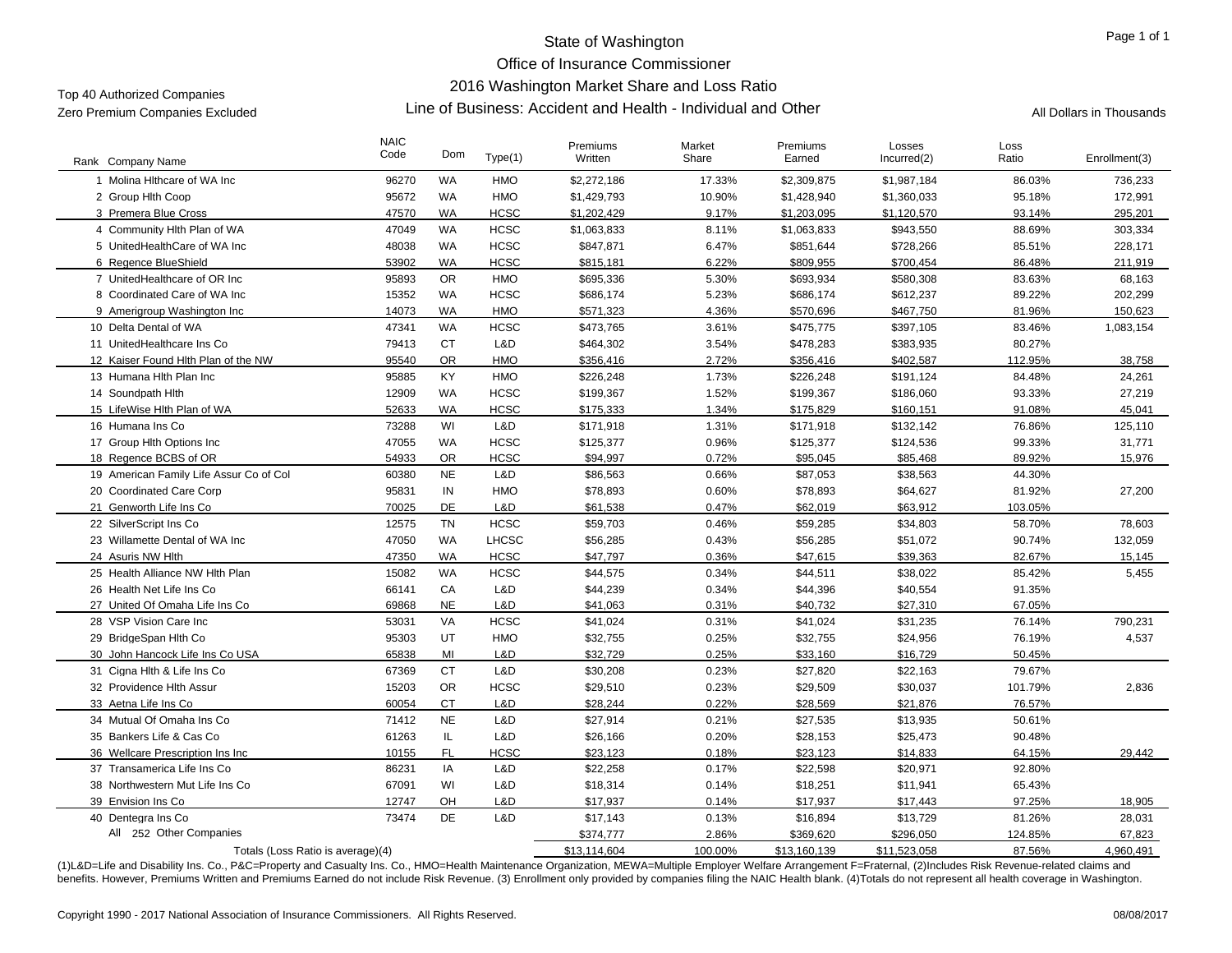#### Top 40 Authorized Companies

# State of Washington Office of Insurance Commissioner 2016 Washington Market Share and Loss Ratio Line of Business: Accident and Health Zero Premium Companies Excluded All Dollars in Thousands

| Rank Company Name                       | <b>NAIC</b><br>Code | Dom       | Type(1)      | Premiums<br>Written | Market<br>Share | Premiums<br>Earned | Losses<br>Incurred(2) | Loss<br>Ratio | Enrollment(3) |
|-----------------------------------------|---------------------|-----------|--------------|---------------------|-----------------|--------------------|-----------------------|---------------|---------------|
| 1 Premera Blue Cross                    | 47570               | <b>WA</b> | <b>HCSC</b>  | \$3,103,013         | 15.17%          | \$3,105,800        | \$2,734,262           | 88.04%        | 669,022       |
| 2 Group Hith Coop                       | 95672               | <b>WA</b> | <b>HMO</b>   | \$2,441,459         | 11.94%          | \$2,451,737        | \$2,216,485           | 90.40%        | 362,849       |
| 3 Molina Hithcare of WA Inc             | 96270               | <b>WA</b> | <b>HMO</b>   | \$2,272,237         | 11.11%          | \$2,309,901        | \$1,987,189           | 86.03%        | 736,233       |
| 4 Regence BlueShield                    | 53902               | <b>WA</b> | <b>HCSC</b>  | \$1,681,672         | 8.22%           | \$1,675,685        | \$1,345,314           | 80.28%        | 390,450       |
| 5 Community Hith Plan of WA             | 47049               | <b>WA</b> | <b>HCSC</b>  | \$1,073,252         | 5.25%           | \$1,073,252        | \$951,576             | 88.66%        | 310,751       |
| 6 UnitedHealthCare of WA Inc            | 48038               | <b>WA</b> | <b>HCSC</b>  | \$1,023,492         | 5.01%           | \$1,027,265        | \$870,215             | 84.71%        | 271,325       |
| 7 UnitedHealthcare Ins Co               | 79413               | <b>CT</b> | L&D          | \$960,836           | 4.70%           | \$975,143          | \$785,231             | 80.52%        |               |
| 8 Group Hith Options Inc                | 47055               | <b>WA</b> | <b>HCSC</b>  | \$884,450           | 4.33%           | \$896,460          | \$783,158             | 87.36%        | 184,636       |
| 9 UnitedHealthcare of OR Inc            | 95893               | OR        | <b>HMO</b>   | \$695,336           | 3.40%           | \$693,934          | \$580,308             | 83.63%        | 68,163        |
| 10 Coordinated Care of WA Inc           | 15352               | <b>WA</b> | <b>HCSC</b>  | \$691,404           | 3.38%           | \$691,404          | \$616,775             | 89.21%        | 206,513       |
| 11 Kaiser Found Hith Plan of the NW     | 95540               | OR        | <b>HMO</b>   | \$606,738           | 2.97%           | \$606,738          | \$616,775             | 101.65%       | 85,667        |
| 12 Amerigroup Washington Inc            | 14073               | <b>WA</b> | <b>HMO</b>   | \$571,323           | 2.79%           | \$570,696          | \$467,750             | 81.96%        | 150,623       |
| 13 Delta Dental of WA                   | 47341               | <b>WA</b> | <b>HCSC</b>  | \$473,765           | 2.32%           | \$475,775          | \$397,105             | 83.46%        | 1,083,154     |
| 14 Aetna Life Ins Co                    | 60054               | <b>CT</b> | L&D          | \$411,374           | 2.01%           | \$411,116          | \$313,179             | 76.18%        |               |
| 15 Humana Hith Plan Inc                 | 95885               | KY        | <b>HMO</b>   | \$226,248           | 1.11%           | \$226,248          | \$191,124             | 84.48%        | 24,261        |
| 16 Soundpath Hith                       | 12909               | <b>WA</b> | <b>HCSC</b>  | \$199,367           | 0.97%           | \$199,367          | \$186,060             | 93.33%        | 27,219        |
| 17 Cigna Hith & Life Ins Co             | 67369               | <b>CT</b> | L&D          | \$196,003           | 0.96%           | \$178,753          | \$136,861             | 76.56%        |               |
| 18 LifeWise Hlth Plan of WA             | 52633               | <b>WA</b> | <b>HCSC</b>  | \$176,475           | 0.86%           | \$176,971          | \$161,063             | 91.01%        | 45,079        |
| 19 Humana Ins Co                        | 73288               | WI        | L&D          | \$171,918           | 0.84%           | \$171,918          | \$132.142             | 76.86%        | 125.110       |
| 20 Regence BCBS of OR                   | 54933               | OR        | <b>HCSC</b>  | \$143,220           | 0.70%           | \$142,928          | \$126,338             | 88.39%        | 25,261        |
| 21 Asuris NW Hlth                       | 47350               | <b>WA</b> | <b>HCSC</b>  | \$141,928           | 0.69%           | \$141,746          | \$114,940             | 81.09%        | 37,100        |
| 22 Metropolitan Life Ins Co             | 65978               | <b>NY</b> | L&D          | \$122,968           | 0.60%           | \$118,543          | \$119,790             | 101.05%       |               |
| 23 Lifewise Assur Co                    | 94188               | WA        | L&D          | \$103,495           | 0.51%           | \$108,522          | \$86,295              | 79.52%        |               |
| 24 Standard Ins Co                      | 69019               | <b>OR</b> | L&D          | \$94.046            | 0.46%           | \$87,637           | \$70.038              | 79.92%        |               |
| 25 American Family Life Assur Co of Col | 60380               | <b>NE</b> | L&D          | \$86,567            | 0.42%           | \$87,057           | \$38,563              | 44.30%        |               |
| 26 Unum Life Ins Co Of Amer             | 62235               | ME        | L&D          | \$84,195            | 0.41%           | \$85,234           | \$104,237             | 122.30%       |               |
| 27 US Br Sun Life Assur Co of Canada    | 80802               | MI        | L&D          | \$83,060            | 0.41%           | \$83,062           | \$66,563              | 80.14%        |               |
| 28 Coordinated Care Corp                | 95831               | IN        | <b>HMO</b>   | \$78,893            | 0.39%           | \$78,893           | \$64,627              | 81.92%        | 27,200        |
| 29 Genworth Life Ins Co                 | 70025               | DE        | L&D          | \$66,194            | 0.32%           | \$66,822           | \$64,997              | 97.27%        |               |
| 30 SilverScript Ins Co                  | 12575               | <b>TN</b> | <b>HCSC</b>  | \$59,703            | 0.29%           | \$59,285           | \$34,803              | 58.70%        | 78,603        |
| 31 Willamette Dental of WA Inc          | 47050               | <b>WA</b> | <b>LHCSC</b> | \$56,285            | 0.28%           | \$56,285           | \$51,072              | 90.74%        | 132,059       |
| 32 Prudential Ins Co Of Amer            | 68241               | <b>NJ</b> | L&D          | \$49,189            | 0.24%           | \$50,323           | \$23,642              | 46.98%        |               |
| 33 United Of Omaha Life Ins Co          | 69868               | <b>NE</b> | L&D          | \$48.795            | 0.24%           | \$48,518           | \$32.124              | 66.21%        |               |
| 34 Life Ins Co Of N Amer                | 65498               | PA        | L&D          | \$47,427            | 0.23%           | \$48,382           | \$45,317              | 93.66%        |               |
| 35 Health Net Hith Plan of OR Inc       | 95800               | OR        | <b>HMO</b>   | \$44,619            | 0.22%           | \$44,619           | \$40,742              | 91.31%        | 11,620        |
| 36 Health Alliance NW Hith Plan         | 15082               | <b>WA</b> | <b>HCSC</b>  | \$44,575            | 0.22%           | \$44,511           | \$38,022              | 85.42%        | 5.455         |
| 37 Health Net Life Ins Co               | 66141               | CA        | L&D          | \$44,239            | 0.22%           | \$44,396           | \$40,549              | 91.33%        |               |
| 38 John Hancock Life Ins Co USA         | 65838               | MI        | L&D          | \$41,902            | 0.20%           | \$42,332           | \$25,457              | 60.14%        |               |
| 39 LifeMap Assur Co                     | 97985               | <b>OR</b> | L&D          | \$41,195            | 0.20%           | \$40,948           | \$29,688              | 72.50%        |               |
| 40 VSP Vision Care Inc                  | 53031               | VA        | <b>HCSC</b>  | \$41,024            | 0.20%           | \$41,024           | \$31,235              | 76.14%        | 790,231       |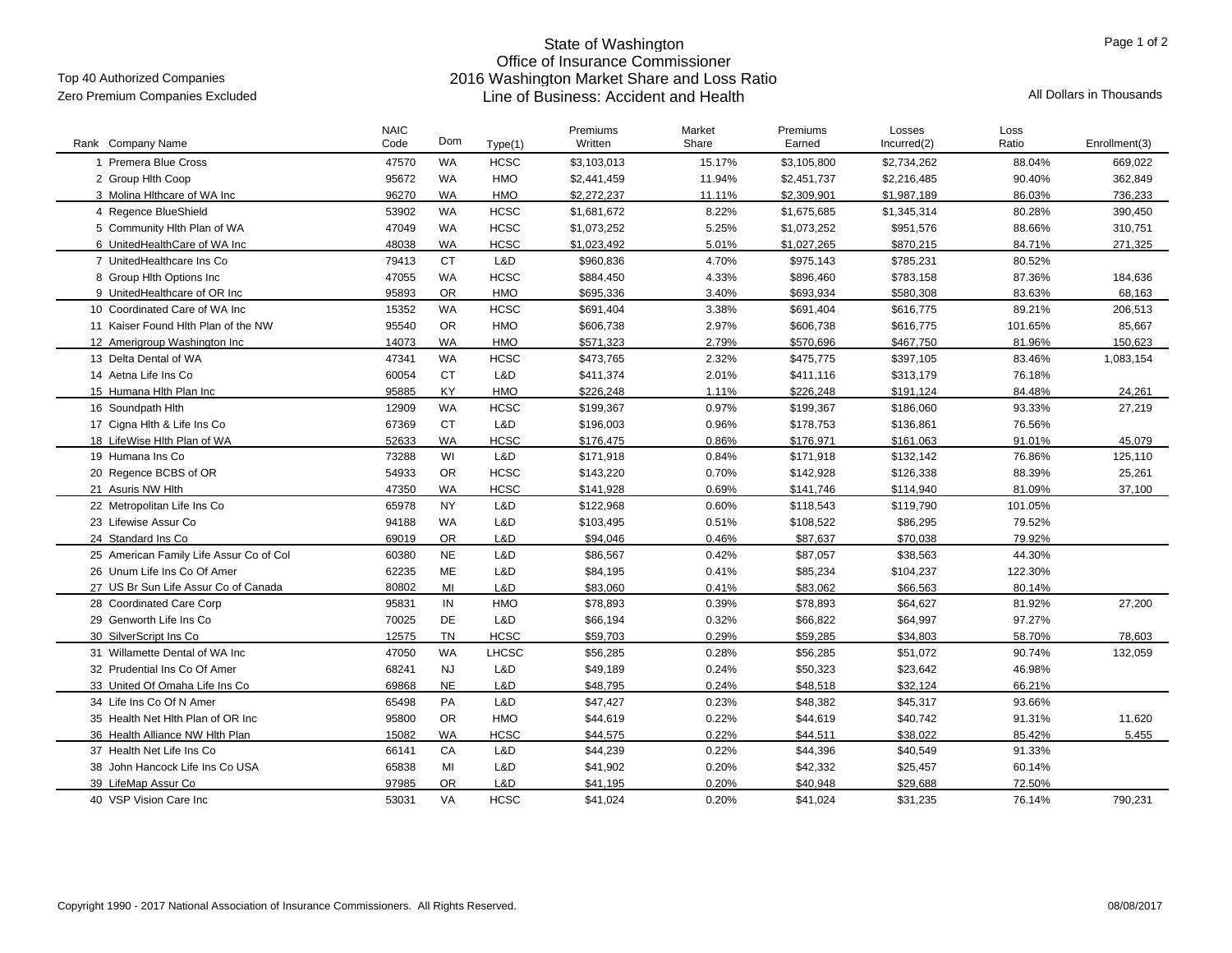Top 40 Authorized Companies

#### State of Washington Office of Insurance Commissioner 2016 Washington Market Share and Loss Ratio Zero Premium Companies Excluded **All Dollars in Thousands** Line of Business: Accident and Health

| Company Name<br>Rank              | <b>NAIC</b><br>Code | Dom | Nma(1) | Premiums<br>Written | Market<br>Share | Premiums<br>Earned | Losses<br>Incurred(2) | Loss<br>Ratio | Enrollment(3) |
|-----------------------------------|---------------------|-----|--------|---------------------|-----------------|--------------------|-----------------------|---------------|---------------|
| 312 Other Companies<br>ail        |                     |     |        | \$1,064,506         | 5.21%           | \$1,056,299        | \$822,839             | 86.02%        | 164,713       |
| Totals (Loss Ratio is average)(4) |                     |     |        | \$20.448.387        | 100.00%         | \$20.495.527       | \$17.544.450          | 85.60%        | 6,013,297     |

(1)L&D=Life and Disability Ins. Co., P&C=Property and Casualty Ins. Co., HMO=Health Maintenance Organization, HCSC=Health Care Service Contractor, LHCSC=Limited HCSC, F=Fraternal, MEWA=Multiple Employer Welfare Arrangement

(2)Includes Risk Revenue-related claims and benefits. However, Premiums Written and Premiums Earned do not include Risk Revenue.

(3) Enrollment only provided by companies filing the NAIC Health blank.

(4)Totals do not represent all health coverage in Washington.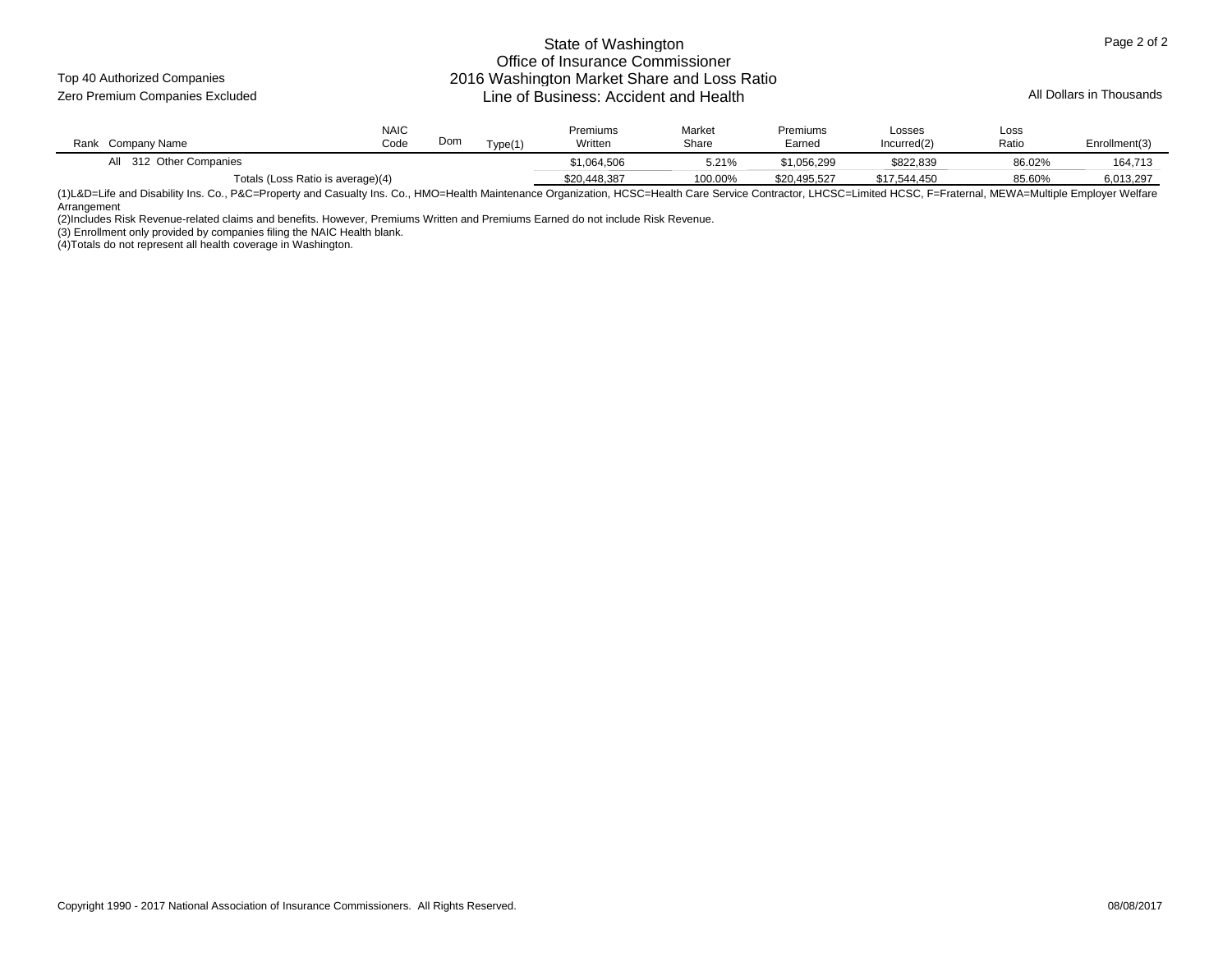Top 40 Authorized Companies

#### Line of Business: Aircraft (all perils) Zero Premium and Loss Companies Excluded **All Dollars in Thousands** Line of Business: Aircraft (all perils) All Dollars in Thousands

|                                       | <b>NAIC</b> |           | <b>Direct</b><br>Premiums | Market | Direct<br>Premiums | Direct<br>Losses | Loss         |
|---------------------------------------|-------------|-----------|---------------------------|--------|--------------------|------------------|--------------|
| Rank Company Name                     | Code        | Dom       | Written                   | Share  | Earned             | Incurred         | Ratio(1)     |
| 1 Starr Ind & Liab Co                 | 38318       | <b>TX</b> | \$9,497                   | 26.20% | \$9,077            | \$3,762          | 41.45%       |
| 2 National Union Fire Ins Co Of Pitts | 19445       | PA        | \$4,241                   | 11.70% | \$4,372            | (\$242)          | (5.54)%      |
| 3 Endurance Amer Ins Co               | 10641       | DE        | \$2,702                   | 7.45%  | \$1,269            | \$699            | 55.09%       |
| 4 XL Specialty Ins Co                 | 37885       | DE        | \$2,493                   | 6.88%  | \$1,712            | (\$3,371)        | $(196.86)\%$ |
| 5 Old Republic Ins Co                 | 24147       | PA        | \$2,108                   | 5.82%  | \$2,022            | \$551            | 27.23%       |
| 6 Starnet Ins Co                      | 40045       | DE        | \$1,332                   | 3.67%  | \$1,394            | \$282            | 20.22%       |
| 7 Starr Surplus Lines Ins Co          | 13604       | IL.       | \$1,232                   | 3.40%  | \$1,177            | \$840            | 71.41%       |
| 8 US Specialty Ins Co                 | 29599       | <b>TX</b> | \$1,196                   | 3.30%  | \$1,264            | \$1,420          | 112.38%      |
| 9 American Alt Ins Corp               | 19720       | DE        | \$1,146                   | 3.16%  | \$1,146            | (\$101)          | $(8.80)\%$   |
| 10 Ace Amer Ins Co                    | 22667       | PA        | \$1,101                   | 3.04%  | \$1,101            | \$2              | 0.15%        |
| 11 QBE Ins Corp                       | 39217       | PA        | \$1,025                   | 2.83%  | \$1,097            | \$343            | 31.22%       |
| 12 Liberty Mut Ins Co                 | 23043       | MA        | \$949                     | 2.62%  | \$965              | \$281            | 29.09%       |
| 13 Avemco Ins Co                      | 10367       | <b>MD</b> | \$916                     | 2.53%  | \$958              | (\$20)           | $(2.13)\%$   |
| 14 Catlin Ins Co                      | 19518       | <b>TX</b> | \$784                     | 2.16%  | \$1,587            | \$1,135          | 71.51%       |
| 15 National Ind Co                    | 20087       | <b>NE</b> | \$560                     | 1.55%  | \$588              | \$101            | 17.13%       |
| 16 General Reins Corp                 | 22039       | DE        | \$551                     | 1.52%  | \$562              | \$188            | 33.39%       |
| 17 National Liab & Fire Ins Co        | 20052       | CT        | \$551                     | 1.52%  | \$562              | \$379            | 67.42%       |
| 18 American Hallmark Ins Co Of TX     | 43494       | <b>TX</b> | \$487                     | 1.34%  | \$448              | \$197            | 43.88%       |
| 19 Great Amer Ins Co                  | 16691       | OH        | \$469                     | 1.29%  | \$430              | \$243            | 56.42%       |
| 20 Tokio Marine Amer Ins Co           | 10945       | <b>NY</b> | \$363                     | 1.00%  | \$353              | \$31             | 8.74%        |
| 21 Mitsui Sumitomo Ins Co of Amer     | 20362       | <b>NY</b> | \$280                     | 0.77%  | \$301              | \$0              | 0.03%        |
| 22 American Commerce Ins Co           | 19941       | OH        | \$264                     | 0.73%  | \$287              | \$24             | 8.42%        |
| 23 North Amer Elite Ins Co            | 29700       | <b>NH</b> | \$250                     | 0.69%  | \$201              | \$214            | 106.68%      |
| 24 StarStone Natl Ins Co              | 25496       | DE        | \$240                     | 0.66%  | \$270              | \$0              | 0.06%        |
| 25 State Natl Ins Co Inc              | 12831       | <b>TX</b> | \$150                     | 0.41%  | \$151              | \$0              | 0.00%        |
| 26 American Natl Prop & Cas Co        | 28401       | <b>MO</b> | \$89                      | 0.25%  | \$61               | \$0              | 0.00%        |
| 27 Westchester Fire Ins Co            | 10030       | PA        | \$70                      | 0.19%  | \$71               | (\$1)            | (1.39)%      |
| 28 Generali Us Branch                 | 11231       | <b>NY</b> | \$63                      | 0.17%  | \$52               | \$35             | 67.29%       |
| 29 Arch Ins Co                        | 11150       | <b>MO</b> | \$46                      | 0.13%  | \$51               | \$18             | 35.13%       |
| 30 Great Amer Alliance Ins Co         | 26832       | OH        | \$20                      | 0.05%  | \$14               | \$4              | 27.98%       |
| 31 Ace Prop & Cas Ins Co              | 20699       | PA        | \$7                       | 0.02%  | \$11               | \$235            | 2114.74%     |
| 32 Old United Cas Co                  | 37060       | KS        | \$0                       | 0.00%  | \$4                | (\$2)            | $(49.14)\%$  |
| 33 Continental Ins Co                 | 35289       | PA        | \$0                       | 0.00%  | \$0                | \$256            | 0.00%        |
| 34 Arrowood Ind Co                    | 24678       | DE        | \$0                       | 0.00%  | \$0                | \$5              | $0.00\%$     |
| 35 Insurance Co of N Amer             | 22713       | PA        | \$0                       | 0.00%  | \$0                | \$75             | 0.00%        |
| 36 Greenwich Ins Co                   | 22322       | <b>DE</b> | \$0                       | 0.00%  | \$0                | \$22             | $0.00\%$     |
| 37 Indemnity Ins Co Of North Amer     | 43575       | PA        | \$0                       | 0.00%  | \$0                | \$78             | 0.00%        |
| 38 Firemans Fund Ins Co               | 21873       | CA        | \$0                       | 0.00%  | \$0                | \$2,861          | 0.00%        |
| 39 American Home Assur Co             | 19380       | <b>NY</b> | \$0                       | 0.00%  | \$0                | \$16             | 0.00%        |
| 40 Sussex Ins Co                      | 12157       | IL.       | \$0                       | 0.00%  | \$1                | \$6              | 1076.44%     |
| 41 Century Ind Co                     | 20710       | PA        | \$0                       | 0.00%  | \$0                | \$16             | 0.00%        |
| 42 New York Marine & Gen Ins Co       | 16608       | <b>NY</b> | \$0                       | 0.00%  | \$0                | \$16             | 0.00%        |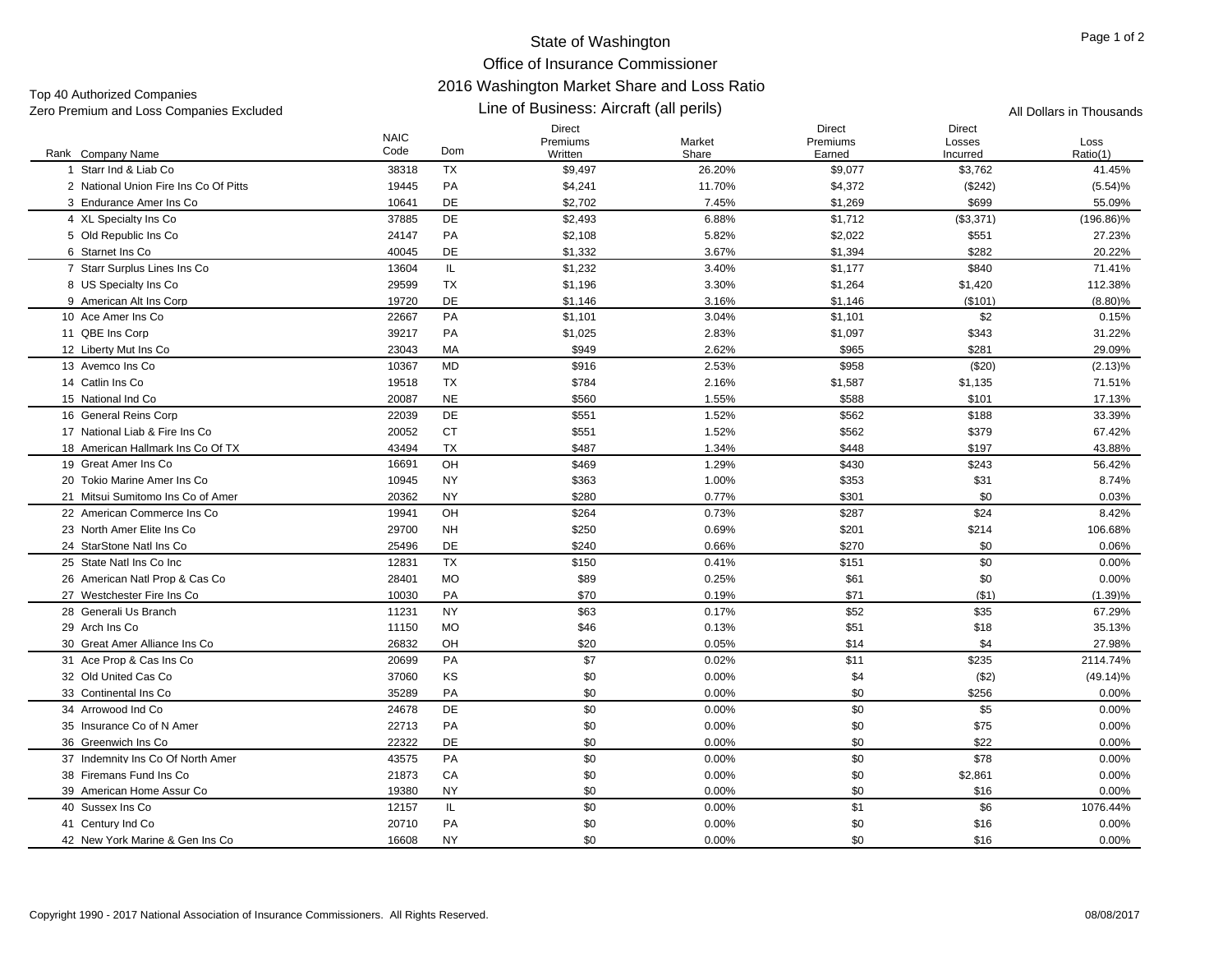# Top 40 Authorized Companies

| Zero Premium and Loss Companies Excluded | Line of Business: Aircraft (all perils) | All Dollars in Thousands |
|------------------------------------------|-----------------------------------------|--------------------------|

| LOTO T TUTTIMITI QHU LOOS OOITIDUITIOS LAOIUUCU |                     |     |                                      |                 |                                     |                                     | All Dullars III Thuusanus |
|-------------------------------------------------|---------------------|-----|--------------------------------------|-----------------|-------------------------------------|-------------------------------------|---------------------------|
| Rank Company Name                               | <b>NAIC</b><br>Code | Dom | <b>Direct</b><br>Premiums<br>Written | Market<br>Share | <b>Direct</b><br>Premiums<br>Earned | <b>Direct</b><br>Losses<br>Incurred | Loss<br>Ratio(1)          |
| 16 Other Companies<br>All                       |                     |     | \$1.063                              | 2.93%           | \$2,103                             | (\$4,105)                           | $(195.19)\%$              |
| Totals (Loss Ratio is average)                  |                     |     | \$36,242                             | 100.00%         | \$35,661                            | \$6,490                             | 18.20%                    |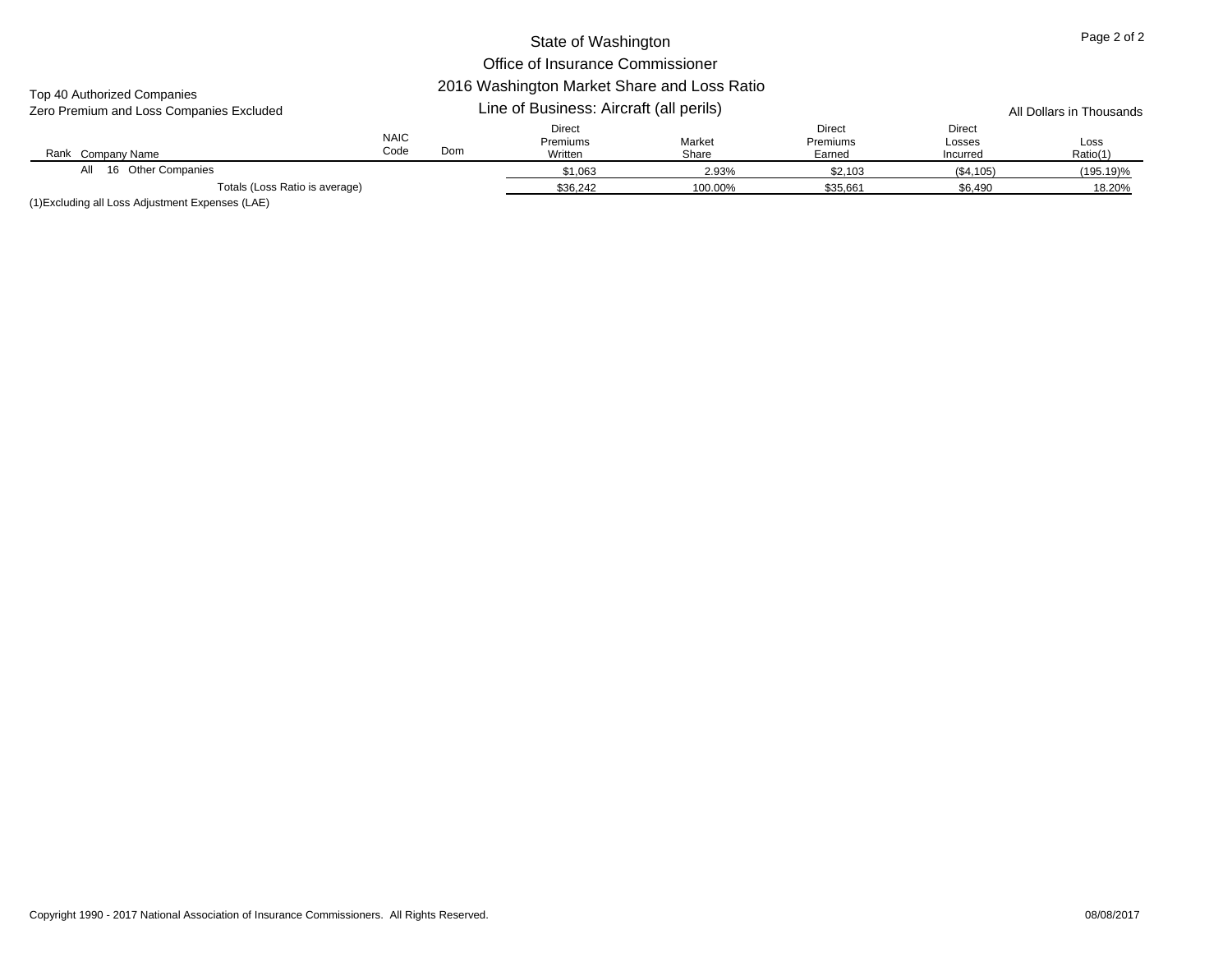#### State of Washington Office of Insurance Commissioner 2016 Washington Market Share and Loss Ratio Line of Business: Allied Lines

| Zero Premium and Loss Companies Excluded |                     |                | Line of Business: Allied Lines       |                 |                                     |                                     | All Dollars in Thousands |
|------------------------------------------|---------------------|----------------|--------------------------------------|-----------------|-------------------------------------|-------------------------------------|--------------------------|
| Rank Company Name                        | <b>NAIC</b><br>Code | Dom            | <b>Direct</b><br>Premiums<br>Written | Market<br>Share | <b>Direct</b><br>Premiums<br>Earned | <b>Direct</b><br>Losses<br>Incurred | Loss<br>Ratio(1)         |
| 1 Safeco Ins Co Of Amer                  | 24740               | <b>NH</b>      | \$15,437                             | 15.90%          | \$15,344                            | \$7,977                             | 51.99%                   |
| 2 Factory Mut Ins Co                     | 21482               | <b>RI</b>      | \$11,269                             | 11.60%          | \$11,851                            | (\$8,303)                           | $(70.06)\%$              |
| 3 United Serv Automobile Assn            | 25941               | TX             | \$7,497                              | 7.72%           | \$7,071                             | \$4,133                             | 58.45%                   |
| 4 Standard Guar Ins Co                   | 42986               | <b>DE</b>      | \$6,420                              | 6.61%           | \$6,964                             | \$1,278                             | 18.35%                   |
| 5 Affiliated Fm Ins Co                   | 10014               | R <sub>l</sub> | \$5,398                              | 5.56%           | \$5,684                             | \$1,826                             | 32.12%                   |
| 6 Foremost Ins Co Grand Rapids MI        | 11185               | MI             |                                      | 4.46%           |                                     | (\$13)                              |                          |
| 7 Zurich Amer Ins Co                     | 16535               | <b>NY</b>      | \$4,334                              | 3.79%           | \$3,894                             |                                     | $(0.33)\%$<br>4.87%      |
| 8 USAA Cas Ins Co                        | 25968               | <b>TX</b>      | \$3,678                              | 3.37%           | \$3,677<br>\$2,989                  | \$179<br>\$1,397                    |                          |
|                                          |                     |                | \$3,277                              |                 |                                     | \$504                               | 46.74%                   |
| 9 American Guar & Liab Ins               | 26247               | <b>NY</b>      | \$1,707                              | 1.76%           | \$2,237                             |                                     | 22.52%                   |
| 10 Enumclaw Prop & Cas Ins Co            | 11232               | 0R             | \$1,634                              | 1.68%           | \$1,737                             | \$1,232                             | 70.96%                   |
| 11 Sompo Japan Ins Co of Amer            | 11126               | <b>NY</b>      | \$1,617                              | 1.66%           | \$1,666                             | \$148                               | 8.89%                    |
| 12 Allianz Global Risks US Ins Co        | 35300               | IL.            | \$1,540                              | 1.59%           | \$1,592                             | (\$110)                             | (6.94)%                  |
| 13 Travelers Prop Cas Co Of Amer         | 25674               | <b>CT</b>      | \$1,496                              | 1.54%           | \$1,931                             | \$104                               | 5.37%                    |
| 14 Travelers Ind Co                      | 25658               | <b>CT</b>      | \$1,360                              | 1.40%           | \$1,871                             | \$165                               | 8.84%                    |
| 15 Liberty Mut Fire Ins Co               | 23035               | WI             | \$1,356                              | 1.40%           | \$1,404                             | (\$52)                              | $(3.73)\%$               |
| 16 Western Natl Assur Co                 | 24465               | <b>MN</b>      | \$1,324                              | 1.36%           | \$1,213                             | \$449                               | 37.03%                   |
| 17 American Home Assur Co                | 19380               | <b>NY</b>      | \$1,281                              | 1.32%           | \$419                               | \$319                               | 76.18%                   |
| 18 Continental Cas Co                    | 20443               | IL             | \$1,183                              | 1.22%           | \$1,216                             | \$653                               | 53.73%                   |
| 19 XL Ins Amer Inc                       | 24554               | DE             | \$984                                | 1.01%           | \$878                               | \$944                               | 107.50%                  |
| 20 American Modern Select Ins Co         | 38652               | OH             | \$959                                | 0.99%           | \$917                               | \$414                               | 45.21%                   |
| 21 Automobile Ins Co Of Hartford CT      | 19062               | CT             | \$935                                | 0.96%           | \$955                               | \$413                               | 43.30%                   |
| 22 USAA Gen Ind Co                       | 18600               | <b>TX</b>      | \$894                                | 0.92%           | \$769                               | \$328                               | 42.68%                   |
| 23 American Modern Home Ins Co           | 23469               | OH             | \$864                                | 0.89%           | \$1,613                             | \$484                               | 30.00%                   |
| 24 Ohio Security Ins Co                  | 24082               | <b>NH</b>      | \$831                                | 0.86%           | \$706                               | \$252                               | 35.70%                   |
| 25 Stillwater Ins Co                     | 25180               | CA             | \$780                                | 0.80%           | \$732                               | \$303                               | 41.37%                   |
| 26 Sentry Ins A Mut Co                   | 24988               | WI             | \$754                                | 0.78%           | \$719                               | \$358                               | 49.70%                   |
| 27 American Security Ins Co              | 42978               | DE             | \$745                                | 0.77%           | \$785                               | \$207                               | 26.38%                   |
| 28 Garrison Prop & Cas Ins Co            | 21253               | <b>TX</b>      | \$677                                | 0.70%           | \$609                               | \$205                               | 33.65%                   |
| 29 Federated Mut Ins Co                  | 13935               | MN             | \$662                                | 0.68%           | \$605                               | \$103                               | 17.05%                   |
| 30 Grange Ins Assn                       | 22101               | <b>WA</b>      | \$645                                | 0.66%           | \$659                               | \$722                               | 109.52%                  |
| 31 Pennsylvania Lumbermens Mut Ins       | 14974               | PA             | \$629                                | 0.65%           | \$619                               | \$44                                | 7.09%                    |
| 32 Mitsui Sumitomo Ins Co of Amer        | 20362               | <b>NY</b>      | \$585                                | 0.60%           | \$541                               | \$255                               | 47.04%                   |
| 33 American Natl Prop & Cas Co           | 28401               | <b>MO</b>      | \$573                                | 0.59%           | \$572                               | \$173                               | 30.24%                   |
| 34 RSUI Ind Co                           | 22314               | <b>NH</b>      | \$566                                | 0.58%           | \$616                               | \$579                               | 93.92%                   |
| 35 Verlan Fire Ins Co MD                 | 10815               | <b>NH</b>      | \$531                                | 0.55%           | \$562                               | ( \$46)                             | $(8.27)\%$               |
| 36 Penn Millers Ins Co                   | 14982               | PA             | \$521                                | 0.54%           | \$401                               | \$243                               | 60.50%                   |
| 37 Mutual Of Enumclaw Ins Co.            | 14761               | <b>OR</b>      | \$505                                | 0.52%           | \$456                               | \$126                               | 27.70%                   |
| 38 Depositors Ins Co                     | 42587               | IA             | \$504                                | 0.52%           | \$518                               | \$988                               | 190.53%                  |
| 39 Ace Amer Ins Co                       | 22667               | PA             | \$493                                | 0.51%           | \$660                               | \$89                                | 13.44%                   |
| 40 Federated Rural Electric Ins Exch     | 11118               | KS             | \$473                                | 0.49%           | \$475                               | \$80                                | 16.85%                   |
| All 180 Other Companies                  |                     |                | \$10,193                             | 10.50%          | \$11,208                            | \$10,377                            | 92.59%                   |
| Totals (Loss Ratio is average)           |                     |                | \$97,112                             | 100.00%         | \$99,335                            | \$29,527                            | 29.72%                   |
|                                          |                     |                |                                      |                 |                                     |                                     |                          |

(1)Excluding all Loss Adjustment Expenses (LAE)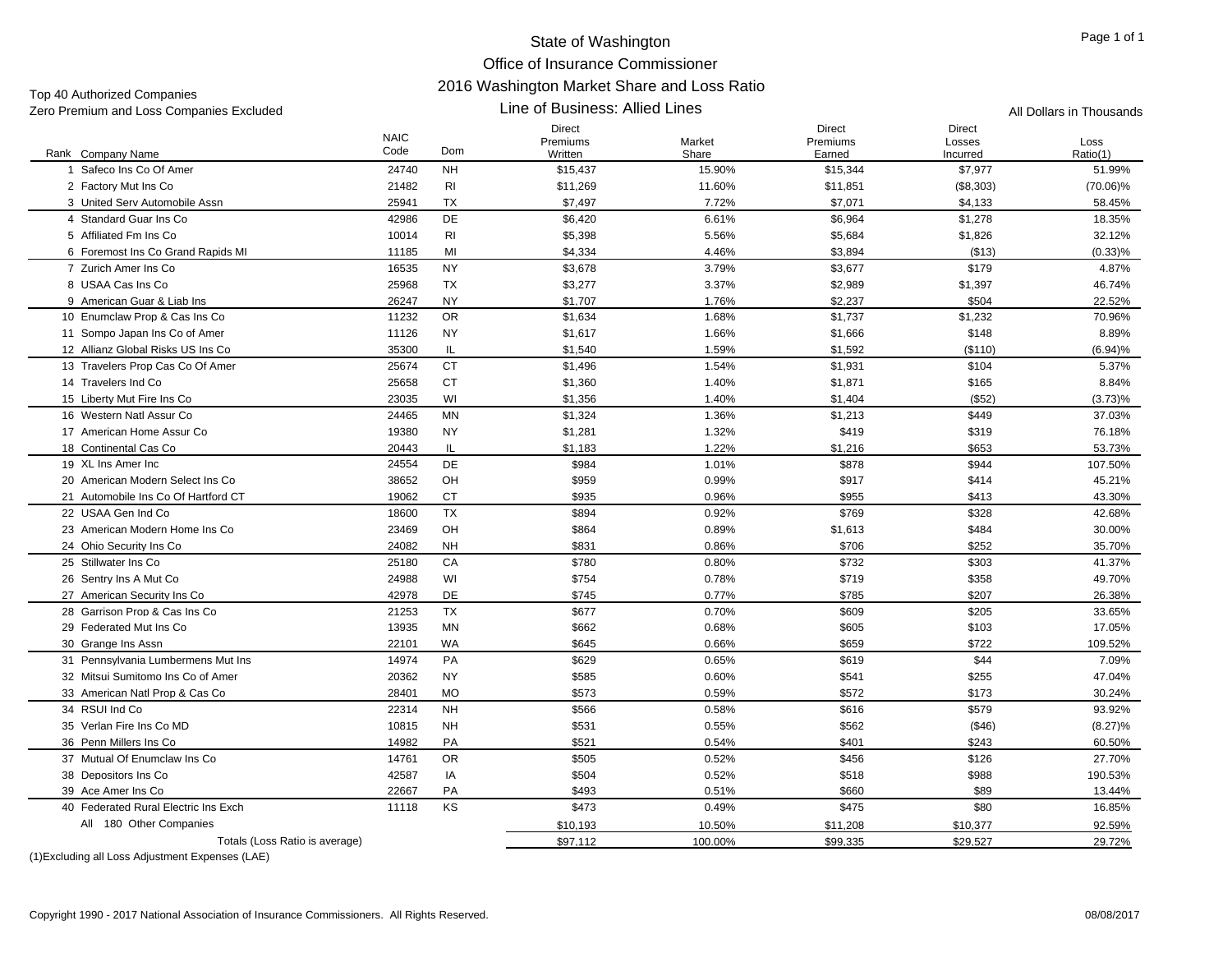Office of Insurance Commissioner

#### 2016 Washington Market Share and Loss Ratio

Top 40 Authorized Companies<br>Zero Premium and Loss Companies Excluded

## Line of Business: Auto: Commercial Auto No-Fault (personal injury protection) Zero Premium and Loss Companies Excluded All Dollars in Thousands

| Rank Company Name                   | <b>NAIC</b><br>Code | Dom       | Direct<br>Premiums<br>Written | Market<br>Share | Direct<br>Premiums<br>Earned | Direct<br>Losses<br>Incurred | Loss<br>Ratio(1) |
|-------------------------------------|---------------------|-----------|-------------------------------|-----------------|------------------------------|------------------------------|------------------|
| 1 United Financial Cas Co           | 11770               | OH        | \$1,108                       | 16.80%          | \$1,034                      | \$551                        | 53.29%           |
| 2 Mutual Of Enumclaw Ins Co.        | 14761               | <b>OR</b> | \$867                         | 13.13%          | \$869                        | \$178                        | 20.54%           |
| 3 Truck Ins Exch                    | 21709               | CA        | \$286                         | 4.34%           | \$292                        | \$91                         | 31.09%           |
| 4 Mid Century Ins Co                | 21687               | CA        | \$266                         | 4.03%           | \$259                        | \$99                         | 38.11%           |
| 5 Ohio Security Ins Co              | 24082               | <b>NH</b> | \$242                         | 3.67%           | \$207                        | \$220                        | 105.99%          |
| 6 Farmers Ins Exch                  | 21652               | CA        | \$229                         | 3.46%           | \$234                        | \$54                         | 22.89%           |
| 7 Great West Cas Co                 | 11371               | <b>NE</b> | \$219                         | 3.33%           | \$216                        | \$184                        | 85.47%           |
| 8 North Pacific Ins Co.             | 23892               | <b>OR</b> | \$214                         | 3.24%           | \$206                        | \$106                        | 51.37%           |
| 9 Grange Ins Assn                   | 22101               | <b>WA</b> | \$200                         | 3.03%           | \$200                        | \$122                        | 60.94%           |
| 10 Philadelphia Ind Ins Co.         | 18058               | PA        | \$187                         | 2.83%           | \$183                        | \$147                        | 80.11%           |
| 11 State Farm Mut Auto Ins Co       | 25178               | IL.       | \$163                         | 2.47%           | \$157                        | \$52                         | 33.02%           |
| 12 Nationwide Agribusiness Ins Co   | 28223               | IA        | \$151                         | 2.29%           | \$149                        | \$14                         | 9.11%            |
| 13 Zurich Amer Ins Co               | 16535               | <b>NY</b> | \$130                         | 1.97%           | \$130                        | (\$10)                       | $(8.01)\%$       |
| 14 Allstate Ins Co                  | 19232               | IL.       | \$121                         | 1.83%           | \$115                        | ( \$30)                      | $(26.04)\%$      |
| 15 Unigard Ins Co                   | 25747               | WI        | \$111                         | 1.69%           | \$85                         | \$18                         | 21.32%           |
| 16 Travelers Prop Cas Co Of Amer    | 25674               | <b>CT</b> | \$87                          | 1.32%           | \$75                         | \$18                         | 24.20%           |
| 17 American States Preferred Ins Co | 37214               | IN        | \$84                          | 1.27%           | \$85                         | \$1                          | 1.31%            |
| 18 American States Ins Co           | 19704               | IN        | \$76                          | 1.15%           | \$78                         | \$12                         | 15.99%           |
| 19 Federated Mut Ins Co             | 13935               | <b>MN</b> | \$67                          | 1.01%           | \$55                         | \$49                         | 88.37%           |
| 20 National Interstate Ins Co       | 32620               | OH        | \$63                          | 0.95%           | \$45                         | \$0                          | 0.00%            |
| 21 Nationwide Mut Ins Co            | 23787               | OH        | \$62                          | 0.94%           | \$64                         | \$28                         | 43.29%           |
| 22 Oregon Mut Ins Co                | 14907               | <b>OR</b> | \$60                          | 0.91%           | \$60                         | \$6                          | 9.74%            |
| 23 Charter Ind Co                   | 37524               | <b>TX</b> | \$59                          | 0.90%           | \$63                         | \$20                         | 31.92%           |
| 24 Travelers Ind Co Of CT           | 25682               | <b>CT</b> | \$58                          | 0.87%           | \$58                         | \$31                         | 52.50%           |
| 25 Northland Ins Co                 | 24015               | <b>CT</b> | \$57                          | 0.86%           | \$60                         | \$34                         | 57.49%           |
| 26 Government Employees Ins Co      | 22063               | <b>MD</b> | \$52                          | 0.78%           | \$35                         | \$12                         | 35.68%           |
| 27 General Ins Co Of Amer           | 24732               | <b>NH</b> | \$50                          | 0.76%           | \$48                         | \$19                         | 39.22%           |
| 28 Cincinnati Ins Co                | 10677               | OH        | \$49                          | 0.74%           | \$48                         | ( \$19)                      | (39.30)%         |
| 29 Integon Natl Ins Co              | 29742               | <b>NC</b> | \$48                          | 0.73%           | \$28                         | \$24                         | 84.27%           |
| 30 Firemans Fund Ins Co             | 21873               | CA        | \$43                          | 0.66%           | \$45                         | \$39                         | 87.52%           |
| 31 National Cas Co                  | 11991               | OH        | \$43                          | 0.65%           | \$42                         | ( \$10)                      | $(24.11)\%$      |
| 32 West Amer Ins Co                 | 44393               | IN        | \$35                          | 0.54%           | \$31                         | \$1                          | 4.28%            |
| 33 HDI Global Ins Co                | 41343               | IL.       | \$35                          | 0.52%           | \$24                         | \$9                          | 37.36%           |
| 34 Brotherhood Mut Ins Co           | 13528               | IN        | \$33                          | 0.49%           | \$31                         | \$33                         | 105.06%          |
| 35 American Ins Co                  | 21857               | OH        | \$32                          | 0.48%           | \$25                         | (\$20)                       | $(82.24)\%$      |
| 36 Victoria Fire & Cas Co           | 42889               | OH        | \$31                          | 0.47%           | \$39                         | (\$2)                        | (5.09)%          |
| 37 Depositors Ins Co                | 42587               | IA        | \$30                          | 0.46%           | \$32                         | \$0                          | $(0.16)$ %       |
| 38 Columbia Ins Co                  | 27812               | <b>NE</b> | \$30                          | 0.46%           | \$29                         | \$58                         | 198.83%          |
| 39 Continental Divide Ins Co        | 35939               | CO        | \$30                          | 0.45%           | \$40                         | \$6                          | 16.16%           |
| 40 Travelers Ind Co                 | 25658               | <b>CT</b> | \$26                          | 0.39%           | \$31                         | \$3                          | 10.22%           |
| All 206 Other Companies             |                     |           | \$867                         | 13.13%          | \$876                        | \$404                        | 46.12%           |
| Totals (Loss Ratio is average)      |                     |           | \$6,599                       | 100.00%         | \$6,385                      | \$2,552                      | 39.97%           |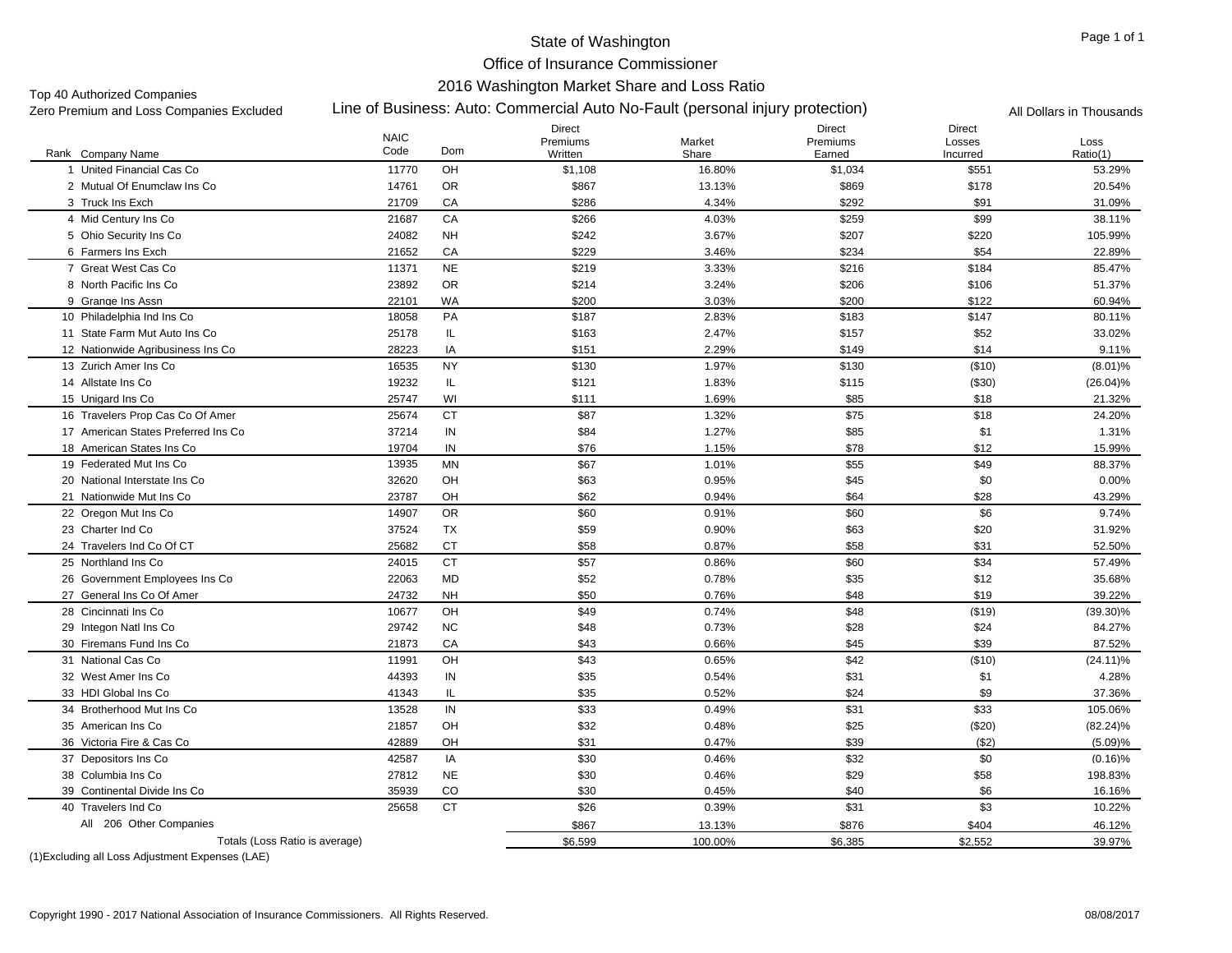Office of Insurance Commissioner

# 2016 Washington Market Share and Loss Ratio

Top 40 Authorized Companies<br>Zero Premium and Loss Companies Excluded

# Zero Premium and Loss Companies Excluded Line of Business: Auto: Commercial Auto Physical Damage All Dollars in Thousands

|                                     | <b>NAIC</b> |           | Direct<br>Premiums | Market  | <b>Direct</b><br>Premiums | <b>Direct</b><br>Losses | Loss     |
|-------------------------------------|-------------|-----------|--------------------|---------|---------------------------|-------------------------|----------|
| Rank Company Name                   | Code        | Dom       | Written            | Share   | Earned                    | Incurred                | Ratio(1) |
| 1 United Financial Cas Co           | 11770       | OH        | \$12,244           | 8.68%   | \$11,099                  | \$6,423                 | 57.87%   |
| 2 Great West Cas Co                 | 11371       | <b>NE</b> | \$11,158           | 7.91%   | \$9,871                   | \$5,658                 | 57.32%   |
| 3 Praetorian Ins Co                 | 37257       | PA        | \$10,710           | 7.59%   | \$11,933                  | \$4,463                 | 37.40%   |
| 4 Ohio Security Ins Co              | 24082       | <b>NH</b> | \$9,338            | 6.62%   | \$8,008                   | \$5,999                 | 74.92%   |
| 5 Mutual Of Enumclaw Ins Co         | 14761       | <b>OR</b> | \$5,563            | 3.94%   | \$5,251                   | \$3,918                 | 74.60%   |
| 6 Western Natl Assur Co             | 24465       | <b>MN</b> | \$3,509            | 2.49%   | \$3,196                   | \$2,151                 | 67.30%   |
| 7 American Fire & Cas Co            | 24066       | <b>NH</b> | \$3,509            | 2.49%   | \$3,116                   | \$1,816                 | 58.29%   |
| 8 Universal Underwriters Ins Co.    | 41181       | IL.       | \$2,807            | 1.99%   | \$2,928                   | \$1,085                 | 37.04%   |
| 9 Continental Western Ins Co.       | 10804       | IA        | \$2,733            | 1.94%   | \$3,202                   | \$2,395                 | 74.78%   |
| 10 Truck Ins Exch                   | 21709       | CA        | \$2,389            | 1.69%   | \$2,343                   | \$1,299                 | 55.43%   |
| 11 Travelers Ind Co                 | 25658       | <b>CT</b> | \$2,321            | 1.65%   | \$2,604                   | \$1,248                 | 47.93%   |
| 12 National Cas Co                  | 11991       | OH        | \$2,246            | 1.59%   | \$2,312                   | \$1,504                 | 65.04%   |
| 13 Mid Century Ins Co               | 21687       | CA        | \$2,169            | 1.54%   | \$2,046                   | \$1,014                 | 49.54%   |
| 14 Federated Mut Ins Co             | 13935       | MN        | \$2,079            | 1.47%   | \$1,806                   | \$1,324                 | 73.28%   |
| 15 Northland Ins Co                 | 24015       | <b>CT</b> | \$2,055            | 1.46%   | \$1,884                   | \$1,271                 | 67.44%   |
| 16 West Amer Ins Co                 | 44393       | IN        | \$1,961            | 1.39%   | \$1,749                   | \$847                   | 48.40%   |
| 17 Zurich Amer Ins Co               | 16535       | <b>NY</b> | \$1,955            | 1.39%   | \$1,913                   | \$1,414                 | 73.91%   |
| 18 Sentry Select Ins Co             | 21180       | WI        | \$1,923            | 1.36%   | \$1,794                   | \$1,279                 | 71.30%   |
| 19 Philadelphia Ind Ins Co          | 18058       | PA        | \$1,816            | 1.29%   | \$1,700                   | \$794                   | 46.70%   |
| 20 Farmers Ins Exch                 | 21652       | CA        | \$1,643            | 1.17%   | \$1,739                   | \$878                   | 50.51%   |
| 21 National Ind Co                  | 20087       | <b>NE</b> | \$1,572            | 1.11%   | \$1,519                   | \$574                   | 37.78%   |
| 22 Grange Ins Assn                  | 22101       | WA        | \$1,465            | 1.04%   | \$1,466                   | \$625                   | 42.63%   |
| 23 American States Ins Co           | 19704       | IN        | \$1,439            | 1.02%   | \$1,485                   | \$1,016                 | 68.40%   |
| 24 American States Preferred Ins Co | 37214       | IN        | \$1,303            | 0.92%   | \$1,423                   | \$854                   | 60.00%   |
| 25 Cincinnati Ins Co                | 10677       | OH        | \$1,296            | 0.92%   | \$1,207                   | \$657                   | 54.40%   |
| 26 Canal Ins Co                     | 10464       | SC        | \$1,294            | 0.92%   | \$1,141                   | \$543                   | 47.60%   |
| 27 State Farm Mut Auto Ins Co       | 25178       | IL.       | \$1,272            | 0.90%   | \$1,234                   | \$369                   | 29.90%   |
| 28 Liberty Mut Fire Ins Co          | 23035       | WI        | \$1,264            | 0.90%   | \$1,501                   | \$362                   | 24.08%   |
| 29 Wilshire Ins Co                  | 13234       | NC        | \$1,219            | 0.86%   | \$1,230                   | \$802                   | 65.21%   |
| 30 Travelers Ind Co Of CT           | 25682       | <b>CT</b> | \$1,182            | 0.84%   | \$1,057                   | \$298                   | 28.16%   |
| 31 Alaska Natl Ins Co               | 38733       | AK        | \$1,167            | 0.83%   | \$1,030                   | \$697                   | 67.72%   |
| 32 North Pacific Ins Co             | 23892       | <b>OR</b> | \$1,148            | 0.81%   | \$1,202                   | \$952                   | 79.16%   |
| 33 Allstate Ins Co                  | 19232       | IL        | \$1,124            | 0.80%   | \$1,107                   | \$904                   | 81.68%   |
| 34 Nationwide Agribusiness Ins Co   | 28223       | IA        | \$1,022            | 0.72%   | \$943                     | \$755                   | 80.00%   |
| 35 Ohio Cas Ins Co                  | 24074       | <b>NH</b> | \$1,015            | 0.72%   | \$886                     | \$616                   | 69.50%   |
| 36 Phoenix Ins Co                   | 25623       | <b>CT</b> | \$877              | 0.62%   | \$735                     | \$447                   | 60.81%   |
| 37 Integon Natl Ins Co              | 29742       | NC        | \$876              | 0.62%   | \$345                     | \$285                   | 82.62%   |
| 38 Granite State Ins Co             | 23809       | IL.       | \$858              | 0.61%   | \$881                     | \$779                   | 88.48%   |
| 39 Travelers Prop Cas Co Of Amer    | 25674       | <b>CT</b> | \$818              | 0.58%   | \$716                     | \$521                   | 72.85%   |
| 40 Unigard Ins Co                   | 25747       | WI        | \$818              | 0.58%   | \$978                     | \$862                   | 88.14%   |
| All 240 Other Companies             |             |           | \$33,870           | 24.02%  | \$32,518                  | \$20,428                | 62.82%   |
| Totals (Loss Ratio is average)      |             |           | \$141,026          | 100.00% | \$135,101                 | \$80,123                | 59.31%   |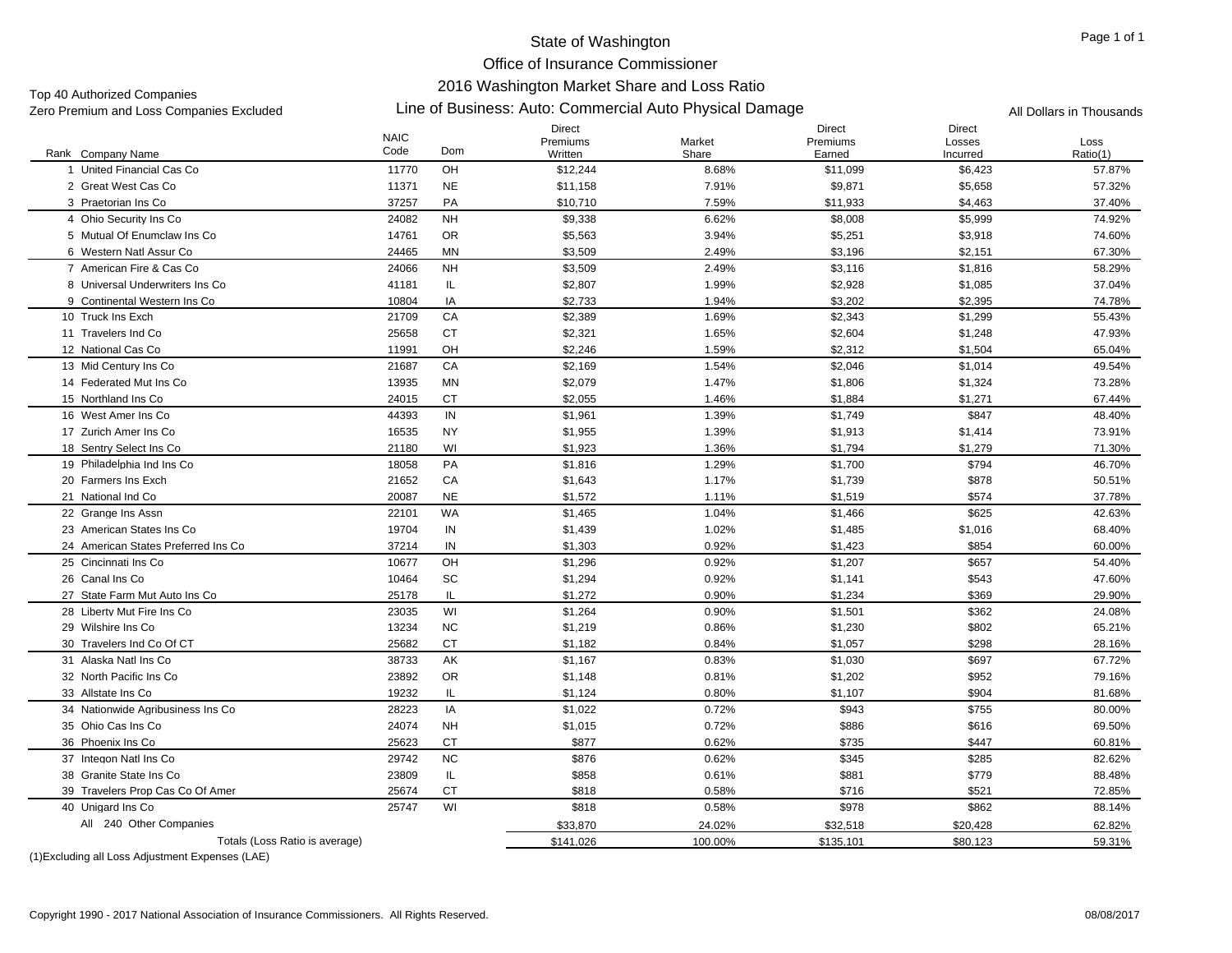Office of Insurance Commissioner

# 2016 Washington Market Share and Loss Ratio

Top 40 Authorized Companies<br>Zero Premium and Loss Companies Excluded

#### Zero Premium and Loss Companies Excluded Line of Business: Auto: Other Commercial Auto Liability All Dollars in Thousands

|                                        | <b>NAIC</b> |               | Direct<br>Premiums | Market  | <b>Direct</b><br>Premiums | <b>Direct</b><br>Losses | Loss     |
|----------------------------------------|-------------|---------------|--------------------|---------|---------------------------|-------------------------|----------|
| Rank Company Name                      | Code        | Dom           | Written            | Share   | Earned                    | Incurred                | Ratio(1) |
| 1 United Financial Cas Co              | 11770       | OH            | \$32,014           | 7.31%   | \$29,576                  | \$22,985                | 77.71%   |
| 2 Ohio Security Ins Co                 | 24082       | <b>NH</b>     | \$31,539           | 7.20%   | \$27.705                  | \$15,806                | 57.05%   |
| 3 Great West Cas Co                    | 11371       | <b>NE</b>     | \$21,792           | 4.97%   | \$20,525                  | \$12,090                | 58.90%   |
| 4 Mutual Of Enumclaw Ins Co.           | 14761       | <b>OR</b>     | \$16,592           | 3.79%   | \$15,973                  | \$11,317                | 70.85%   |
| 5 Continental Western Ins Co           | 10804       | IA            | \$12,911           | 2.95%   | \$13,973                  | \$12,617                | 90.30%   |
| 6 American Fire & Cas Co               | 24066       | <b>NH</b>     | \$12,765           | 2.91%   | \$11,923                  | \$10,144                | 85.08%   |
| 7 Western Natl Assur Co                | 24465       | <b>MN</b>     | \$10,915           | 2.49%   | \$10,234                  | \$5,737                 | 56.06%   |
| 8 Zurich Amer Ins Co                   | 16535       | <b>NY</b>     | \$9,047            | 2.07%   | \$9,179                   | \$3,162                 | 34.45%   |
| 9 Philadelphia Ind Ins Co              | 18058       | PA            | \$8,965            | 2.05%   | \$8,618                   | \$4,491                 | 52.11%   |
| 10 Empire Fire & Marine Ins Co         | 21326       | $N\mathsf{E}$ | \$7,730            | 1.76%   | \$7,687                   | \$1,106                 | 14.39%   |
| 11 Truck Ins Exch                      | 21709       | CA            | \$7,414            | 1.69%   | \$7,283                   | \$3,908                 | 53.66%   |
| 12 Mid Century Ins Co                  | 21687       | CA            | \$7,013            | 1.60%   | \$6,678                   | \$4,048                 | 60.62%   |
| 13 Travelers Ind Co                    | 25658       | <b>CT</b>     | \$6,723            | 1.53%   | \$7,709                   | \$3,092                 | 40.12%   |
| 14 West Amer Ins Co                    | 44393       | IN            | \$6,481            | 1.48%   | \$5,802                   | \$1,661                 | 28.63%   |
| 15 National Ind Co                     | 20087       | <b>NE</b>     | \$6,134            | 1.40%   | \$6,113                   | \$1,751                 | 28.65%   |
| 16 Liberty Mut Fire Ins Co             | 23035       | WI            | \$6,118            | 1.40%   | \$5,600                   | \$1,759                 | 31.42%   |
| 17 American States Ins Co              | 19704       | $\sf IN$      | \$6,000            | 1.37%   | \$6,284                   | \$2,718                 | 43.25%   |
| 18 Northland Ins Co                    | 24015       | CT            | \$5,431            | 1.24%   | \$4,644                   | \$2,775                 | 59.74%   |
| 19 Alaska Natl Ins Co                  | 38733       | AK            | \$5,317            | 1.21%   | \$4,963                   | \$2,581                 | 52.00%   |
| 20 National Cas Co                     | 11991       | OH            | \$5,253            | 1.20%   | \$5,193                   | \$5,544                 | 106.76%  |
| 21 New York Marine & Gen Ins Co        | 16608       | <b>NY</b>     | \$5,173            | 1.18%   | \$5,871                   | \$3,640                 | 61.99%   |
| 22 Ace Amer Ins Co                     | 22667       | PA            | \$4,908            | 1.12%   | \$4,632                   | \$2,729                 | 58.91%   |
| 23 Farmers Ins Exch                    | 21652       | CA            | \$4,882            | 1.11%   | \$5,083                   | \$2,783                 | 54.75%   |
| 24 American Serv Ins Co Inc            | 42897       | IL            | \$4,326            | 0.99%   | \$2,633                   | \$1,125                 | 42.74%   |
| 25 Allstate Ins Co                     | 19232       | IL            | \$4,186            | 0.96%   | \$4,148                   | \$2,627                 | 63.33%   |
| 26 Federated Mut Ins Co                | 13935       | MN            | \$4,146            | 0.95%   | \$3,654                   | \$3,074                 | 84.13%   |
| 27 American States Preferred Ins Co    | 37214       | IN            | \$4,114            | 0.94%   | \$4.624                   | \$138                   | 2.98%    |
| 28 Canal Ins Co                        | 10464       | <b>SC</b>     | \$3.891            | 0.89%   | \$3,539                   | \$3.910                 | 110.47%  |
| 29 National Union Fire Ins Co Of Pitts | 19445       | PA            | \$3,841            | 0.88%   | \$4,055                   | \$3,253                 | 80.21%   |
| 30 Sentry Select Ins Co                | 21180       | WI            | \$3,606            | 0.82%   | \$3,087                   | \$1,436                 | 46.53%   |
| 31 State Farm Mut Auto Ins Co          | 25178       | IL            | \$3,524            | 0.80%   | \$3,466                   | \$1,928                 | 55.63%   |
| 32 Travelers Ind Co Of CT              | 25682       | <b>CT</b>     | \$3,486            | 0.80%   | \$2,936                   | \$1,511                 | 51.47%   |
| 33 Granite State Ins Co                | 23809       | IL            | \$3,447            | 0.79%   | \$3,055                   | \$3,757                 | 122.97%  |
| 34 Universal Underwriters Ins Co       | 41181       | IL            | \$3,415            | 0.78%   | \$3,799                   | \$2,588                 | 68.13%   |
| 35 Ohio Cas Ins Co                     | 24074       | <b>NH</b>     | \$3,406            | 0.78%   | \$2,860                   | \$1,888                 | 66.02%   |
| 36 Travelers Prop Cas Co Of Amer       | 25674       | CT            | \$3,214            | 0.73%   | \$2,750                   | \$1,768                 | 64.29%   |
| 37 Allmerica Fin Benefit Ins Co        | 41840       | MI            | \$3,211            | 0.73%   | \$2,989                   | \$2,152                 | 72.01%   |
| 38 North Pacific Ins Co                | 23892       | <b>OR</b>     | \$3,178            | 0.73%   | \$3,454                   | \$2,325                 | 67.30%   |
| 39 Cincinnati Ins Co                   | 10677       | OH            | \$3,176            | 0.72%   | \$3,142                   | \$2,265                 | 72.08%   |
| 40 General Ins Co Of Amer              | 24732       | <b>NH</b>     | \$3,153            | 0.72%   | \$3,773                   | \$1,605                 | 42.54%   |
| All 275 Other Companies                |             |               | \$135,654          | 30.96%  | \$132,051                 | \$91,167                | 69.04%   |
| Totals (Loss Ratio is average)         |             |               | \$438,091          | 100.00% | \$421,263                 | \$266,962               | 63.37%   |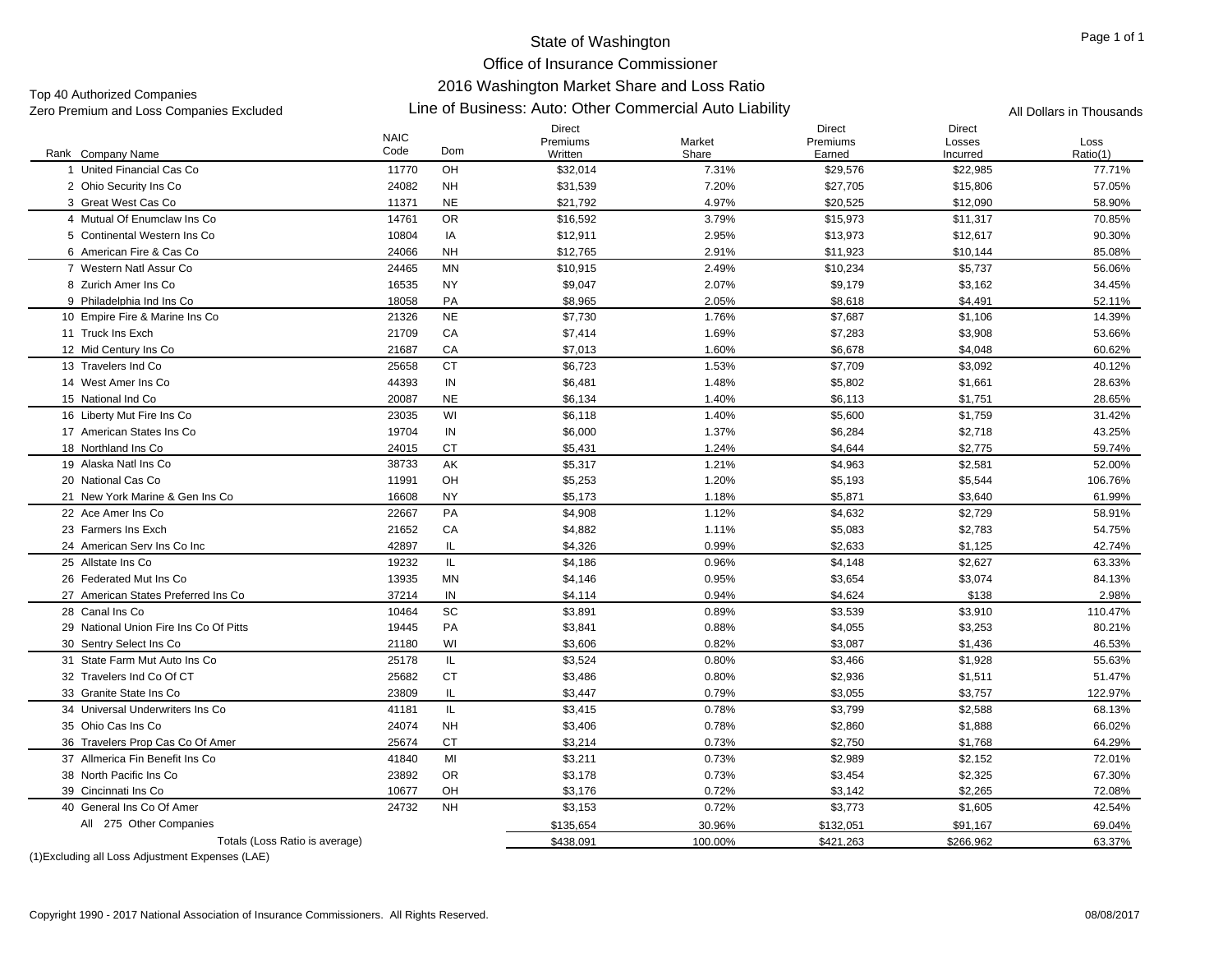Office of Insurance Commissioner

# 2016 Washington Market Share and Loss Ratio

Top 40 Authorized Companies<br>Zero Premium and Loss Companies Excluded

| Zero Premium and Loss Companies Excluded                 |                     | Line of Business: Auto: Other Passenger Auto Liability | All Dollars in Thousands             |                 |                                     |                                     |                  |
|----------------------------------------------------------|---------------------|--------------------------------------------------------|--------------------------------------|-----------------|-------------------------------------|-------------------------------------|------------------|
| Rank Company Name                                        | <b>NAIC</b><br>Code | Dom                                                    | <b>Direct</b><br>Premiums<br>Written | Market<br>Share | <b>Direct</b><br>Premiums<br>Earned | <b>Direct</b><br>Losses<br>Incurred | Loss<br>Ratio(1) |
| 1 State Farm Mut Auto Ins Co                             | 25178               | IL.                                                    | \$394,777                            | 14.12%          | \$386,039                           | \$277,257                           | 71.82%           |
| 2 Allstate Fire & Cas Ins Co                             | 29688               | IL.                                                    | \$164,369                            | 5.88%           | \$160,077                           | \$91,220                            | 56.99%           |
| 3 Pemco Mut Ins Co                                       | 24341               | <b>WA</b>                                              | \$154,964                            | 5.54%           | \$150,541                           | \$120,192                           | 79.84%           |
| 4 Farmers Ins Co Of WA                                   | 21644               | <b>WA</b>                                              | \$153,603                            | 5.49%           | \$153,535                           | \$110,454                           | 71.94%           |
| 5 First Natl Ins Co Of Amer                              | 24724               | <b>NH</b>                                              | \$150,467                            | 5.38%           | \$139,822                           | \$109,806                           | 78.53%           |
| 6 Progressive Direct Ins Co                              | 16322               | OH                                                     | \$145,627                            | 5.21%           | \$138,072                           | \$88,992                            | 64.45%           |
| 7 Geico Gen Ins Co                                       | 35882               | MD                                                     | \$90,492                             | 3.24%           | \$91,164                            | \$69,537                            | 76.28%           |
| 8 Progressive Cas Ins Co                                 | 24260               | OH                                                     | \$84,449                             | 3.02%           | \$79,367                            | \$52,947                            | 66.71%           |
| 9 American Family Mut Ins Co                             | 19275               | WI                                                     | \$82,131                             | 2.94%           | \$87,195                            | \$71,983                            | 82.55%           |
| 10 Safeco Ins Co Of IL                                   | 39012               | IL.                                                    | \$71,975                             | 2.57%           | \$73,181                            | \$42,952                            | 58.69%           |
| 11 United Serv Automobile Assn                           | 25941               | <b>TX</b>                                              | \$71,002                             | 2.54%           | \$70,988                            | \$65,678                            | 92.52%           |
| 12 USAA Cas Ins Co                                       | 25968               | <b>TX</b>                                              | \$69,357                             | 2.48%           | \$67,008                            | \$60,405                            | 90.15%           |
| 13 GEICO Advantage Ins Co                                | 14138               | <b>NE</b>                                              | \$59,730                             | 2.14%           | \$52,898                            | \$43,486                            | 82.21%           |
| 14 State Farm Fire & Cas Co                              | 25143               | IL.                                                    | \$52,596                             | 1.88%           | \$51,532                            | \$41,573                            | 80.67%           |
| 15 Mid Century Ins Co                                    | 21687               | CA                                                     | \$52,536                             | 1.88%           | \$47,159                            | \$39,362                            | 83.47%           |
| 16 Liberty Mut Fire Ins Co                               | 23035               | WI                                                     | \$47,605                             | 1.70%           | \$50,833                            | \$36,117                            | 71.05%           |
| 17 GEICO Choice Ins Co                                   | 14139               | <b>NE</b>                                              | \$41,538                             | 1.49%           | \$37,617                            | \$28,494                            | 75.75%           |
| 18 Geico Ind Co                                          | 22055               | MD                                                     | \$39,447                             | 1.41%           | \$41,080                            | \$28,433                            | 69.21%           |
| 19 Allstate Ins Co                                       | 19232               | IL.                                                    | \$37,462                             | 1.34%           | \$38,093                            | \$26,844                            | 70.47%           |
| 20 Hartford Cas Ins Co                                   | 29424               | IN                                                     | \$37,175                             | 1.33%           | \$33,795                            | \$28,424                            | 84.11%           |
| 21 Integon Preferred Ins Co                              | 31488               | <b>NC</b>                                              | \$35,941                             | 1.29%           | \$36,620                            | \$25,262                            | 68.98%           |
| 22 Middlesex Ins Co                                      | 23434               | WI                                                     | \$35,727                             | 1.28%           | \$34,542                            | \$20,629                            | 59.72%           |
| 23 USAA Gen Ind Co                                       | 18600               | <b>TX</b>                                              | \$35,511                             | 1.27%           | \$33,799                            | \$31,391                            | 92.87%           |
| 24 Mutual Of Enumclaw Ins Co                             | 14761               | <b>OR</b>                                              | \$30,497                             | 1.09%           | \$31,400                            | \$17,269                            | 55.00%           |
| 25 IDS Prop Cas Ins Co                                   | 29068               | WI                                                     | \$29,288                             | 1.05%           | \$28,989                            | \$19,630                            | 67.71%           |
| 26 Government Employees Ins Co                           | 22063               | MD                                                     | \$28,600                             | 1.02%           | \$28,758                            | \$21,949                            | 76.32%           |
| 27 GEICO Secure Ins Co                                   | 14137               | <b>NE</b>                                              | \$28,120                             | 1.01%           | \$25,762                            | \$17,577                            | 68.23%           |
| 28 Esurance Ins Co                                       | 25712               | WI                                                     | \$24,606                             | 0.88%           | \$23,964                            | \$15,103                            | 63.02%           |
|                                                          |                     |                                                        |                                      |                 |                                     |                                     |                  |
| 29 Grange Ins Assn                                       | 22101<br>11232      | WA<br><b>OR</b>                                        | \$24,512<br>\$23,985                 | 0.88%<br>0.86%  | \$24,838<br>\$23,579                | \$17,383<br>\$15,297                | 69.98%           |
| 30 Enumclaw Prop & Cas Ins Co<br>31 Standard Fire Ins Co | 19070               | <b>CT</b>                                              | \$23,887                             | 0.85%           | \$16,766                            | \$13,128                            | 64.88%<br>78.30% |
|                                                          | 21008               |                                                        | \$23,556                             |                 |                                     |                                     |                  |
| 32 Country Pref Ins Co                                   |                     | IL.                                                    |                                      | 0.84%           | \$23,016                            | \$17,522                            | 76.13%           |
| 33 Allstate Prop & Cas Ins Co                            | 17230               | IL.<br><b>TX</b>                                       | \$22,245                             | 0.80%           | \$22,517                            | \$13,194                            | 58.60%           |
| 34 Garrison Prop & Cas Ins Co                            | 21253               |                                                        | \$21,683                             | 0.78%           | \$20,763                            | \$15,161                            | 73.02%           |
| 35 Coast Natl Ins Co                                     | 25089               | CA                                                     | \$17,326                             | 0.62%           | \$16,715                            | \$11,033                            | 66.01%           |
| 36 Commerce W Ins Co                                     | 13161               | CA                                                     | \$16,855                             | 0.60%           | \$13,976                            | \$11,503                            | 82.31%           |
| 37 Allied Prop & Cas Ins Co                              | 42579               | IA                                                     | \$16,347                             | 0.58%           | \$14,743                            | \$14,221                            | 96.46%           |
| 38 Allstate Ind Co                                       | 19240               | IL.                                                    | \$15,762                             | 0.56%           | \$16,251                            | \$10,941                            | 67.32%           |
| 39 Metropolitan Grp Prop & Cas Ins Co                    | 34339               | RI                                                     | \$15,281                             | 0.55%           | \$14,418                            | \$13,533                            | 93.86%           |
| 40 Amica Mut Ins Co                                      | 19976               | R <sub>l</sub>                                         | \$15,261                             | 0.55%           | \$14,507                            | \$10,658                            | 73.47%           |
| All 187 Other Companies                                  |                     |                                                        | \$309,069                            | 11.06%          | \$310,681                           | \$241,015                           | 77.58%           |
| Totals (Loss Ratio is average)                           |                     |                                                        | \$2,795,360                          | 100.00%         | \$2,726,600                         | \$2,007,556                         | 73.63%           |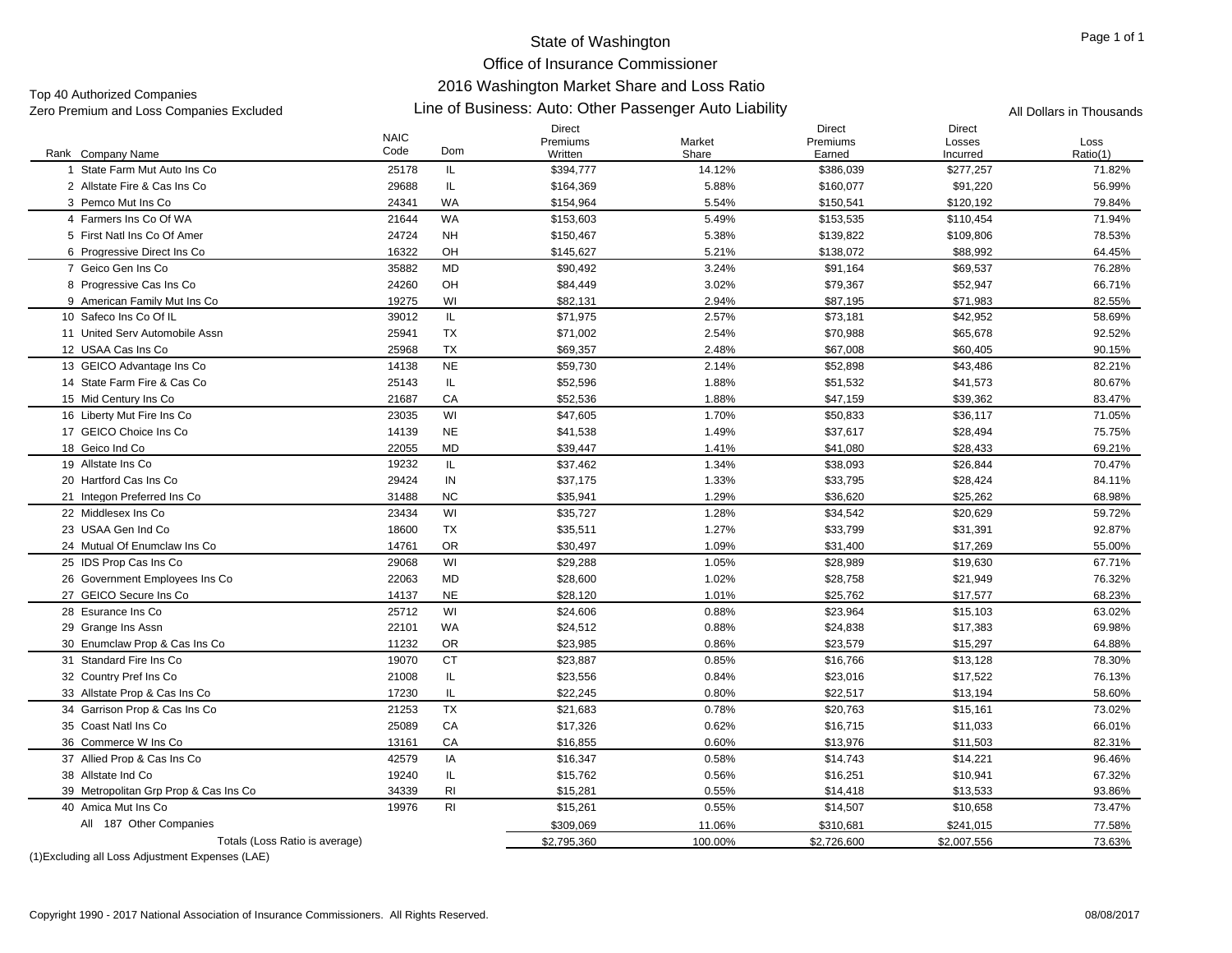#### Office of Insurance Commissioner

#### 2016 Washington Market Share and Loss Ratio

Top 40 Authorized Companies<br>Zero Premium and Loss Companies Excluded

Line of Business: Auto: Private Passenger Auto No-Fault (personal injury protection) Zero Premium and Loss Companies Excluded All Dollars in Thousands

|                                       | <b>NAIC</b> |                | Direct<br>Premiums | Market  | Direct<br>Premiums | Direct<br>Losses | Loss     |
|---------------------------------------|-------------|----------------|--------------------|---------|--------------------|------------------|----------|
| Rank Company Name                     | Code        | Dom            | Written            | Share   | Earned             | Incurred         | Ratio(1) |
| State Farm Mut Auto Ins Co            | 25178       | IL             | \$65,756           | 18.89%  | \$65,158           | \$52,658         | 80.82%   |
| 2 Pemco Mut Ins Co                    | 24341       | WA             | \$26,484           | 7.61%   | \$26,052           | \$18,266         | 70.11%   |
| 3 First Natl Ins Co Of Amer           | 24724       | <b>NH</b>      | \$25,166           | 7.23%   | \$23,940           | \$16,069         | 67.12%   |
| 4 Farmers Ins Co Of WA                | 21644       | WA             | \$22,231           | 6.39%   | \$22,432           | \$12,059         | 53.76%   |
| 5 Allstate Fire & Cas Ins Co          | 29688       | IL             | \$18,988           | 5.45%   | \$18,562           | \$14,564         | 78.46%   |
| 6 Progressive Direct Ins Co           | 16322       | OH             | \$12,356           | 3.55%   | \$11,913           | \$9,642          | 80.94%   |
| 7 Geico Gen Ins Co                    | 35882       | MD             | \$11,478           | 3.30%   | \$11,803           | \$7,639          | 64.72%   |
| 8 Safeco Ins Co Of IL                 | 39012       | IL             | \$9,808            | 2.82%   | \$10,167           | \$4,772          | 46.94%   |
| 9 Progressive Cas Ins Co              | 24260       | OH             | \$8,853            | 2.54%   | \$8,482            | \$5,383          | 63.47%   |
| 10 USAA Cas Ins Co                    | 25968       | <b>TX</b>      | \$8,010            | 2.30%   | \$7,977            | \$7,299          | 91.49%   |
| 11 State Farm Fire & Cas Co           | 25143       | IL             | \$7,551            | 2.17%   | \$7,416            | \$6,926          | 93.39%   |
| 12 American Family Mut Ins Co         | 19275       | WI             | \$6,319            | 1.82%   | \$6,604            | \$4,217          | 63.86%   |
| 13 Mid Century Ins Co                 | 21687       | CA             | \$6,254            | 1.80%   | \$5,611            | \$3,758          | 66.98%   |
| 14 United Serv Automobile Assn        | 25941       | <b>TX</b>      | \$6,161            | 1.77%   | \$6,167            | \$5,952          | 96.52%   |
| 15 IDS Prop Cas Ins Co                | 29068       | WI             | \$5,618            | 1.61%   | \$5,921            | \$3,305          | 55.82%   |
| 16 Allstate Ins Co                    | 19232       | IL             | \$5,585            | 1.60%   | \$5,692            | \$4,316          | 75.82%   |
| 17 Grange Ins Assn                    | 22101       | WA             | \$4,590            | 1.32%   | \$4,767            | \$2,943          | 61.74%   |
| 18 GEICO Advantage Ins Co             | 14138       | <b>NE</b>      | \$4,467            | 1.28%   | \$3,998            | \$5,238          | 131.02%  |
| 19 Liberty Mut Fire Ins Co            | 23035       | WI             | \$4,224            | 1.21%   | \$4,471            | \$2,585          | 57.81%   |
| 20 USAA Gen Ind Co                    | 18600       | <b>TX</b>      | \$4,182            | 1.20%   | \$4,020            | \$3,461          | 86.10%   |
| 21 Mutual Of Enumclaw Ins Co          | 14761       | <b>OR</b>      | \$4,102            | 1.18%   | \$4,177            | \$2,710          | 64.89%   |
| 22 Government Employees Ins Co        | 22063       | MD             | \$3,982            | 1.14%   | \$4,088            | \$1,994          | 48.77%   |
| 23 Hartford Cas Ins Co                | 29424       | IN             | \$3,842            | 1.10%   | \$3,612            | \$3,258          | 90.20%   |
| 24 Country Pref Ins Co                | 21008       | IL             | \$3,571            | 1.03%   | \$3,493            | \$2,210          | 63.28%   |
| 25 Standard Fire Ins Co               | 19070       | <b>CT</b>      | \$3,560            | 1.02%   | \$2,516            | \$2,991          | 118.90%  |
| 26 Allstate Prop & Cas Ins Co         | 17230       | IL             | \$3,353            | 0.96%   | \$3,421            | \$2,399          | 70.13%   |
| 27 Enumclaw Prop & Cas Ins Co         | 11232       | <b>OR</b>      | \$3,300            | 0.95%   | \$3,235            | \$2,782          | 85.99%   |
| 28 Geico Ind Co                       | 22055       | MD             | \$3,044            | 0.87%   | \$3,132            | \$1,750          | 55.86%   |
| 29 Commerce W Ins Co                  | 13161       | CA             | \$2,769            | 0.80%   | \$2,220            | \$3,052          | 137.43%  |
| 30 Nationwide Ins Co Of Amer          | 25453       | OH             | \$2,458            | 0.71%   | \$2,554            | \$1,175          | 45.99%   |
| 31 Garrison Prop & Cas Ins Co         | 21253       | <b>TX</b>      | \$2,372            | 0.68%   | \$2.272            | \$2.129          | 93.70%   |
| 32 Esurance Ins Co                    | 25712       | WI             | \$2,150            | 0.62%   | \$2,126            | \$1,142          | 53.70%   |
| 33 Allied Prop & Cas Ins Co           | 42579       | IA             | \$2,070            | 0.59%   | \$1,954            | \$2,495          | 127.68%  |
| 34 GEICO Choice Ins Co                | 14139       | <b>NE</b>      | \$2,049            | 0.59%   | \$1,836            | \$2,129          | 115.92%  |
| 35 Country Mut Ins Co                 | 20990       | IL             | \$1,826            | 0.52%   | \$1,827            | \$1,612          | 88.23%   |
| 36 Metropolitan Grp Prop & Cas Ins Co | 34339       | R <sub>1</sub> | \$1,808            | 0.52%   | \$1,781            | \$1,493          | 83.82%   |
| 37 Travelers Home & Marine Ins Co     | 27998       | <b>CT</b>      | \$1,713            | 0.49%   | \$1,875            | \$592            | 31.60%   |
| 38 Unigard Ins Co                     | 25747       | WI             | \$1,707            | 0.49%   | \$1,684            | \$1,607          | 95.42%   |
| 39 Integon Preferred Ins Co           | 31488       | <b>NC</b>      | \$1,636            | 0.47%   | \$1,727            | \$1,018          | 58.91%   |
| 40 Metropolitan Cas Ins Co            | 40169       | R <sub>1</sub> | \$1,606            | 0.46%   | \$1,660            | \$874            | 52.61%   |
| All 155 Other Companies               |             |                | \$31,105           | 8.94%   | \$31,792           | \$21,246         | 66.83%   |
| Totals (Loss Ratio is average)        |             |                | \$348,105          | 100.00% | \$344,137          | \$251,708        | 73.14%   |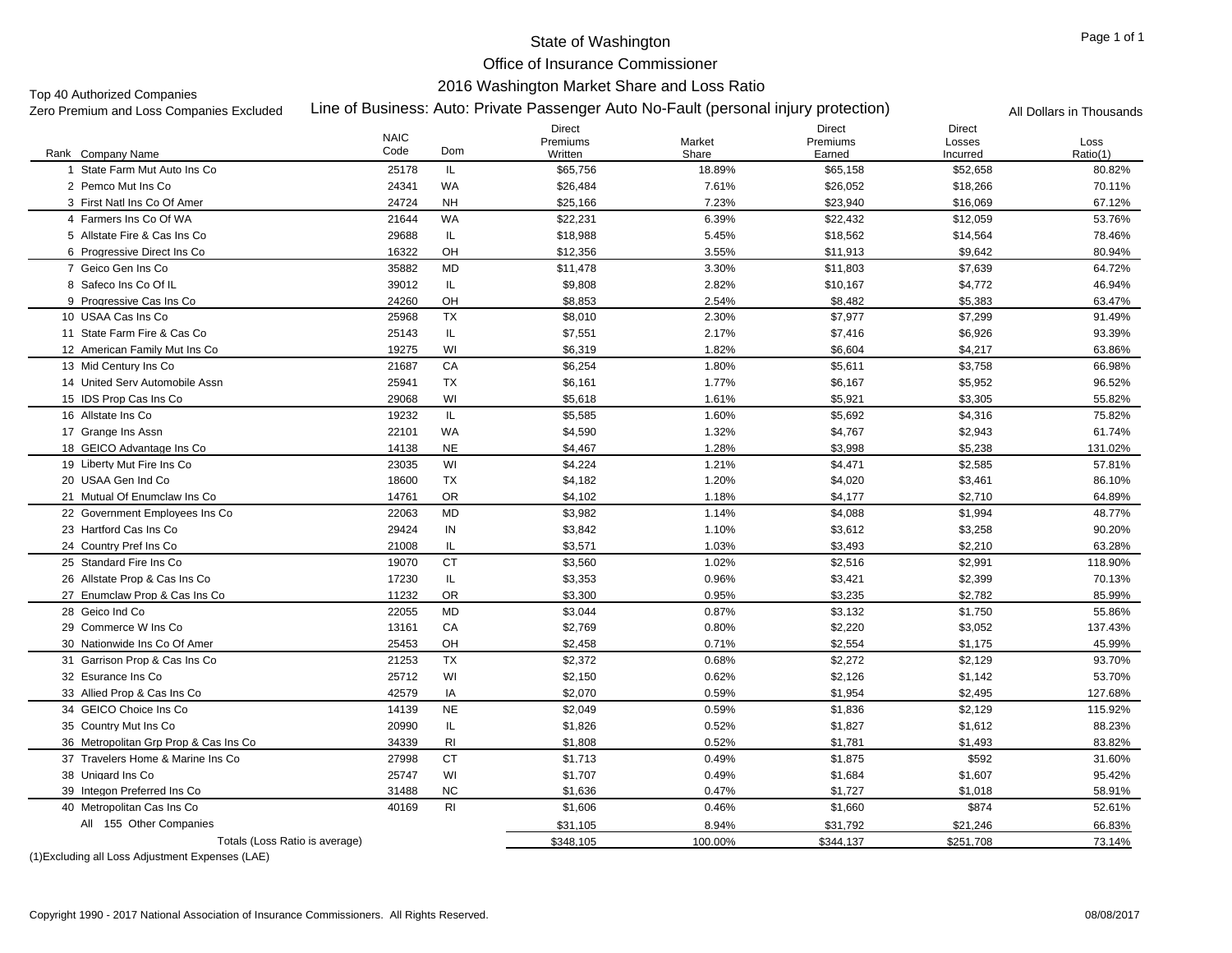Office of Insurance Commissioner

### 2016 Washington Market Share and Loss Ratio

Top 40 Authorized Companies<br>Zero Premium and Loss Companies Excluded

# Zero Premium and Loss Companies Excluded Line of Business: Auto: Private Passenger Auto Physical Damage All Dollars in Thousands

|                                       | <b>NAIC</b> |                | Direct<br>Premiums | Market  | <b>Direct</b><br>Premiums | Direct<br>Losses | Loss     |
|---------------------------------------|-------------|----------------|--------------------|---------|---------------------------|------------------|----------|
| Rank Company Name                     | Code        | Dom            | Written            | Share   | Earned                    | Incurred         | Ratio(1) |
| State Farm Mut Auto Ins Co            | 25178       | IL             | \$245,519          | 15.32%  | \$238,662                 | \$170,834        | 71.58%   |
| 2 First Natl Ins Co Of Amer           | 24724       | <b>NH</b>      | \$108,284          | 6.76%   | \$100,364                 | \$59.804         | 59.59%   |
| 3 Pemco Mut Ins Co                    | 24341       | <b>WA</b>      | \$88,759           | 5.54%   | \$86,751                  | \$54,785         | 63.15%   |
| 4 Allstate Fire & Cas Ins Co          | 29688       | IL             | \$80,613           | 5.03%   | \$77,545                  | \$57,802         | 74.54%   |
| 5 Farmers Ins Co Of WA                | 21644       | WA             | \$75,712           | 4.73%   | \$77,169                  | \$45,748         | 59.28%   |
| 6 Progressive Direct Ins Co           | 16322       | OH             | \$62,688           | 3.91%   | \$60,734                  | \$44,546         | 73.35%   |
| 7 United Serv Automobile Assn         | 25941       | <b>TX</b>      | \$53,779           | 3.36%   | \$54,065                  | \$36,889         | 68.23%   |
| 8 Geico Gen Ins Co                    | 35882       | <b>MD</b>      | \$53,009           | 3.31%   | \$53,177                  | \$35,281         | 66.35%   |
| 9 USAA Cas Ins Co                     | 25968       | <b>TX</b>      | \$47,569           | 2.97%   | \$47,821                  | \$34,560         | 72.27%   |
| 10 Allstate Ins Co                    | 19232       | IL.            | \$42,126           | 2.63%   | \$42,297                  | \$14,323         | 33.86%   |
| 11 Progressive Cas Ins Co             | 24260       | OH             | \$42,076           | 2.63%   | \$40,175                  | \$22,973         | 57.18%   |
| 12 Safeco Ins Co Of IL                | 39012       | IL             | \$39,815           | 2.49%   | \$40,208                  | \$23,329         | 58.02%   |
| 13 American Family Mut Ins Co.        | 19275       | WI             | \$34,682           | 2.16%   | \$36,740                  | \$24,452         | 66.56%   |
| 14 GEICO Advantage Ins Co             | 14138       | <b>NE</b>      | \$33,635           | 2.10%   | \$29,553                  | \$24,105         | 81.57%   |
| 15 USAA Gen Ind Co                    | 18600       | <b>TX</b>      | \$31,072           | 1.94%   | \$30,543                  | \$20,388         | 66.75%   |
| 16 State Farm Fire & Cas Co           | 25143       | IL             | \$28,682           | 1.79%   | \$27,842                  | \$22,360         | 80.31%   |
| 17 Liberty Mut Fire Ins Co            | 23035       | WI             | \$28,325           | 1.77%   | \$30,482                  | \$17,313         | 56.80%   |
| 18 Mid Century Ins Co                 | 21687       | CA             | \$25,575           | 1.60%   | \$23,382                  | \$17,509         | 74.88%   |
| 19 Geico Ind Co                       | 22055       | <b>MD</b>      | \$23,593           | 1.47%   | \$23,628                  | \$13,883         | 58.76%   |
| 20 GEICO Choice Ins Co                | 14139       | <b>NE</b>      | \$20,955           | 1.31%   | \$18,899                  | \$15,486         | 81.94%   |
| 21 IDS Prop Cas Ins Co                | 29068       | WI             | \$19,696           | 1.23%   | \$20,111                  | \$15,629         | 77.71%   |
| 22 Government Employees Ins Co        | 22063       | MD             | \$17,810           | 1.11%   | \$17,885                  | \$12,155         | 67.96%   |
| 23 Hartford Cas Ins Co                | 29424       | IN             | \$16,242           | 1.01%   | \$15,381                  | \$12,319         | 80.09%   |
| 24 Allstate Prop & Cas Ins Co         | 17230       | IL             | \$15,998           | 1.00%   | \$16,031                  | \$8,109          | 50.59%   |
| 25 Country Pref Ins Co                | 21008       | IL             | \$14,750           | 0.92%   | \$14,150                  | \$9,132          | 64.54%   |
| 26 Integon Preferred Ins Co           | 31488       | <b>NC</b>      | \$14,398           | 0.90%   | \$14,844                  | \$9,302          | 62.67%   |
| 27 Grange Ins Assn                    | 22101       | <b>WA</b>      | \$14,351           | 0.90%   | \$14,691                  | \$8,533          | 58.08%   |
| 28 Garrison Prop & Cas Ins Co         | 21253       | <b>TX</b>      | \$13.649           | 0.85%   | \$13.313                  | \$9.093          | 68.30%   |
| 29 Mutual Of Enumclaw Ins Co          | 14761       | <b>OR</b>      | \$12,869           | 0.80%   | \$13,821                  | \$8,834          | 63.92%   |
| 30 Standard Fire Ins Co               | 19070       | <b>CT</b>      | \$12,734           | 0.79%   | \$8,945                   | \$7,627          | 85.27%   |
| 31 Enumclaw Prop & Cas Ins Co         | 11232       | <b>OR</b>      | \$12,289           | 0.77%   | \$12,310                  | \$8,672          | 70.45%   |
| 32 GEICO Secure Ins Co                | 14137       | <b>NE</b>      | \$11,812           | 0.74%   | \$10,851                  | \$9,047          | 83.37%   |
| 33 Allstate Ind Co                    | 19240       | IL             | \$10,342           | 0.65%   | \$10,293                  | \$4,888          | 47.49%   |
| 34 Hartford Underwriters Ins Co       | 30104       | <b>CT</b>      | \$10,309           | 0.64%   | \$10,692                  | \$4,458          | 41.70%   |
| 35 Metropolitan Grp Prop & Cas Ins Co | 34339       | R <sub>l</sub> | \$10,274           | 0.64%   | \$9,972                   | \$5,800          | 58.16%   |
| 36 Esurance Ins Co                    | 25712       | WI             | \$9,394            | 0.59%   | \$9,193                   | \$7,046          | 76.64%   |
| 37 State Natl Ins Co Inc              | 12831       | <b>TX</b>      | \$9,362            | 0.58%   | \$7,497                   | \$2,761          | 36.83%   |
| 38 Commerce W Ins Co                  | 13161       | CA             | \$8,843            | 0.55%   | \$7,169                   | \$5,028          | 70.14%   |
| 39 Amica Mut Ins Co                   | 19976       | R1             | \$8,791            | 0.55%   | \$8,692                   | \$4,451          | 51.21%   |
| 40 Allied Prop & Cas Ins Co           | 42579       | IA             | \$7,867            | 0.49%   | \$6,950                   | \$5,914          | 85.09%   |
| All 174 Other Companies               |             |                | \$183,870          | 11.48%  | \$181,427                 | \$92,325         | 50.89%   |
| Totals (Loss Ratio is average)        |             |                | \$1,602,117        | 100.00% | \$1,564,251               | \$1,007,492      | 64.41%   |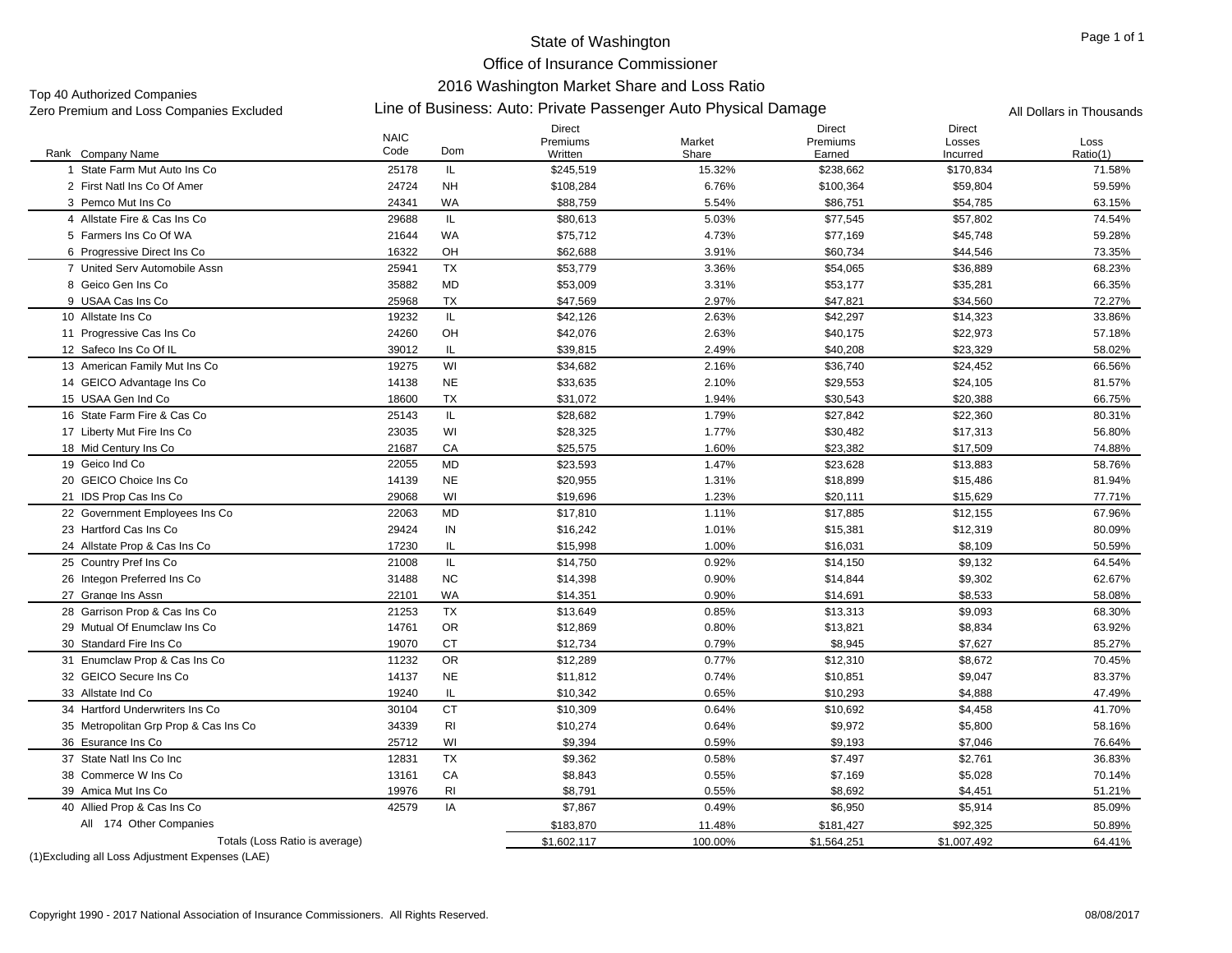# Office of Insurance Commissioner 2016 Washington Market Share and Loss Ratio

Line of Business: Boiler and Machinery Zero Premium and Loss Companies Excluded All Dollars in Thousands Top 40 Authorized Companies<br>Zero Premium and Loss Companies Excluded

| Rank Company Name                      | <b>NAIC</b><br>Code | Dom            | Direct<br>Premiums<br>Written | Market<br>Share | Direct<br>Premiums<br>Earned | Direct<br>Losses<br>Incurred | Loss<br>Ratio(1) |
|----------------------------------------|---------------------|----------------|-------------------------------|-----------------|------------------------------|------------------------------|------------------|
| 1 Factory Mut Ins Co                   | 21482               | R <sub>l</sub> | \$7,551                       | 26.95%          | \$6,580                      | \$2,058                      | 31.28%           |
| 2 Affiliated Fm Ins Co                 | 10014               | R <sub>l</sub> | \$1,996                       | 7.12%           | \$2,182                      | ( \$567)                     | $(26.00)\%$      |
| 3 Hartford Steam Boil Inspec & Ins Co  | 11452               | <b>CT</b>      | \$1,498                       | 5.35%           | \$1,464                      | \$373                        | 25.47%           |
| 4 Mutual Of Enumclaw Ins Co            | 14761               | <b>OR</b>      | \$1,368                       | 4.88%           | \$1,297                      | \$312                        | 24.10%           |
| 5 Travelers Prop Cas Co Of Amer        | 25674               | CT             | \$1,256                       | 4.48%           | \$1,197                      | \$1,228                      | 102.57%          |
| 6 American Home Assur Co               | 19380               | <b>NY</b>      | \$1,067                       | 3.81%           | \$370                        | \$26                         | 7.09%            |
| 7 Continental Cas Co                   | 20443               | IL.            | \$861                         | 3.07%           | \$861                        | ( \$189)                     | $(21.98)\%$      |
| 8 Continental Western Ins Co           | 10804               | IA             | \$782                         | 2.79%           | \$809                        | \$156                        | 19.27%           |
| 9 Federal Ins Co                       | 20281               | IN             | \$777                         | 2.77%           | \$728                        | \$0                          | $(0.06)\%$       |
| 10 Liberty Mut Fire Ins Co             | 23035               | WI             | \$719                         | 2.57%           | \$626                        | \$20                         | 3.14%            |
| 11 XL Ins Amer Inc                     | 24554               | DE             | \$704                         | 2.51%           | \$561                        | \$45                         | 8.09%            |
| 12 Zurich Amer Ins Co                  | 16535               | <b>NY</b>      | \$691                         | 2.47%           | \$1,021                      | (\$207)                      | $(20.25)\%$      |
| 13 Eagle W Ins Co                      | 12890               | CA             | \$684                         | 2.44%           | \$745                        | \$63                         | 8.42%            |
| 14 National Union Fire Ins Co Of Pitts | 19445               | PA             | \$536                         | 1.91%           | \$696                        | \$622                        | 89.36%           |
| 15 Allianz Global Risks US Ins Co      | 35300               | IL             | \$517                         | 1.85%           | \$497                        | \$5                          | 1.06%            |
| 16 Universal Underwriters Ins Co       | 41181               | IL.            | \$467                         | 1.67%           | \$520                        | (\$4)                        | $(0.71)$ %       |
| 17 American Guar & Liab Ins            | 26247               | <b>NY</b>      | \$423                         | 1.51%           | \$461                        | ( \$19)                      | (4.14)%          |
| 18 Oregon Mut Ins Co                   | 14907               | <b>OR</b>      | \$420                         | 1.50%           | \$430                        | \$30                         | 6.86%            |
| 19 Greenwich Ins Co                    | 22322               | <b>DE</b>      | \$404                         | 1.44%           | \$297                        | \$58                         | 19.48%           |
| 20 Brotherhood Mut Ins Co              | 13528               | IN             | \$336                         | 1.20%           | \$324                        | ( \$12)                      | $(3.56)\%$       |
| 21 Western Natl Assur Co               | 24465               | <b>MN</b>      | \$307                         | 1.10%           | \$288                        | \$24                         | 8.43%            |
| 22 Penn Millers Ins Co                 | 14982               | PA             | \$254                         | 0.91%           | \$194                        | \$79                         | 40.86%           |
| 23 Westport Ins Corp                   | 39845               | <b>MO</b>      | \$236                         | 0.84%           | \$285                        | \$364                        | 127.63%          |
| 24 Sompo Japan Ins Co of Amer          | 11126               | <b>NY</b>      | \$225                         | 0.80%           | \$229                        | \$28                         | 12.36%           |
| 25 Amco Ins Co                         | 19100               | IA             | \$220                         | 0.79%           | \$236                        | \$46                         | 19.64%           |
| 26 Allstate Ins Co                     | 19232               | IL             | \$214                         | 0.76%           | \$225                        | \$80                         | 35.67%           |
| 27 Great Northern Ins Co               | 20303               | IN             | \$210                         | 0.75%           | \$177                        | \$1                          | 0.48%            |
| 28 Travelers Ind Co                    | 25658               | <b>CT</b>      | \$196                         | 0.70%           | \$189                        | $($ \$9)                     | $(4.66)\%$       |
| 29 Pennsylvania Lumbermens Mut Ins     | 14974               | PA             | \$180                         | 0.64%           | \$155                        | \$9                          | 5.92%            |
| 30 Federated Mut Ins Co                | 13935               | ΜN             | \$174                         | 0.62%           | \$159                        | \$24                         | 14.81%           |
| 31 Cincinnati Ins Co                   | 10677               | OH             | \$172                         | 0.61%           | \$191                        | \$111                        | 58.27%           |
| 32 Depositors Ins Co                   | 42587               | IA             | \$164                         | 0.59%           | \$174                        | (\$4)                        | $(2.31)\%$       |
| 33 Axis Ins Co                         | 37273               | IL.            | \$151                         | 0.54%           | \$174                        | \$15                         | 8.52%            |
| 34 Verlan Fire Ins Co MD               | 10815               | <b>NH</b>      | \$142                         | 0.51%           | \$144                        | \$0                          | 0.00%            |
| 35 Alaska Natl Ins Co                  | 38733               | AK             | \$131                         | 0.47%           | \$138                        | \$36                         | 25.83%           |
| 36 Pacific Ind Co                      | 20346               | WI             | \$131                         | 0.47%           | \$133                        | (\$1)                        | $(0.67)$ %       |
| 37 Nationwide Agribusiness Ins Co      | 28223               | IA             | \$103                         | 0.37%           | \$87                         | \$60                         | 69.28%           |
| 38 Universal Underwriters Of TX Ins    | 40843               | IL             | \$99                          | 0.35%           | \$144                        | ( \$4)                       | $(3.02)\%$       |
| 39 Bankers Standard Ins Co             | 18279               | PA             | \$89                          | 0.32%           | \$81                         | \$21                         | 26.32%           |
| 40 Phoenix Ins Co                      | 25623               | <b>CT</b>      | \$88                          | 0.31%           | \$89                         | \$33                         | 36.99%           |
| All 102 Other Companies                |                     |                | \$1,477                       | 5.27%           | \$1,491                      | \$138                        | 9.24%            |
| Totals (Loss Ratio is average)         |                     |                | \$28,020                      | 100.00%         | \$26,646                     | \$5,049                      | 18.95%           |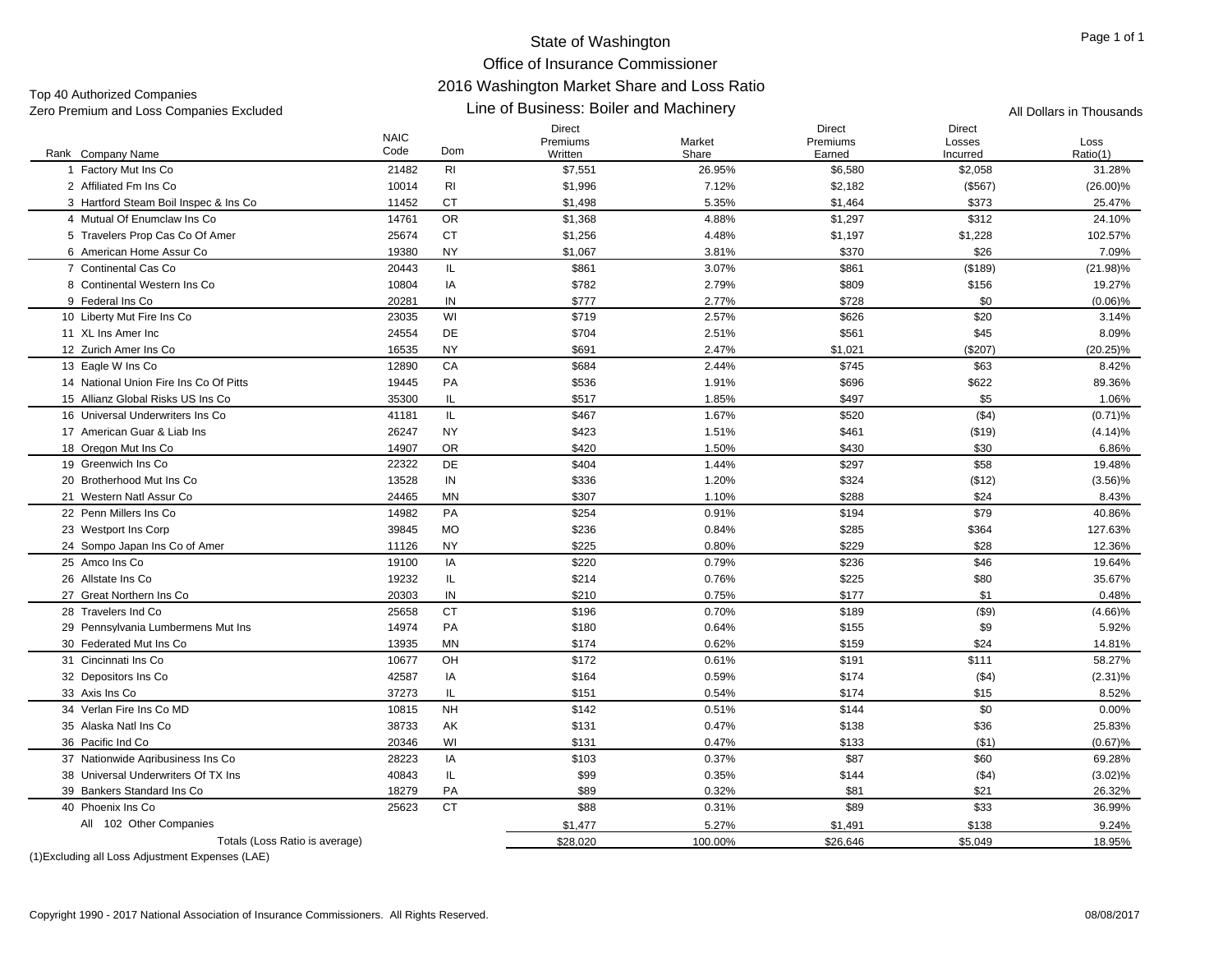Top 40 Authorized Companies<br>Zero Premium and Loss Companies Excluded

#### NAICCodeDirect PremiumsWrittenMorke ShareDirect PremiumsEarnedLine of Business: Burglary and Theft Zero Premium and Loss Companies Excluded All Dollars in Thousands A \$750 15.11% N \$230 4.64% \$211 4.25%\$174 3.50%

Direct

| Rank Company Name                     | INAIU<br>Code | Dom       | Premiums<br>Written | Market<br>Share | Premiums<br>Earned | Losses<br>Incurred | Loss<br>Ratio(1) |
|---------------------------------------|---------------|-----------|---------------------|-----------------|--------------------|--------------------|------------------|
| 1 Travelers Cas & Surety Co Of Amer   | 31194         | <b>CT</b> | \$1,423             | 28.65%          | \$1,260            | \$423              | 33.54%           |
| 2 National Union Fire Ins Co Of Pitts | 19445         | PA        | \$750               | 15.11%          | \$805              | \$0                | 0.00%            |
| 3 Hiscox Ins Co Inc                   | 10200         | IL        | \$567               | 11.41%          | \$530              | \$3                | 0.58%            |
| 4 Federal Ins Co                      | 20281         | IN        | \$230               | 4.64%           | \$259              | (\$23)             | (8.77)%          |
| 5 Hanover Ins Co                      | 22292         | <b>NH</b> | \$211               | 4.25%           | \$229              | \$51               | 22.15%           |
| 6 Zurich Amer Ins Co                  | 16535         | <b>NY</b> | \$174               | 3.50%           | \$164              | \$1                | 0.64%            |
| 7 Continental Cas Co                  | 20443         | IL        | \$160               | 3.22%           | \$120              | (\$75)             | $(62.38)\%$      |
| 8 US Specialty Ins Co                 | 29599         | <b>TX</b> | \$144               | 2.91%           | \$123              | ( \$7)             | $(5.42)\%$       |
| 9 Atlantic Specialty Ins Co           | 27154         | <b>NY</b> | \$100               | 2.02%           | \$85               | ( \$1)             | (1.52)%          |
| 10 Universal Underwriters Ins Co      | 41181         | IL.       | \$98                | 1.98%           | \$103              | (\$2)              | $(2.40)\%$       |
| 11 Hartford Fire In Co                | 19682         | CT        | \$75                | 1.51%           | \$75               | \$26               | 35.17%           |
| 12 Nationwide Mut Ins Co              | 23787         | OH        | \$65                | 1.31%           | \$65               | \$0                | 0.13%            |
| 13 Great Amer Ins Co                  | 16691         | OH        | \$65                | 1.30%           | \$66               | (\$2)              | (2.29)%          |
| 14 Great Northern Ins Co              | 20303         | IN        | \$63                | 1.27%           | \$57               | \$21               | 36.64%           |
| 15 Westchester Fire Ins Co            | 10030         | PA        | \$63                | 1.26%           | \$68               | \$1                | 2.16%            |
| 16 Fidelity & Deposit Co Of MD        | 39306         | MD        | \$60                | 1.21%           | \$70               | (\$1)              | (0.88)%          |
| 17 Philadelphia Ind Ins Co.           | 18058         | PA        | \$55                | 1.10%           | \$54               | \$0                | $(0.16)$ %       |
| 18 Berkley Regional Ins Co            | 29580         | DE        | \$51                | 1.02%           | \$38               | \$14               | 36.06%           |
| 19 Twin City Fire Ins Co Co           | 29459         | IN        | \$48                | 0.96%           | \$48               | \$6                | 13.22%           |
| 20 Navigators Ins Co                  | 42307         | <b>NY</b> | \$46                | 0.93%           | \$33               | \$15               | 46.08%           |
| 21 Federated Mut Ins Co               | 13935         | MN        | \$38                | 0.76%           | \$33               | \$0                | $(0.37)\%$       |
| 22 Pacific Ind Co                     | 20346         | WI        | \$31                | 0.62%           | \$27               | \$6                | 21.78%           |
| 23 Markel Amer Ins Co                 | 28932         | VA        | \$29                | 0.57%           | \$33               | \$1                | 1.96%            |
| 24 Mutual Of Enumclaw Ins Co          | 14761         | <b>OR</b> | \$26                | 0.53%           | \$25               | \$0                | (0.49)%          |
| 25 Arch Ins Co                        | 11150         | <b>MO</b> | \$26                | 0.52%           | \$22               | \$7                | 29.48%           |
| 26 Western Natl Assur Co              | 24465         | MN        | \$24                | 0.49%           | \$24               | \$56               | 236.74%          |
| 27 XL Ins Amer Inc                    | 24554         | <b>DE</b> | \$24                | 0.48%           | \$23               | \$1                | 4.68%            |
| 28 Ace Amer Ins Co                    | 22667         | PA        | \$22                | 0.45%           | \$22               | \$10               | 43.29%           |
| 29 Transquard Ins Co Of Amer Inc      | 28886         | IL.       | \$21                | 0.43%           | \$19               | (\$13)             | $(67.42)\%$      |
| 30 American Family Mut Ins Co         | 19275         | WI        | \$19                | 0.39%           | \$17               | \$0                | $0.00\%$         |
| 31 Vigilant Ins Co.                   | 20397         | <b>NY</b> | \$18                | 0.37%           | \$19               | (\$1)              | (4.84)%          |
| 32 Eagle W Ins Co                     | 12890         | CA        | \$17                | 0.35%           | \$23               | \$10               | 43.50%           |
| 33 Universal Underwriters Of TX Ins   | 40843         | IL        | \$17                | 0.33%           | \$23               | \$2                | 6.63%            |
| 34 Cincinnati Ins Co                  | 10677         | OH        | \$16                | 0.32%           | \$19               | \$0                | 0.00%            |
| 35 Penn Millers Ins Co                | 14982         | PA        | \$14                | 0.29%           | \$15               | \$6                | 39.43%           |
| 36 Travelers Prop Cas Co Of Amer      | 25674         | СT        | \$13                | 0.26%           | \$12               | \$3                | 22.25%           |
| 37 United States Liab Ins Co          | 25895         | PA        | \$12                | 0.24%           | \$11               | \$1                | 7.74%            |
| 38 Stillwater Ins Co                  | 25180         | CA        | \$12                | 0.23%           | \$11               | \$0                | 0.00%            |
| 39 Great Amer Assur Co                | 26344         | OH        | \$10                | 0.19%           | \$8                | \$0                | 1.19%            |
| 40 XL Specialty Ins Co                | 37885         | <b>DE</b> | \$9                 | 0.19%           | \$1                | \$0                | 10.31%           |
| 93 Other Companies<br>All             |               |           | \$120               | 2.41%           | \$132              | \$100              | 76.20%           |
| Totals (Loss Ratio is average)        |               |           | \$4,965             | 100.00%         | \$4,772            | \$639              | 13.40%           |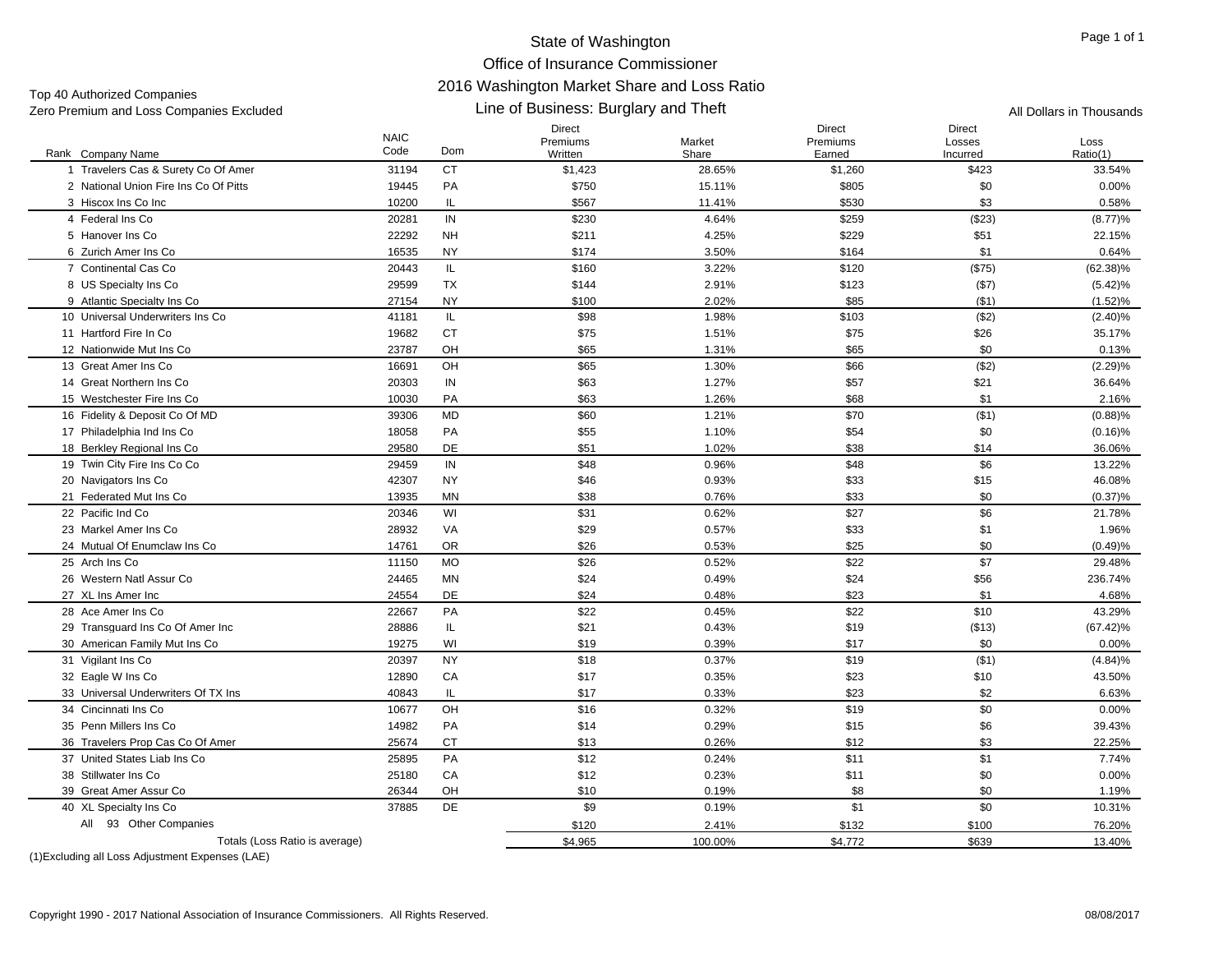Office of Insurance Commissioner

# 2016 Washington Market Share and Loss Ratio

Top 40 Authorized Companies<br>Zero Premium and Loss Companies Excluded

# Line of Business: Commercial Multiple Peril (liability portion) Zero Premium and Loss Companies Excluded All Dollars in Thousands

|                                     | <b>NAIC</b> |           | <b>Direct</b><br>Premiums | Market  | <b>Direct</b><br>Premiums | <b>Direct</b><br>Losses | Loss        |
|-------------------------------------|-------------|-----------|---------------------------|---------|---------------------------|-------------------------|-------------|
| Rank Company Name                   | Code        | Dom       | Written                   | Share   | Earned                    | Incurred                | Ratio(1)    |
| 1 Ohio Security Ins Co              | 24082       | <b>NH</b> | \$34,724                  | 11.49%  | \$31,698                  | \$14,722                | 46.45%      |
| 2 Philadelphia Ind Ins Co           | 18058       | PA        | \$17,819                  | 5.90%   | \$17,177                  | \$10,729                | 62.46%      |
| 3 Continental Western Ins Co.       | 10804       | IA        | \$14,741                  | 4.88%   | \$14,626                  | \$3,410                 | 23.32%      |
| 4 Contractors Bonding & Ins Co.     | 37206       | IL.       | \$11,882                  | 3.93%   | \$11,783                  | \$647                   | 5.49%       |
| 5 State Farm Fire & Cas Co          | 25143       | IL.       | \$10,417                  | 3.45%   | \$10,327                  | \$2,383                 | 23.07%      |
| 6 American Fire & Cas Co            | 24066       | <b>NH</b> | \$9,630                   | 3.19%   | \$9,607                   | \$5,514                 | 57.40%      |
| 7 Mutual Of Enumclaw Ins Co         | 14761       | <b>OR</b> | \$9,153                   | 3.03%   | \$8,639                   | \$1,292                 | 14.96%      |
| 8 Mid Century Ins Co                | 21687       | CA        | \$7,468                   | 2.47%   | \$7,051                   | \$2,752                 | 39.03%      |
| 9 Truck Ins Exch                    | 21709       | CA        | \$7,464                   | 2.47%   | \$7,185                   | \$4,285                 | 59.63%      |
| 10 Federal Ins Co.                  | 20281       | IN        | \$7,095                   | 2.35%   | \$7,085                   | \$2,276                 | 32.12%      |
| 11 West Amer Ins Co                 | 44393       | IN        | \$6,858                   | 2.27%   | \$5,863                   | \$3,457                 | 58.97%      |
| 12 Farmers Ins Exch                 | 21652       | CA        | \$5,635                   | 1.86%   | \$5,702                   | \$1,828                 | 32.06%      |
| 13 American Alt Ins Corp            | 19720       | DE        | \$5,366                   | 1.78%   | \$4,269                   | \$1,547                 | 36.23%      |
| 14 American States Ins Co           | 19704       | IN        | \$5,066                   | 1.68%   | \$6,344                   | \$2,563                 | 40.40%      |
| 15 Ohio Cas Ins Co                  | 24074       | <b>NH</b> | \$4,779                   | 1.58%   | \$4,425                   | \$1,678                 | 37.91%      |
| 16 Oregon Mut Ins Co                | 14907       | <b>OR</b> | \$4,548                   | 1.50%   | \$4,684                   | \$159                   | 3.40%       |
| 17 American Economy Ins Co          | 19690       | IN        | \$4,330                   | 1.43%   | \$5,051                   | \$6,023                 | 119.26%     |
| 18 Valley Forge Ins Co              | 20508       | PA        | \$4,310                   | 1.43%   | \$4,273                   | \$558                   | 13.06%      |
| 19 Sentinel Ins Co Ltd              | 11000       | <b>CT</b> | \$4,238                   | 1.40%   | \$4,032                   | (\$238)                 | $(5.90)\%$  |
| 20 American Family Mut Ins Co       | 19275       | WI        | \$4,053                   | 1.34%   | \$3,875                   | \$1,723                 | 44.46%      |
| 21 Eagle W Ins Co                   | 12890       | CA        | \$3,941                   | 1.30%   | \$4,338                   | \$2,388                 | 55.06%      |
| 22 Phoenix Ins Co                   | 25623       | <b>CT</b> | \$3,750                   | 1.24%   | \$3,317                   | \$1,086                 | 32.75%      |
| 23 Charter Oak Fire Ins Co          | 25615       | <b>CT</b> | \$3,535                   | 1.17%   | \$3,756                   | \$1,762                 | 46.91%      |
| 24 Amco Ins Co                      | 19100       | IA        | \$3,515                   | 1.16%   | \$3,789                   | \$2.044                 | 53.95%      |
| 25 Travelers Cas Ins Co Of Amer     | 19046       | <b>CT</b> | \$3,506                   | 1.16%   | \$3,440                   | \$887                   | 25.78%      |
| 26 Travelers Prop Cas Co Of Amer    | 25674       | <b>CT</b> | \$3,420                   | 1.13%   | \$3,401                   | \$2,174                 | 63.91%      |
| 27 Cincinnati Ins Co                | 10677       | OH        | \$3,416                   | 1.13%   | \$3,128                   | \$771                   | 24.64%      |
| 28 Continental Ins Co               | 35289       | PA        | \$3,369                   | 1.12%   | \$3,039                   | (\$47)                  | $(1.56)\%$  |
| 29 Allstate Ind Co                  | 19240       | IL.       | \$3,306                   | 1.09%   | \$3,315                   | \$293                   | 8.83%       |
| 30 QBE Ins Corp                     | 39217       | PA        | \$3.209                   | 1.06%   | \$3,131                   | ( \$835)                | $(26.66)\%$ |
| 31 National Fire Ins Co Of Hartford | 20478       | IL.       | \$2,930                   | 0.97%   | \$3,047                   | \$2,640                 | 86.65%      |
| 32 First Natl Ins Co Of Amer        | 24724       | <b>NH</b> | \$2,785                   | 0.92%   | \$3,323                   | \$1,895                 | 57.02%      |
| 33 Alaska Natl Ins Co               | 38733       | AK        | \$2,690                   | 0.89%   | \$2,601                   | \$1,109                 | 42.64%      |
| 34 Hartford Cas Ins Co              | 29424       | IN        | \$2,685                   | 0.89%   | \$2,835                   | \$791                   | 27.91%      |
| 35 Hanover Amer Ins Co              | 36064       | <b>NH</b> | \$2,669                   | 0.88%   | \$2,634                   | \$1,441                 | 54.71%      |
| 36 Brotherhood Mut Ins Co           | 13528       | IN        | \$2.618                   | 0.87%   | \$2.509                   | \$440                   | 17.55%      |
| 37 Continental Cas Co               | 20443       | IL.       | \$2,586                   | 0.86%   | \$2,300                   | \$201                   | 8.73%       |
| 38 Church Mut Ins Co                | 18767       | WI        | \$2,222                   | 0.74%   | \$2,205                   | \$2,317                 | 105.10%     |
| 39 Allstate Ins Co                  | 19232       | IL        | \$2,187                   | 0.72%   | \$2,307                   | \$30                    | 1.29%       |
| 40 Depositors Ins Co                | 42587       | IA        | \$2,160                   | 0.71%   | \$1,994                   | \$2,668                 | 133.78%     |
| All 214 Other Companies             |             |           | \$62,103                  | 20.55%  | \$61,487                  | \$71,379                | 116.09%     |
| Totals (Loss Ratio is average)      |             |           | \$302,178                 | 100.00% | \$295,595                 | \$162,743               | 55.06%      |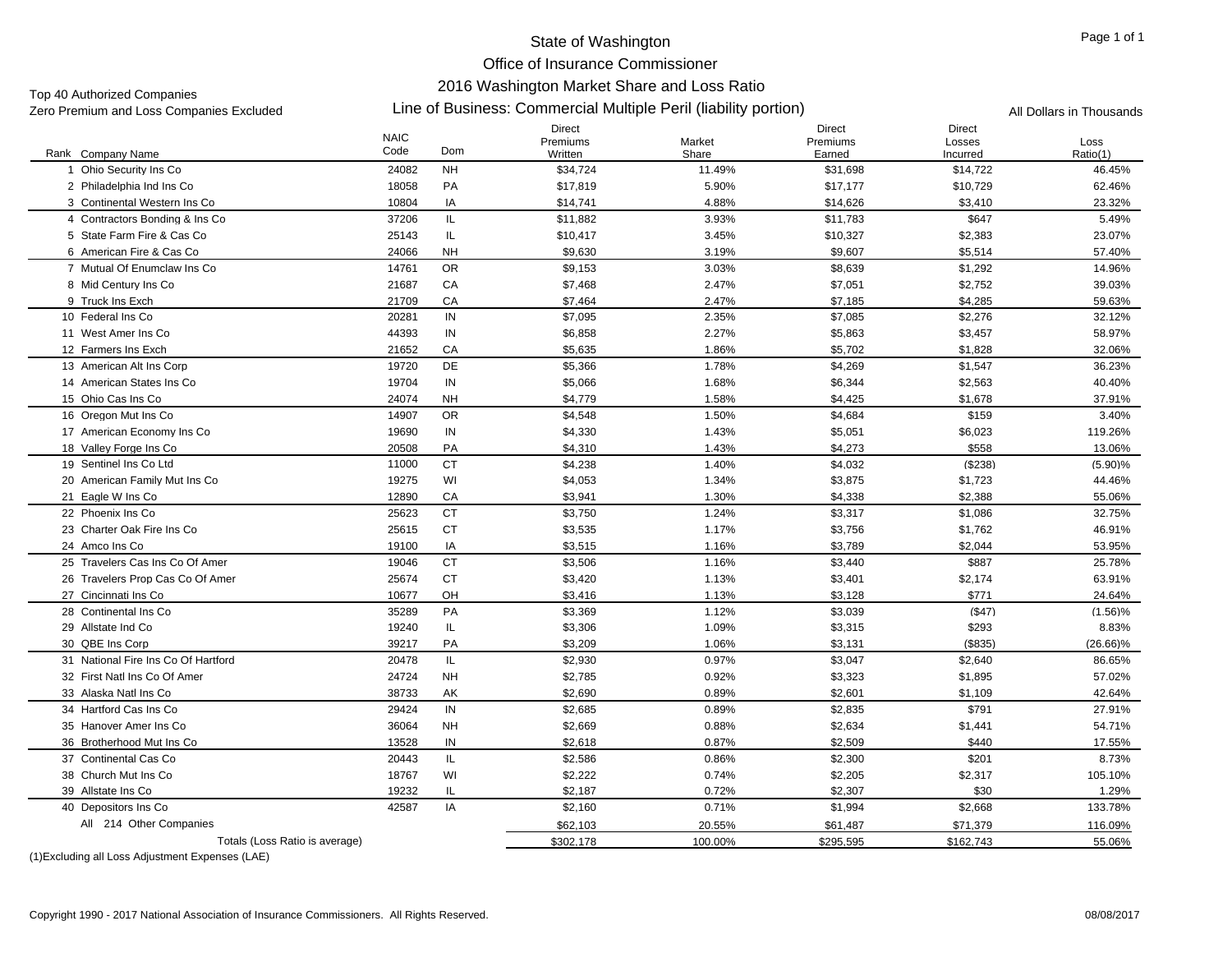Office of Insurance Commissioner

# 2016 Washington Market Share and Loss Ratio

Top 40 Authorized Companies<br>Zero Premium and Loss Companies Excluded

# Line of Business: Commercial Multiple Peril (non-liability portion) Zero Premium and Loss Companies Excluded All Dollars in Thousands

|                                        | <b>NAIC</b> |           | Direct<br>Premiums | Market  | <b>Direct</b><br>Premiums | <b>Direct</b><br>Losses | Loss     |
|----------------------------------------|-------------|-----------|--------------------|---------|---------------------------|-------------------------|----------|
| Rank Company Name                      | Code        | Dom       | Written            | Share   | Earned                    | Incurred                | Ratio(1) |
| Ohio Security Ins Co                   | 24082       | <b>NH</b> | \$30,697           | 6.54%   | \$28,530                  | \$11,326                | 39.70%   |
| 2 Philadelphia Ind Ins Co.             | 18058       | PA        | \$23.713           | 5.05%   | \$24,071                  | \$18.002                | 74.79%   |
| 3 Mutual Of Enumclaw Ins Co            | 14761       | <b>OR</b> | \$21,666           | 4.62%   | \$20,514                  | \$12,809                | 62.44%   |
| 4 Farmers Ins Co Of WA                 | 21644       | <b>WA</b> | \$19,342           | 4.12%   | \$19,303                  | \$9,010                 | 46.68%   |
| 5 Mid Century Ins Co                   | 21687       | CA        | \$19,027           | 4.05%   | \$18,673                  | \$9,970                 | 53.39%   |
| 6 State Farm Fire & Cas Co             | 25143       | IL        | \$17,436           | 3.71%   | \$17,321                  | \$10,994                | 63.47%   |
| 7 Truck Ins Exch                       | 21709       | CA        | \$16,083           | 3.43%   | \$16,019                  | \$8,702                 | 54.32%   |
| 8 Ace Amer Ins Co                      | 22667       | PA        | \$13,895           | 2.96%   | \$12,222                  | \$4,822                 | 39.45%   |
| 9 Continental Western Ins Co.          | 10804       | IA        | \$13,725           | 2.92%   | \$14,062                  | \$20,928                | 148.83%  |
| 10 Allstate Ind Co                     | 19240       | IL.       | \$13,344           | 2.84%   | \$13,383                  | \$7,334                 | 54.80%   |
| 11 Farmers Ins Exch                    | 21652       | CA        | \$11,696           | 2.49%   | \$11,907                  | \$4,900                 | 41.15%   |
| 12 QBE Ins Corp                        | 39217       | PA        | \$10,296           | 2.19%   | \$12,182                  | \$5,731                 | 47.04%   |
| 13 National Union Fire Ins Co Of Pitts | 19445       | PA        | \$9,971            | 2.12%   | \$10,510                  | \$471                   | 4.48%    |
| 14 Travelers Cas Ins Co Of Amer        | 19046       | <b>CT</b> | \$9,053            | 1.93%   | \$8,878                   | \$4,572                 | 51.50%   |
| 15 Allstate Ins Co                     | 19232       | IL        | \$8,340            | 1.78%   | \$8,951                   | \$11,399                | 127.35%  |
| 16 West Amer Ins Co                    | 44393       | IN        | \$8,171            | 1.74%   | \$6,209                   | \$1,206                 | 19.43%   |
| 17 American Fire & Cas Co              | 24066       | <b>NH</b> | \$8,026            | 1.71%   | \$7,385                   | \$4,094                 | 55.44%   |
| 18 Hartford Cas Ins Co                 | 29424       | IN        | \$7,583            | 1.62%   | \$7,897                   | \$5,095                 | 64.53%   |
| 19 Sentinel Ins Co Ltd                 | 11000       | <b>CT</b> | \$7,413            | 1.58%   | \$7,031                   | \$3,009                 | 42.80%   |
| 20 Eagle W Ins Co                      | 12890       | CA        | \$7,121            | 1.52%   | \$7,749                   | \$5,663                 | 73.08%   |
| 21 American States Ins Co              | 19704       | IN        | \$7,034            | 1.50%   | \$8,925                   | \$2,985                 | 33.45%   |
| 22 American Family Mut Ins Co          | 19275       | WI        | \$6,898            | 1.47%   | \$6,569                   | \$4,001                 | 60.90%   |
| 23 American Economy Ins Co             | 19690       | IN        | \$6,363            | 1.36%   | \$7,535                   | \$2,507                 | 33.26%   |
| 24 Travelers Prop Cas Co Of Amer       | 25674       | <b>CT</b> | \$5,933            | 1.26%   | \$5,828                   | \$1,044                 | 17.92%   |
| 25 Oregon Mut Ins Co                   | 14907       | <b>OR</b> | \$5,558            | 1.18%   | \$5,724                   | \$3,655                 | 63.86%   |
| 26 Church Mut Ins Co                   | 18767       | WI        | \$5,185            | 1.10%   | \$5,044                   | \$1,104                 | 21.89%   |
| 27 Hartford Fire In Co.                | 19682       | <b>CT</b> | \$5,087            | 1.08%   | \$4,820                   | \$1,042                 | 21.63%   |
| 28 Ohio Cas Ins Co                     | 24074       | <b>NH</b> | \$5,061            | 1.08%   | \$4.589                   | \$3.142                 | 68.47%   |
| 29 Amco Ins Co                         | 19100       | IA        | \$4,444            | 0.95%   | \$4,522                   | \$1,343                 | 29.70%   |
| 30 American Alt Ins Corp               | 19720       | DE        | \$4,235            | 0.90%   | \$3,177                   | \$1,202                 | 37.83%   |
| 31 Unigard Ins Co                      | 25747       | WI        | \$4,093            | 0.87%   | \$6,415                   | \$3,744                 | 58.36%   |
| 32 Phoenix Ins Co                      | 25623       | <b>CT</b> | \$3,912            | 0.83%   | \$4,098                   | \$3,340                 | 81.51%   |
| 33 Charter Oak Fire Ins Co             | 25615       | <b>CT</b> | \$3,809            | 0.81%   | \$3,951                   | \$2,601                 | 65.83%   |
| 34 Federal Ins Co                      | 20281       | IN        | \$3,478            | 0.74%   | \$4,003                   | \$917                   | 22.90%   |
| 35 Cincinnati Ins Co                   | 10677       | OH        | \$3,087            | 0.66%   | \$2,864                   | \$1,221                 | 42.65%   |
| 36 Nationwide Agribusiness Ins Co      | 28223       | IA        | \$2,928            | 0.62%   | \$2,794                   | \$57                    | 2.03%    |
| 37 Depositors Ins Co                   | 42587       | IA        | \$2,865            | 0.61%   | \$3,028                   | \$362                   | 11.97%   |
| 38 Country Mut Ins Co                  | 20990       | IL        | \$2,802            | 0.60%   | \$2,712                   | \$516                   | 19.05%   |
| 39 Hanover Amer Ins Co                 | 36064       | <b>NH</b> | \$2,727            | 0.58%   | \$2,662                   | \$1,075                 | 40.40%   |
| 40 Holyoke Mut Ins Co In Salem         | 14206       | MA        | \$2,713            | 0.58%   | \$2,335                   | \$739                   | 31.66%   |
| All 209 Other Companies                |             |           | \$104,580          | 22.28%  | \$101,387                 | \$58,088                | 57.29%   |
| Totals (Loss Ratio is average)         |             |           | \$469,394          | 100.00% | \$465,775                 | \$254,723               | 54.69%   |
|                                        |             |           |                    |         |                           |                         |          |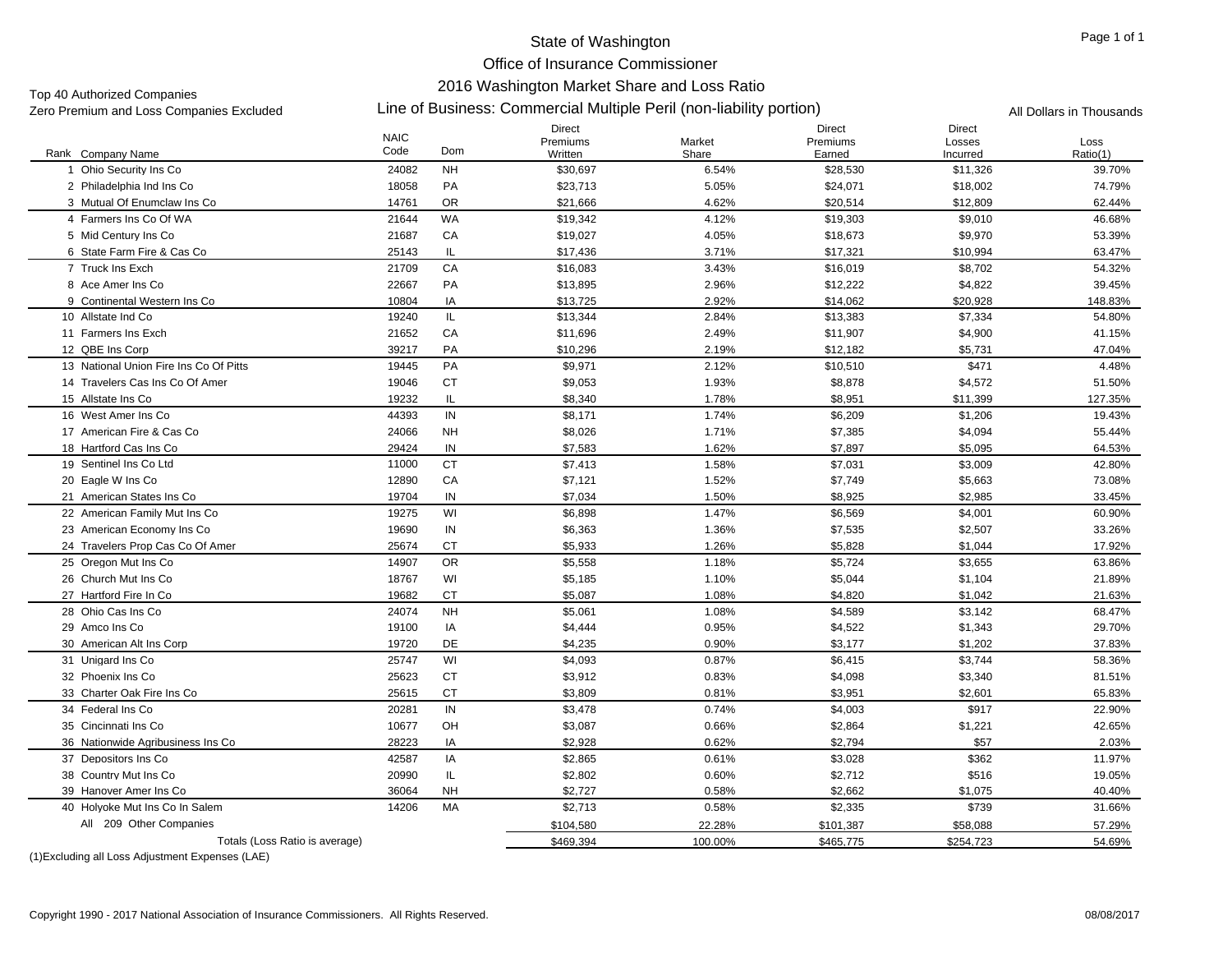Top 40 Authorized Companies<br>Zero Premium and Loss Compa

| TOP TO MUNICILEDG OUTILIANCE<br>Zero Premium and Loss Companies Excluded |                     |           | All Dollars in Thousands             |                 |                                     |                              |                  |
|--------------------------------------------------------------------------|---------------------|-----------|--------------------------------------|-----------------|-------------------------------------|------------------------------|------------------|
| Rank Company Name                                                        | <b>NAIC</b><br>Code | Dom       | <b>Direct</b><br>Premiums<br>Written | Market<br>Share | <b>Direct</b><br>Premiums<br>Earned | Direct<br>Losses<br>Incurred | Loss<br>Ratio(1) |
| Old Republic Ins Co                                                      | 24147               | PA        | \$5,975                              | 21.72%          | \$4,305                             | \$3,178                      | 73.81%           |
| 2 Atradius Trade Credit Ins Co                                           | 25422               | MD        | \$5,421                              | 19.70%          | \$5,663                             | \$2,490                      | 43.97%           |
| 3 Euler Hermes N Amer Ins Co                                             | 20516               | <b>MD</b> | \$5,267                              | 19.14%          | \$5,101                             | \$8,338                      | 163.46%          |
| 4 First Colonial Ins Co                                                  | 29980               | <b>FL</b> | \$1,584                              | 5.76%           | \$1,903                             | \$1,518                      | 79.80%           |
| 5 Ohio Ind Co                                                            | 26565               | OH        | \$1,557                              | 5.66%           | \$1,355                             | \$1,218                      | 89.90%           |
| 6 Coface N Amer Ins Co                                                   | 31887               | MA        | \$1,263                              | 4.59%           | \$1,306                             | \$202                        | 15.50%           |
| 7 Transamerica Cas Ins Co                                                | 10952               | OH        | \$941                                | 3.42%           | \$615                               | \$291                        | 47.34%           |
| 8 Great Amer Assur Co                                                    | 26344               | OH        | \$689                                | 2.50%           | \$614                               | \$201                        | 32.74%           |
| 9 Arch Ins Co                                                            | 11150               | <b>MO</b> | \$645                                | 2.34%           | \$518                               | \$391                        | 75.43%           |
| 10 Zurich Amer Ins Co                                                    | 16535               | <b>NY</b> | \$580                                | 2.11%           | \$294                               | \$85                         | 28.82%           |
| 11 American Natl Prop & Cas Co                                           | 28401               | <b>MO</b> | \$504                                | 1.83%           | \$459                               | \$260                        | 56.61%           |
| 12 US Specialty Ins Co                                                   | 29599               | TX        | \$474                                | 1.72%           | \$413                               | ( \$49)                      | (11.99)%         |
| 13 Great Amer Ins Co.                                                    | 16691               | OH        | \$448                                | 1.63%           | \$407                               | (S74)                        | $(18.17)\%$      |
| 14 Atlantic Specialty Ins Co                                             | 27154               | <b>NY</b> | \$447                                | 1.63%           | \$434                               | \$225                        | 51.96%           |
| 15 Knightbrook Ins Co                                                    | 13722               | DE        | \$336                                | 1.22%           | \$189                               | \$106                        | 56.14%           |
| 16 American Bankers Ins Co Of FL                                         | 10111               | FL        | \$299                                | 1.09%           | \$299                               | \$1                          | 0.17%            |
| 17 American Security Ins Co                                              | 42978               | DE        | \$275                                | 1.00%           | \$275                               | \$8                          | 2.97%            |
| 18 Securian Cas Co                                                       | 10054               | <b>MN</b> | \$219                                | 0.80%           | \$207                               | \$6                          | 2.75%            |
| 19 State Farm Mut Auto Ins Co                                            | 25178               | IL.       | \$189                                | 0.69%           | \$183                               | \$15                         | 8.20%            |
| 20 Ace Amer Ins Co                                                       | 22667               | PA        | \$165                                | 0.60%           | \$165                               | \$5                          | 3.12%            |
| 21 Cumis Ins Society Inc                                                 | 10847               | IA        | \$125                                | 0.45%           | \$116                               | \$64                         | 55.34%           |
| 22 Zale Ind Co                                                           | 30325               | <b>TX</b> | \$56                                 | 0.20%           | \$56                                | ( \$2)                       | $(3.10)\%$       |
| 23 United Guar Residential Ins Co of NC                                  | 16667               | <b>NC</b> | \$38                                 | 0.14%           | \$42                                | (\$74)                       | $(177.90)\%$     |
| 24 QBE Ins Corp                                                          | 39217               | PA        | \$29                                 | 0.10%           | \$49                                | $($ \$6)                     | $(12.45)\%$      |
| 25 State Farm Fire & Cas Co                                              | 25143               | IL.       | \$8                                  | 0.03%           | \$8                                 | \$15                         | 190.69%          |
| 26 Virginia Surety Co Inc                                                | 40827               | IL.       | \$7                                  | 0.02%           | \$208                               | ( \$1)                       | $(0.46)\%$       |
| 27 Wesco Ins Co                                                          | 25011               | DE        | \$1                                  | 0.00%           | \$1                                 | \$0                          | 0.65%            |
| 28 Integon Natl Ins Co                                                   | 29742               | <b>NC</b> | \$0                                  | 0.00%           | \$0                                 | \$26                         | $0.00\%$         |
| 29 Praetorian Ins Co                                                     | 37257               | PA        | \$0                                  | 0.00%           | \$0                                 | \$2                          | $0.00\%$         |
| 30 Great Amer Alliance Ins Co                                            | 26832               | OH        | ( \$4)                               | $(0.01)$ %      | \$42                                | \$2                          | 5.05%            |
| 31 Standard Guar Ins Co                                                  | 42986               | DE        | $($ \$5)                             | $(0.02)$ %      | \$22                                | ( \$1)                       | $(3.84)\%$       |
| 2 Other Companies<br>All                                                 |                     |           | (\$15)                               | $(0.06)\%$      | \$29                                | (\$18)                       | $(64.53)\%$      |
| Totals (Loss Ratio is average)                                           |                     |           | \$27,514                             | 100.00%         | \$25,277                            | \$18,422                     | 72.88%           |
|                                                                          |                     |           |                                      |                 |                                     |                              |                  |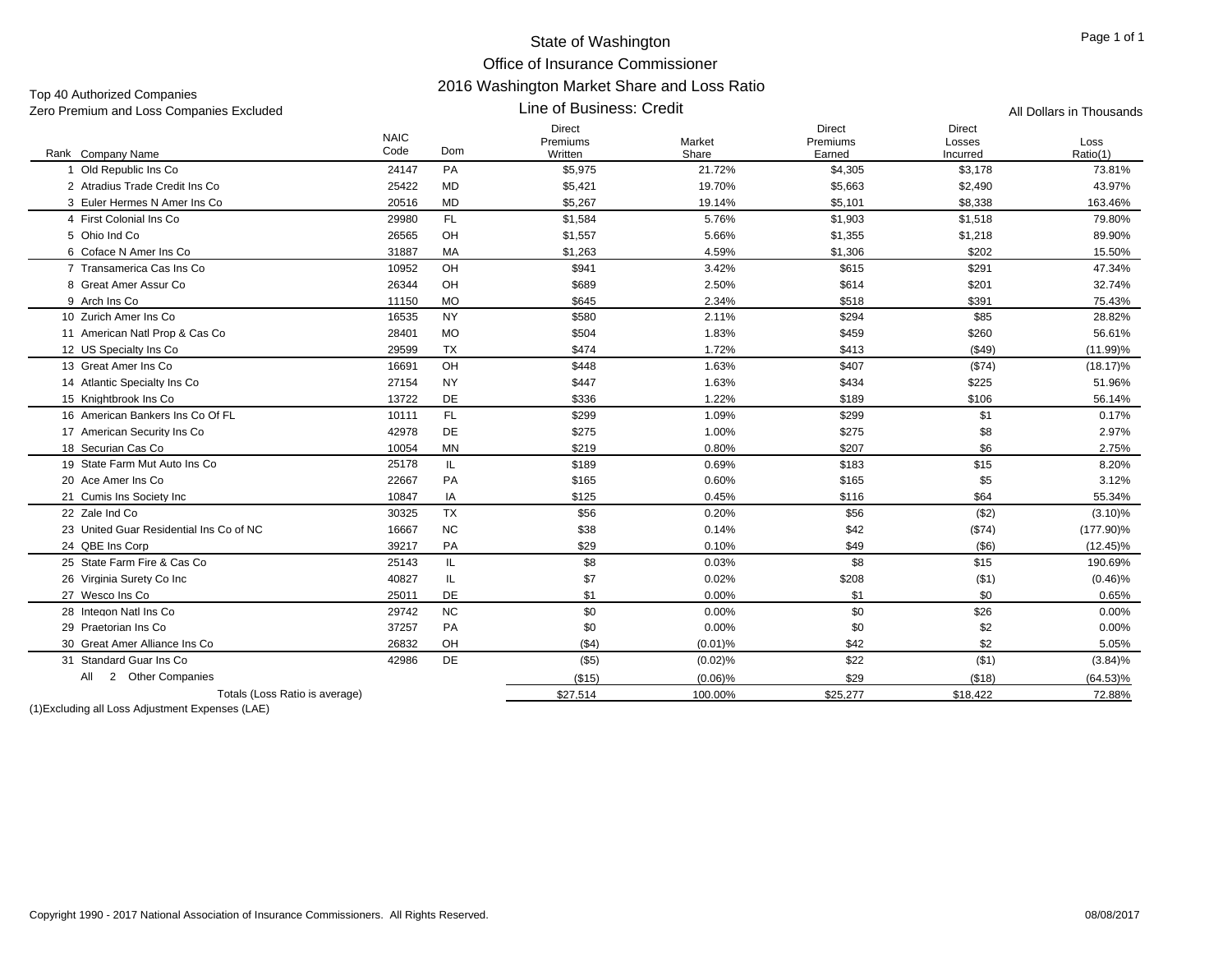| Zero Premium and Loss Companies Excluded |                     |                | All Dollars in Thousands             |                 |                                     |                                     |                  |
|------------------------------------------|---------------------|----------------|--------------------------------------|-----------------|-------------------------------------|-------------------------------------|------------------|
| Rank Company Name                        | <b>NAIC</b><br>Code | Dom            | <b>Direct</b><br>Premiums<br>Written | Market<br>Share | <b>Direct</b><br>Premiums<br>Earned | <b>Direct</b><br>Losses<br>Incurred | Loss<br>Ratio(1) |
| 1 State Farm Fire & Cas Co               | 25143               | IL.            | \$37,813                             | 27.34%          | \$37,855                            | \$0                                 | 0.00%            |
| 2 Geovera Ins Co.                        | 10799               | CA             | \$19,247                             | 13.92%          | \$18,988                            | \$0                                 | 0.00%            |
| 3 Zurich Amer Ins Co                     | 16535               | <b>NY</b>      | \$6,439                              | 4.66%           | \$6,530                             | \$1                                 | 0.01%            |
| 4 United Serv Automobile Assn            | 25941               | <b>TX</b>      | \$4,984                              | 3.60%           | \$5,060                             | (\$24)                              | $(0.47)\%$       |
| 5 Westport Ins Corp                      | 39845               | <b>MO</b>      | \$4,687                              | 3.39%           | \$4,666                             | \$0                                 | 0.00%            |
| 6 Safeco Ins Co Of IL                    | 39012               | IL             | \$4,005                              | 2.90%           | \$4,035                             | \$0                                 | 0.00%            |
| 7 American Modern Home Ins Co            | 23469               | OH             | \$3,572                              | 2.58%           | \$3,387                             | (\$7)                               | (0.19)%          |
| 8 Farmers Ins Co Of WA                   | 21644               | <b>WA</b>      | \$3,213                              | 2.32%           | \$3,285                             | \$0                                 | 0.00%            |
| 9 Continental Cas Co                     | 20443               | IL.            | \$3,049                              | 2.20%           | \$2,901                             | (\$25)                              | $(0.84)\%$       |
| 10 Liberty Mut Fire Ins Co               | 23035               | WI             | \$2,908                              | 2.10%           | \$3,142                             | \$0                                 | 0.00%            |
| 11 American Family Mut Ins Co            | 19275               | WI             | \$2,653                              | 1.92%           | \$2,708                             | \$0                                 | 0.00%            |
| 12 Metropolitan Prop & Cas Ins Co        | 26298               | R <sub>l</sub> | \$2,616                              | 1.89%           | \$2,722                             | (\$166)                             | $(6.10)\%$       |
| 13 Axis Ins Co                           | 37273               | IL.            | \$2,379                              | 1.72%           | \$2,978                             | $($ \$59)                           | $(1.97)\%$       |
| 14 Bankers Standard Ins Co               | 18279               | PA             | \$2,344                              | 1.69%           | \$2,093                             | \$0                                 | 0.00%            |
| 15 American Guar & Liab Ins              | 26247               | NY             | \$2,316                              | 1.67%           | \$2,055                             | \$0                                 | 0.02%            |
| 16 Insurance Co Of The West              | 27847               | CA             | \$2,304                              | 1.67%           | \$2,502                             | \$25                                | 1.00%            |
| 17 Amica Mut Ins Co                      | 19976               | <b>RI</b>      | \$2,253                              | 1.63%           | \$2,184                             | \$0                                 | 0.00%            |
| 18 USAA Cas Ins Co                       | 25968               | <b>TX</b>      | \$2,085                              | 1.51%           | \$2,115                             | \$23                                | 1.07%            |
| 19 Travelers Prop Cas Co Of Amer         | 25674               | <b>CT</b>      | \$1,984                              | 1.43%           | \$1,127                             | \$0                                 | 0.00%            |
| 20 XL Ins Amer Inc                       | 24554               | DE             | \$1,731                              | 1.25%           | \$1,762                             | \$102                               | 5.78%            |
| 21 Travelers Ind Co                      | 25658               | <b>CT</b>      | \$1,584                              | 1.15%           | \$846                               | \$0                                 | 0.01%            |
| 22 Great Northern Ins Co                 | 20303               | IN             | \$1,583                              | 1.14%           | \$1,405                             | \$0                                 | 0.00%            |
| 23 AIG Prop Cas Co                       | 19402               | PA             | \$1,574                              | 1.14%           | \$1,532                             | \$0                                 | 0.00%            |
| 24 Property & Cas Ins Co Of Hartford     | 34690               | IN             | \$1,564                              | 1.13%           | \$1,593                             | \$0                                 | 0.00%            |
| 25 Palomar Specialty Ins Co              | 20338               | <b>OR</b>      | \$1,513                              | 1.09%           | \$1,127                             | \$0                                 | 0.00%            |
| 26 Vigilant Ins Co                       | 20397               | NY             | \$1,357                              | 0.98%           | \$1,381                             | \$0                                 | 0.00%            |
| 27 Ace Amer Ins Co                       | 22667               | PA             | \$1,181                              | 0.85%           | \$1,264                             | \$0                                 | 0.00%            |
| 28 Liberty Ins Corp                      | 42404               | IL.            | \$1,105                              | 0.80%           | \$1,031                             | \$0                                 | 0.00%            |
| 29 Crestbrook Ins Co                     | 18961               | OH             | \$1,048                              | 0.76%           | \$867                               | \$0                                 | 0.00%            |
| 30 Hartford Ins Co Of The Midwest        | 37478               | IN             | \$1,036                              | 0.75%           | \$1,067                             | \$0                                 | 0.00%            |
| 31 Metropolitan Grp Prop & Cas Ins Co    | 34339               | <b>RI</b>      | \$638                                | 0.46%           | \$640                               | (\$35)                              | (5.43)%          |
| 32 Federated Mut Ins Co                  | 13935               | <b>MN</b>      | \$631                                | 0.46%           | \$565                               | \$0                                 | 0.00%            |
| 33 Pacific Ind Co                        | 20346               | WI             | \$623                                | 0.45%           | \$631                               | \$0                                 | 0.00%            |
| 34 Travelers Home & Marine Ins Co        | 27998               | <b>CT</b>      | \$585                                | 0.42%           | \$572                               | \$0                                 | 0.05%            |
| 35 QBE Ins Corp                          | 39217               | PA             | \$538                                | 0.39%           | \$447                               | (\$1)                               | (0.12)%          |
| 36 Allianz Global Risks US Ins Co        | 35300               | IL             | \$470                                | 0.34%           | \$490                               | \$2                                 | 0.39%            |
| 37 Depositors Ins Co                     | 42587               | IA             | \$458                                | 0.33%           | \$484                               | \$0                                 | 0.00%            |
| 38 Nationwide Mut Fire Ins Co.           | 23779               | OH             | \$413                                | 0.30%           | \$434                               | ( \$48)                             | $(11.17)\%$      |
| 39 Safeco Ins Co of OR                   | 11071               | OR             | \$409                                | 0.30%           | \$425                               | \$0                                 | 0.00%            |
| 40 LM Ins Corp                           | 33600               | IL.            | \$408                                | 0.30%           | \$376                               | \$0                                 | 0.00%            |
| All 112 Other Companies                  |                     |                | \$7,012                              | 5.07%           | \$7,569                             | (\$587)                             | $(7.75)\%$       |
| Totals (Loss Ratio is average)           |                     |                | \$138,311                            | 100.00%         | \$136,841                           | (\$797)                             | (0.58)%          |

(1)Excluding all Loss Adjustment Expenses (LAE)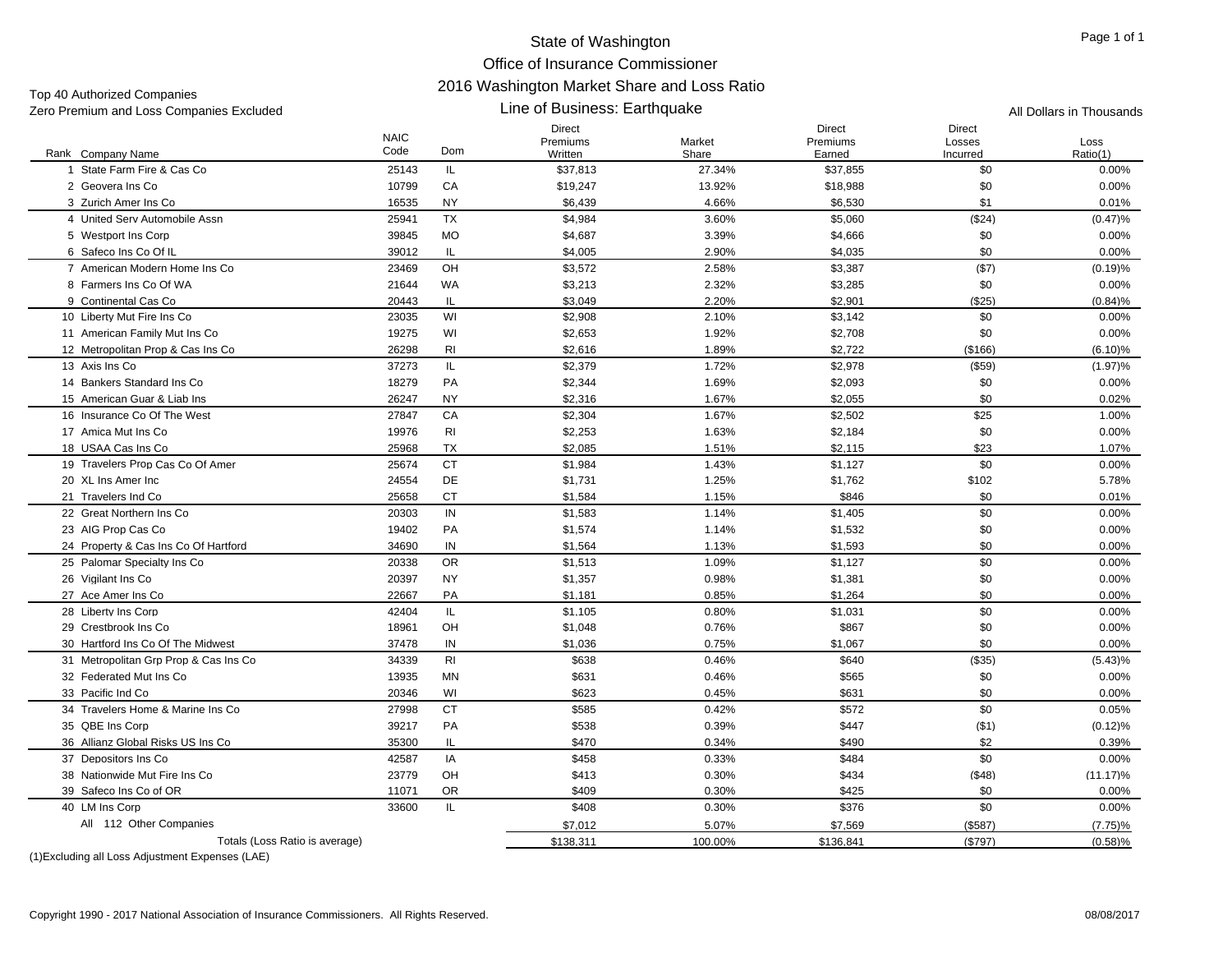Office of Insurance Commissioner

#### Line of Business: Excess Workers' Compensation Zero Premium and Loss Companies Excluded All Dollars in Thousands Top 40 Authorized Companies

# 2016 Washington Market Share and Loss Ratio

| Rank Company Name                       | <b>NAIC</b><br>Code | Dom       | <b>Direct</b><br>Premiums<br>Written | Market<br>Share | <b>Direct</b><br>Premiums<br>Earned | Direct<br>Losses<br>Incurred | Loss<br>Ratio(1) |
|-----------------------------------------|---------------------|-----------|--------------------------------------|-----------------|-------------------------------------|------------------------------|------------------|
| Safety Natl Cas Corp                    | 15105               | <b>MO</b> | \$14,414                             | 45.19%          | \$14,168                            | \$12,952                     | 91.42%           |
| 2 Ace Amer Ins Co                       | 22667               | PA        | \$7,681                              | 24.08%          | \$7,919                             | \$4,736                      | 59.80%           |
| 3 Zurich Amer Ins Co                    | 16535               | <b>NY</b> | \$2,013                              | 6.31%           | \$2,064                             | \$1,353                      | 65.58%           |
| 4 National Union Fire Ins Co Of Pitts   | 19445               | PA        | \$1,881                              | 5.90%           | \$1,858                             | (\$313)                      | $(16.84)\%$      |
| 5 Arch Ins Co                           | 11150               | <b>MO</b> | \$1,462                              | 4.58%           | \$1,465                             | \$443                        | 30.26%           |
| 6 Everest Natl Ins Co                   | 10120               | <b>DE</b> | \$1,282                              | 4.02%           | \$543                               | \$313                        | 57.58%           |
| 7 Liberty Ins Corp                      | 42404               | IL.       | \$534                                | 1.68%           | \$662                               | \$479                        | 72.42%           |
| 8 State Natl Ins Co Inc                 | 12831               | TX        | \$521                                | 1.63%           | \$473                               | $($ \$695)                   | $(146.99)\%$     |
| 9 Travelers Prop Cas Co Of Amer         | 25674               | <b>CT</b> | \$512                                | 1.60%           | \$566                               | \$645                        | 113.88%          |
| 10 Old Republic Ins Co.                 | 24147               | PA        | \$421                                | 1.32%           | \$540                               | (\$286)                      | $(52.92)\%$      |
| 11 Hartford Cas Ins Co                  | 29424               | IN        | \$352                                | 1.10%           | \$221                               | \$90                         | 40.46%           |
| 12 Sentry Ins A Mut Co                  | 24988               | WI        | \$39                                 | 0.12%           | \$38                                | \$292                        | 761.08%          |
| 13 Hartford Fire In Co.                 | 19682               | <b>CT</b> | \$7                                  | 0.02%           | \$4                                 | \$2                          | 50.53%           |
| 14 New Hampshire Ins Co                 | 23841               | IL        | \$0                                  | 0.00%           | \$0                                 | \$0                          | 55.56%           |
| 15 Insurance Co of N Amer               | 22713               | PA        | \$0                                  | 0.00%           | \$0                                 | \$68                         | 0.00%            |
| 16 General Reins Corp                   | 22039               | DE        | \$0                                  | 0.00%           | \$0                                 | \$111                        | 0.00%            |
| 17 St Paul Fire & Marine Ins Co         | 24767               | <b>CT</b> | \$0                                  | 0.00%           | \$0                                 | \$8                          | 0.00%            |
| 18 St Paul Mercury Ins Co               | 24791               | <b>CT</b> | \$0                                  | 0.00%           | \$0                                 | \$4                          | 0.00%            |
| 19 Travelers Cas & Surety Co            | 19038               | <b>CT</b> | \$0                                  | 0.00%           | \$0                                 | \$2                          | $0.00\%$         |
| 20 Travelers Ind Co                     | 25658               | <b>CT</b> | \$0                                  | 0.00%           | \$0                                 | \$1                          | 0.00%            |
| 21 Fidelity & Guar Ins Underwriters Inc | 25879               | WI        | \$0                                  | 0.00%           | \$0                                 | \$1                          | 0.00%            |
| 22 United States Fidelity & Guar Co.    | 25887               | <b>CT</b> | \$0                                  | 0.00%           | \$0                                 | \$51                         | 0.00%            |
| 23 Praetorian Ins Co                    | 37257               | PA        | \$0                                  | 0.00%           | \$0                                 | \$144                        | 0.00%            |
| All<br>23 Other Companies               |                     |           | \$774                                | 2.43%           | \$752                               | (\$14,864)                   | $(1976.48)\%$    |
| Totals (Loss Ratio is average)          |                     |           | \$31,895                             | 100.00%         | \$31,273                            | \$5,538                      | 17.71%           |
|                                         |                     |           |                                      |                 |                                     |                              |                  |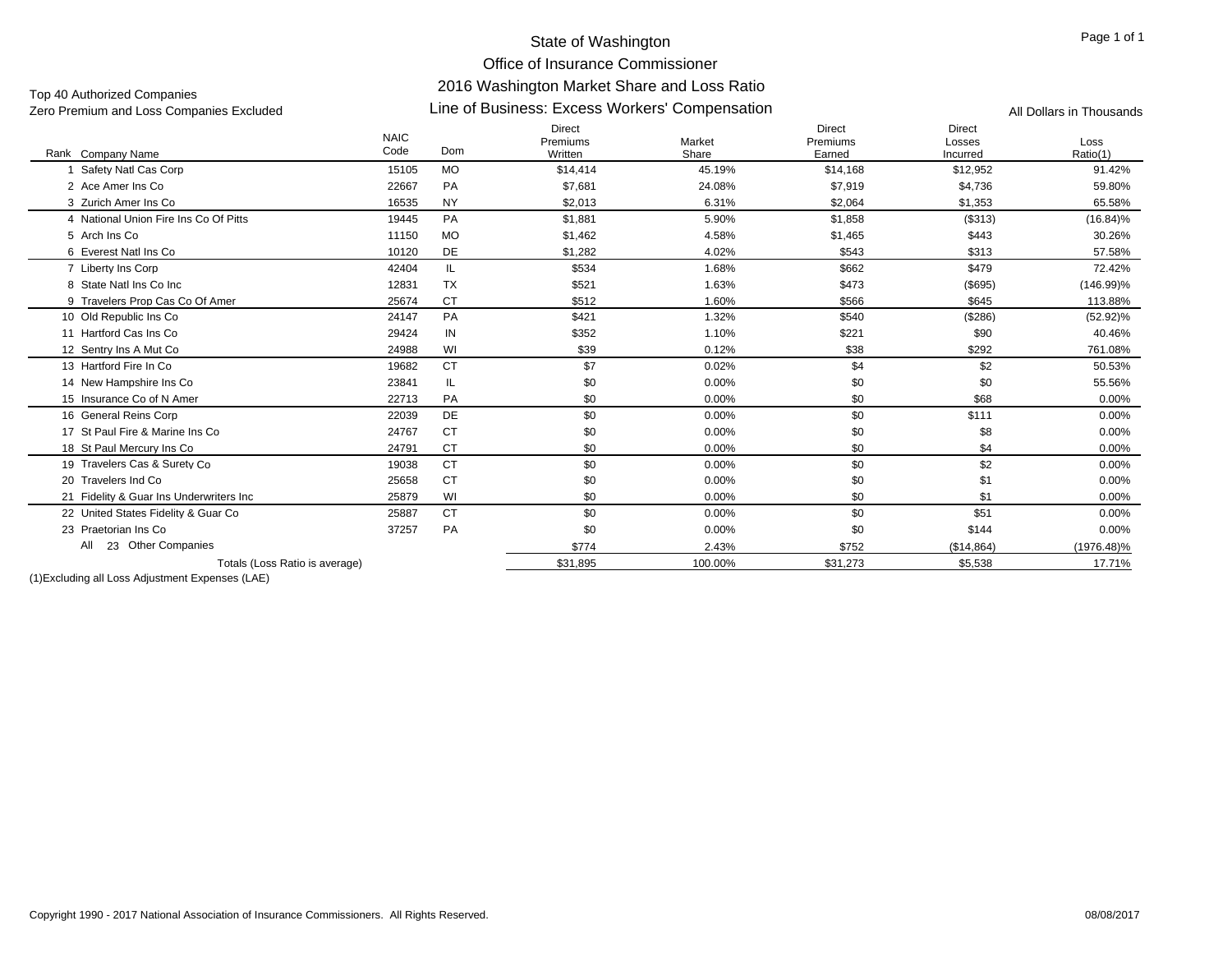# Office of Insurance Commissioner

# 2016 Washington Market Share and Loss Ratio

Top 40 Authorized Companies<br>Zero Premium and Loss Companies Excluded

### Line of Business: Farmowners Multiple Peril Zero Premium and Loss Companies Excluded All Dollars in Thousands

| <b>NAIC</b>                                  |       |           | <b>Direct</b><br>Premiums | Market  | Direct<br>Premiums | <b>Direct</b><br>Losses | Loss           |
|----------------------------------------------|-------|-----------|---------------------------|---------|--------------------|-------------------------|----------------|
| Code<br>Rank Company Name                    |       | Dom       | Written                   | Share   | Earned             | Incurred                | Ratio(1)       |
| Mutual Of Enumclaw Ins Co                    | 14761 | <b>OR</b> | \$15,650                  | 20.94%  | \$15,353           | \$6,017                 | 39.19%         |
| 2 Grange Ins Assn                            | 22101 | <b>WA</b> | \$8,962                   | 11.99%  | \$8,899            | \$2,751                 | 30.91%         |
| 3 Country Mut Ins Co                         | 20990 | IL.       | \$8,546                   | 11.43%  | \$8,602            | \$3,707                 | 43.09%         |
| 4 North Pacific Ins Co                       | 23892 | <b>OR</b> | \$7,312                   | 9.78%   | \$6,974            | \$5,523                 | 79.19%         |
| 5 American States Ins Co                     | 19704 | IN        | \$4,953                   | 6.63%   | \$4,920            | \$2,518                 | 51.18%         |
| 6 Nationwide Agribusiness Ins Co             | 28223 | IA        | \$4,256                   | 5.69%   | \$4,216            | \$1,754                 | 41.61%         |
| 7 Unigard Ins Co                             | 25747 | WI        | \$2,776                   | 3.71%   | \$2,864            | \$4,558                 | 159.19%        |
| 8 State Farm Fire & Cas Co                   | 25143 | IL        | \$2,645                   | 3.54%   | \$2,647            | \$627                   | 23.68%         |
| 9 Associated Ind Corp                        | 21865 | CA        | \$2,586                   | 3.46%   | \$2,335            | \$368                   | 15.74%         |
| 10 Travelers Ind Co Of Amer                  | 25666 | <b>CT</b> | \$1,962                   | 2.62%   | \$1,792            | \$528                   | 29.45%         |
| 11 Travelers Prop Cas Co Of Amer             | 25674 | <b>CT</b> | \$1,935                   | 2.59%   | \$973              | \$992                   | 101.93%        |
| 12 Indemnity Ins Co Of North Amer            | 43575 | PA        | \$1,694                   | 2.27%   | \$1,732            | \$1,222                 | 70.54%         |
| 13 Oregon Mut Ins Co                         | 14907 | <b>OR</b> | \$1,416                   | 1.89%   | \$1,413            | \$267                   | 18.92%         |
| 14 Charter Oak Fire Ins Co                   | 25615 | <b>CT</b> | \$1,376                   | 1.84%   | \$1,506            | \$860                   | 57.11%         |
| 15 American Ins Co                           | 21857 | OH        | \$1.218                   | 1.63%   | \$1,168            | \$278                   | 23.82%         |
| 16 National Surety Corp                      | 21881 | IL.       | \$1,164                   | 1.56%   | \$1,095            | \$687                   | 62.78%         |
| 17 American Family Mut Ins Co                | 19275 | WI        | \$1,085                   | 1.45%   | \$1,058            | \$217                   | 20.54%         |
| 18 Eagle W Ins Co                            | 12890 | CA        | \$1,035                   | 1.38%   | \$878              | \$406                   | 46.30%         |
| 19 American Economy Ins Co                   | 19690 | IN        | \$913                     | 1.22%   | \$851              | \$553                   | 65.04%         |
| 20 QBE Ins Corp                              | 39217 | PA        | \$806                     | 1.08%   | \$862              | (\$120)                 | $(13.95)\%$    |
| 21 Travelers Ind Co Of CT                    | 25682 | <b>CT</b> | \$725                     | 0.97%   | \$735              | \$104                   | 14.20%         |
| 22 Firemans Fund Ins Co                      | 21873 | CA        | \$678                     | 0.91%   | \$739              | \$437                   | 59.12%         |
| 23 Travelers Ind Co                          | 25658 | <b>CT</b> | \$382                     | 0.51%   | \$1,392            | \$193                   | 13.90%         |
| 24 Markel Ins Co                             | 38970 | IL.       | \$281                     | 0.38%   | \$275              | \$26                    | 9.53%          |
| 25 Phoenix Ins Co                            | 25623 | <b>CT</b> | \$233                     | 0.31%   | \$129              | \$12                    | 9.15%          |
| 26 Great Amer Ins Co                         | 16691 | OH        | \$62                      | 0.08%   | \$57               | (\$10)                  | $(18.16)\%$    |
| 27 Great Amer Ins Co of NY                   | 22136 | <b>NY</b> | \$51                      | 0.07%   | \$46               | ( \$11)                 | $(23.02)\%$    |
| 28 Starnet Ins Co                            | 40045 | DE        | \$31                      | 0.04%   | \$38               | \$0                     | 0.57%          |
| 29 American Reliable Ins Co                  | 19615 | AZ        | \$15                      | 0.02%   | \$7                | \$6                     | 91.87%         |
| 30 Great Amer Alliance Ins Co                | 26832 | OH        | \$5                       | 0.01%   | \$4                | (\$2)                   | $(44.47)\%$    |
| 31 Great Amer Assur Co                       | 26344 | OH        | \$0                       | 0.00%   | \$1                | \$0                     | $(15.33)\%$    |
| <b>Other Companies</b><br>All<br>$5^{\circ}$ |       |           | \$0                       | 0.00%   | \$0                | (\$85)                  | $(38134.53)\%$ |
| Totals (Loss Ratio is average)               |       |           | \$74,753                  | 100.00% | \$73,560           | \$34,384                | 46.74%         |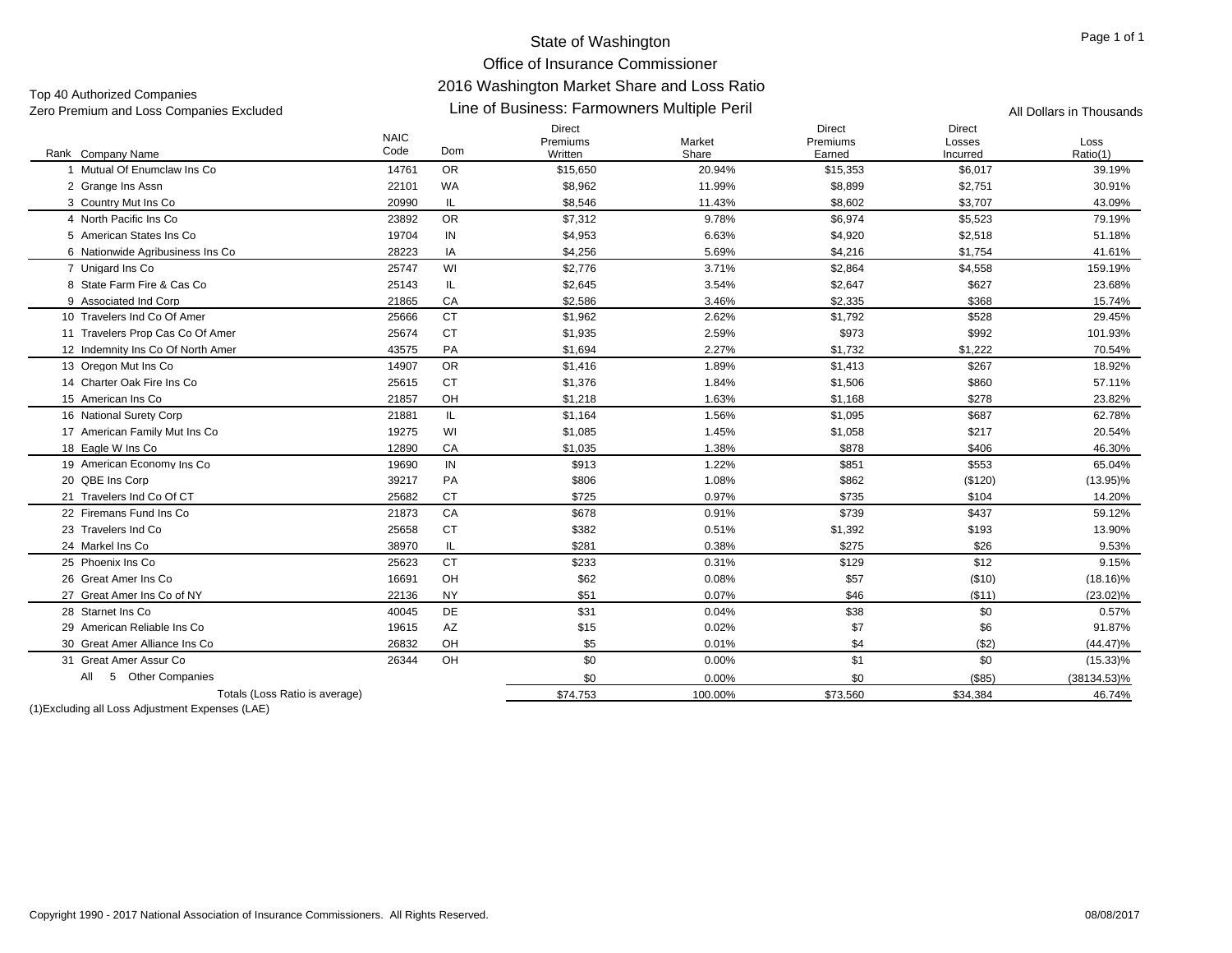#### State of Washington Office of Insurance Commissioner 2016 Washington Market Share and Loss Ratio Line of Business: Federal Flood

| Zero Premium and Loss Companies Excluded |                     | Line of Business: Federal Flood | All Dollars in Thousands             |                 |                              |                              |                  |
|------------------------------------------|---------------------|---------------------------------|--------------------------------------|-----------------|------------------------------|------------------------------|------------------|
| Rank Company Name                        | <b>NAIC</b><br>Code | Dom                             | <b>Direct</b><br>Premiums<br>Written | Market<br>Share | Direct<br>Premiums<br>Earned | Direct<br>Losses<br>Incurred | Loss<br>Ratio(1) |
| 1 American Bankers Ins Co Of FL          | 10111               | FL.                             | \$6,116                              | 21.70%          | \$5,907                      | \$1,111                      | 18.80%           |
| 2 Hartford Ins Co Of The Midwest         | 37478               | IN                              | \$4,616                              | 16.38%          | \$4,889                      | \$961                        | 19.65%           |
| 3 Farmers Ins Co Of WA                   | 21644               | <b>WA</b>                       | \$4,445                              | 15.77%          | \$4,484                      | \$1,269                      | 28.30%           |
| 4 Wright Natl Flood Ins Co               | 11523               | <b>TX</b>                       | \$3,124                              | 11.08%          | \$3,247                      | \$110                        | 3.40%            |
| 5 Allstate Ins Co                        | 19232               | IL.                             | \$2,768                              | 9.82%           | \$2,770                      | \$64                         | 2.32%            |
| 6 USAA Gen Ind Co                        | 18600               | <b>TX</b>                       | \$1,752                              | 6.22%           | \$1,723                      | \$21                         | 1.21%            |
| 7 Selective Ins Co Of Amer               | 12572               | <b>NJ</b>                       | \$1,234                              | 4.38%           | \$1,143                      | \$251                        | 21.98%           |
| 8 American Family Mut Ins Co             | 19275               | WI                              | \$553                                | 1.96%           | \$534                        | \$296                        | 55.30%           |
| 9 Homesite Ins Co Of The Midwest         | 13927               | WI                              | \$493                                | 1.75%           | \$352                        | \$2                          | 0.60%            |
| 10 National Interstate Ins Co            | 32620               | OH                              | \$359                                | 1.27%           | \$380                        | $($ \$6)                     | $(1.71)\%$       |
| 11 Metropolitan Prop & Cas Ins Co        | 26298               | RI                              | \$356                                | 1.26%           | \$353                        | \$5                          | 1.39%            |
| 12 Liberty Mut Fire Ins Co               | 23035               | WI                              | \$355                                | 1.26%           | \$368                        | \$30                         | 8.15%            |
| 13 Hartford Underwriters Ins Co          | 30104               | <b>CT</b>                       | \$345                                | 1.22%           | \$157                        | \$103                        | 65.79%           |
| 14 Foremost Ins Co Grand Rapids MI       | 11185               | MI                              | \$302                                | 1.07%           | \$290                        | \$126                        | 43.35%           |
| 15 Philadelphia Ind Ins Co               | 18058               | PA                              | \$278                                | 0.98%           | \$248                        | ( \$41)                      | $(16.38)\%$      |
| 16 American Commerce Ins Co              | 19941               | OH                              | \$164                                | 0.58%           | \$162                        | ( \$4)                       | $(2.62)\%$       |
| 17 Harlevsville Ins Co                   | 23582               | PA                              | \$163                                | 0.58%           | \$282                        | \$0                          | $0.00\%$         |
| 18 Nationwide Mut Fire Ins Co            | 23779               | OH                              | \$134                                | 0.47%           | \$229                        | \$0                          | $0.00\%$         |
| 19 American Strategic Ins Corp           | 10872               | FL.                             | \$131                                | 0.47%           | \$106                        | \$0                          | $0.00\%$         |
| 20 American Natl Prop & Cas Co           | 28401               | <b>MO</b>                       | \$107                                | 0.38%           | \$103                        | \$50                         | 49.12%           |
| 21 QBE Ins Corp                          | 39217               | PA                              | \$68                                 | 0.24%           | \$65                         | \$5                          | 7.80%            |
| 22 Integon Natl Ins Co                   | 29742               | <b>NC</b>                       | \$65                                 | 0.23%           | \$39                         | \$0                          | $0.00\%$         |
| 23 First Amer Prop & Cas Ins Co          | 37710               | CA                              | \$64                                 | 0.23%           | \$60                         | \$0                          | $0.00\%$         |
| 24 Service Ins Co                        | 36560               | FL.                             | \$57                                 | 0.20%           | \$57                         | \$0                          | $0.00\%$         |
| 25 Bankers Ins Co                        | 33162               | FL.                             | \$51                                 | 0.18%           | \$51                         | \$2                          | 4.37%            |
| 26 Rural Comm Ins Co                     | 39039               | MN                              | \$35                                 | 0.12%           | \$35                         | \$7                          | 19.46%           |
| 27 New Hampshire Ins Co                  | 23841               | IL.                             | \$27                                 | 0.10%           | \$27                         | \$0                          | $(0.75)\%$       |
| 28 Privilege Underwriters Recp Exch      | 12873               | FL.                             | \$23                                 | 0.08%           | \$18                         | \$1                          | 5.53%            |
| 29 Occidental Fire & Cas Co Of NC        | 23248               | <b>NC</b>                       | \$15                                 | 0.05%           | \$15                         | \$0                          | $0.00\%$         |
| 30 Century Natl Ins Co                   | 26905               | CA                              | \$10                                 | 0.04%           | \$4                          | \$0                          | $0.00\%$         |
| 31 Westfield Ins Co                      | 24112               | OH                              | \$0                                  | 0.00%           | \$0                          | \$0                          | $0.00\%$         |
| 1 Other Companies<br>All                 |                     |                                 | (\$23)                               | $(0.08)\%$      | (\$12)                       | \$0                          | $0.00\%$         |
| Totals (Loss Ratio is average)           |                     |                                 | \$28.186                             | 100.00%         | \$28.087                     | \$4,363                      | 15.53%           |
|                                          |                     |                                 |                                      |                 |                              |                              |                  |

(1)Excluding all Loss Adjustment Expenses (LAE)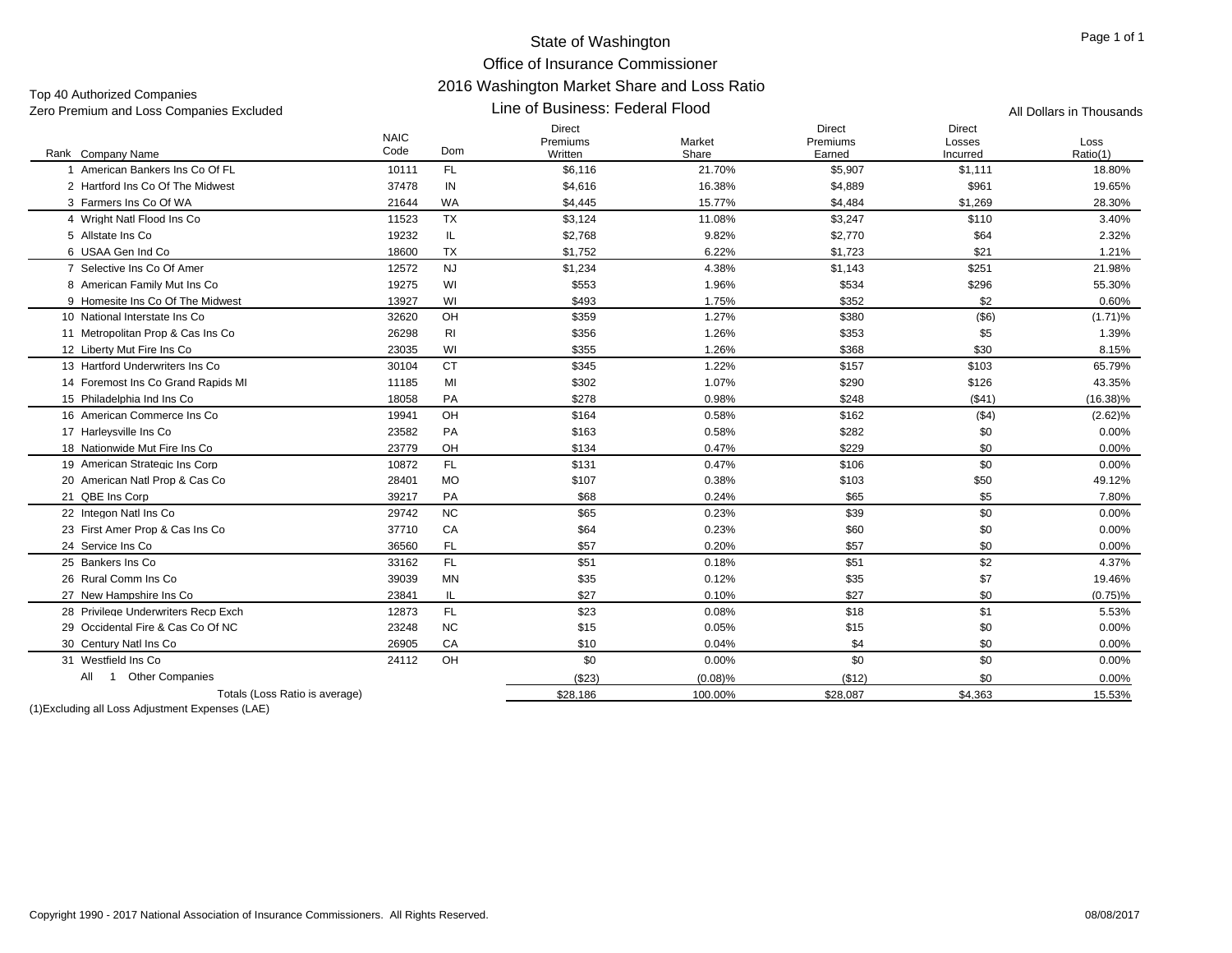#### State of Washington Office of Insurance Commissioner 2016 Washington Market Share and Loss Ratio Line of Business: Fidelity

| Zero Premium and Loss Companies Excluded                |                     |           | All Dollars in Thousands      |                 |                              |                                     |                  |
|---------------------------------------------------------|---------------------|-----------|-------------------------------|-----------------|------------------------------|-------------------------------------|------------------|
| Rank Company Name                                       | <b>NAIC</b><br>Code | Dom       | Direct<br>Premiums<br>Written | Market<br>Share | Direct<br>Premiums<br>Earned | <b>Direct</b><br>Losses<br>Incurred | Loss<br>Ratio(1) |
| 1 Travelers Cas & Surety Co Of Amer                     | 31194               | <b>CT</b> | \$4,530                       | 24.41%          | \$4,102                      | (\$393)                             | (9.58)%          |
| 2 National Union Fire Ins Co Of Pitts                   | 19445               | PA        | \$1,992                       | 10.73%          | \$1,907                      | (\$236)                             | $(12.40)\%$      |
| 3 Federal Ins Co                                        | 20281               | IN        | \$1,716                       | 9.25%           | \$1,785                      | \$1,035                             | 57.97%           |
| 4 Great Amer Ins Co                                     | 16691               | OH        | \$1,470                       | 7.92%           | \$1,250                      | \$531                               | 42.47%           |
| 5 Cumis Ins Society Inc                                 | 10847               | IA        | \$1,020                       | 5.50%           | \$1,045                      | \$223                               | 21.30%           |
| 6 Everest Natl Ins Co                                   | 10120               | DE        | \$675                         | 3.64%           | \$372                        | \$38                                | 10.32%           |
| 7 Continental Cas Co                                    | 20443               | IL.       | \$647                         | 3.48%           | \$624                        | (\$133)                             | $(21.34)\%$      |
| 8 Hartford Fire In Co                                   | 19682               | <b>CT</b> | \$571                         | 3.08%           | \$559                        | \$186                               | 33.24%           |
| 9 Berkley Regional Ins Co                               | 29580               | <b>DE</b> | \$453                         | 2.44%           | \$577                        | \$204                               | 35.43%           |
| 10 Liberty Mut Ins Co                                   | 23043               | МA        | \$401                         | 2.16%           | \$407                        | (\$101)                             | $(24.81)\%$      |
| 11 Western Surety Co                                    | 13188               | SD        | \$390                         | 2.10%           | \$384                        | (\$22)                              | $(5.63)\%$       |
| 12 Federated Mut Ins Co                                 | 13935               | MN        | \$341                         | 1.84%           | \$306                        | \$612                               | 200.02%          |
| 13 Hanover Ins Co                                       | 22292               | <b>NH</b> | \$310                         | 1.67%           | \$289                        | \$41                                | 14.12%           |
| 14 Zurich Amer Ins Co                                   | 16535               | NY        | \$308                         | 1.66%           | \$313                        | (\$14)                              | $(4.37)\%$       |
| 15 Liberty Ins Underwriters Inc                         | 19917               | IL.       | \$270                         | 1.45%           | \$248                        | $($ \$56)                           | $(22.58)\%$      |
| 16 Philadelphia Ind Ins Co.                             | 18058               | PA        | \$239                         | 1.29%           | \$236                        | \$0                                 | 0.15%            |
| 17 Fidelity & Deposit Co Of MD                          | 39306               | <b>MD</b> | \$227                         | 1.22%           | \$436                        | \$82                                | 18.74%           |
| 18 Continental Ins Co                                   | 35289               | PA        | \$200                         | 1.08%           | \$224                        | \$78                                | 34.57%           |
| 19 Ohio Cas Ins Co                                      | 24074               | <b>NH</b> | \$165                         | 0.89%           | \$149                        | \$24                                | 16.07%           |
| 20 Westchester Fire Ins Co                              | 10030               | PA        | \$161                         | 0.87%           | \$175                        | \$206                               | 117.55%          |
| 21 Twin City Fire Ins Co Co                             | 29459               | IN        | \$161                         | 0.87%           | \$163                        | \$738                               | 451.54%          |
| 22 RLI Ins Co                                           | 13056               | IL.       | \$158                         | 0.85%           | \$139                        | ( \$19)                             | $(13.80)\%$      |
| 23 Colonial Surety Co                                   | 10758               | PA        | \$158                         | 0.85%           | \$140                        | ( \$1)                              | $(1.07)\%$       |
| 24 Starnet Ins Co                                       | 40045               | DE        | \$145                         | 0.78%           | \$37                         | \$7                                 | 18.80%           |
| 25 Arch Ins Co                                          | 11150               | <b>MO</b> | \$131                         | 0.71%           | \$122                        | \$41                                | 33.28%           |
| 26 Universal Underwriters Ins Co                        | 41181               | IL.       | \$107                         | 0.58%           | \$120                        | \$129                               | 107.52%          |
| 27 Atlantic Specialty Ins Co                            | 27154               | <b>NY</b> | \$88                          | 0.48%           | \$84                         | \$8                                 | 9.21%            |
| 28 Beazlev Ins Co Inc                                   | 37540               | <b>CT</b> | \$88                          | 0.47%           | \$96                         | (\$4)                               | $(4.17)\%$       |
| 29 Markel Amer Ins Co                                   | 28932               | VA        | \$87                          | 0.47%           | \$88                         | \$2                                 | 2.03%            |
| 30 Ace Amer Ins Co                                      | 22667               | PA        | \$87                          | 0.47%           | \$78                         | ( \$4)                              | (5.31)%          |
| 31 Starr Ind & Liab Co                                  | 38318               | <b>TX</b> | \$82                          | 0.44%           | \$65                         | \$47                                | 72.69%           |
| 32 Sentry Select Ins Co                                 | 21180               | WI        | \$79                          | 0.42%           | \$84                         | ( \$7)                              | $(8.28)\%$       |
| 33 State Farm Fire & Cas Co                             | 25143               | IL.       | \$66                          | 0.36%           | \$63                         | \$41                                | 65.03%           |
| 34 Pacific Ind Co                                       | 20346               | WI        | \$65                          | 0.35%           | \$73                         | \$6                                 | 7.72%            |
| 35 Colonial Amer Cas & Surety Co                        | 34347               | MD        | \$58                          | 0.31%           | \$61                         | \$2                                 | 2.96%            |
| 36 Contractors Bonding & Ins Co                         | 37206               | IL.       | \$58                          | 0.31%           | \$63                         | \$0                                 | (0.28)%          |
| 37 Axis Ins Co                                          | 37273               | IL.       | \$56                          | 0.30%           | \$63                         | \$13                                | 20.13%           |
| 38 American States Ins Co                               | 19704               | $\sf IN$  | \$56                          | 0.30%           | \$73                         | \$4                                 | 4.91%            |
|                                                         |                     | WI        |                               |                 |                              |                                     |                  |
| 39 Sentry Ins A Mut Co<br>40 American Family Mut Ins Co | 24988<br>19275      | WI        | \$52<br>\$47                  | 0.28%<br>0.25%  | \$55<br>\$40                 | \$2<br>\$0                          | 4.30%            |
| 88 Other Companies                                      |                     |           |                               |                 |                              |                                     | 0.00%            |
| All                                                     |                     |           | \$646                         | 3.48%           | \$602                        | (\$458)                             | $(76.04)\%$      |
| Totals (Loss Ratio is average)                          |                     |           | \$18,561                      | 100.00%         | \$17,697                     | \$2,848                             | 16.09%           |

(1)Excluding all Loss Adjustment Expenses (LAE)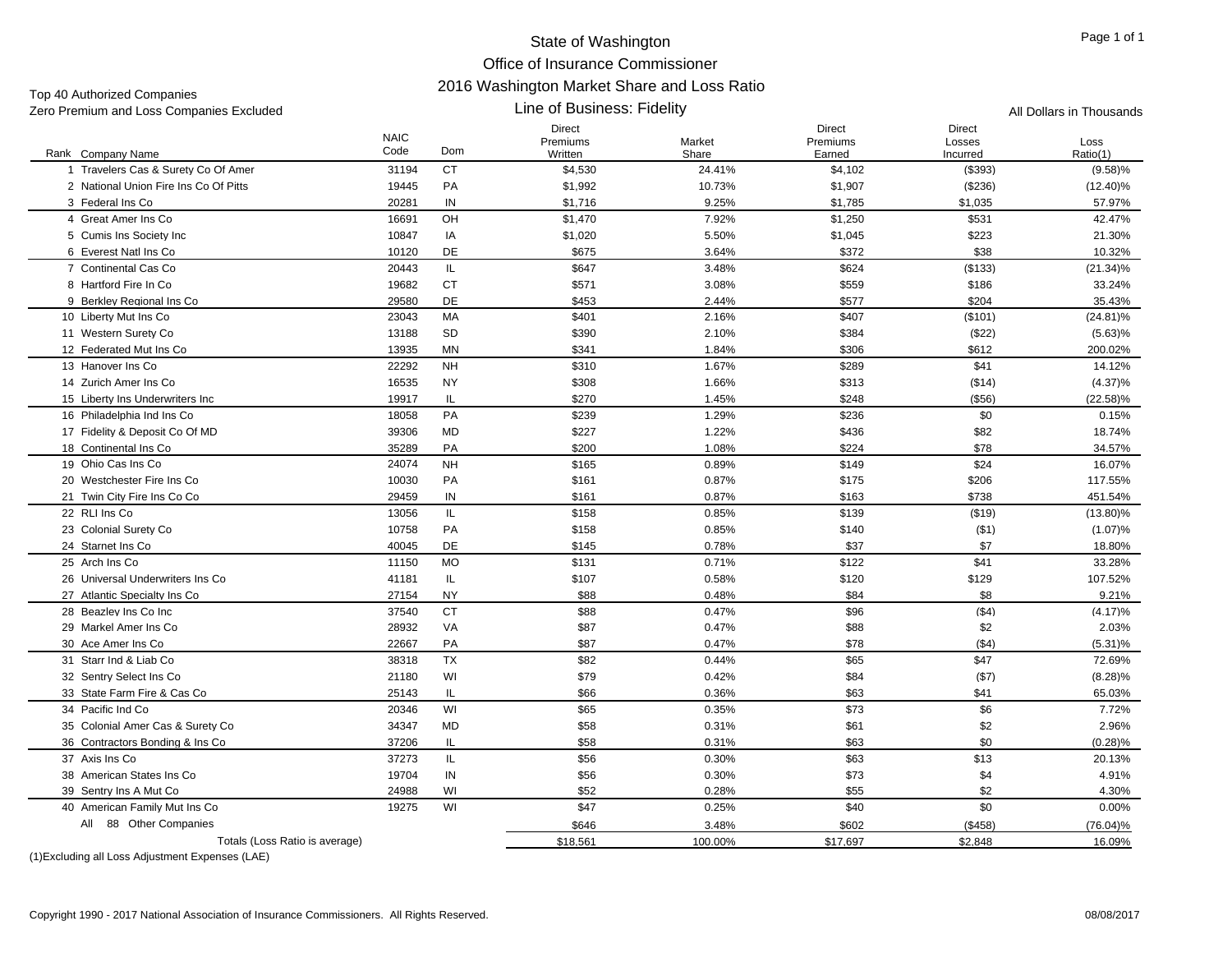| Top 40 Authorized Companies              |  |
|------------------------------------------|--|
| Zero Premium and Loss Companies Excluded |  |

| Zero Premium and Loss Companies Excluded |                     | Line of Business: Financial Guaranty | All Dollars in Thousands      |                 |                                     |                              |                  |
|------------------------------------------|---------------------|--------------------------------------|-------------------------------|-----------------|-------------------------------------|------------------------------|------------------|
| Rank Company Name                        | <b>NAIC</b><br>Code | <b>Dom</b>                           | Direct<br>Premiums<br>Written | Market<br>Share | <b>Direct</b><br>Premiums<br>Earned | Direct<br>Losses<br>Incurred | Loss<br>Ratio(1) |
| Ambac Assur Corp                         | 18708               | WI                                   | \$707                         | 66.11%          | \$2,820                             | \$0                          | $0.00\%$         |
| 2 Assured Guar Municipal Corp            | 18287               | <b>NY</b>                            | \$239                         | 22.34%          | \$4,489                             | \$0                          | $0.00\%$         |
| 3 Build Amer Mut Assur Co                | 14380               | <b>NY</b>                            | \$105                         | 9.77%           | \$5                                 | \$0                          | $0.00\%$         |
| 4 National Public Finance Guar Corp      | 23825               | <b>NY</b>                            | \$19                          | 1.78%           | \$1,490                             | \$0                          | $0.00\%$         |
| 5 MBIA Ins Corp                          | 12041               | <b>NY</b>                            | \$0                           | 0.00%           | \$3,144                             | \$0                          | $0.00\%$         |
| 6 Syncora Guar Inc                       | 20311               | <b>NY</b>                            | \$0                           | 0.00%           | \$846                               | \$0                          | $0.00\%$         |
| 7 Aca Fin Guar Corp                      | 22896               | MD                                   | \$0                           | 0.00%           | \$60                                | \$0                          | $0.00\%$         |
| 8 Assured Guar Corp                      | 30180               | <b>MD</b>                            | \$0                           | 0.00%           | \$4,782                             | \$0                          | $0.00\%$         |
| <b>Other Companies</b><br>All            |                     |                                      | \$0                           | $0.00\%$        | \$0                                 | \$0                          | 164926744166.40% |
| Totals (Loss Ratio is average)           | \$1,070             | 100.00%                              | \$17.635                      | \$0             | $0.00\%$                            |                              |                  |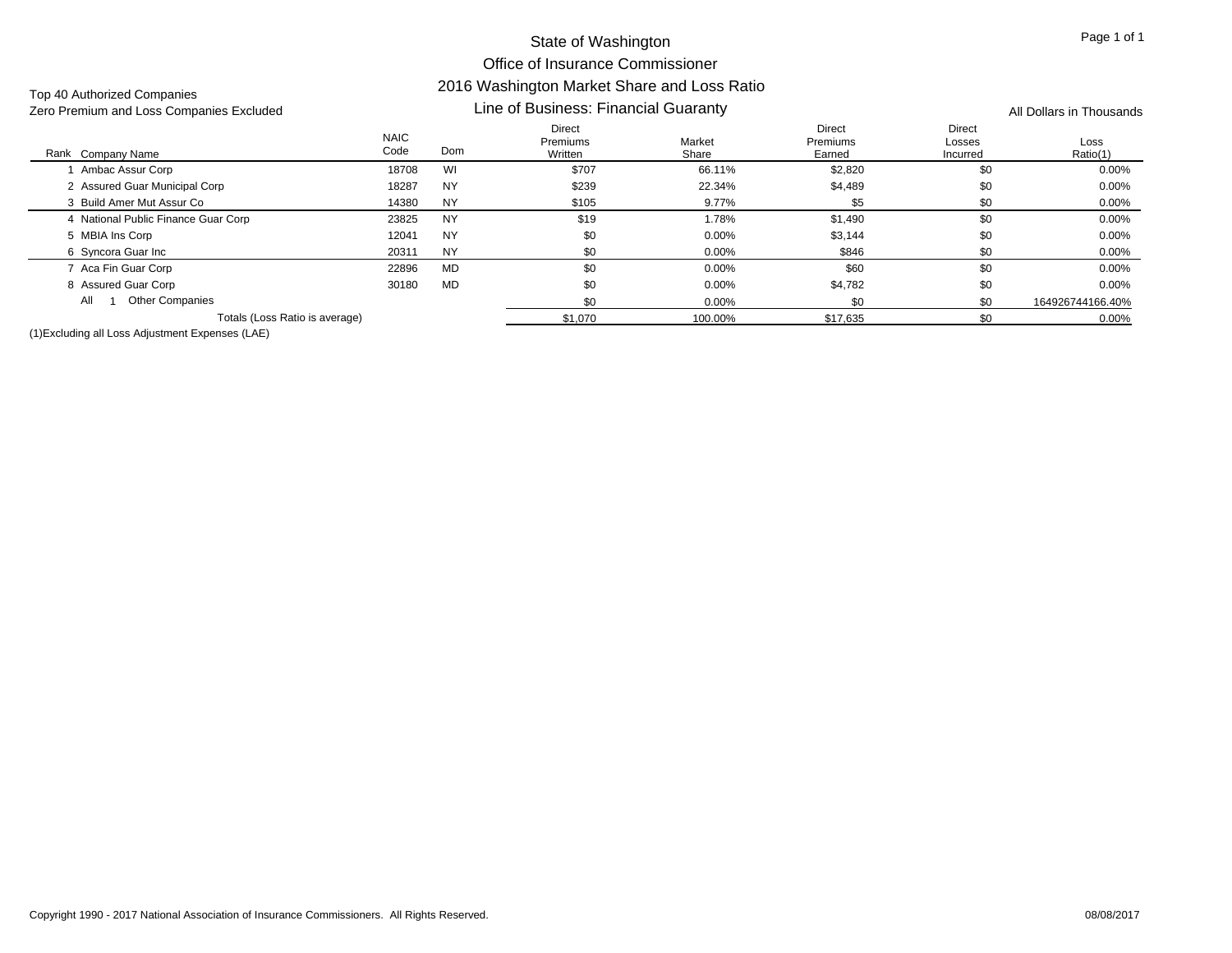#### State of Washington Office of Insurance Commissioner 2016 Washington Market Share and Loss Ratio Line of Business: Fire

| Zero Premium and Loss Companies Excluded |                     |                | Line of Business: Fire               |                 | All Dollars in Thousands            |                              |                  |  |
|------------------------------------------|---------------------|----------------|--------------------------------------|-----------------|-------------------------------------|------------------------------|------------------|--|
| Rank Company Name                        | <b>NAIC</b><br>Code | Dom            | <b>Direct</b><br>Premiums<br>Written | Market<br>Share | <b>Direct</b><br>Premiums<br>Earned | Direct<br>Losses<br>Incurred | Loss<br>Ratio(1) |  |
| 1 Safeco Ins Co Of Amer                  | 24740               | <b>NH</b>      | \$15,327                             | 11.15%          | \$15,230                            | \$6,239                      | 40.96%           |  |
| 2 American Home Assur Co                 | 19380               | <b>NY</b>      | \$11,072                             | 8.06%           | \$3,956                             | \$240                        | 6.08%            |  |
| 3 Affiliated Fm Ins Co                   | 10014               | RI             | \$10,416                             | 7.58%           | \$10,959                            | \$2,216                      | 20.22%           |  |
| 4 Foremost Ins Co Grand Rapids MI        | 11185               | MI             | \$8,549                              | 6.22%           | \$7,882                             | \$2,826                      | 35.86%           |  |
| 5 Pemco Mut Ins Co                       | 24341               | WA             | \$7,906                              | 5.75%           | \$7,973                             | \$5,624                      | 70.54%           |  |
| 6 Factory Mut Ins Co                     | 21482               | R <sub>1</sub> | \$5,664                              | 4.12%           | \$5,643                             | \$18,712                     | 331.62%          |  |
| 7 Standard Guar Ins Co                   | 42986               | DE             | \$4,384                              | 3.19%           | \$4,652                             | \$3,370                      | 72.45%           |  |
| 8 Allianz Global Risks US Ins Co         | 35300               | IL             | \$4,043                              | 2.94%           | \$4,192                             | (\$189)                      | (4.52)%          |  |
| 9 Liberty Mut Fire Ins Co                | 23035               | WI             | \$3,948                              | 2.87%           | \$4,053                             | $($ \$69)                    | $(1.70)\%$       |  |
| 10 Zurich Amer Ins Co                    | 16535               | <b>NY</b>      | \$3,884                              | 2.83%           | \$4,010                             | (\$3,804)                    | $(94.84)\%$      |  |
| 11 Continental Cas Co                    | 20443               | IL             | \$3,433                              | 2.50%           | \$3,396                             | (\$242)                      | (7.13)%          |  |
| 12 Travelers Prop Cas Co Of Amer         | 25674               | <b>CT</b>      | \$3,217                              | 2.34%           | \$3,109                             | ( \$568)                     | $(18.28)\%$      |  |
| 13 United Serv Automobile Assn           | 25941               | <b>TX</b>      | \$2,960                              | 2.15%           | \$3,526                             | \$2,590                      | 73.45%           |  |
|                                          |                     |                |                                      |                 |                                     |                              |                  |  |
| 14 Enumclaw Prop & Cas Ins Co            | 11232               | <b>OR</b>      | \$2,650                              | 1.93%           | \$2,829                             | \$340                        | 12.00%           |  |
| 15 Automobile Ins Co Of Hartford CT      | 19062               | <b>CT</b>      | \$2,012                              | 1.46%           | \$2,066                             | \$1,261                      | 61.04%           |  |
| 16 American Guar & Liab Ins              | 26247               | <b>NY</b>      | \$1,873                              | 1.36%           | \$1,713                             | \$4,430                      | 258.62%          |  |
| 17 Travelers Ind Co                      | 25658               | <b>CT</b>      | \$1,856                              | 1.35%           | \$1,914                             | \$240                        | 12.53%           |  |
| 18 American Modern Select Ins Co         | 38652               | OH             | \$1,778                              | 1.29%           | \$1,724                             | \$157                        | 9.11%            |  |
| 19 XL Ins Amer Inc                       | 24554               | DE             | \$1,698                              | 1.24%           | \$1,657                             | \$47                         | 2.86%            |  |
| 20 Penn Millers Ins Co                   | 14982               | PA             | \$1,562                              | 1.14%           | \$1,202                             | \$460                        | 38.26%           |  |
| 21 Axis Ins Co                           | 37273               | IL             | \$1,539                              | 1.12%           | \$1,820                             | \$479                        | 26.32%           |  |
| 22 Western Natl Assur Co                 | 24465               | <b>MN</b>      | \$1,506                              | 1.10%           | \$1,510                             | \$279                        | 18.46%           |  |
| 23 Westport Ins Corp                     | 39845               | <b>MO</b>      | \$1,495                              | 1.09%           | \$1,952                             | (\$57)                       | $(2.90)\%$       |  |
| 24 American Modern Home Ins Co           | 23469               | OH             | \$1,422                              | 1.03%           | \$2,473                             | \$1,078                      | 43.59%           |  |
| 25 Pennsylvania Lumbermens Mut Ins       | 14974               | PA             | \$1,392                              | 1.01%           | \$1,190                             | \$299                        | 25.13%           |  |
| 26 USAA Cas Ins Co                       | 25968               | TX             | \$1,312                              | 0.95%           | \$1,545                             | \$684                        | 44.27%           |  |
| 27 Insurance Co Of The State Of PA       | 19429               | IL             | \$1,269                              | 0.92%           | \$1,526                             | $($ \$65)                    | (4.24)%          |  |
| 28 Starr Surplus Lines Ins Co            | 13604               | IL.            | \$1,265                              | 0.92%           | \$1,357                             | \$128                        | 9.46%            |  |
| 29 Verlan Fire Ins Co MD                 | 10815               | <b>NH</b>      | \$1,182                              | 0.86%           | \$1,166                             | \$170                        | 14.58%           |  |
| 30 Grange Ins Assn                       | 22101               | WA             | \$1,176                              | 0.86%           | \$1,207                             | \$224                        | 18.54%           |  |
| 31 Depositors Ins Co                     | 42587               | IA             | \$1,136                              | 0.83%           | \$1,162                             | \$1,418                      | 122.05%          |  |
| 32 First Amer Prop & Cas Ins Co          | 37710               | CA             | \$1,076                              | 0.78%           | \$958                               | \$987                        | 102.98%          |  |
| 33 Great Amer Ins Co of NY               | 22136               | <b>NY</b>      | \$1,000                              | 0.73%           | \$1,062                             | \$2                          | 0.21%            |  |
| 34 American Commerce Ins Co              | 19941               | OH             | \$992                                | 0.72%           | \$1,011                             | \$408                        | 40.36%           |  |
| 35 Federated Mut Ins Co                  | 13935               | MN             | \$992                                | 0.72%           | \$921                               | \$1,514                      | 164.26%          |  |
| 36 Sentry Ins A Mut Co                   | 24988               | WI             | \$979                                | 0.71%           | \$983                               | \$319                        | 32.44%           |  |
| 37 Unigard Ins Co                        | 25747               | WI             | \$912                                | 0.66%           | \$1,134                             | \$480                        | 42.32%           |  |
| 38 Encompass Ind Co                      | 15130               | IL             | \$768                                | 0.56%           | \$777                               | \$354                        | 45.59%           |  |
| 39 Mutual Of Enumclaw Ins Co             | 14761               | <b>OR</b>      | \$697                                | 0.51%           | \$696                               | \$372                        | 53.42%           |  |
| 40 RSUI Ind Co                           | 22314               | <b>NH</b>      | \$664                                | 0.48%           | \$767                               | \$586                        | 76.47%           |  |
| All 179 Other Companies                  |                     |                | \$16,437                             | 11.96%          | \$18,228                            | \$2,407                      | 13.20%           |  |
| Totals (Loss Ratio is average)           |                     |                | \$137,443                            | 100.00%         | \$135,132                           | \$55,946                     | 41.40%           |  |
|                                          |                     |                |                                      |                 |                                     |                              |                  |  |

(1)Excluding all Loss Adjustment Expenses (LAE)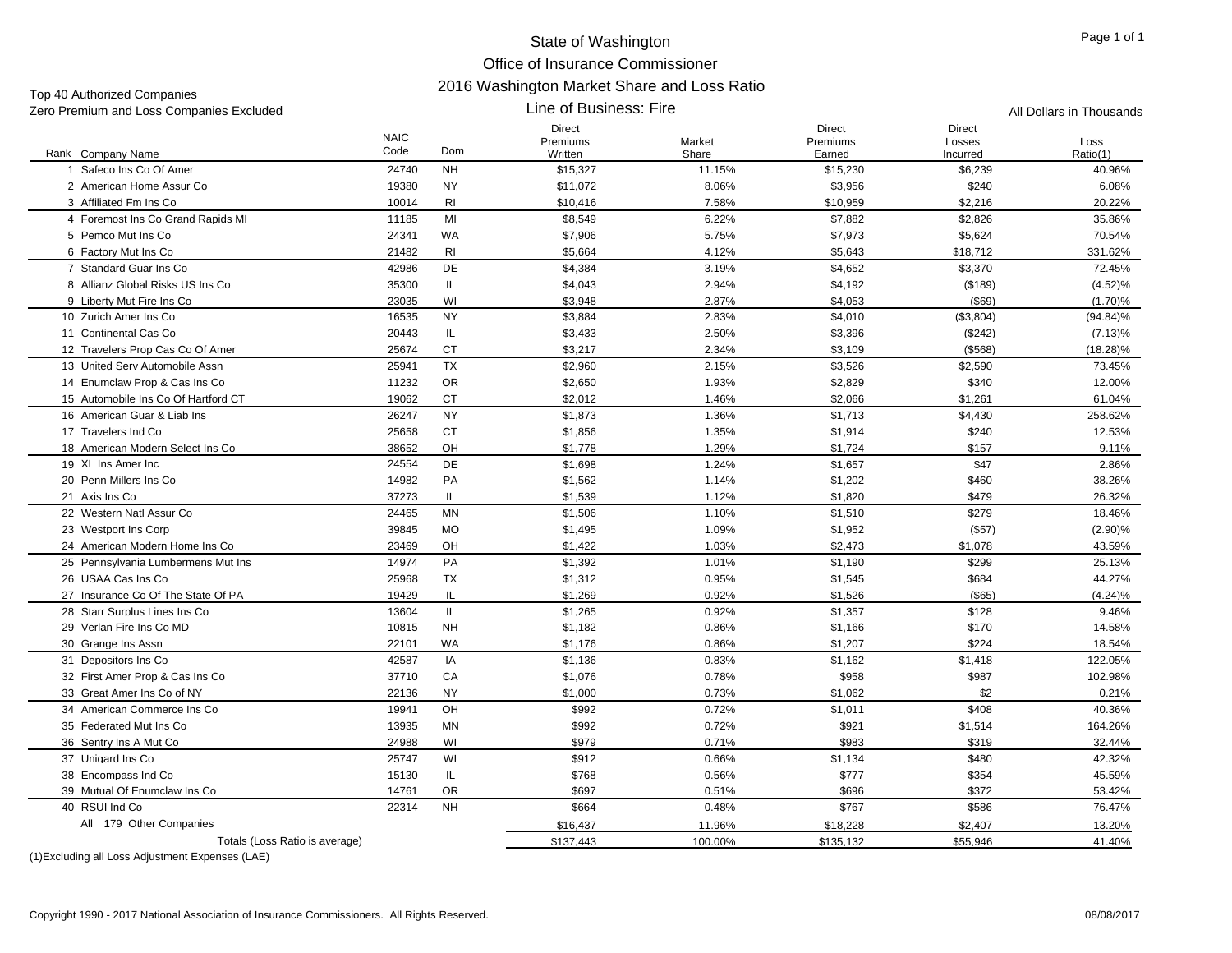# Office of Insurance Commissioner

#### 2016 Washington Market Share and Loss Ratio

34 Encompass Ind Co

(1)Excluding all Loss Adjustment Expenses (LAE)

All 117 Other Companies

36 Vigilant Ins Co

| Top 40 Authorized Companies              |                     | <u>ZUTU WASHINGKUN MANGE ONAFG ANG LUSS KANO</u> |                                             |                 |                              |                                     |                          |  |  |  |  |
|------------------------------------------|---------------------|--------------------------------------------------|---------------------------------------------|-----------------|------------------------------|-------------------------------------|--------------------------|--|--|--|--|
| Zero Premium and Loss Companies Excluded |                     |                                                  | Line of Business: Homeowners Multiple Peril |                 |                              |                                     | All Dollars in Thousands |  |  |  |  |
| Rank Company Name                        | <b>NAIC</b><br>Code | Dom                                              | Direct<br>Premiums<br>Written               | Market<br>Share | Direct<br>Premiums<br>Earned | <b>Direct</b><br>Losses<br>Incurred | Loss<br>Ratio(1)         |  |  |  |  |
| State Farm Fire & Cas Co                 | 25143               | IL.                                              | \$294,872                                   | 18.01%          | \$291,803                    | \$137,492                           | 47.12%                   |  |  |  |  |
| 2 Safeco Ins Co Of Amer                  | 24740               | <b>NH</b>                                        | \$158,217                                   | 9.66%           | \$155,521                    | \$72,578                            | 46.67%                   |  |  |  |  |
| 3 Pemco Mut Ins Co                       | 24341               | WA                                               | \$100,930                                   | 6.16%           | \$99,957                     | \$58,172                            | 58.20%                   |  |  |  |  |
| 4 Allstate Prop & Cas Ins Co             | 17230               | IL.                                              | \$78,624                                    | 4.80%           | \$76,369                     | \$44,066                            | 57.70%                   |  |  |  |  |
| 5 Farmers Ins Co Of WA                   | 21644               | WA                                               | \$69,631                                    | 4.25%           | \$71,819                     | \$20,476                            | 28.51%                   |  |  |  |  |
| 6 Fire Ins Exch                          | 21660               | CA                                               | \$68,759                                    | 4.20%           | \$71,076                     | \$27,128                            | 38.17%                   |  |  |  |  |
| 7 United Serv Automobile Assn            | 25941               | <b>TX</b>                                        | \$61,230                                    | 3.74%           | \$60,402                     | \$26,927                            | 44.58%                   |  |  |  |  |
| 8 Foremost Ins Co Grand Rapids MI        | 11185               | MI                                               | \$54,436                                    | 3.32%           | \$53,242                     | \$20,718                            | 38.91%                   |  |  |  |  |
| 9 USAA Cas Ins Co                        | 25968               | <b>TX</b>                                        | \$45,993                                    | 2.81%           | \$44,298                     | \$20,568                            | 46.43%                   |  |  |  |  |
| 10 Allstate Ind Co                       | 19240               | IL.                                              | \$41,826                                    | 2.55%           | \$43,246                     | \$20,265                            | 46.86%                   |  |  |  |  |
| 11 American Family Mut Ins Co            | 19275               | WI                                               | \$38,631                                    | 2.36%           | \$40,777                     | \$30,496                            | 74.79%                   |  |  |  |  |
| 12 Allstate Ins Co                       | 19232               | IL.                                              | \$36,985                                    | 2.26%           | \$38,459                     | \$15,870                            | 41.26%                   |  |  |  |  |
| 13 Mutual Of Enumclaw Ins Co             | 14761               | <b>OR</b>                                        | \$34,154                                    | 2.09%           | \$35,134                     | \$20,181                            | 57.44%                   |  |  |  |  |
| 14 Country Mut Ins Co                    | 20990               | IL                                               | \$32,752                                    | 2.00%           | \$31,687                     | \$14,312                            | 45.17%                   |  |  |  |  |
| 15 Metropolitan Prop & Cas Ins Co        | 26298               | RI                                               | \$32,555                                    | 1.99%           | \$32,916                     | \$24,236                            | 73.63%                   |  |  |  |  |
| 16 Travelers Home & Marine Ins Co        | 27998               | <b>CT</b>                                        | \$31,206                                    | 1.91%           | \$28,887                     | \$18,295                            | 63.33%                   |  |  |  |  |
| 17 Homesite Ins Co Of The Midwest        | 13927               | WI                                               | \$28,285                                    | 1.73%           | \$27,390                     | \$12,679                            | 46.29%                   |  |  |  |  |
| 18 Liberty Mut Fire Ins Co               | 23035               | WI                                               | \$22,816                                    | 1.39%           | \$24,142                     | \$8,844                             | 36.63%                   |  |  |  |  |
| 19 Grange Ins Assn                       | 22101               | WA                                               | \$21,413                                    | 1.31%           | \$20,961                     | \$11,425                            | 54.51%                   |  |  |  |  |
| 20 Property & Cas Ins Co Of Hartford     | 34690               | IN                                               | \$20,233                                    | 1.24%           | \$19,902                     | \$9,653                             | 48.50%                   |  |  |  |  |
| 21 IDS Prop Cas Ins Co                   | 29068               | WI                                               | \$19,973                                    | 1.22%           | \$20,385                     | \$12,556                            | 61.59%                   |  |  |  |  |
| 22 Enumclaw Prop & Cas Ins Co            | 11232               | <b>OR</b>                                        | \$19,892                                    | 1.21%           | \$18,935                     | \$11,390                            | 60.15%                   |  |  |  |  |
| 23 Liberty Ins Corp                      | 42404               | IL                                               | \$16,427                                    | 1.00%           | \$14,601                     | \$9,459                             | 64.79%                   |  |  |  |  |
| 24 USAA Gen Ind Co                       | 18600               | <b>TX</b>                                        | \$15,066                                    | 0.92%           | \$13,362                     | \$6,049                             | 45.27%                   |  |  |  |  |
| 25 Unigard Ins Co                        | 25747               | WI                                               | \$14.901                                    | 0.91%           | \$14,788                     | \$9,042                             | 61.15%                   |  |  |  |  |
| 26 LM Ins Corp                           | 33600               | IL                                               | \$12,126                                    | 0.74%           | \$10,367                     | \$2,122                             | 20.47%                   |  |  |  |  |
| 27 Amica Mut Ins Co                      | 19976               | RI                                               | \$11,013                                    | 0.67%           | \$10,570                     | \$6,104                             | 57.75%                   |  |  |  |  |
| 28 Garrison Prop & Cas Ins Co            | 21253               | <b>TX</b>                                        | \$10,198                                    | 0.62%           | \$9,371                      | \$4,171                             | 44.51%                   |  |  |  |  |
| 29 American Bankers Ins Co Of FL         | 10111               | FL.                                              | \$10,100                                    | 0.62%           | \$9,535                      | \$2,834                             | 29.72%                   |  |  |  |  |
| 30 Hartford Ins Co Of The Midwest        | 37478               | IN                                               | \$9,235                                     | 0.56%           | \$8,879                      | \$6,802                             | 76.61%                   |  |  |  |  |
| 31 Allied Prop & Cas Ins Co              | 42579               | IA                                               | \$9,138                                     | 0.56%           | \$8,032                      | \$3,773                             | 46.97%                   |  |  |  |  |
| 32 Trumbull Ins Co                       | 27120               | CT                                               | \$9,021                                     | 0.55%           | \$8,099                      | \$6,911                             | 85.33%                   |  |  |  |  |
| 33 Bankers Standard Ins Co               | 18279               | PA                                               | \$8,995                                     | 0.55%           | \$7,973                      | \$5,329                             | 66.84%                   |  |  |  |  |

4 Encompass Ind Co 15130 IL \$8.655 0.53% \$8.465 \$3.411 40.29%

6 Vigilant Ins Co 20397 NY \$8.545 0.52% \$8.608 \$9.206 106.95%

38 First Amer Prop & Cas Ins Co CA \$8.234 \$7,172 \$6.144 85.66%

Totals (Loss Ratio is average)  $$1,637,478$   $$1,637,478$   $$1,610,435$   $$812,003$   $$812,003$   $$50.42\%$ 

\$8,579 0.52% \$6,894 \$4,694 68.08%

**R** \$8,445 \$8,445 0.52% \$8,920 \$3,435 \$8,445 38.50%

H \$8.207 0.50% \$8.621 \$3.653 42.37%

\$8,181 0.50% \$7,514 \$4,992 66.44%

\$138,998 8.49% \$131,354 \$75,545 57.51%

35 Commerce W Ins Co 13161 CA

37 Safeco Ins Co of OR 11071 OR

39 American Commerce Ins Co 19941 OH

40 American Modern Select Ins Co 38652 OH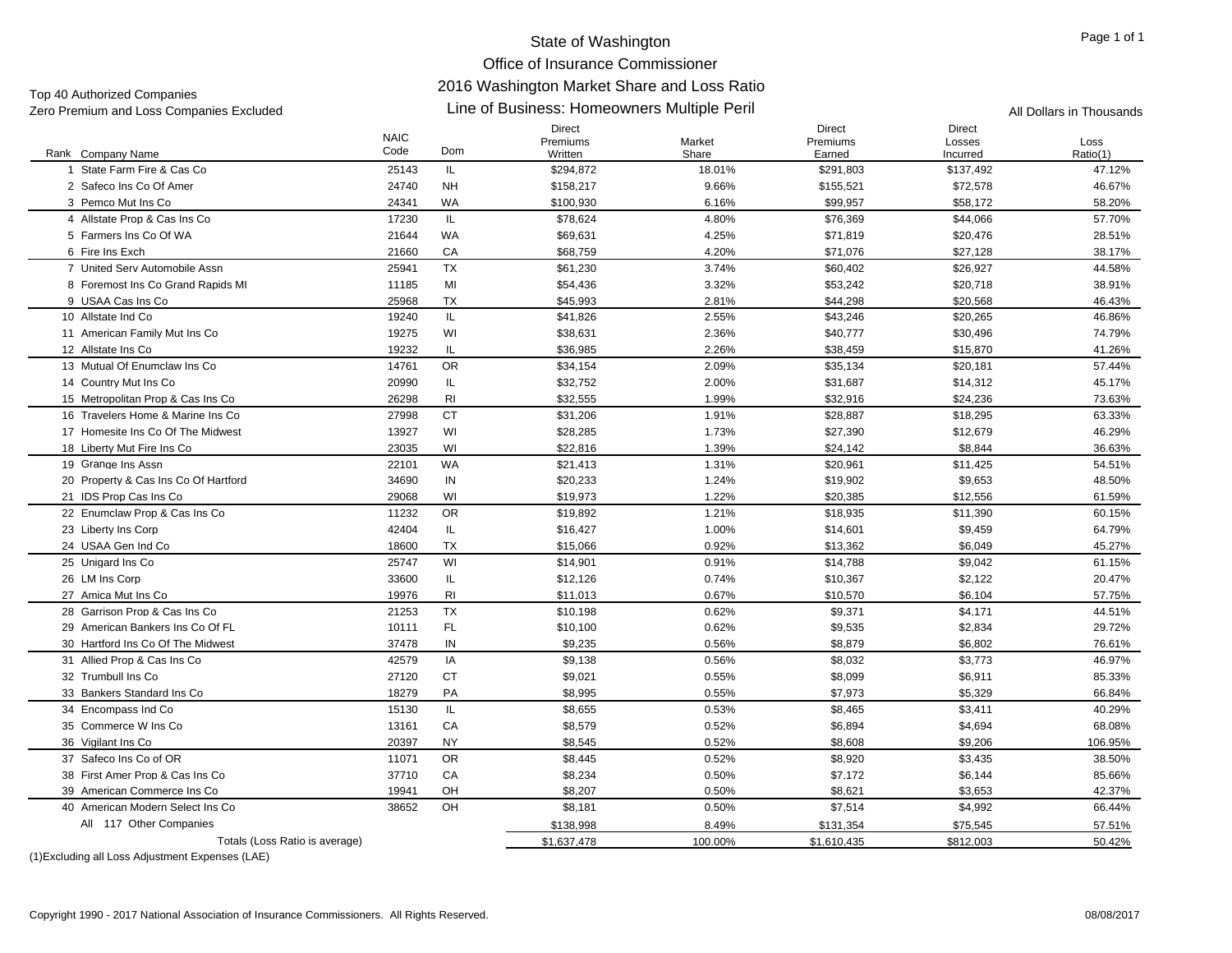Top 40 Authorized Companies

#### Line of Business: Inland Marine Zero Premium and Loss Companies Excluded **All Dollars in Thousands** Line of Business: Inland Marine All Dollars in Thousands

|                                           | <b>NAIC</b><br>Code | Dom            | <b>Direct</b><br>Premiums | Market          | <b>Direct</b><br>Premiums | <b>Direct</b><br>Losses | Loss               |
|-------------------------------------------|---------------------|----------------|---------------------------|-----------------|---------------------------|-------------------------|--------------------|
| Rank Company Name<br>1 Continental Cas Co | 20443               | IL             | Written<br>\$62,775       | Share<br>13.68% | Earned                    | Incurred<br>\$43,414    | Ratio(1)<br>67.68% |
| 2 Liberty Ins Underwriters Inc            | 19917               | IL             |                           |                 | \$64,144                  | \$54,669                | 97.22%             |
| 3 Factory Mut Ins Co                      | 21482               | R <sub>l</sub> | \$56,231                  | 12.26%<br>7.30% | \$56,231<br>\$32,576      |                         |                    |
| 4 Affiliated Fm Ins Co                    |                     | R <sub>l</sub> | \$33,486                  | 4.80%           |                           | \$3,370<br>\$611        | 10.35%             |
| 5 State Farm Fire & Cas Co                | 10014<br>25143      | IL             | \$22,031                  |                 | \$23,663                  |                         | 2.58%              |
|                                           |                     |                | \$14,612                  | 3.18%           | \$14,418                  | \$7,068                 | 49.02%             |
| 6 American Bankers Ins Co Of FL           | 10111               | <b>FL</b>      | \$12,797                  | 2.79%           | \$11,087                  | \$7,372                 | 66.49%             |
| 7 Travelers Prop Cas Co Of Amer           | 25674               | <b>CT</b>      | \$12,776                  | 2.78%           | \$12,137                  | \$3,433                 | 28.29%             |
| 8 Jefferson Ins Co                        | 11630               | <b>NY</b>      | \$9,782                   | 2.13%           | \$9,004                   | \$1,936                 | 21.50%             |
| 9 New Hampshire Ins Co                    | 23841               | IL             | \$9,709                   | 2.12%           | \$9,784                   | \$1,245                 | 12.72%             |
| 10 American Pet Ins Co                    | 12190               | <b>NY</b>      | \$9,535                   | 2.08%           | \$9,397                   | \$6,059                 | 64.48%             |
| 11 National Union Fire Ins Co Of Pitts    | 19445               | PA             | \$9,496                   | 2.07%           | \$9,381                   | \$3,195                 | 34.06%             |
| 12 National Cas Co                        | 11991               | OH             | \$9,307                   | 2.03%           | \$8,508                   | \$5,507                 | 64.73%             |
| 13 Transamerica Cas Ins Co                | 10952               | OH             | \$9,004                   | 1.96%           | \$9,035                   | \$4,490                 | 49.69%             |
| 14 Zurich Amer Ins Co                     | 16535               | <b>NY</b>      | \$8,649                   | 1.89%           | \$7,235                   | \$1,702                 | 23.53%             |
| 15 AGCS Marine Ins Co                     | 22837               | IL.            | \$8,155                   | 1.78%           | \$7,881                   | \$4,269                 | 54.16%             |
| 16 Ohio Cas Ins Co                        | 24074               | <b>NH</b>      | \$7,955                   | 1.73%           | \$7,392                   | \$2,581                 | 34.91%             |
| 17 Safeco Ins Co Of Amer                  | 24740               | <b>NH</b>      | \$7,773                   | 1.69%           | \$7,674                   | \$4,196                 | 54.68%             |
| 18 Ace Amer Ins Co                        | 22667               | PA             | \$7,162                   | 1.56%           | \$7,395                   | \$3,285                 | 44.42%             |
| 19 American Zurich Ins Co                 | 40142               | IL             | \$4,830                   | 1.05%           | \$4,617                   | \$412                   | 8.92%              |
| 20 Liberty Mut Ins Co                     | 23043               | МA             | \$4,701                   | 1.02%           | \$4,850                   | \$7,866                 | 162.19%            |
| 21 Great West Cas Co                      | 11371               | <b>NE</b>      | \$4,070                   | 0.89%           | \$3,924                   | \$1,970                 | 50.21%             |
| 22 AIG Prop Cas Co                        | 19402               | PA             | \$3,976                   | 0.87%           | \$3,826                   | \$739                   | 19.32%             |
| 23 Allstate Prop & Cas Ins Co             | 17230               | IL             | \$3,688                   | 0.80%           | \$3,635                   | \$1,789                 | 49.22%             |
| 24 United Financial Cas Co                | 11770               | OH             | \$3,511                   | 0.77%           | \$3,078                   | \$1,227                 | 39.86%             |
| 25 Pemco Mut Ins Co                       | 24341               | <b>WA</b>      | \$3.472                   | 0.76%           | \$3,471                   | \$1.117                 | 32.17%             |
| 26 United Serv Automobile Assn            | 25941               | TX             | \$3,436                   | 0.75%           | \$3,347                   | \$1,078                 | 32.21%             |
| 27 Westchester Fire Ins Co                | 10030               | PA             | \$3,128                   | 0.68%           | \$2,266                   | \$662                   | 29.21%             |
| 28 Pennsylvania Manufacturers Assoc Ins   | 12262               | PA             | \$2,870                   | 0.63%           | \$2,881                   | \$76                    | 2.64%              |
| 29 United States Fire Ins Co.             | 21113               | DE             | \$2,650                   | 0.58%           | \$2,617                   | \$2,390                 | 91.30%             |
| 30 BCS Ins Co                             | 38245               | OH             | \$2,605                   | 0.57%           | \$2,605                   | \$418                   | 16.03%             |
| 31 Jewelers Mut Ins Co                    | 14354               | WI             | \$2,574                   | 0.56%           | \$2,426                   | \$1,307                 | 53.88%             |
| 32 Bankers Standard Ins Co                | 18279               | <b>PA</b>      | \$2,516                   | 0.55%           | \$2,287                   | \$1,059                 | 46.28%             |
| 33 American Modern Home Ins Co            | 23469               | OH             | \$2,395                   | 0.52%           | \$2,160                   | \$1,529                 | 70.77%             |
| 34 Great Northern Ins Co.                 | 20303               | IN             | \$2,365                   | 0.52%           | \$2,106                   | \$195                   | 9.25%              |
| 35 USAA Cas Ins Co                        | 25968               | <b>TX</b>      | \$2,323                   | 0.51%           | \$2,232                   | \$774                   | 34.67%             |
| 36 Progressive Cas Ins Co                 | 24260               | OH             | \$2,136                   | 0.47%           | \$2,016                   | \$1,301                 | 64.51%             |
| 37 Amex Assur Co                          | 27928               | IL             | \$2,105                   | 0.46%           | \$2,128                   | \$999                   | 46.95%             |
| 38 Progressive Direct Ins Co              | 16322               | OH             | \$2,034                   | 0.44%           | \$1,877                   | \$831                   | 44.29%             |
| 39 Charter Oak Fire Ins Co                | 25615               | <b>CT</b>      | \$1,941                   | 0.42%           | \$1,845                   | \$724                   | 39.21%             |
| 40 Mutual Of Enumclaw Ins Co              | 14761               | <b>OR</b>      | \$1,894                   | 0.41%           | \$1,883                   | \$348                   | 18.46%             |
| All 283 Other Companies                   |                     |                | \$82.346                  | 17.95%          | \$85.386                  | \$31,543                | 36.94%             |
| Totals (Loss Ratio is average)            |                     |                | \$458,801                 | 100.00%         | \$454,406                 | \$218.754               | 48.14%             |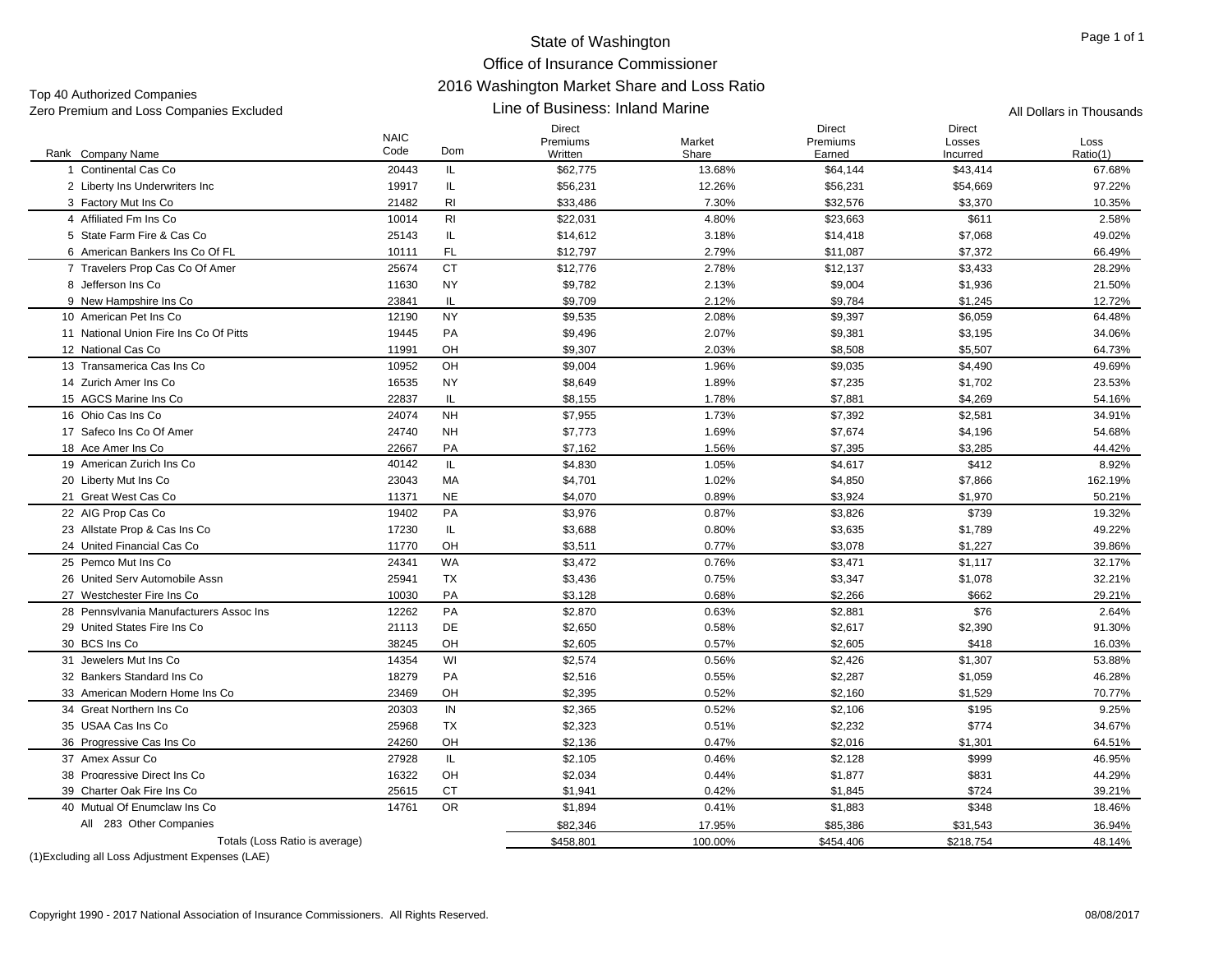#### State of Washington Office of Insurance Commissioner 2016 Washington Market Share Line of Business: Life - AnnuitiesZero Premium Companies Excluded **All Dollars in Thousands** Line of Business: Life - Annuities All Dollars in Thousands

Top 40 Authorized Companies

 $\overline{\phantom{a}}$ 

| Rank Company Name                    | <b>NAIC</b><br>Code | <b>Dom</b> | Ordinary    | Credit | Group     | Industrial | Total       | Market<br>Share |
|--------------------------------------|---------------------|------------|-------------|--------|-----------|------------|-------------|-----------------|
| 1 Teachers Ins & Ann Assoc Of Amer   | 69345               | <b>NY</b>  | \$213,816   | \$0    | \$148,044 | \$0        | \$361,860   | 8.47%           |
| 2 New York Life Ins & Ann Corp       | 91596               | DE         | \$319,787   | \$0    | \$2,419   | \$0        | \$322,206   | 7.54%           |
| 3 Jackson Natl Life Ins Co           | 65056               | MI         | \$243.098   | \$0    | \$521     | \$0        | \$243.619   | 5.70%           |
| 4 Allianz Life Ins Co Of N Amer      | 90611               | <b>MN</b>  | \$228,618   | \$0    | \$0       | \$0        | \$228,618   | 5.35%           |
| 5 American Gen Life Ins Co           | 60488               | <b>TX</b>  | \$188,880   | \$0    | \$952     | \$0        | \$189,833   | 4.44%           |
| 6 Lincoln Natl Life Ins Co           | 65676               | IN         | \$163.809   | \$0    | \$22.964  | \$0        | \$186.773   | 4.37%           |
| 7 American Equity Invest Life Ins Co | 92738               | IA         | \$138,099   | \$0    | \$0       | \$0        | \$138,099   | 3.23%           |
| 8 AXA Equitable Life Ins Co          | 62944               | <b>NY</b>  | \$119,679   | \$0    | \$15,336  | \$0        | \$135,015   | 3.16%           |
| 9_Forethought Life Ins Co            | 91642               | IN         | \$129.381   | \$0    | \$1.658   | \$0        | \$131.039   | 3.07%           |
| 10 Symetra Life Ins Co               | 68608               | IA         | \$113,444   | \$0    | \$1,642   | \$0        | \$115,086   | 2.69%           |
| 11 RiverSource Life Ins Co           | 65005               | MN         | \$108,430   | \$0    | \$785     | \$0        | \$109,215   | 2.56%           |
| 12 Pruco Life Ins Co                 | 79227               | AZ         | \$107.537   | \$0    | \$0       | \$0        | \$107.537   | 2.52%           |
| 13 Great Amer Life Ins Co            | 63312               | OH         | \$101,159   | \$0    | \$279     | \$0        | \$101,438   | 2.38%           |
| Security Benefit Life Ins Co<br>14   | 68675               | KS         | \$99,361    | \$0    | \$205     | \$0        | \$99,566    | 2.33%           |
| 15_Principal Life Ins Co             | 61271               | IA         | \$54.665    | \$0    | \$36,279  | \$0        | \$90.944    | 2.13%           |
| 16 Variable Ann Life Ins Co          | 70238               | <b>TX</b>  | \$60,353    | \$0    | \$26,589  | \$0        | \$86,942    | 2.04%           |
| 17 Pacific Life Ins Co               | 67466               | <b>NE</b>  | \$72,206    | \$0    | \$0       | \$0        | \$72,206    | 1.69%           |
| 18 Transamerica Life Ins Co          | 86231               | IA         | \$67.983    | \$0    | \$1,425   | \$0        | \$69.408    | 1.63%           |
| 19 Metlife Ins Co USA                | 87726               | DE         | \$61,783    | \$0    | \$2       | \$0        | \$61,785    | 1.45%           |
| 20 Athene Ann & Life Co              | 61689               | IA         | \$60,221    | \$0    | \$69      | \$0        | \$60,290    | 1.41%           |
| 21 Delaware Life Ins Co              | 79065               | DE         | \$58.027    | \$0    | \$992     | \$0        | \$59.019    | 1.38%           |
| 22 Midland Natl Life Ins Co          | 66044               | IA         | \$56,608    | \$0    | \$90      | \$0        | \$56,698    | 1.33%           |
| Bankers Life & Cas Co<br>23          | 61263               | IL         | \$49,614    | \$0    | \$0       | \$0        | \$49,614    | 1.16%           |
| 24 Massachusetts Mut Life Ins Co     | 65935               | MA         | \$34.830    | \$0    | \$12,613  | \$0        | \$47.443    | 1.11%           |
| 25 Western United Life Assur Co      | 85189               | <b>WA</b>  | \$43,817    | \$0    | \$0       | \$0        | \$43,817    | 1.03%           |
| 26 American Natl Ins Co              | 60739               | <b>TX</b>  | \$41,537    | \$0    | \$1,073   | \$0        | \$42,610    | 1.00%           |
| 27 Vova Ins & Ann Co                 | 80942               | IA         | \$40.845    | \$0    | \$244     | \$0        | \$41.089    | 0.96%           |
| 28 North Amer Co Life & Hith Ins     | 66974               | IA         | \$39,944    | \$0    | \$5       | \$0        | \$39,949    | 0.94%           |
| 29 Northwestern Mut Life Ins Co      | 67091               | WI         | \$35,326    | \$0    | \$0       | \$0        | \$35,326    | 0.83%           |
| 30 Fidelity & Guar Life Ins Co.      | 63274               | IA         | \$33.240    | \$0    | \$0       | \$0        | \$33.240    | 0.78%           |
| 31 USAA Life Ins Co                  | 69663               | TX         | \$31,885    | \$0    | \$0       | \$0        | \$31,885    | 0.75%           |
| 32 Members Life Ins Co               | 86126               | IA         | \$31,012    | \$0    | \$0       | \$0        | \$31,012    | 0.73%           |
| 33 Fidelity Investments Life Ins Co  | 93696               | UT         | \$29.226    | \$0    | \$0       | \$0        | \$29.226    | 0.68%           |
| 34 Protective Life Ins Co            | 68136               | <b>TN</b>  | \$26,638    | \$0    | \$0       | \$0        | \$26,638    | 0.62%           |
| 35 Metropolitan Life Ins Co          | 65978               | <b>NY</b>  | \$16,659    | \$0    | \$6,930   | \$0        | \$23,589    | 0.55%           |
| 36 Guardian Ins & Ann Co Inc         | 78778               | <b>DE</b>  | \$17.592    | \$0    | \$5.407   | \$0        | \$22.999    | 0.54%           |
| 37 Ohio Natl Life Ins Co             | 67172               | OH         | \$21,854    | \$0    | \$0       | \$0        | \$21,854    | 0.51%           |
| 38 Jefferson Natl Life Ins Co        | 64017               | <b>TX</b>  | \$21,454    | \$0    | \$0       | \$0        | \$21,454    | 0.50%           |
| 39 Guqgenheim Life & Ann Co.         | 83607               | DE         | \$18,556    | \$0    | \$0       | \$0        | \$18,556    | 0.43%           |
| 40 Equitrust Life Ins Co             | 62510               | IL         | \$16,365    | \$0    | \$29      | \$0        | \$16,394    | 0.38%           |
| All 137 Other Companies              |                     |            | \$284,770   | \$0    | \$382,212 | \$0        | \$666,982   | 15.62%          |
|                                      | Totals              |            | \$3,602,109 | \$0    | \$668,764 | \$0        | \$4,270,872 | 100.00%         |

Page 1 of 1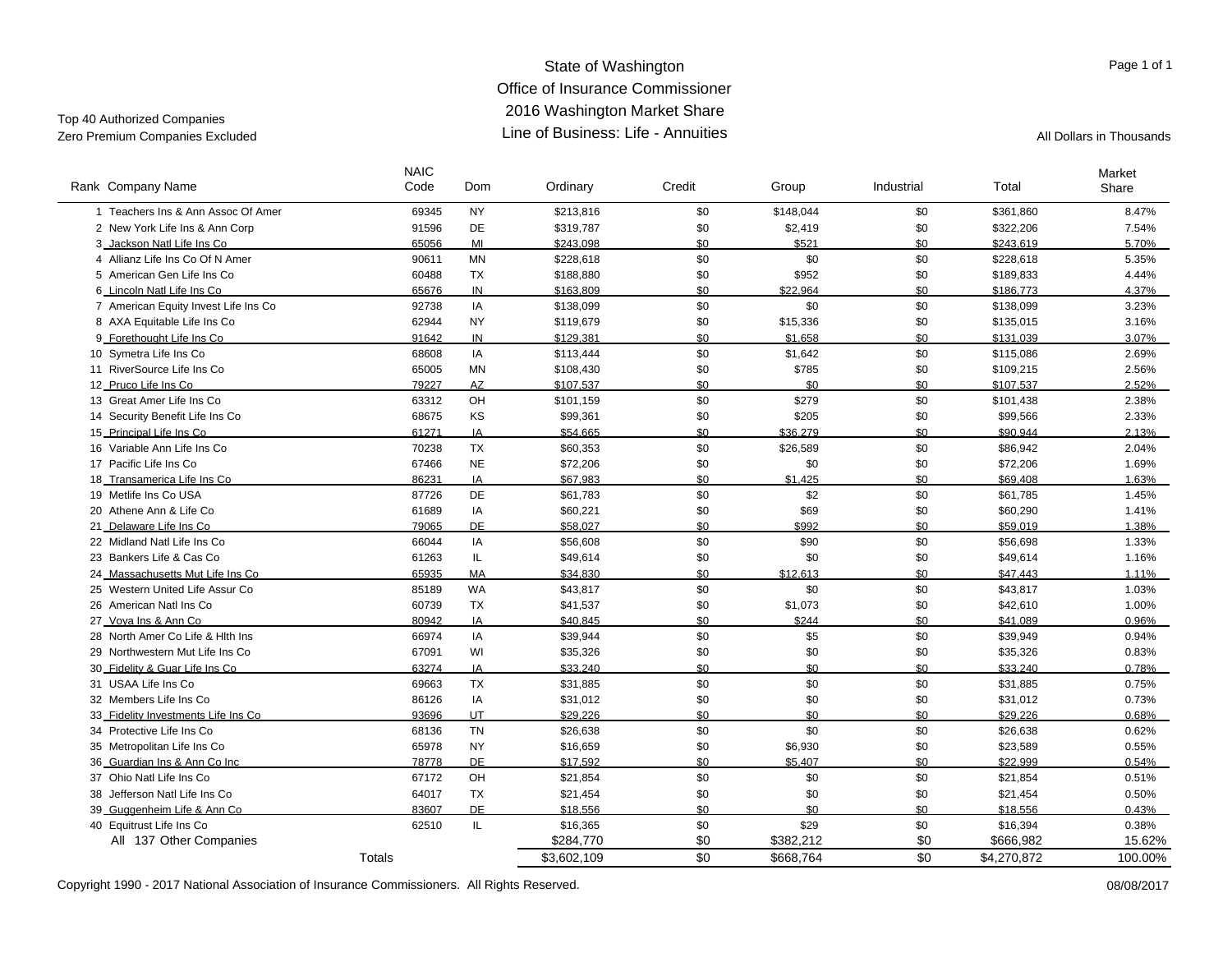#### State of Washington Office of Insurance Commissioner 2016 Washington Market Share Line of Business: Life - Other ConsiderationsZero Premium Companies Excluded Companies All Dollars in Thousands (All Dollars in Thousands All Dollars in Thousands

# Top 40 Authorized Companies

| Rank Company Name                      | <b>NAIC</b><br>Code | Dom       | Ordinary  | Credit | Group       | Industrial | Total       | Market<br>Share |
|----------------------------------------|---------------------|-----------|-----------|--------|-------------|------------|-------------|-----------------|
| 1 Prudential Ins Co Of Amer            | 68241               | <b>NJ</b> | \$0       | \$0    | \$439,230   | \$0        | \$439,230   | 29.67%          |
| 2 John Hancock Life Ins Co USA         | 65838               | MI        | \$0       | \$0    | \$291,211   | \$0        | \$291,211   | 19.67%          |
| 3 Nationwide Life Ins Co               | 66869               | <b>OH</b> | \$60.351  | \$0    | \$65.571    | \$0        | \$125.922   | 8.51%           |
| 4 Standard Ins Co                      | 69019               | <b>OR</b> | \$0       | \$0    | \$112,313   | \$0        | \$112,313   | 7.59%           |
| 5 Transamerica Financial Life Ins Co   | 70688               | <b>NY</b> | \$0       | \$0    | \$92,601    | \$0        | \$92,601    | 6.26%           |
| 6_Transamerica Life Ins Co             | 86231               | IA        | \$0       | \$0    | \$83.732    | \$0        | \$83.732    | 5.66%           |
| 7 New York Life Ins Co                 | 66915               | <b>NY</b> | \$0       | \$0    | \$80.415    | \$0        | \$80,415    | 5.43%           |
| 8 Massachusetts Mut Life Ins Co.       | 65935               | <b>MA</b> | \$0       | \$0    | \$51,323    | \$0        | \$51,323    | 3.47%           |
| 9 Hartford Life Ins Co                 | 88072               | <b>CT</b> | \$336     | \$0    | \$44.882    | \$0        | \$45.218    | 3.05%           |
| 10 Mutual Of Amer Life Ins Co.         | 88668               | <b>NY</b> | \$7,570   | \$0    | \$36,589    | \$0        | \$44,159    | 2.98%           |
| 11 CMFG Life Ins Co.                   | 62626               | IA        | \$0       | \$0    | \$32,173    | \$0        | \$32,173    | 2.17%           |
| 12 Metropolitan Life Ins Co            | 65978               | <b>NY</b> | \$0       | \$0    | \$25.401    | \$0        | \$25.401    | 1.72%           |
| 13 Nationwide Life & Ann Ins Co.       | 92657               | OH        | \$20,515  | \$0    | \$0         | \$0        | \$20,515    | 1.39%           |
| 14 Minnesota Life Ins Co               | 66168               | MN        | \$0       | \$0    | \$16,294    | \$0        | \$16,294    | 1.10%           |
| 15 Penn Mut Life Ins Co                | 67644               | PA        | \$12.376  | \$0    | \$0         | \$0        | \$12,376    | 0.84%           |
| 16 Hartford Life & Ann Ins Co.         | 71153               | <b>CT</b> | \$3,176   | \$0    | \$0         | \$0        | \$3,176     | 0.21%           |
| 17 Voya Retirement Ins & Ann Co        | 86509               | <b>CT</b> | \$0       | \$0    | \$1,735     | \$0        | \$1,735     | 0.12%           |
| 18 AXA Equitable Life Ins Co           | 62944               | <b>NY</b> | \$0       | \$0    | \$1.278     | \$0        | \$1.278     | 0.09%           |
| 19 Ohio Natl Life Ins Co               | 67172               | OH        | \$0       | \$0    | \$651       | \$0        | \$651       | 0.04%           |
| 20 Guardian Ins & Ann Co Inc.          | 78778               | DE        | \$0       | \$0    | \$505       | \$0        | \$505       | 0.03%           |
| 21 Penn Ins & Ann Co                   | 93262               | <b>DE</b> | \$109     | \$0    | \$0         | \$0        | \$109       | 0.01%           |
| 22 Country Life Ins Co                 | 62553               | IL        | \$0       | \$0    | \$84        | \$0        | \$84        | 0.01%           |
| 23 Prudential Retirement Ins & Ann Co. | 93629               | <b>CT</b> | \$0       | \$0    | \$6         | \$0        | \$6         | 0.00%           |
| 24 United Of Omaha Life Ins Co         | 69868               | <b>NE</b> | \$1       | \$0    | \$0         | \$0        | \$1         | $0.00\%$        |
| <b>Other Companies</b><br>All<br>0     |                     |           | \$0       | \$0    | \$0         | \$0        | \$0         | 0.00%           |
|                                        | Totals              |           | \$104,434 | \$0    | \$1,375,995 | \$0        | \$1,480,429 | 100.00%         |

Page 1 of 1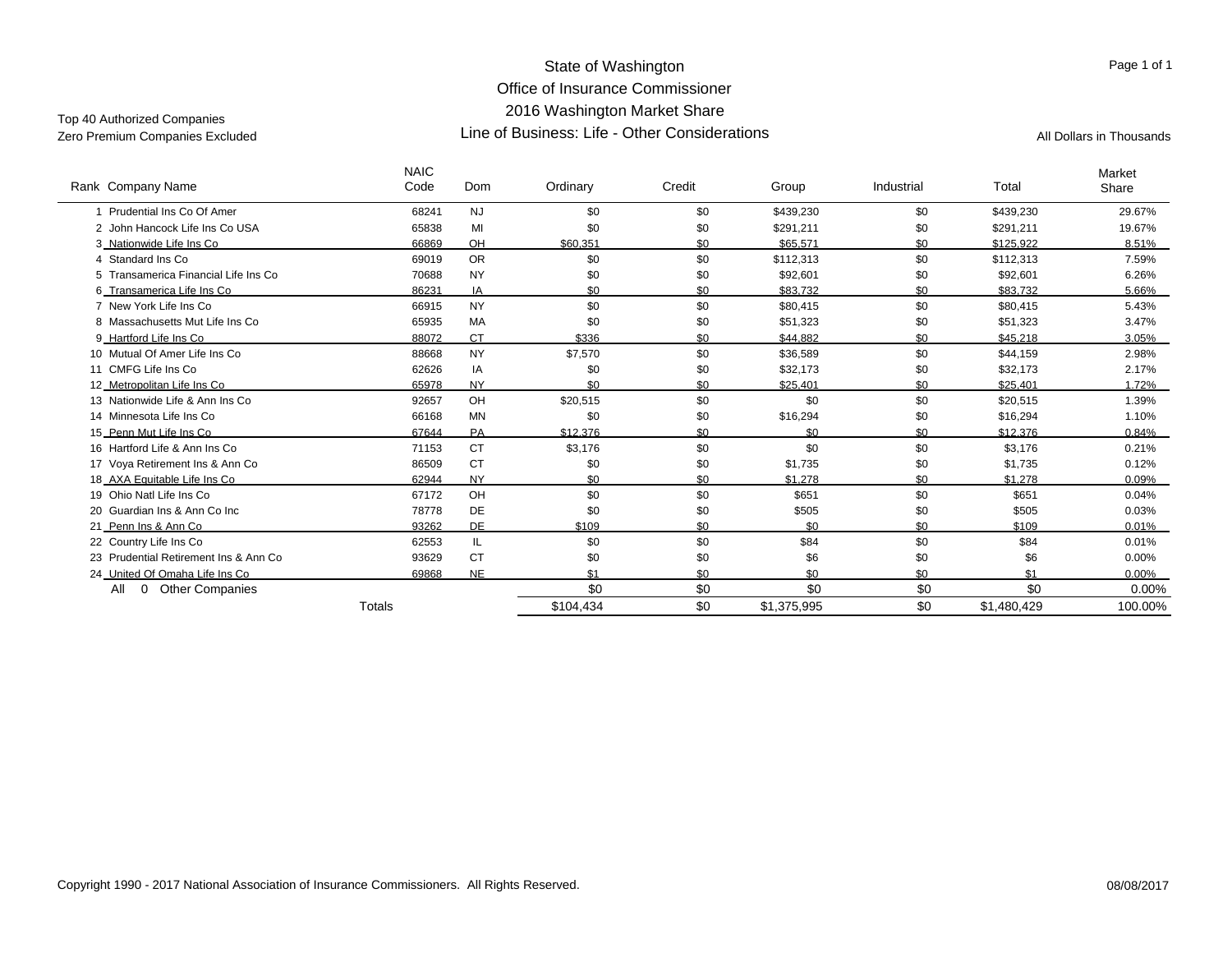#### State of Washington Office of Insurance Commissioner2016 Washington Market Share Line of Business: Life - Life InsuranceZero Premium Companies Excluded **All Dollars in Thousands Line of Business: Life - Life Insurance** All Dollars in Thousands

Code Ordinary Credit Group Industrial Total

m Ordinary Credit Group Industrial Total Share

\$1,907,895 \$3,387 \$633,997 \$2 \$2,545,281 100.00%

Top 40 Authorized Companies

Company Name Rank Dom

**NAIC** 

| 1 Metropolitan Life Ins Co           | 65978 | <b>NY</b> | \$21,745  | \$0     | \$157,644 | \$0 | \$179,389 | 7.05%  |
|--------------------------------------|-------|-----------|-----------|---------|-----------|-----|-----------|--------|
| 2 Northwestern Mut Life Ins Co       | 67091 | WI        | \$163,409 | \$0     | \$0       | \$0 | \$163,409 | 6.42%  |
| 3 New York Life Ins Co               | 66915 | <b>NY</b> | \$129.844 | \$0     | \$25,249  | \$0 | \$155.093 | 6.09%  |
| 4 Massachusetts Mut Life Ins Co      | 65935 | <b>MA</b> | \$49,896  | \$0     | \$73,453  | \$0 | \$123,349 | 4.85%  |
| 5 Lincoln Natl Life Ins Co           | 65676 | IN        | \$89,039  | \$0     | \$9,871   | \$0 | \$98,911  | 3.89%  |
| 6 New York Life Ins & Ann Corp       | 91596 | DE        | \$73.424  | \$0     | \$15.728  | \$0 | \$89.152  | 3.50%  |
| 7 State Farm Life Ins Co             | 69108 | IL.       | \$81,750  | \$0     | \$727     | \$0 | \$82,477  | 3.24%  |
| 8 Pacific Life Ins Co                | 67466 | <b>NE</b> | \$65,843  | \$0     | \$0       | \$0 | \$65,843  | 2.59%  |
| 9_John Hancock Life Ins Co USA       | 65838 | MI        | \$65.820  | \$0     | (\$150)   | \$0 | \$65.670  | 2.58%  |
| 10 Pruco Life Ins Co                 | 79227 | <b>AZ</b> | \$46,989  | \$0     | \$0       | \$0 | \$46,989  | 1.85%  |
| 11 Reliastar Life Ins Co             | 67105 | MN        | \$23,150  | \$0     | \$21,217  | \$0 | \$44,367  | 1.74%  |
| 12 Minnesota Life Ins Co             | 66168 | <b>MN</b> | \$19.275  | \$383   | \$18.680  | \$0 | \$38.339  | 1.51%  |
| 13 Farmers New World Life Ins Co     | 63177 | WA        | \$37,823  | \$0     | \$0       | \$0 | \$37,823  | 1.49%  |
| 14 Lincoln Benefit Life Co           | 65595 | <b>NE</b> | \$36,418  | \$0     | \$6       | \$0 | \$36,424  | 1.43%  |
| 15_Great W Life & Ann Ins Co         | 68322 | CO        | \$32.819  | \$0     | \$2.365   | \$0 | \$35.184  | 1.38%  |
| 16 Midland Natl Life Ins Co          | 66044 | IA        | \$35,120  | \$0     | \$13      | \$0 | \$35,133  | 1.38%  |
| 17 Transamerica Life Ins Co          | 86231 | IA        | \$32,473  | \$8     | \$1,529   | \$0 | \$34,009  | 1.34%  |
| 18_Metlife Ins Co USA                | 87726 | DE        | \$33,193  | \$0     | \$0       | \$0 | \$33,193  | 1.30%  |
| 19 Genworth Life & Ann Ins Co.       | 65536 | <b>VA</b> | \$32,660  | \$0     | \$134     | \$0 | \$32,795  | 1.29%  |
| 20 American Gen Life Ins Co          | 60488 | <b>TX</b> | \$31,793  | \$0     | \$855     | \$0 | \$32,647  | 1.28%  |
| 21 USAA Life Ins Co                  | 69663 | <b>TX</b> | \$32.193  | \$0     | \$0       | \$0 | \$32.193  | 1.26%  |
| 22 Transamerica Premier Life Ins Co. | 66281 | IA        | \$31,424  | \$0     | \$275     | \$1 | \$31.699  | 1.25%  |
| 23 Primerica Life Ins Co             | 65919 | <b>MA</b> | \$31,389  | \$0     | \$0       | \$0 | \$31,389  | 1.23%  |
| 24_RiverSource Life Ins Co           | 65005 | <b>MN</b> | \$30,463  | \$0     | \$0       | \$0 | \$30,463  | 1.20%  |
| 25 Penn Mut Life Ins Co              | 67644 | PA        | \$27,693  | $\$0$   | \$0       | \$0 | \$27,693  | 1.09%  |
| 26 AXA Equitable Life Ins Co         | 62944 | <b>NY</b> | \$25,384  | \$0     | \$0       | \$0 | \$25,384  | 1.00%  |
| 27_Protective Life Ins Co            | 68136 | <b>TN</b> | \$24.567  | (S2)    | \$245     | \$0 | \$24.810  | 0.97%  |
| 28 Nationwide Life & Ann Ins Co.     | 92657 | OH        | \$24,390  | \$0     | \$0       | \$0 | \$24,390  | 0.96%  |
| 29 Banner Life Ins Co                | 94250 | MD        | \$24,385  | \$0     | \$0       | \$0 | \$24,385  | 0.96%  |
| 30_Guardian Life Ins Co Of Amer      | 64246 | <b>NY</b> | \$20.640  | \$0     | \$2.670   | \$0 | \$23.309  | 0.92%  |
| 31 United Of Omaha Life Ins Co       | 69868 | <b>NE</b> | \$16,956  | \$0     | \$5,883   | \$0 | \$22,840  | 0.90%  |
| 32 Symetra Life Ins Co               | 68608 | IA        | \$18,917  | \$0     | \$3,293   | \$0 | \$22,209  | 0.87%  |
| 33 North Amer Co Life & Hith Ins     | 66974 | IA        | \$21.616  | \$0     | \$20      | \$0 | \$21.637  | 0.85%  |
| 34 American Income Life Ins Co       | 60577 | IN        | \$21,013  | \$0     | \$52      | \$0 | \$21,066  | 0.83%  |
| 35 Security Life Of Denver Ins Co    | 68713 | CO        | \$19,375  | \$0     | \$0       | \$0 | \$19,375  | 0.76%  |
| 36_Forethought Life Ins Co           | 91642 | IN        | \$19,266  | \$0     | \$61      | \$0 | \$19.327  | 0.76%  |
| 37 Country Life Ins Co               | 62553 | IL.       | \$17,696  | \$0     | \$53      | \$0 | \$17,749  | 0.70%  |
| 38 Hartford Life & Ann Ins Co        | 71153 | <b>CT</b> | \$17,535  | \$0     | \$5       | \$0 | \$17,540  | 0.69%  |
| 39 Jackson Natl Life Ins Co          | 65056 | MI        | \$16.725  | \$0     | \$27      | \$0 | \$16.751  | 0.66%  |
| 40 West Coast Life Ins Co            | 70335 | <b>NE</b> | \$13,852  | \$0     | \$0       | \$0 | \$13,852  | 0.54%  |
| All 273 Other Companies              |       |           | \$349,936 | \$2,997 | \$294,089 | \$1 | \$647,024 | 25.42% |

Copyright 1990 - 2017 National Association of Insurance Commissioners. All Rights Reserved. 08/08/2017

Totals

Page 1 of 1

Market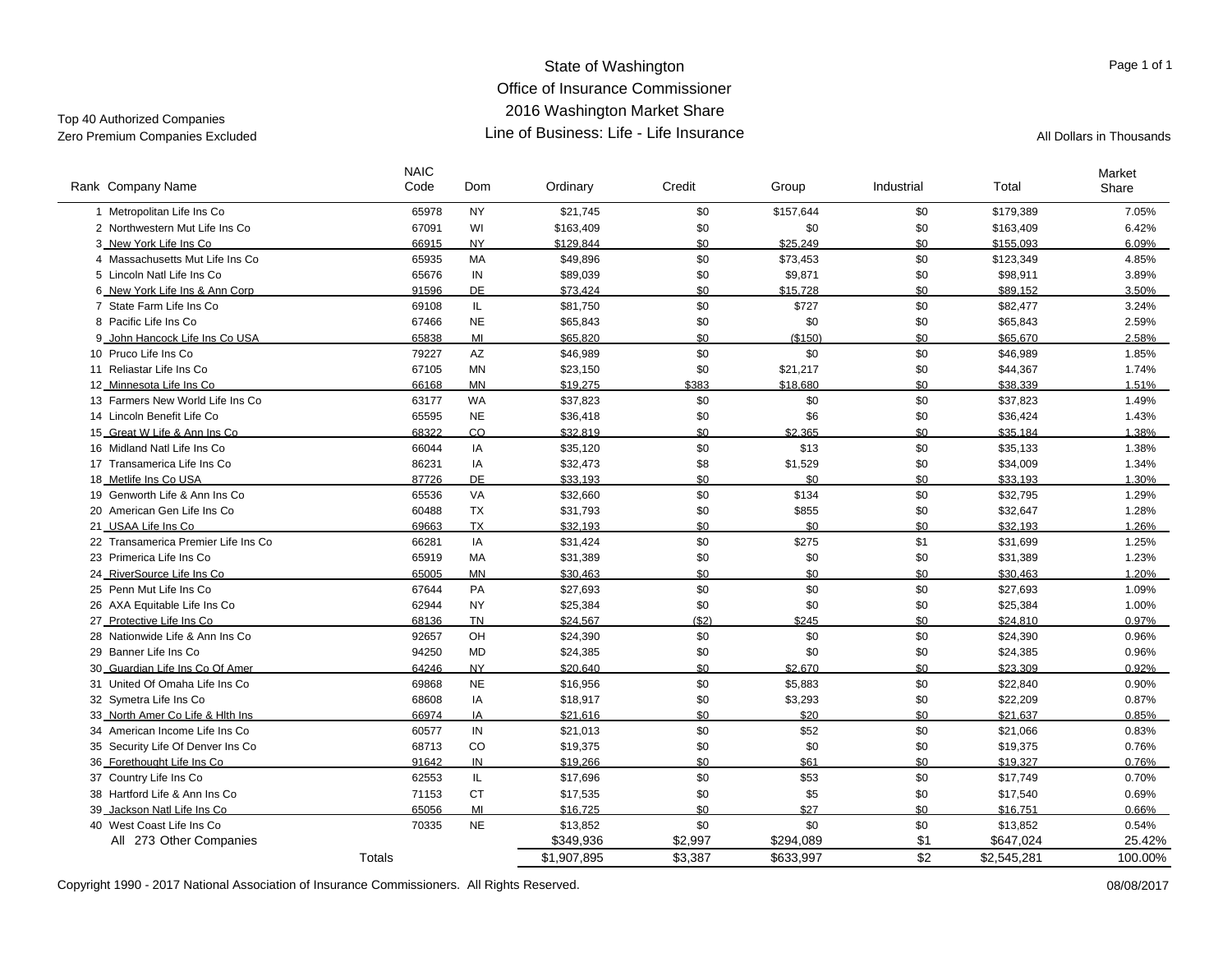# Office of Insurance Commissioner

# 2016 Washington Market Share and Loss Ratio

| Top 40 Authorized Companies              |                     | <u>ZUTU WASHINGKUN MANGE UNAFE ANU LUSS KANU</u> |                                                  |                 |                                     |                              |                          |  |  |  |  |  |
|------------------------------------------|---------------------|--------------------------------------------------|--------------------------------------------------|-----------------|-------------------------------------|------------------------------|--------------------------|--|--|--|--|--|
| Zero Premium and Loss Companies Excluded |                     |                                                  | Line of Business: Medical Professional Liability |                 |                                     |                              | All Dollars in Thousands |  |  |  |  |  |
| Rank Company Name                        | <b>NAIC</b><br>Code | Dom                                              | <b>Direct</b><br>Premiums<br>Written             | Market<br>Share | <b>Direct</b><br>Premiums<br>Earned | Direct<br>Losses<br>Incurred | Loss<br>Ratio(1)         |  |  |  |  |  |
| Physicians Ins A Mut Co                  | 40738               | <b>WA</b>                                        | \$57,057                                         | 44.91%          | \$57,089                            | \$7,149                      | 12.52%                   |  |  |  |  |  |
| 2 Doctors Co An Interins Exch            | 34495               | CA                                               | \$13,353                                         | 10.51%          | \$13,586                            | \$2,466                      | 18.15%                   |  |  |  |  |  |
| 3 Medical Protective Co                  | 11843               | IN                                               | \$7,324                                          | 5.76%           | \$7,914                             | (\$639)                      | $(8.07)\%$               |  |  |  |  |  |
| 4 Washington Cas Co                      | 42510               | <b>WA</b>                                        | \$5,327                                          | 4.19%           | \$5,716                             | \$3,243                      | 56.74%                   |  |  |  |  |  |
| 5 Northwest Dentists Ins Co              | 32417               | WA                                               | \$4,888                                          | 3.85%           | \$4,844                             | \$3,510                      | 72.45%                   |  |  |  |  |  |
| 6 MD RRG Inc                             | 12355               | MT                                               | \$4,746                                          | 3.74%           | \$4,661                             | \$1,001                      | 21.47%                   |  |  |  |  |  |
| 7 American Cas Co Of Reading PA          | 20427               | PA                                               | \$4,149                                          | 3.27%           | \$4,112                             | \$660                        | 16.06%                   |  |  |  |  |  |
| 8 Sentinel Assur RRG Inc                 | 12005               | HI                                               | \$3,244                                          | 2.55%           | \$4,614                             | (\$1,610)                    | $(34.89)\%$              |  |  |  |  |  |
| 9 American Excess Ins Exch RRG           | 10903               | VT                                               | \$2,610                                          | 2.05%           | \$2,617                             | \$1,998                      | 76.32%                   |  |  |  |  |  |
| 10 NCMIC Ins Co                          | 15865               | IA                                               | \$2,496                                          | 1.96%           | \$2,490                             | \$780                        | 31.32%                   |  |  |  |  |  |
| 11 Continental Cas Co                    | 20443               | IL                                               | \$2,189                                          | 1.72%           | \$2,445                             | \$1,448                      | 59.22%                   |  |  |  |  |  |
| 12 Emergency Medicine Professional Asr   | 12003               | <b>NV</b>                                        | \$1.877                                          | 1.48%           | \$1,846                             | \$138                        | 7.45%                    |  |  |  |  |  |
| 13 Oms Natl Ins Co Rrg                   | 44121               | IL                                               | \$1.736                                          | 1.37%           | \$1.788                             | \$228                        | 12.72%                   |  |  |  |  |  |
| 14 Podiatry Ins Co Of Amer               | 14460               | IL                                               | \$1,459                                          | 1.15%           | \$1,476                             | \$435                        | 29.48%                   |  |  |  |  |  |
| 15 Liberty Ins Underwriters Inc          | 19917               | IL                                               | \$1,290                                          | 1.02%           | \$1,231                             | \$519                        | 42.20%                   |  |  |  |  |  |
| 16 Allied Professionals Ins Co RRG       | 11710               | AZ                                               | \$1.145                                          | 0.90%           | \$1.172                             | \$1.177                      | 100.50%                  |  |  |  |  |  |
| 17 Ace Amer Ins Co                       | 22667               | <b>PA</b>                                        | \$1,011                                          | 0.80%           | \$993                               | \$1,034                      | 104.14%                  |  |  |  |  |  |
| 18 Norcal Mut Ins Co                     | 33200               | CA                                               | \$894                                            | 0.70%           | \$95                                | \$116                        | 121.28%                  |  |  |  |  |  |
| 19 PACO Assur Co Inc.                    | 10222               | IL.                                              | \$711                                            | 0.56%           | \$700                               | \$96                         | 13.75%                   |  |  |  |  |  |
| 20 Health Care Industry Liab Recip Ins   | 11832               | DC                                               | \$688                                            | 0.54%           | \$665                               | \$351                        | 52.77%                   |  |  |  |  |  |
| 21 Ophthalmic Mut Ins Co RRG             | 44105               | VT                                               | \$665                                            | 0.52%           | \$668                               | \$52                         | 7.77%                    |  |  |  |  |  |
| 22 Applied Medico Legal Solutions RRG    | 11598               | AZ                                               | \$659                                            | 0.52%           | \$583                               | \$685                        | 117.38%                  |  |  |  |  |  |
| 23 Preferred Physicians Medical RRG      | 44083               | <b>MO</b>                                        | \$632                                            | 0.50%           | \$619                               | $($ \$5)                     | (0.74)%                  |  |  |  |  |  |
|                                          |                     |                                                  |                                                  |                 |                                     |                              |                          |  |  |  |  |  |

22 Ap 23 Pr 24 National Union Fire Ins Co Of Pitts 19445 PA \$619 0.49% $\%$  534.25%  $\frac{1}{30}$  534.25% 25 Mountain States Hlthcare Recip RRG 11585 MT \$598 0.47% \$595 \$89 15.01% 26 Emergency Physicians Ins Exchange RR 11714 VT \$555 6.44% \$559 \$559 \$279 \$279 \$279 \$279 \$289% 27 Caring Communities Recip RRG 12373 DC \$546 0.43% \$546 (\$13) (2.39)% 28 Church Mut Ins Co 18767 WI \$472 0.37% \$443 \$917 207.03% 29 Fair Amer Ins & Reins Co 35157 NYY 3462 0.36%  $\%$  60.71%  $\$480$   $\$291$  60.71% 30 Pharmacists Mut Ins Co 13714 IA \$397 0.31% $\%$  33.21%  $\$267$   $\$89$  33.21% 31 Oceanus Ins Co A RRG 12189 SC \$321 0.25% $\%$  6232 \$232 \$1 51 0.61% 32 The Mutual RRG Inc 26257 HI \$271 0.21% $\%$  30.22%  $\$271$   $\$82$  30.22% 33 Great Divide Ins Co 25224 ND \$257 0.20%0.20% \$243 (\$109) (44.70)% 34 Capson Physicians Ins Co 19348 TX \$227 0.18% \$230 \$623 270.85% 35 Medicus Ins Co 12754 TX \$222 0.17% \$824 \$427 51.90% 36 American Assoc Of Othodontists RRG 10232 AZ \$174 0.14%0.14% 5176 5176 5425 5425 240.82% 37 Preferred Professional Ins Co 36234 NENE \$173 0.14%  $\%$  5176 (\$21) (12.16)% 38 Allied World Ins Co 22730 NH \$171 0.13% \$62 \$16 25.26% 39 American Home Assur Co 19380 NYNY \$165 0.13%  $\%$  30.05%  $\frac{1}{30.05\%}$ 40 Capitol Ind Corp 0 Capitol Ind Corp 1047 States of the Corp 10472 WI \$160 60.03% \$100 \$116 \$69 \$69 \$60.03% \$1,114 0.88% \$1,115 (\$14) (1.28)% Totals (Loss Ratio is average)  $$127,055$   $$100.00\%$   $$129,058$   $$31,405$   $$31,405$   $$24.33\%$ All 61 Other Companies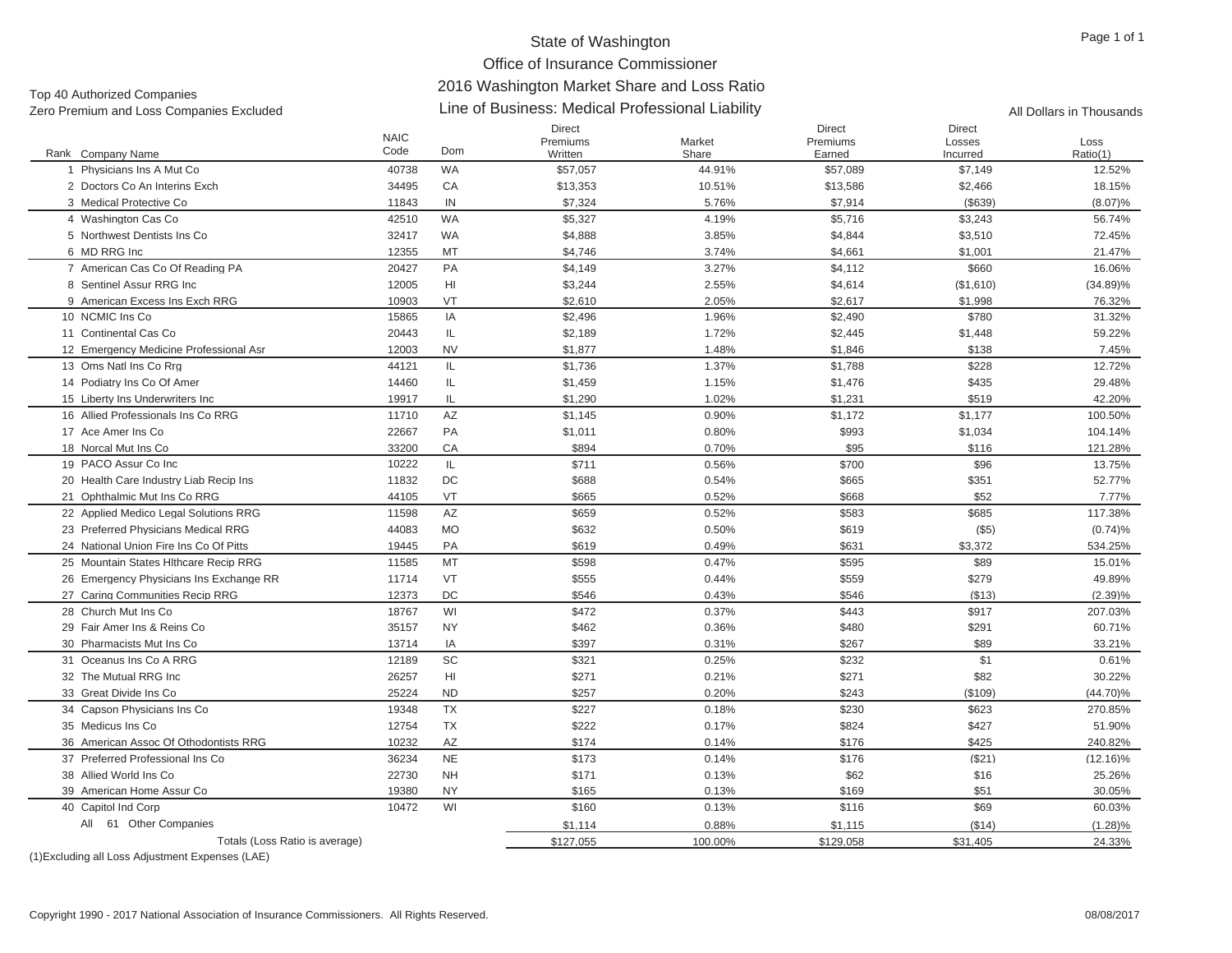#### State of Washington Office of Insurance Commissioner 2016 Washington Market Share and Loss Ratio Line of Business: Mortgage Guaranty

| Zero Premium and Loss Companies Excluded |                     | Line of Business: Mortgage Guaranty | All Dollars in Thousands      |                 |                                     |                                     |                  |
|------------------------------------------|---------------------|-------------------------------------|-------------------------------|-----------------|-------------------------------------|-------------------------------------|------------------|
| Rank Company Name                        | <b>NAIC</b><br>Code | Dom                                 | Direct<br>Premiums<br>Written | Market<br>Share | <b>Direct</b><br>Premiums<br>Earned | <b>Direct</b><br>Losses<br>Incurred | Loss<br>Ratio(1) |
| Mortgage Guar Ins Corp                   | 29858               | WI                                  | \$35,442                      | 22.91%          | \$34,960                            | \$1,350                             | 3.86%            |
| 2 Genworth Mortgage Ins Corp             | 38458               | <b>NC</b>                           | \$29,538                      | 19.10%          | \$21,926                            | \$1,940                             | 8.85%            |
| 3 United Guar Residential Ins Co         | 15873               | <b>NC</b>                           | \$28,839                      | 18.65%          | \$37,691                            | \$1,368                             | 3.63%            |
| 4 Radian Guar Inc                        | 33790               | PA                                  | \$23,787                      | 15.38%          | \$24,941                            | \$3,638                             | 14.59%           |
| 5 Essent Guar Inc                        | 13634               | <b>PA</b>                           | \$19,661                      | 12.71%          | \$19,702                            | \$192                               | 0.97%            |
| 6 United Guar Mortgage Ind Co            | 26999               | <b>NC</b>                           | \$5,419                       | 3.50%           | \$1,719                             | \$62                                | 3.63%            |
| ARCH Mortgage Ins Co                     | 40266               | WI                                  | \$5,379                       | 3.48%           | \$5,075                             | (\$395)                             | (7.79)%          |
| 8 Republic Mortgage Ins Co               | 28452               | <b>NC</b>                           | \$3,628                       | 2.35%           | \$3,726                             | \$725                               | 19.47%           |
| 9 National Mortgage Ins Corp             | 13695               | WI                                  | \$2,975                       | 1.92%           | \$175                               | (\$16)                              | $(9.36)\%$       |
| 10 ARCH Mortgage Assur Co                | 29114               | WI                                  | \$1                           | 0.00%           | \$2                                 | \$0                                 | $0.00\%$         |
| 11 MGIC Ind Corp                         | 18740               | WI                                  | \$1                           | 0.00%           | \$11                                | \$0                                 | 0.00%            |
| 12 Arch Mortgage Guar Co                 | 18732               | WI                                  | \$1                           | 0.00%           | \$1                                 | \$0                                 | $0.00\%$         |
| <b>Other Companies</b><br>All            |                     |                                     | \$0                           | 0.00%           | \$0                                 | \$0                                 | $0.00\%$         |
| Totals (Loss Ratio is average)           |                     |                                     | \$154,669                     | 100.00%         | \$149,929                           | \$8,864                             | 5.91%            |

(1)Excluding all Loss Adjustment Expenses (LAE)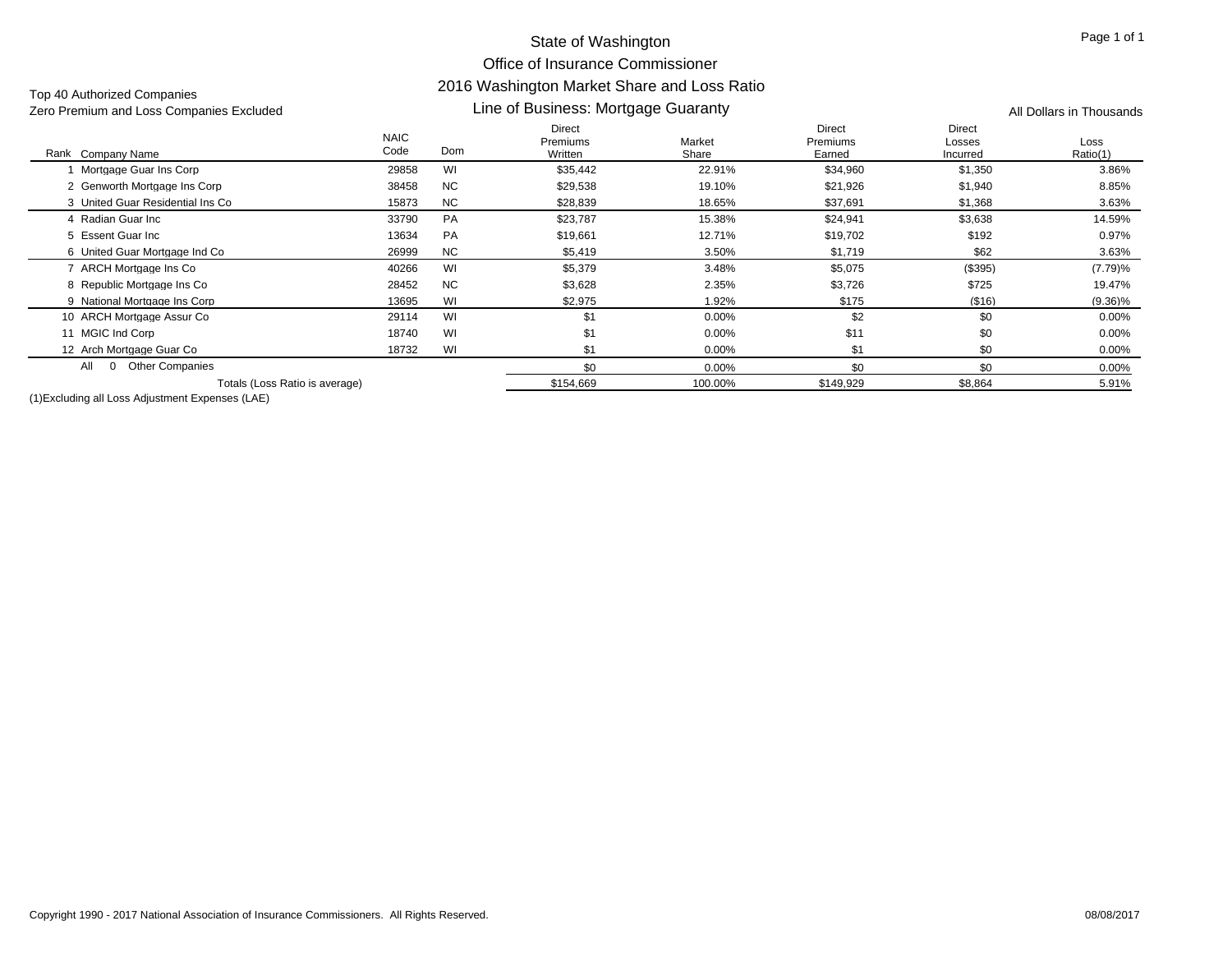#### State of Washington Office of Insurance Commissioner 2016 Washington Market Share and Loss Ratio Line of Business: Multiple Peril Crop

| Zero Premium and Loss Companies Excluded |                     | Line of Business: Multiple Peril Crop | All Dollars in Thousands      |                 |                                     |                                     |                  |
|------------------------------------------|---------------------|---------------------------------------|-------------------------------|-----------------|-------------------------------------|-------------------------------------|------------------|
| Rank<br>Company Name                     | <b>NAIC</b><br>Code | Dom                                   | Direct<br>Premiums<br>Written | Market<br>Share | <b>Direct</b><br>Premiums<br>Earned | <b>Direct</b><br>Losses<br>Incurred | Loss<br>Ratio(1) |
| Ace Prop & Cas Ins Co                    | 20699               | PA                                    | \$43,292                      | 27.57%          | \$46,593                            | \$33,318                            | 71.51%           |
| 2 Rural Comm Ins Co                      | 39039               | MN                                    | \$34,917                      | 22.23%          | \$16,884                            | \$10,556                            | 62.52%           |
| 3 Producers Agriculture Ins Co           | 34312               | <b>TX</b>                             | \$27,681                      | 17.63%          | \$28,568                            | \$22,821                            | 79.88%           |
| 4 American Agri Business Ins Co          | 12548               | <b>TX</b>                             | \$13,616                      | 8.67%           | \$10,605                            | \$3,936                             | 37.12%           |
| 5 NAU Country Ins Co                     | 25240               | <b>MN</b>                             | \$13,563                      | 8.64%           | \$12,296                            | \$7,058                             | 57.40%           |
| 6 Greenwich Ins Co                       | 22322               | DE                                    | \$9,678                       | 6.16%           | \$8,654                             | \$1,928                             | 22.28%           |
| 7 Great Amer Ins Co                      | 16691               | OH                                    | \$6,624                       | 4.22%           | \$6,060                             | \$4,792                             | 79.08%           |
| 8 Agri Gen Ins Co                        | 42757               | IA                                    | \$6,441                       | 4.10%           | \$7,031                             | \$4,072                             | 57.92%           |
| 9 State Farm Fire & Cas Co               | 25143               | IL.                                   | \$691                         | 0.44%           | \$690                               | \$917                               | 132.85%          |
| 10 Occidental Fire & Cas Co Of NC        | 23248               | <b>NC</b>                             | \$532                         | 0.34%           | \$532                               | \$374                               | 70.32%           |
| 11 Aspen Amer Ins Co                     | 43460               | TX                                    | \$13                          | 0.01%           | \$2                                 | \$2                                 | 80.00%           |
| 12 Cumis Ins Society Inc                 | 10847               | IA                                    | \$4                           | $0.00\%$        | \$4                                 | (S1)                                | $(23.60)\%$      |
| All<br><b>Other Companies</b>            |                     |                                       | \$0                           | $0.00\%$        | \$0                                 | (\$21)                              | 17522.50%        |
| Totals (Loss Ratio is average)           |                     |                                       | \$157,051                     | 100.00%         | \$137,919                           | \$89,753                            | 65.08%           |

(1)Excluding all Loss Adjustment Expenses (LAE)

Top 40 Authorized Companies

#### Page 1 of 1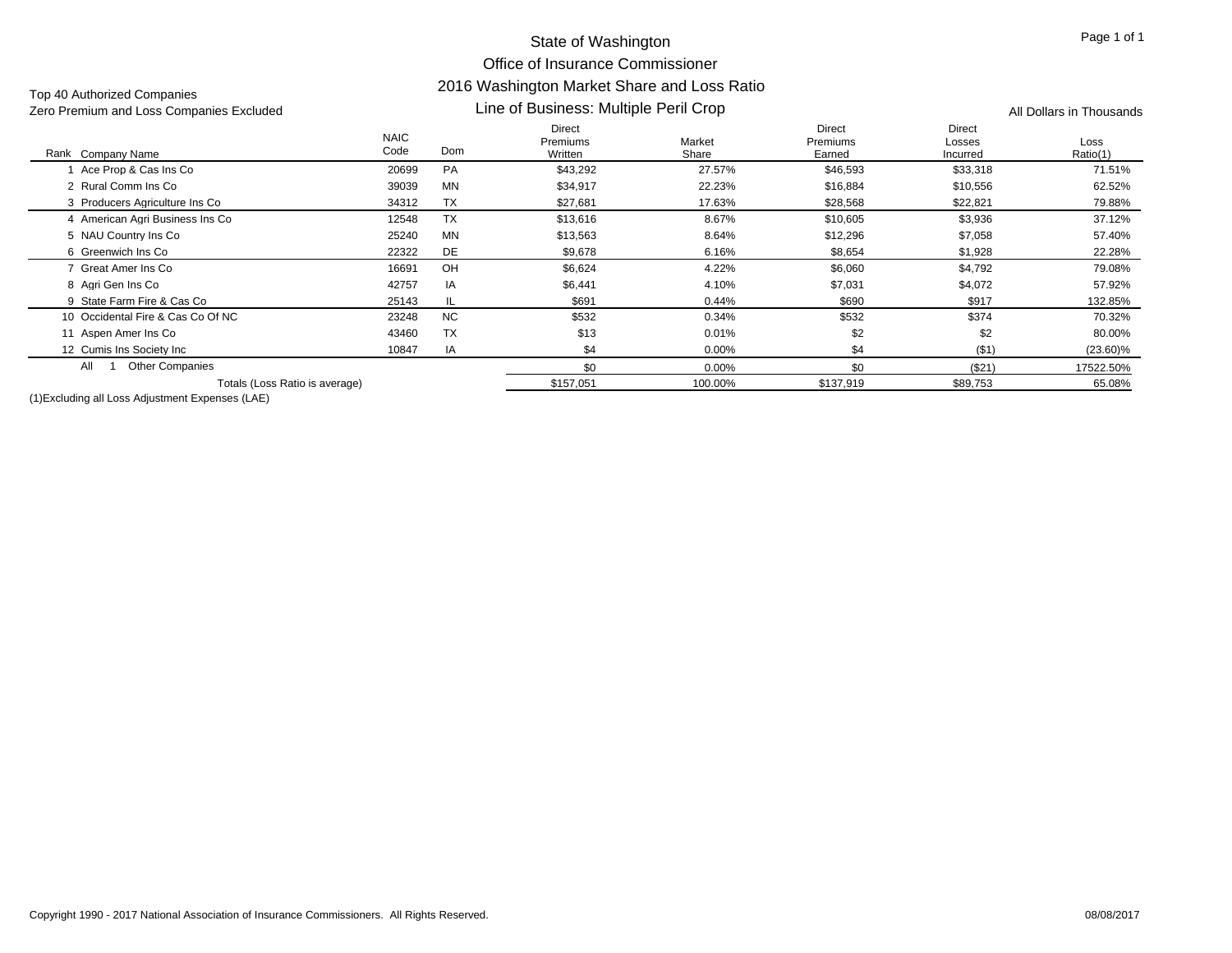Top 40 Authorized Companies

#### Line of Business: Ocean Marine Zero Premium and Loss Companies Excluded **All Dollars in Thousands** Line of Business: Ocean Marine All Dollars in Thousands

Direct

| Rank Company Name                     | <b>NAIC</b><br>Code | Dom       | Direct<br>Premiums<br>Written | Market<br>Share | Direct<br>Premiums<br>Earned | Direct<br>Losses<br>Incurred | Loss<br>Ratio(1) |
|---------------------------------------|---------------------|-----------|-------------------------------|-----------------|------------------------------|------------------------------|------------------|
| 1 Navigators Ins Co                   | 42307               | <b>NY</b> | \$18,272                      | 14.49%          | \$18,266                     | \$12,225                     | 66.93%           |
| 2 National Union Fire Ins Co Of Pitts | 19445               | <b>PA</b> | \$11,273                      | 8.94%           | \$11,538                     | \$10,173                     | 88.17%           |
| 3 AGCS Marine Ins Co                  | 22837               | IL.       | \$10,771                      | 8.54%           | \$12,257                     | \$16,807                     | 137.12%          |
| 4 United States Fire Ins Co           | 21113               | DE        | \$10,197                      | 8.09%           | \$10,819                     | \$11,439                     | 105.72%          |
| 5 Travelers Prop Cas Co Of Amer       | 25674               | <b>CT</b> | \$8,872                       | 7.04%           | \$8,512                      | \$940                        | 11.04%           |
| 6 Zurich Amer Ins Co                  | 16535               | <b>NY</b> | \$6,544                       | 5.19%           | \$6,904                      | \$4,363                      | 63.20%           |
| 7 Great Amer Ins Co                   | 16691               | OH        | \$5,278                       | 4.19%           | \$5,653                      | \$2,392                      | 42.31%           |
| 8 Atlantic Specialty Ins Co           | 27154               | <b>NY</b> | \$4,955                       | 3.93%           | \$5,095                      | \$575                        | 11.28%           |
| 9 Ace Amer Ins Co                     | 22667               | PA        | \$4,846                       | 3.84%           | \$4,782                      | \$3,860                      | 80.71%           |
| 10 Federal Ins Co                     | 20281               | IN        | \$4,652                       | 3.69%           | \$4,895                      | \$2,337                      | 47.75%           |
| 11 Endurance Amer Ins Co              | 10641               | DE        | \$3,692                       | 2.93%           | \$3,117                      | \$1,808                      | 58.00%           |
| 12 Markel Amer Ins Co                 | 28932               | VA        | \$2,684                       | 2.13%           | \$2,636                      | \$878                        | 33.33%           |
| 13 Liberty Mut Ins Co                 | 23043               | MA        | \$2,546                       | 2.02%           | \$2,689                      | \$3,930                      | 146.16%          |
| 14 XL Specialty Ins Co                | 37885               | DE        | \$2,417                       | 1.92%           | \$2,236                      | \$6                          | 0.26%            |
| 15 Continental Ins Co                 | 35289               | PA        | \$2,406                       | 1.91%           | \$2,321                      | \$456                        | 19.65%           |
| 16 Starr Ind & Liab Co                | 38318               | <b>TX</b> | \$2,271                       | 1.80%           | \$2,495                      | \$2,434                      | 97.52%           |
| 17 Foremost Ins Co Grand Rapids MI    | 11185               | MI        | \$1,966                       | 1.56%           | \$1,931                      | \$1,540                      | 79.73%           |
| 18 GEICO Marine Ins Co                | 37923               | MD        | \$1,867                       | 1.48%           | \$1,412                      | \$173                        | 12.23%           |
| 19 National Liab & Fire Ins Co.       | 20052               | <b>CT</b> | \$1,823                       | 1.45%           | \$2,105                      | \$700                        | 33.28%           |
| 20 National Cas Co                    | 11991               | OH        | \$1,712                       | 1.36%           | \$1,646                      | \$273                        | 16.59%           |
| 21 Standard Fire Ins Co               | 19070               | <b>CT</b> | \$1,494                       | 1.19%           | \$1,520                      | \$122                        | 8.01%            |
| 22 Hanover Ins Co                     | 22292               | <b>NH</b> | \$1,459                       | 1.16%           | \$1,341                      | \$216                        | 16.08%           |
| 23 Red Shield Ins Co                  | 41580               | WA        | \$1,404                       | 1.11%           | \$1,331                      | \$965                        | 72.55%           |
| 24 Indemnity Ins Co Of North Amer     | 43575               | PA        | \$1,193                       | 0.95%           | \$1,304                      | \$813                        | 62.31%           |
| 25 Catlin Ind Co                      | 24503               | DE        | \$1,082                       | 0.86%           | \$1,501                      | \$2,020                      | 134.54%          |
| 26 Aspen Amer Ins Co                  | 43460               | TX        | \$1,001                       | 0.79%           | \$589                        | \$98                         | 16.57%           |
| 27 New York Marine & Gen Ins Co       | 16608               | <b>NY</b> | \$768                         | 0.61%           | \$898                        | (\$270)                      | $(30.11)\%$      |
| 28 Hartford Fire In Co.               | 19682               | <b>CT</b> | \$720                         | 0.57%           | \$693                        | \$388                        | 55.93%           |
| 29 Argonaut Ins Co                    | 19801               | IL        | \$680                         | 0.54%           | \$348                        | \$167                        | 47.91%           |
| 30 New Hampshire Ins Co.              | 23841               | IL        | \$622                         | 0.49%           | \$789                        | \$239                        | 30.24%           |
| 31 Tokio Marine Amer Ins Co           | 10945               | <b>NY</b> | \$608                         | 0.48%           | \$635                        | \$147                        | 23.20%           |
| 32 Starnet Ins Co                     | 40045               | DE        | \$536                         | 0.43%           | \$685                        | \$380                        | 55.56%           |
| 33 Insurance Co of N Amer             | 22713               | PA        | \$446                         | 0.35%           | \$469                        | \$70                         | 14.91%           |
| 34 RLI Ins Co                         | 13056               | IL        | \$418                         | 0.33%           | \$432                        | \$49                         | 11.25%           |
| 35 Travelers Home & Marine Ins Co     | 27998               | <b>CT</b> | \$416                         | 0.33%           | \$401                        | \$165                        | 41.18%           |
| 36 Axis Ins Co                        | 37273               | IL        | \$371                         | 0.29%           | \$386                        | \$268                        | 69.47%           |
| 37 State Natl Ins Co Inc              | 12831               | <b>TX</b> | \$327                         | 0.26%           | \$287                        | \$61                         | 21.11%           |
| 38 North Amer Specialty Ins Co.       | 29874               | <b>NH</b> | \$289                         | 0.23%           | \$255                        | \$98                         | 38.49%           |
| 39 United Serv Automobile Assn        | 25941               | TX        | \$249                         | 0.20%           | \$262                        | \$3                          | 1.17%            |
| 40 StarStone Natl Ins Co              | 25496               | DE        | \$228                         | 0.18%           | \$194                        | \$94                         | 48.30%           |
| All 66 Other Companies                |                     |           | \$2,704                       | 2.14%           | \$2,688                      | \$3,665                      | 136.35%          |

Totals (Loss Ratio is average)  $$126,061$   $$126,061$   $100.00\%$   $$128,317$   $$87,064$   $$67.85\%$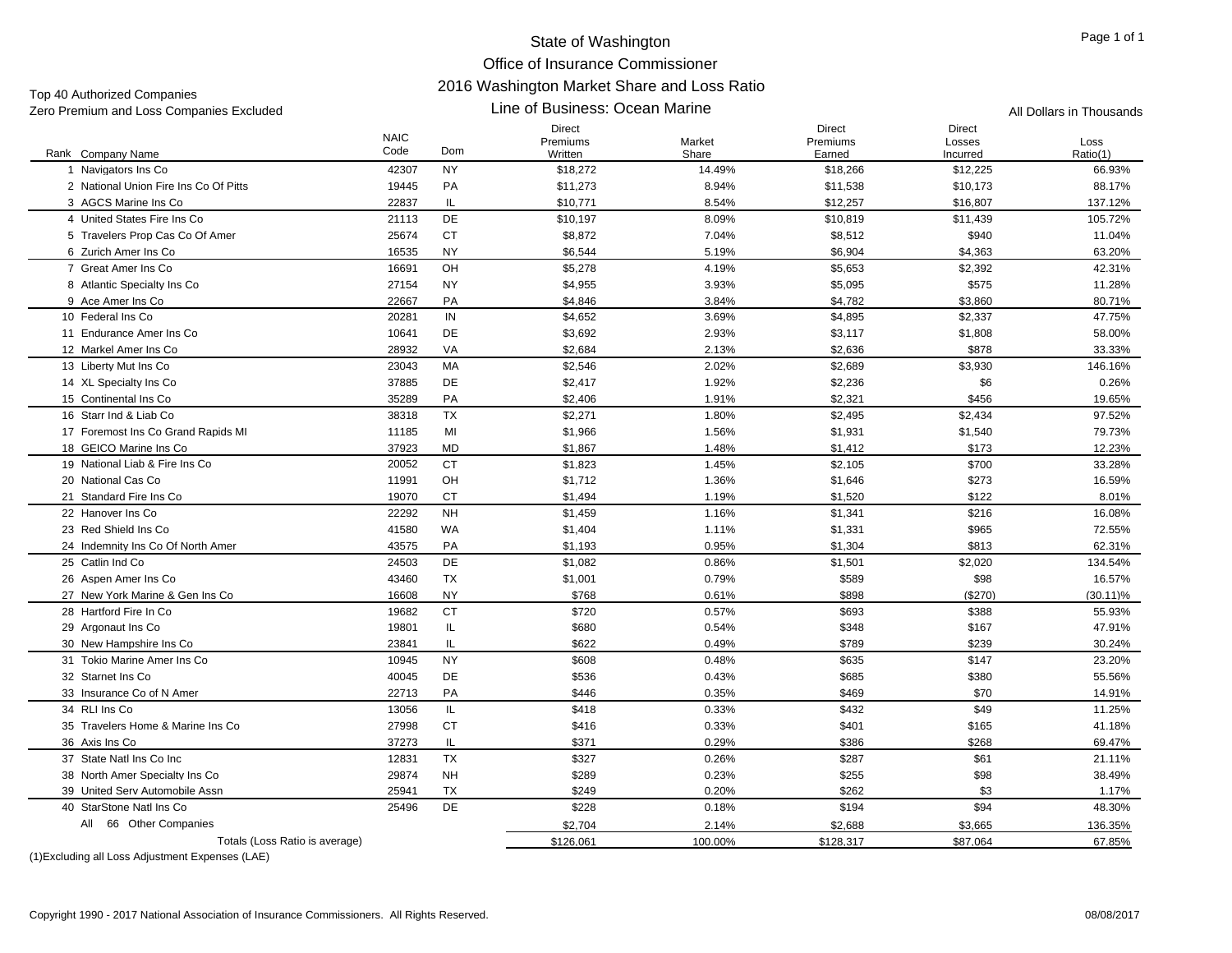# Office of Insurance Commissioner

# 2016 Washington Market Share and Loss Ratio

Line of Business: Other Liabiltiy - Claims-Made Zero Premium and Loss Companies Excluded All Dollars in Thousands Top 40 Authorized Companies<br>Zero Premium and Loss Companies Excluded

|                                        | <b>NAIC</b> |            | <b>Direct</b><br>Premiums | Market  | <b>Direct</b><br>Premiums | <b>Direct</b><br>Losses | Loss        |
|----------------------------------------|-------------|------------|---------------------------|---------|---------------------------|-------------------------|-------------|
| Rank Company Name                      | Code        | <b>Dom</b> | Written                   | Share   | Earned                    | Incurred                | Ratio(1)    |
| 1 National Union Fire Ins Co Of Pitts  | 19445       | PA         | \$26,734                  | 10.40%  | \$28,417                  | \$30,955                | 108.93%     |
| 2 Travelers Cas & Surety Co Of Amer    | 31194       | <b>CT</b>  | \$25,042                  | 9.74%   | \$24,266                  | \$9,607                 | 39.59%      |
| 3 Continental Cas Co                   | 20443       | IL.        | \$24,562                  | 9.55%   | \$24,151                  | \$5,018                 | 20.78%      |
| 4 Federal Ins Co                       | 20281       | IN         | \$12,057                  | 4.69%   | \$13,152                  | (S74)                   | $(0.56)\%$  |
| 5 Philadelphia Ind Ins Co              | 18058       | PA         | \$10,873                  | 4.23%   | \$10,568                  | \$5,403                 | 51.12%      |
| 6 XL Specialty Ins Co                  | 37885       | DE         | \$9,812                   | 3.82%   | \$8,283                   | \$172                   | 2.08%       |
| 7 Attorneys Liab Assur Society Inc RRG | 10639       | VT         | \$7,665                   | 2.98%   | \$7,665                   | \$1,060                 | 13.83%      |
| 8 Hanover Ins Co                       | 22292       | <b>NH</b>  | \$7,121                   | 2.77%   | \$6,699                   | \$1,444                 | 21.56%      |
| 9 Scottsdale Ind Co                    | 15580       | OH         | \$6,881                   | 2.68%   | \$6,861                   | \$321                   | 4.68%       |
| 10 Berkley Ins Co                      | 32603       | DE         | \$5,623                   | 2.19%   | \$4,952                   | \$8,675                 | 175.17%     |
| 11 Arch Ins Co                         | 11150       | <b>MO</b>  | \$5,214                   | 2.03%   | \$5,016                   | \$1,389                 | 27.69%      |
| 12 Westchester Fire Ins Co             | 10030       | PA         | \$4,920                   | 1.91%   | \$5,398                   | \$2,522                 | 46.73%      |
| 13 Beazley Ins Co Inc                  | 37540       | <b>CT</b>  | \$4,847                   | 1.89%   | \$4,624                   | ( \$84)                 | $(1.81)\%$  |
| 14 Atlantic Specialty Ins Co           | 27154       | <b>NY</b>  | \$4,680                   | 1.82%   | \$4,149                   | \$847                   | 20.42%      |
| 15 Ace Amer Ins Co                     | 22667       | PA         | \$4,677                   | 1.82%   | \$4,800                   | \$3,805                 | 79.26%      |
| 16 Great Amer Ins Co                   | 16691       | OH         | \$4,564                   | 1.78%   | \$4,277                   | \$760                   | 17.78%      |
| 17 Liberty Ins Underwriters Inc        | 19917       | IL.        | \$4,488                   | 1.75%   | \$4,712                   | \$1,149                 | 24.38%      |
| 18 United States Liab Ins Co           | 25895       | PA         | \$4,375                   | 1.70%   | \$4,311                   | \$215                   | 5.00%       |
| 19 Starr Surplus Lines Ins Co          | 13604       | IL.        | \$4,029                   | 1.57%   | \$3,221                   | \$2,741                 | 85.11%      |
| 20 Zurich Amer Ins Co                  | 16535       | <b>NY</b>  | \$4,009                   | 1.56%   | \$4,412                   | \$6,129                 | 138.91%     |
| 21 Axis Ins Co                         | 37273       | IL         | \$3,854                   | 1.50%   | \$3,400                   | (\$27)                  | $(0.80)\%$  |
| 22 Twin City Fire Ins Co Co            | 29459       | IN         | \$3,599                   | 1.40%   | \$3,648                   | \$1,306                 | 35.79%      |
| 23 Greenwich Ins Co                    | 22322       | DE         | \$2,987                   | 1.16%   | \$3,297                   | \$4,120                 | 124.95%     |
| 24 Old Republic Ins Co                 | 24147       | PA         | \$2,648                   | 1.03%   | \$2,735                   | \$3,776                 | 138.04%     |
| 25 Hiscox Ins Co Inc                   | 10200       | IL.        | \$2,600                   | 1.01%   | \$2,375                   | \$134                   | 5.64%       |
| 26 ALPS Prop & Cas Ins Co              | 32450       | MT         | \$2,422                   | 0.94%   | \$2,154                   | \$2,035                 | 94.48%      |
| 27 Endurance Amer Ins Co               | 10641       | DE         | \$2,410                   | 0.94%   | \$2,220                   | \$831                   | 37.44%      |
| 28 American Guar & Liab Ins            | 26247       | <b>NY</b>  | \$2,330                   | 0.91%   | \$2,359                   | \$691                   | 29.27%      |
| 29 RLI Ins Co                          | 13056       | IL.        | \$2,007                   | 0.78%   | \$2,191                   | \$445                   | 20.32%      |
| 30 QBE Ins Corp                        | 39217       | PA         | \$1,779                   | 0.69%   | \$1,277                   | \$351                   | 27.50%      |
| 31 Argonaut Ins Co                     | 19801       | IL.        | \$1,776                   | 0.69%   | \$1,545                   | \$582                   | 37.66%      |
| 32 Navigators Ins Co                   | 42307       | <b>NY</b>  | \$1,773                   | 0.69%   | \$1,670                   | (\$194)                 | $(11.59)\%$ |
| 33 RSUI Ind Co                         | 22314       | <b>NH</b>  | \$1,767                   | 0.69%   | \$1,976                   | \$6,013                 | 304.21%     |
| 34 Starr Ind & Liab Co                 | 38318       | <b>TX</b>  | \$1,683                   | 0.65%   | \$1,456                   | \$2,671                 | 183.48%     |
| 35 Allied World Specialty Ins Co.      | 16624       | <b>DE</b>  | \$1,654                   | 0.64%   | \$1,851                   | \$1,374                 | 74.22%      |
| 36 Markel Amer Ins Co                  | 28932       | VA         | \$1,496                   | 0.58%   | \$1,226                   | \$288                   | 23.48%      |
| 37 Allied World Ins Co.                | 22730       | <b>NH</b>  | \$1,444                   | 0.56%   | \$1,403                   | \$307                   | 21.87%      |
| 38 Camico Mut Ins Co                   | 36340       | CA         | \$1,350                   | 0.52%   | \$1,396                   | \$252                   | 18.05%      |
| 39 Utica Mut Ins Co                    | 25976       | <b>NY</b>  | \$1,323                   | 0.51%   | \$1,301                   | ( \$521)                | $(40.05)\%$ |
| 40 Executive Risk Ind Inc              | 35181       | DE         | \$1,304                   | 0.51%   | \$1,436                   | \$4,296                 | 299.22%     |
| All 206 Other Companies                |             |            | \$32,715                  | 12.72%  | \$33,665                  | \$10,239                | 30.41%      |
| Totals (Loss Ratio is average)         |             |            | \$257,097                 | 100.00% | \$254,520                 | \$121,024               | 47.55%      |
|                                        |             |            |                           |         |                           |                         |             |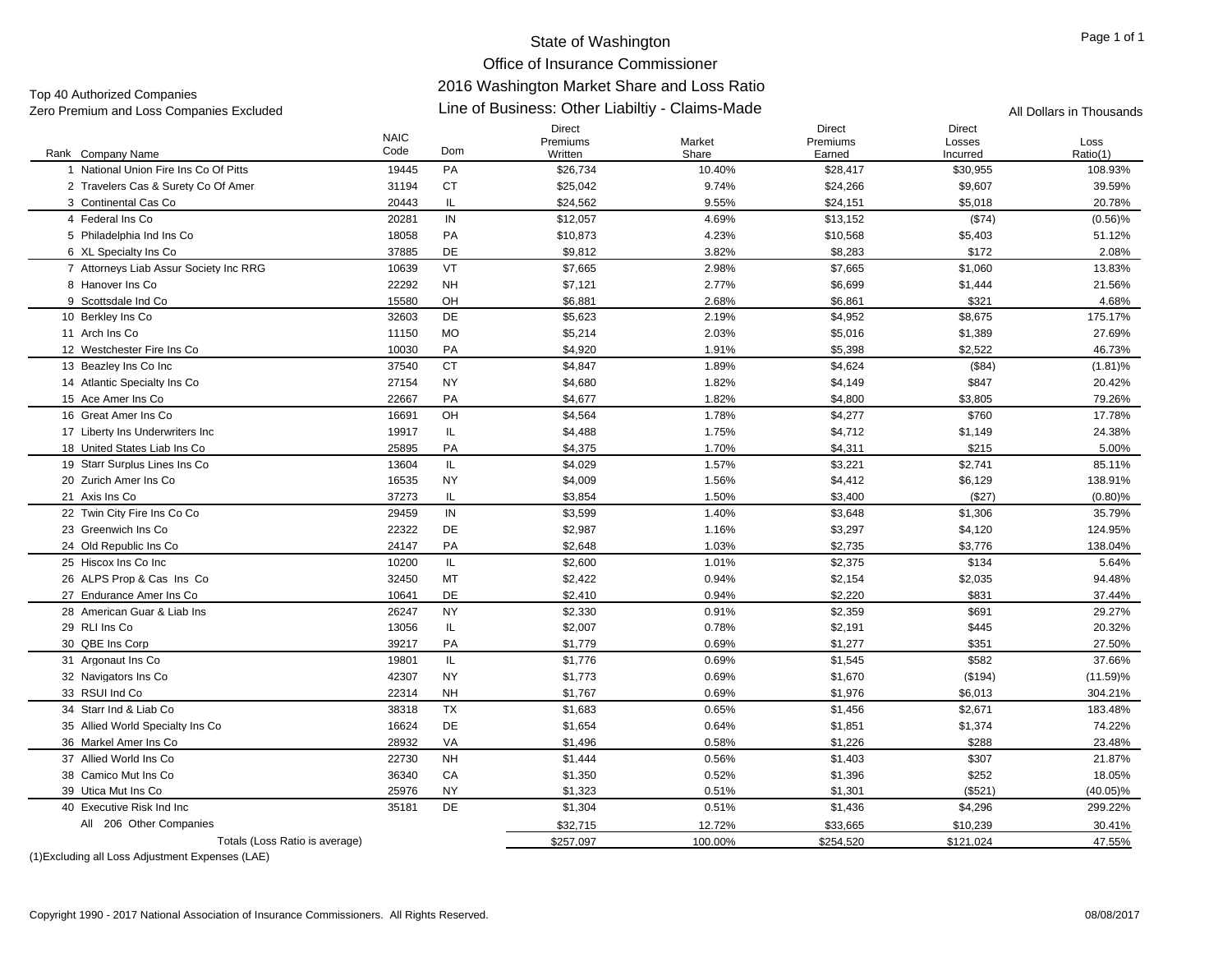# Office of Insurance Commissioner

# 2016 Washington Market Share and Loss Ratio

Top 40 Authorized Companies<br>Zero Premium and Loss Companies Excluded

# Line of Business: Other Liabiltiy - Occurrence Zero Premium and Loss Companies Excluded All Dollars in Thousands

|                                       | <b>NAIC</b> |           | Direct<br>Premiums | Market  | Direct<br>Premiums | Direct<br>Losses | Loss         |
|---------------------------------------|-------------|-----------|--------------------|---------|--------------------|------------------|--------------|
| Rank Company Name                     | Code        | Dom       | Written            | Share   | Earned             | Incurred         | Ratio(1)     |
| 1 American Bankers Ins Co Of FL       | 10111       | <b>FL</b> | \$39,546           | 7.08%   | \$33,881           | \$18,462         | 54.49%       |
| 2 Safeco Ins Co Of Amer               | 24740       | <b>NH</b> | \$20,198           | 3.61%   | \$19,586           | \$6,193          | 31.62%       |
| 3 State Farm Fire & Cas Co            | 25143       | IL        | \$19,534           | 3.50%   | \$19,208           | \$6,901          | 35.93%       |
| 4 Ohio Cas Ins Co                     | 24074       | <b>NH</b> | \$18,129           | 3.24%   | \$16,945           | \$6,023          | 35.55%       |
| 5 Ace Amer Ins Co                     | 22667       | PA        | \$17,914           | 3.21%   | \$18,216           | \$14,213         | 78.03%       |
| 6 Hudson Ins Co                       | 25054       | DE        | \$16,274           | 2.91%   | \$14,483           | \$3,074          | 21.22%       |
| 7 National Union Fire Ins Co Of Pitts | 19445       | PA        | \$13,109           | 2.35%   | \$14,650           | \$24,182         | 165.06%      |
| 8 Travelers Prop Cas Co Of Amer       | 25674       | <b>CT</b> | \$11,769           | 2.11%   | \$11,204           | \$5,452          | 48.66%       |
| 9 Allstate Ind Co                     | 19240       | IL.       | \$11,449           | 2.05%   | \$10,682           | \$2,986          | 27.95%       |
| 10 Zurich Amer Ins Co                 | 16535       | <b>NY</b> | \$11,051           | 1.98%   | \$11,515           | \$4,037          | 35.06%       |
| 11 Liberty Mut Fire Ins Co            | 23035       | WI        | \$9,734            | 1.74%   | \$9,152            | \$5,415          | 59.16%       |
| 12 Cumis Ins Society Inc              | 10847       | IA        | \$9,097            | 1.63%   | \$8,930            | \$5,367          | 60.11%       |
| 13 Allied World Natl Assur Co         | 10690       | <b>NH</b> | \$8,890            | 1.59%   | \$8,068            | \$3,044          | 37.73%       |
| 14 American States Ins Co             | 19704       | IN        | \$8,393            | 1.50%   | \$9,814            | $($ \$98)        | $(1.00)\%$   |
| 15 Continental Cas Co                 | 20443       | IL        | \$8,119            | 1.45%   | \$7,859            | \$3,103          | 39.48%       |
| 16 Pemco Mut Ins Co                   | 24341       | WA        | \$8,095            | 1.45%   | \$7,979            | \$3,032          | 38.00%       |
| 17 Farmers Ins Exch                   | 21652       | CA        | \$8,078            | 1.45%   | \$7,779            | \$5,506          | 70.78%       |
| 18 Toyota Motor Ins Co                | 37621       | IA        | \$7,759            | 1.39%   | \$6,200            | \$1,815          | 29.28%       |
| 19 Insurance Co Of The State Of PA    | 19429       | IL.       | \$7,538            | 1.35%   | \$4,290            | \$66,794         | 1557.13%     |
| 20 Liberty Ins Corp                   | 42404       | IL        | \$7,513            | 1.34%   | \$6,811            | (\$147)          | (2.16)%      |
| 21 Philadelphia Ind Ins Co            | 18058       | PA        | \$7,269            | 1.30%   | \$7,145            | \$2,195          | 30.72%       |
| 22 Developers Surety & Ind Co         | 12718       | CA        | \$7,185            | 1.29%   | \$6,853            | \$3,204          | 46.76%       |
| 23 Security Natl Ins Co               | 19879       | DE        | \$7,039            | 1.26%   | \$6,799            | \$2,721          | 40.03%       |
| 24 Securian Cas Co                    | 10054       | MN        | \$6,422            | 1.15%   | \$6,335            | \$1,994          | 31.48%       |
| 25 Federal Ins Co                     | 20281       | IN        | \$6,170            | 1.10%   | \$6,234            | (\$10,436)       | $(167.41)\%$ |
| 26 Navigators Ins Co                  | 42307       | <b>NY</b> | \$5,893            | 1.05%   | \$5,872            | \$9,865          | 168.01%      |
| 27 American Contractors Ins Co RRG    | 12300       | <b>TX</b> | \$5.796            | 1.04%   | \$5,770            | \$175            | 3.04%        |
| 28 United Serv Automobile Assn        | 25941       | <b>TX</b> | \$5,484            | 0.98%   | \$5,287            | \$175            | 3.31%        |
| 29 Continental Western Ins Co         | 10804       | IA        | \$5,463            | 0.98%   | \$6,060            | \$1,624          | 26.80%       |
| 30 Titan Ins Co Inc RRG               | 11153       | <b>SC</b> | \$5.281            | 0.94%   | \$2.089            | \$517            | 24.75%       |
| 31 Federated Mut Ins Co               | 13935       | MN        | \$4,717            | 0.84%   | \$4,144            | \$1,617          | 39.03%       |
| 32 Virginia Surety Co Inc             | 40827       | IL.       | \$4,600            | 0.82%   | \$1,326            | \$1,572          | 118.48%      |
| 33 Mutual Of Enumclaw Ins Co          | 14761       | <b>OR</b> | \$4,569            | 0.82%   | \$4,418            | \$1,782          | 40.34%       |
| 34 Travelers Ind Co                   | 25658       | <b>CT</b> | \$4,527            | 0.81%   | \$4,268            | (\$2,231)        | $(52.27)\%$  |
| 35 Western Natl Assur Co              | 24465       | MN        | \$4,410            | 0.79%   | \$4,255            | \$1,280          | 30.08%       |
| 36 Ace Prop & Cas Ins Co              | 20699       | PA        | \$4,323            | 0.77%   | \$4,664            | (\$4,383)        | $(93.99)\%$  |
| 37 Greenwich Ins Co                   | 22322       | DE        | \$4,212            | 0.75%   | \$4,311            | \$2,062          | 47.82%       |
| 38 Alaska Natl Ins Co                 | 38733       | AK        | \$3,704            | 0.66%   | \$3,115            | \$2,581          | 82.87%       |
| 39 American Family Mut Ins Co         | 19275       | WI        | \$3,494            | 0.63%   | \$3,441            | \$2,836          | 82.42%       |
| 40 American Guar & Liab Ins           | 26247       | <b>NY</b> | \$3,378            | 0.60%   | \$3,236            | \$16,042         | 495.81%      |
| All 379 Other Companies               |             |           | \$192,728          | 34.49%  | \$184,850          | \$141,276        | 76.43%       |
| Totals (Loss Ratio is average)        |             |           | \$558,853          | 100.00% | \$527,721          | \$361,822        | 68.56%       |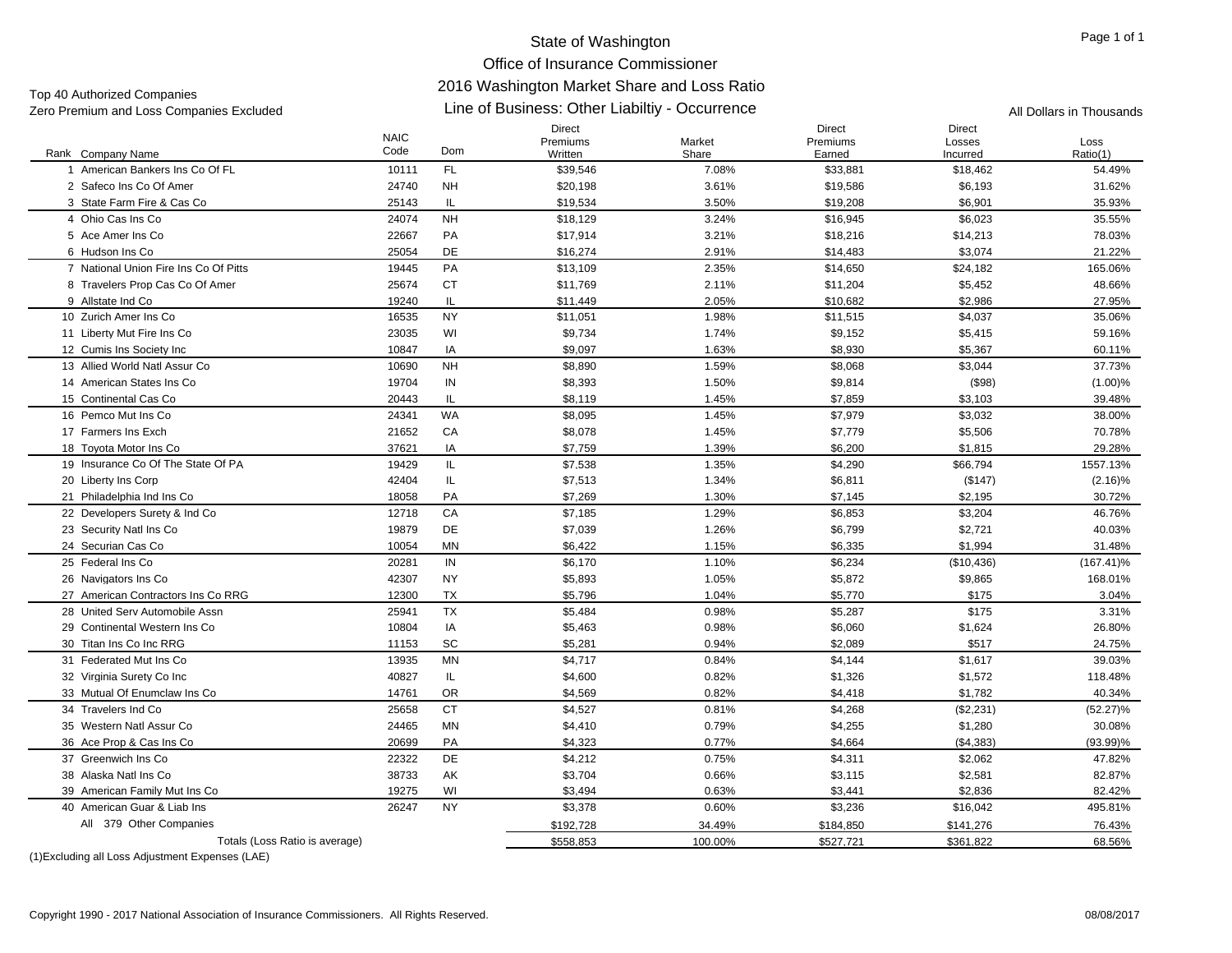Office of Insurance Commissioner2016 Washington Market Share and Loss Ratio

Top 40 Authorized Companies<br>Zo To Washington Market Share and Loss Katio<br>Zero Premium and Loss Companies Excluded **All Dollars in Thousands** Accident and Health) All Dollars in Thousands

| <b>Dom</b><br>Rank Company Name<br>Code<br>Ratio<br>Written<br>Share<br>Earned<br>Incurred<br>1 State Farm Mut Auto Ins Co<br>25178<br>\$711,334<br>6.77%<br>\$695,033<br>\$503,114<br>72.39%<br>IL.<br>49.47%<br>2 State Farm Fire & Cas Co<br>25143<br>IL<br>\$488,754<br>4.65%<br>\$482,924<br>\$238,882<br><b>WA</b><br>\$382,724<br>3 Pemco Mut Ins Co<br>24341<br>\$390,611<br>3.72%<br>\$261,188<br>68.24%<br><b>WA</b><br>4 Farmers Ins Co Of WA<br>21644<br>\$353,087<br>\$349,206<br>3.32%<br>\$200,185<br>56.70%<br>5 First Natl Ins Co Of Amer<br>24724<br><b>NH</b><br>\$290,724<br>2.77%<br>\$272,092<br>69.84%<br>\$190,021<br>6 Allstate Fire & Cas Ins Co<br>29688<br><b>IL</b><br>\$263,970<br>2.51%<br>\$256,184<br>\$163,586<br>63.85%<br>OH<br>16322<br>7 Progressive Direct Ins Co<br>\$223,588<br>2.13%<br>\$213,421<br>\$144,694<br>67.80%<br><b>NH</b><br>8 Safeco Ins Co Of Amer<br>24740<br>\$222,619<br>2.12%<br>\$219,687<br>\$85,635<br>38.98%<br>9 United Serv Automobile Assn<br>25941<br><b>TX</b><br>\$216,782<br>2.06%<br>\$216,174<br>\$143,401<br>66.34%<br>WI<br>19275<br>1.75%<br>\$192,646<br>10 American Family Mut Ins Co<br>\$184,024<br>\$141,910<br>73.66%<br>11 USAA Cas Ins Co<br>25968<br><b>TX</b><br>\$178,327<br>71.19%<br>\$182,421<br>1.74%<br>\$126,947<br><b>OR</b><br>12 Mutual Of Enumclaw Ins Co<br>14761<br>\$160,517<br>1.53%<br>\$160,243<br>\$87,503<br>54.61%<br>MD<br>13 Geico Gen Ins Co<br>35882<br>\$154,979<br>1.48%<br>\$156,143<br>\$112,457<br>72.02%<br>19232<br>IL<br>\$146,260<br>\$75,139<br>51.37%<br>14 Allstate Ins Co<br>\$143,092<br>1.36%<br>OH<br>15 Progressive Cas Ins Co<br>24260<br>\$139,151<br>1.32%<br>\$131,603<br>\$82,993<br>63.06%<br>WI<br>23035<br>\$140,065<br>54.25%<br>16 Liberty Mut Fire Ins Co<br>\$134,177<br>1.28%<br>\$75,992<br>17 Safeco Ins Co Of IL<br>39012<br>IL<br>55.69%<br>\$125,604<br>1.20%<br>\$127,590<br>\$71,053<br>17230<br>IL<br>1.19%<br>\$122,671<br>\$69,759<br>56.87%<br>18 Allstate Prop & Cas Ins Co<br>\$124,605<br>CA<br>19 Mid Century Ins Co<br>21687<br>\$120,499<br>1.15%<br>\$111,067<br>\$78,508<br>70.68%<br>20443<br>IL<br>\$50,705<br>20 Continental Cas Co<br>\$114,595<br>1.09%<br>\$115,513<br>43.90%<br>21 Ohio Security Ins Co<br>24082<br><b>NH</b><br>1.07%<br>\$101,454<br>\$50,526<br>49.80%<br>\$112,461<br>IL.<br>22 Allstate Ind Co<br>19240<br>\$97,878<br>0.93%<br>\$99,084<br>\$48,288<br>48.73%<br><b>NE</b><br>84.25%<br>23 GEICO Advantage Ins Co<br>14138<br>\$97,832<br>0.93%<br>\$86,449<br>\$72,829<br>24 USAA Gen Ind Co<br>18600<br><b>TX</b><br>\$89,947<br>0.86%<br>\$85,581<br>\$62,168<br>72.64%<br>PA<br>25 National Union Fire Ins Co Of Pitts<br>19445<br>\$86,236<br>0.82%<br>\$90,323<br>\$69,252<br>76.67%<br>MI<br>26 Foremost Ins Co Grand Rapids MI<br>11185<br>\$82,478<br>0.79%<br>\$79,646<br>\$30,248<br>37.98%<br>22101<br><b>WA</b><br>\$82,025<br>0.78%<br>\$82,336<br>\$46,343<br>56.28%<br>27 Grange Ins Assn<br>WI<br>28 IDS Prop Cas Ins Co<br>29068<br>\$75,069<br>0.71%<br>\$76,046<br>\$51,241<br>67.38%<br>PA<br>58.52%<br>29 Philadelphia Ind Ins Co<br>18058<br>\$74,970<br>0.71%<br>\$73,596<br>\$43,068<br>20990<br>IL<br>0.69%<br>\$71,345<br>30 Country Mut Ins Co<br>\$72,894<br>\$37,945<br>53.18%<br>IN<br>31 Hartford Cas Ins Co<br>29424<br>\$72,137<br>0.69%<br>\$67,898<br>\$53,098<br>78.20%<br><b>FL</b><br>32 American Bankers Ins Co Of FL<br>10111<br>\$70,880<br>0.67%<br>\$62,825<br>\$30,384<br>48.36%<br>21660<br>CA<br>\$69,502<br>0.66%<br>\$71,843<br>\$27,253<br>37.93%<br>33 Fire Ins Exch<br><b>OR</b><br>34 Enumclaw Prop & Cas Ins Co<br>11232<br>\$67,636<br>0.64%<br>\$66,558<br>\$41,194<br>61.89%<br><b>MD</b><br>35 Geico Ind Co<br>22055<br>\$66,085<br>0.63%<br>\$67,840<br>\$44,067<br>64.96%<br>22667<br>PA<br>\$65,789<br>36 Ace Amer Ins Co<br>\$65,968<br>0.63%<br>\$38,867<br>59.08%<br><b>NY</b><br>37 Zurich Amer Ins Co<br>16535<br>\$64,957<br>0.62%<br>\$65,783<br>\$21,339<br>32.44%<br>IL.<br>38 Liberty Ins Underwriters Inc<br>19917<br>\$64,781<br>0.62%<br>\$65,100<br>\$58,987<br>90.61%<br>39 GEICO Choice Ins Co<br>14139<br><b>NE</b><br>\$58,352<br>\$64,542<br>0.61%<br>\$46,109<br>79.02%<br>R <sub>l</sub><br>40 Factory Mut Ins Co<br>21482<br>\$59,304<br>26.64%<br>\$63,467<br>0.60%<br>\$15,799<br>All 684 Other Companies<br>\$4,222,043<br>40.19%<br>\$4,096,972<br>\$2,203,909<br>61.46%<br><b>Totals</b><br>\$10,505,041<br>100.00%<br>\$10,267,579<br>\$5,996,584<br>58.40% | <b>NAIC</b> | <b>Direct</b><br>Premiums | Market | <b>Direct</b><br>Premiums | <b>Direct</b><br>Losses | Loss |
|--------------------------------------------------------------------------------------------------------------------------------------------------------------------------------------------------------------------------------------------------------------------------------------------------------------------------------------------------------------------------------------------------------------------------------------------------------------------------------------------------------------------------------------------------------------------------------------------------------------------------------------------------------------------------------------------------------------------------------------------------------------------------------------------------------------------------------------------------------------------------------------------------------------------------------------------------------------------------------------------------------------------------------------------------------------------------------------------------------------------------------------------------------------------------------------------------------------------------------------------------------------------------------------------------------------------------------------------------------------------------------------------------------------------------------------------------------------------------------------------------------------------------------------------------------------------------------------------------------------------------------------------------------------------------------------------------------------------------------------------------------------------------------------------------------------------------------------------------------------------------------------------------------------------------------------------------------------------------------------------------------------------------------------------------------------------------------------------------------------------------------------------------------------------------------------------------------------------------------------------------------------------------------------------------------------------------------------------------------------------------------------------------------------------------------------------------------------------------------------------------------------------------------------------------------------------------------------------------------------------------------------------------------------------------------------------------------------------------------------------------------------------------------------------------------------------------------------------------------------------------------------------------------------------------------------------------------------------------------------------------------------------------------------------------------------------------------------------------------------------------------------------------------------------------------------------------------------------------------------------------------------------------------------------------------------------------------------------------------------------------------------------------------------------------------------------------------------------------------------------------------------------------------------------------------------------------------------------------------------------------------------------------------------------------------------------------------------------------------------------------------------------------------------------------------------------------------------------------------------------------------------------------------------------------------------------------------------------------------------------------------------------------------------------------------------------------------------------------------------------------------------------------------------------------------------------------------------------------------------------------------------------------------------------------------------------------------------------------------------------------------------------------------------------------------------------------------------------------------------------------------------------------------------------------|-------------|---------------------------|--------|---------------------------|-------------------------|------|
|                                                                                                                                                                                                                                                                                                                                                                                                                                                                                                                                                                                                                                                                                                                                                                                                                                                                                                                                                                                                                                                                                                                                                                                                                                                                                                                                                                                                                                                                                                                                                                                                                                                                                                                                                                                                                                                                                                                                                                                                                                                                                                                                                                                                                                                                                                                                                                                                                                                                                                                                                                                                                                                                                                                                                                                                                                                                                                                                                                                                                                                                                                                                                                                                                                                                                                                                                                                                                                                                                                                                                                                                                                                                                                                                                                                                                                                                                                                                                                                                                                                                                                                                                                                                                                                                                                                                                                                                                                                                                                                                                  |             |                           |        |                           |                         |      |
|                                                                                                                                                                                                                                                                                                                                                                                                                                                                                                                                                                                                                                                                                                                                                                                                                                                                                                                                                                                                                                                                                                                                                                                                                                                                                                                                                                                                                                                                                                                                                                                                                                                                                                                                                                                                                                                                                                                                                                                                                                                                                                                                                                                                                                                                                                                                                                                                                                                                                                                                                                                                                                                                                                                                                                                                                                                                                                                                                                                                                                                                                                                                                                                                                                                                                                                                                                                                                                                                                                                                                                                                                                                                                                                                                                                                                                                                                                                                                                                                                                                                                                                                                                                                                                                                                                                                                                                                                                                                                                                                                  |             |                           |        |                           |                         |      |
|                                                                                                                                                                                                                                                                                                                                                                                                                                                                                                                                                                                                                                                                                                                                                                                                                                                                                                                                                                                                                                                                                                                                                                                                                                                                                                                                                                                                                                                                                                                                                                                                                                                                                                                                                                                                                                                                                                                                                                                                                                                                                                                                                                                                                                                                                                                                                                                                                                                                                                                                                                                                                                                                                                                                                                                                                                                                                                                                                                                                                                                                                                                                                                                                                                                                                                                                                                                                                                                                                                                                                                                                                                                                                                                                                                                                                                                                                                                                                                                                                                                                                                                                                                                                                                                                                                                                                                                                                                                                                                                                                  |             |                           |        |                           |                         |      |
|                                                                                                                                                                                                                                                                                                                                                                                                                                                                                                                                                                                                                                                                                                                                                                                                                                                                                                                                                                                                                                                                                                                                                                                                                                                                                                                                                                                                                                                                                                                                                                                                                                                                                                                                                                                                                                                                                                                                                                                                                                                                                                                                                                                                                                                                                                                                                                                                                                                                                                                                                                                                                                                                                                                                                                                                                                                                                                                                                                                                                                                                                                                                                                                                                                                                                                                                                                                                                                                                                                                                                                                                                                                                                                                                                                                                                                                                                                                                                                                                                                                                                                                                                                                                                                                                                                                                                                                                                                                                                                                                                  |             |                           |        |                           |                         |      |
|                                                                                                                                                                                                                                                                                                                                                                                                                                                                                                                                                                                                                                                                                                                                                                                                                                                                                                                                                                                                                                                                                                                                                                                                                                                                                                                                                                                                                                                                                                                                                                                                                                                                                                                                                                                                                                                                                                                                                                                                                                                                                                                                                                                                                                                                                                                                                                                                                                                                                                                                                                                                                                                                                                                                                                                                                                                                                                                                                                                                                                                                                                                                                                                                                                                                                                                                                                                                                                                                                                                                                                                                                                                                                                                                                                                                                                                                                                                                                                                                                                                                                                                                                                                                                                                                                                                                                                                                                                                                                                                                                  |             |                           |        |                           |                         |      |
|                                                                                                                                                                                                                                                                                                                                                                                                                                                                                                                                                                                                                                                                                                                                                                                                                                                                                                                                                                                                                                                                                                                                                                                                                                                                                                                                                                                                                                                                                                                                                                                                                                                                                                                                                                                                                                                                                                                                                                                                                                                                                                                                                                                                                                                                                                                                                                                                                                                                                                                                                                                                                                                                                                                                                                                                                                                                                                                                                                                                                                                                                                                                                                                                                                                                                                                                                                                                                                                                                                                                                                                                                                                                                                                                                                                                                                                                                                                                                                                                                                                                                                                                                                                                                                                                                                                                                                                                                                                                                                                                                  |             |                           |        |                           |                         |      |
|                                                                                                                                                                                                                                                                                                                                                                                                                                                                                                                                                                                                                                                                                                                                                                                                                                                                                                                                                                                                                                                                                                                                                                                                                                                                                                                                                                                                                                                                                                                                                                                                                                                                                                                                                                                                                                                                                                                                                                                                                                                                                                                                                                                                                                                                                                                                                                                                                                                                                                                                                                                                                                                                                                                                                                                                                                                                                                                                                                                                                                                                                                                                                                                                                                                                                                                                                                                                                                                                                                                                                                                                                                                                                                                                                                                                                                                                                                                                                                                                                                                                                                                                                                                                                                                                                                                                                                                                                                                                                                                                                  |             |                           |        |                           |                         |      |
|                                                                                                                                                                                                                                                                                                                                                                                                                                                                                                                                                                                                                                                                                                                                                                                                                                                                                                                                                                                                                                                                                                                                                                                                                                                                                                                                                                                                                                                                                                                                                                                                                                                                                                                                                                                                                                                                                                                                                                                                                                                                                                                                                                                                                                                                                                                                                                                                                                                                                                                                                                                                                                                                                                                                                                                                                                                                                                                                                                                                                                                                                                                                                                                                                                                                                                                                                                                                                                                                                                                                                                                                                                                                                                                                                                                                                                                                                                                                                                                                                                                                                                                                                                                                                                                                                                                                                                                                                                                                                                                                                  |             |                           |        |                           |                         |      |
|                                                                                                                                                                                                                                                                                                                                                                                                                                                                                                                                                                                                                                                                                                                                                                                                                                                                                                                                                                                                                                                                                                                                                                                                                                                                                                                                                                                                                                                                                                                                                                                                                                                                                                                                                                                                                                                                                                                                                                                                                                                                                                                                                                                                                                                                                                                                                                                                                                                                                                                                                                                                                                                                                                                                                                                                                                                                                                                                                                                                                                                                                                                                                                                                                                                                                                                                                                                                                                                                                                                                                                                                                                                                                                                                                                                                                                                                                                                                                                                                                                                                                                                                                                                                                                                                                                                                                                                                                                                                                                                                                  |             |                           |        |                           |                         |      |
|                                                                                                                                                                                                                                                                                                                                                                                                                                                                                                                                                                                                                                                                                                                                                                                                                                                                                                                                                                                                                                                                                                                                                                                                                                                                                                                                                                                                                                                                                                                                                                                                                                                                                                                                                                                                                                                                                                                                                                                                                                                                                                                                                                                                                                                                                                                                                                                                                                                                                                                                                                                                                                                                                                                                                                                                                                                                                                                                                                                                                                                                                                                                                                                                                                                                                                                                                                                                                                                                                                                                                                                                                                                                                                                                                                                                                                                                                                                                                                                                                                                                                                                                                                                                                                                                                                                                                                                                                                                                                                                                                  |             |                           |        |                           |                         |      |
|                                                                                                                                                                                                                                                                                                                                                                                                                                                                                                                                                                                                                                                                                                                                                                                                                                                                                                                                                                                                                                                                                                                                                                                                                                                                                                                                                                                                                                                                                                                                                                                                                                                                                                                                                                                                                                                                                                                                                                                                                                                                                                                                                                                                                                                                                                                                                                                                                                                                                                                                                                                                                                                                                                                                                                                                                                                                                                                                                                                                                                                                                                                                                                                                                                                                                                                                                                                                                                                                                                                                                                                                                                                                                                                                                                                                                                                                                                                                                                                                                                                                                                                                                                                                                                                                                                                                                                                                                                                                                                                                                  |             |                           |        |                           |                         |      |
|                                                                                                                                                                                                                                                                                                                                                                                                                                                                                                                                                                                                                                                                                                                                                                                                                                                                                                                                                                                                                                                                                                                                                                                                                                                                                                                                                                                                                                                                                                                                                                                                                                                                                                                                                                                                                                                                                                                                                                                                                                                                                                                                                                                                                                                                                                                                                                                                                                                                                                                                                                                                                                                                                                                                                                                                                                                                                                                                                                                                                                                                                                                                                                                                                                                                                                                                                                                                                                                                                                                                                                                                                                                                                                                                                                                                                                                                                                                                                                                                                                                                                                                                                                                                                                                                                                                                                                                                                                                                                                                                                  |             |                           |        |                           |                         |      |
|                                                                                                                                                                                                                                                                                                                                                                                                                                                                                                                                                                                                                                                                                                                                                                                                                                                                                                                                                                                                                                                                                                                                                                                                                                                                                                                                                                                                                                                                                                                                                                                                                                                                                                                                                                                                                                                                                                                                                                                                                                                                                                                                                                                                                                                                                                                                                                                                                                                                                                                                                                                                                                                                                                                                                                                                                                                                                                                                                                                                                                                                                                                                                                                                                                                                                                                                                                                                                                                                                                                                                                                                                                                                                                                                                                                                                                                                                                                                                                                                                                                                                                                                                                                                                                                                                                                                                                                                                                                                                                                                                  |             |                           |        |                           |                         |      |
|                                                                                                                                                                                                                                                                                                                                                                                                                                                                                                                                                                                                                                                                                                                                                                                                                                                                                                                                                                                                                                                                                                                                                                                                                                                                                                                                                                                                                                                                                                                                                                                                                                                                                                                                                                                                                                                                                                                                                                                                                                                                                                                                                                                                                                                                                                                                                                                                                                                                                                                                                                                                                                                                                                                                                                                                                                                                                                                                                                                                                                                                                                                                                                                                                                                                                                                                                                                                                                                                                                                                                                                                                                                                                                                                                                                                                                                                                                                                                                                                                                                                                                                                                                                                                                                                                                                                                                                                                                                                                                                                                  |             |                           |        |                           |                         |      |
|                                                                                                                                                                                                                                                                                                                                                                                                                                                                                                                                                                                                                                                                                                                                                                                                                                                                                                                                                                                                                                                                                                                                                                                                                                                                                                                                                                                                                                                                                                                                                                                                                                                                                                                                                                                                                                                                                                                                                                                                                                                                                                                                                                                                                                                                                                                                                                                                                                                                                                                                                                                                                                                                                                                                                                                                                                                                                                                                                                                                                                                                                                                                                                                                                                                                                                                                                                                                                                                                                                                                                                                                                                                                                                                                                                                                                                                                                                                                                                                                                                                                                                                                                                                                                                                                                                                                                                                                                                                                                                                                                  |             |                           |        |                           |                         |      |
|                                                                                                                                                                                                                                                                                                                                                                                                                                                                                                                                                                                                                                                                                                                                                                                                                                                                                                                                                                                                                                                                                                                                                                                                                                                                                                                                                                                                                                                                                                                                                                                                                                                                                                                                                                                                                                                                                                                                                                                                                                                                                                                                                                                                                                                                                                                                                                                                                                                                                                                                                                                                                                                                                                                                                                                                                                                                                                                                                                                                                                                                                                                                                                                                                                                                                                                                                                                                                                                                                                                                                                                                                                                                                                                                                                                                                                                                                                                                                                                                                                                                                                                                                                                                                                                                                                                                                                                                                                                                                                                                                  |             |                           |        |                           |                         |      |
|                                                                                                                                                                                                                                                                                                                                                                                                                                                                                                                                                                                                                                                                                                                                                                                                                                                                                                                                                                                                                                                                                                                                                                                                                                                                                                                                                                                                                                                                                                                                                                                                                                                                                                                                                                                                                                                                                                                                                                                                                                                                                                                                                                                                                                                                                                                                                                                                                                                                                                                                                                                                                                                                                                                                                                                                                                                                                                                                                                                                                                                                                                                                                                                                                                                                                                                                                                                                                                                                                                                                                                                                                                                                                                                                                                                                                                                                                                                                                                                                                                                                                                                                                                                                                                                                                                                                                                                                                                                                                                                                                  |             |                           |        |                           |                         |      |
|                                                                                                                                                                                                                                                                                                                                                                                                                                                                                                                                                                                                                                                                                                                                                                                                                                                                                                                                                                                                                                                                                                                                                                                                                                                                                                                                                                                                                                                                                                                                                                                                                                                                                                                                                                                                                                                                                                                                                                                                                                                                                                                                                                                                                                                                                                                                                                                                                                                                                                                                                                                                                                                                                                                                                                                                                                                                                                                                                                                                                                                                                                                                                                                                                                                                                                                                                                                                                                                                                                                                                                                                                                                                                                                                                                                                                                                                                                                                                                                                                                                                                                                                                                                                                                                                                                                                                                                                                                                                                                                                                  |             |                           |        |                           |                         |      |
|                                                                                                                                                                                                                                                                                                                                                                                                                                                                                                                                                                                                                                                                                                                                                                                                                                                                                                                                                                                                                                                                                                                                                                                                                                                                                                                                                                                                                                                                                                                                                                                                                                                                                                                                                                                                                                                                                                                                                                                                                                                                                                                                                                                                                                                                                                                                                                                                                                                                                                                                                                                                                                                                                                                                                                                                                                                                                                                                                                                                                                                                                                                                                                                                                                                                                                                                                                                                                                                                                                                                                                                                                                                                                                                                                                                                                                                                                                                                                                                                                                                                                                                                                                                                                                                                                                                                                                                                                                                                                                                                                  |             |                           |        |                           |                         |      |
|                                                                                                                                                                                                                                                                                                                                                                                                                                                                                                                                                                                                                                                                                                                                                                                                                                                                                                                                                                                                                                                                                                                                                                                                                                                                                                                                                                                                                                                                                                                                                                                                                                                                                                                                                                                                                                                                                                                                                                                                                                                                                                                                                                                                                                                                                                                                                                                                                                                                                                                                                                                                                                                                                                                                                                                                                                                                                                                                                                                                                                                                                                                                                                                                                                                                                                                                                                                                                                                                                                                                                                                                                                                                                                                                                                                                                                                                                                                                                                                                                                                                                                                                                                                                                                                                                                                                                                                                                                                                                                                                                  |             |                           |        |                           |                         |      |
|                                                                                                                                                                                                                                                                                                                                                                                                                                                                                                                                                                                                                                                                                                                                                                                                                                                                                                                                                                                                                                                                                                                                                                                                                                                                                                                                                                                                                                                                                                                                                                                                                                                                                                                                                                                                                                                                                                                                                                                                                                                                                                                                                                                                                                                                                                                                                                                                                                                                                                                                                                                                                                                                                                                                                                                                                                                                                                                                                                                                                                                                                                                                                                                                                                                                                                                                                                                                                                                                                                                                                                                                                                                                                                                                                                                                                                                                                                                                                                                                                                                                                                                                                                                                                                                                                                                                                                                                                                                                                                                                                  |             |                           |        |                           |                         |      |
|                                                                                                                                                                                                                                                                                                                                                                                                                                                                                                                                                                                                                                                                                                                                                                                                                                                                                                                                                                                                                                                                                                                                                                                                                                                                                                                                                                                                                                                                                                                                                                                                                                                                                                                                                                                                                                                                                                                                                                                                                                                                                                                                                                                                                                                                                                                                                                                                                                                                                                                                                                                                                                                                                                                                                                                                                                                                                                                                                                                                                                                                                                                                                                                                                                                                                                                                                                                                                                                                                                                                                                                                                                                                                                                                                                                                                                                                                                                                                                                                                                                                                                                                                                                                                                                                                                                                                                                                                                                                                                                                                  |             |                           |        |                           |                         |      |
|                                                                                                                                                                                                                                                                                                                                                                                                                                                                                                                                                                                                                                                                                                                                                                                                                                                                                                                                                                                                                                                                                                                                                                                                                                                                                                                                                                                                                                                                                                                                                                                                                                                                                                                                                                                                                                                                                                                                                                                                                                                                                                                                                                                                                                                                                                                                                                                                                                                                                                                                                                                                                                                                                                                                                                                                                                                                                                                                                                                                                                                                                                                                                                                                                                                                                                                                                                                                                                                                                                                                                                                                                                                                                                                                                                                                                                                                                                                                                                                                                                                                                                                                                                                                                                                                                                                                                                                                                                                                                                                                                  |             |                           |        |                           |                         |      |
|                                                                                                                                                                                                                                                                                                                                                                                                                                                                                                                                                                                                                                                                                                                                                                                                                                                                                                                                                                                                                                                                                                                                                                                                                                                                                                                                                                                                                                                                                                                                                                                                                                                                                                                                                                                                                                                                                                                                                                                                                                                                                                                                                                                                                                                                                                                                                                                                                                                                                                                                                                                                                                                                                                                                                                                                                                                                                                                                                                                                                                                                                                                                                                                                                                                                                                                                                                                                                                                                                                                                                                                                                                                                                                                                                                                                                                                                                                                                                                                                                                                                                                                                                                                                                                                                                                                                                                                                                                                                                                                                                  |             |                           |        |                           |                         |      |
|                                                                                                                                                                                                                                                                                                                                                                                                                                                                                                                                                                                                                                                                                                                                                                                                                                                                                                                                                                                                                                                                                                                                                                                                                                                                                                                                                                                                                                                                                                                                                                                                                                                                                                                                                                                                                                                                                                                                                                                                                                                                                                                                                                                                                                                                                                                                                                                                                                                                                                                                                                                                                                                                                                                                                                                                                                                                                                                                                                                                                                                                                                                                                                                                                                                                                                                                                                                                                                                                                                                                                                                                                                                                                                                                                                                                                                                                                                                                                                                                                                                                                                                                                                                                                                                                                                                                                                                                                                                                                                                                                  |             |                           |        |                           |                         |      |
|                                                                                                                                                                                                                                                                                                                                                                                                                                                                                                                                                                                                                                                                                                                                                                                                                                                                                                                                                                                                                                                                                                                                                                                                                                                                                                                                                                                                                                                                                                                                                                                                                                                                                                                                                                                                                                                                                                                                                                                                                                                                                                                                                                                                                                                                                                                                                                                                                                                                                                                                                                                                                                                                                                                                                                                                                                                                                                                                                                                                                                                                                                                                                                                                                                                                                                                                                                                                                                                                                                                                                                                                                                                                                                                                                                                                                                                                                                                                                                                                                                                                                                                                                                                                                                                                                                                                                                                                                                                                                                                                                  |             |                           |        |                           |                         |      |
|                                                                                                                                                                                                                                                                                                                                                                                                                                                                                                                                                                                                                                                                                                                                                                                                                                                                                                                                                                                                                                                                                                                                                                                                                                                                                                                                                                                                                                                                                                                                                                                                                                                                                                                                                                                                                                                                                                                                                                                                                                                                                                                                                                                                                                                                                                                                                                                                                                                                                                                                                                                                                                                                                                                                                                                                                                                                                                                                                                                                                                                                                                                                                                                                                                                                                                                                                                                                                                                                                                                                                                                                                                                                                                                                                                                                                                                                                                                                                                                                                                                                                                                                                                                                                                                                                                                                                                                                                                                                                                                                                  |             |                           |        |                           |                         |      |
|                                                                                                                                                                                                                                                                                                                                                                                                                                                                                                                                                                                                                                                                                                                                                                                                                                                                                                                                                                                                                                                                                                                                                                                                                                                                                                                                                                                                                                                                                                                                                                                                                                                                                                                                                                                                                                                                                                                                                                                                                                                                                                                                                                                                                                                                                                                                                                                                                                                                                                                                                                                                                                                                                                                                                                                                                                                                                                                                                                                                                                                                                                                                                                                                                                                                                                                                                                                                                                                                                                                                                                                                                                                                                                                                                                                                                                                                                                                                                                                                                                                                                                                                                                                                                                                                                                                                                                                                                                                                                                                                                  |             |                           |        |                           |                         |      |
|                                                                                                                                                                                                                                                                                                                                                                                                                                                                                                                                                                                                                                                                                                                                                                                                                                                                                                                                                                                                                                                                                                                                                                                                                                                                                                                                                                                                                                                                                                                                                                                                                                                                                                                                                                                                                                                                                                                                                                                                                                                                                                                                                                                                                                                                                                                                                                                                                                                                                                                                                                                                                                                                                                                                                                                                                                                                                                                                                                                                                                                                                                                                                                                                                                                                                                                                                                                                                                                                                                                                                                                                                                                                                                                                                                                                                                                                                                                                                                                                                                                                                                                                                                                                                                                                                                                                                                                                                                                                                                                                                  |             |                           |        |                           |                         |      |
|                                                                                                                                                                                                                                                                                                                                                                                                                                                                                                                                                                                                                                                                                                                                                                                                                                                                                                                                                                                                                                                                                                                                                                                                                                                                                                                                                                                                                                                                                                                                                                                                                                                                                                                                                                                                                                                                                                                                                                                                                                                                                                                                                                                                                                                                                                                                                                                                                                                                                                                                                                                                                                                                                                                                                                                                                                                                                                                                                                                                                                                                                                                                                                                                                                                                                                                                                                                                                                                                                                                                                                                                                                                                                                                                                                                                                                                                                                                                                                                                                                                                                                                                                                                                                                                                                                                                                                                                                                                                                                                                                  |             |                           |        |                           |                         |      |
|                                                                                                                                                                                                                                                                                                                                                                                                                                                                                                                                                                                                                                                                                                                                                                                                                                                                                                                                                                                                                                                                                                                                                                                                                                                                                                                                                                                                                                                                                                                                                                                                                                                                                                                                                                                                                                                                                                                                                                                                                                                                                                                                                                                                                                                                                                                                                                                                                                                                                                                                                                                                                                                                                                                                                                                                                                                                                                                                                                                                                                                                                                                                                                                                                                                                                                                                                                                                                                                                                                                                                                                                                                                                                                                                                                                                                                                                                                                                                                                                                                                                                                                                                                                                                                                                                                                                                                                                                                                                                                                                                  |             |                           |        |                           |                         |      |
|                                                                                                                                                                                                                                                                                                                                                                                                                                                                                                                                                                                                                                                                                                                                                                                                                                                                                                                                                                                                                                                                                                                                                                                                                                                                                                                                                                                                                                                                                                                                                                                                                                                                                                                                                                                                                                                                                                                                                                                                                                                                                                                                                                                                                                                                                                                                                                                                                                                                                                                                                                                                                                                                                                                                                                                                                                                                                                                                                                                                                                                                                                                                                                                                                                                                                                                                                                                                                                                                                                                                                                                                                                                                                                                                                                                                                                                                                                                                                                                                                                                                                                                                                                                                                                                                                                                                                                                                                                                                                                                                                  |             |                           |        |                           |                         |      |
|                                                                                                                                                                                                                                                                                                                                                                                                                                                                                                                                                                                                                                                                                                                                                                                                                                                                                                                                                                                                                                                                                                                                                                                                                                                                                                                                                                                                                                                                                                                                                                                                                                                                                                                                                                                                                                                                                                                                                                                                                                                                                                                                                                                                                                                                                                                                                                                                                                                                                                                                                                                                                                                                                                                                                                                                                                                                                                                                                                                                                                                                                                                                                                                                                                                                                                                                                                                                                                                                                                                                                                                                                                                                                                                                                                                                                                                                                                                                                                                                                                                                                                                                                                                                                                                                                                                                                                                                                                                                                                                                                  |             |                           |        |                           |                         |      |
|                                                                                                                                                                                                                                                                                                                                                                                                                                                                                                                                                                                                                                                                                                                                                                                                                                                                                                                                                                                                                                                                                                                                                                                                                                                                                                                                                                                                                                                                                                                                                                                                                                                                                                                                                                                                                                                                                                                                                                                                                                                                                                                                                                                                                                                                                                                                                                                                                                                                                                                                                                                                                                                                                                                                                                                                                                                                                                                                                                                                                                                                                                                                                                                                                                                                                                                                                                                                                                                                                                                                                                                                                                                                                                                                                                                                                                                                                                                                                                                                                                                                                                                                                                                                                                                                                                                                                                                                                                                                                                                                                  |             |                           |        |                           |                         |      |
|                                                                                                                                                                                                                                                                                                                                                                                                                                                                                                                                                                                                                                                                                                                                                                                                                                                                                                                                                                                                                                                                                                                                                                                                                                                                                                                                                                                                                                                                                                                                                                                                                                                                                                                                                                                                                                                                                                                                                                                                                                                                                                                                                                                                                                                                                                                                                                                                                                                                                                                                                                                                                                                                                                                                                                                                                                                                                                                                                                                                                                                                                                                                                                                                                                                                                                                                                                                                                                                                                                                                                                                                                                                                                                                                                                                                                                                                                                                                                                                                                                                                                                                                                                                                                                                                                                                                                                                                                                                                                                                                                  |             |                           |        |                           |                         |      |
|                                                                                                                                                                                                                                                                                                                                                                                                                                                                                                                                                                                                                                                                                                                                                                                                                                                                                                                                                                                                                                                                                                                                                                                                                                                                                                                                                                                                                                                                                                                                                                                                                                                                                                                                                                                                                                                                                                                                                                                                                                                                                                                                                                                                                                                                                                                                                                                                                                                                                                                                                                                                                                                                                                                                                                                                                                                                                                                                                                                                                                                                                                                                                                                                                                                                                                                                                                                                                                                                                                                                                                                                                                                                                                                                                                                                                                                                                                                                                                                                                                                                                                                                                                                                                                                                                                                                                                                                                                                                                                                                                  |             |                           |        |                           |                         |      |
|                                                                                                                                                                                                                                                                                                                                                                                                                                                                                                                                                                                                                                                                                                                                                                                                                                                                                                                                                                                                                                                                                                                                                                                                                                                                                                                                                                                                                                                                                                                                                                                                                                                                                                                                                                                                                                                                                                                                                                                                                                                                                                                                                                                                                                                                                                                                                                                                                                                                                                                                                                                                                                                                                                                                                                                                                                                                                                                                                                                                                                                                                                                                                                                                                                                                                                                                                                                                                                                                                                                                                                                                                                                                                                                                                                                                                                                                                                                                                                                                                                                                                                                                                                                                                                                                                                                                                                                                                                                                                                                                                  |             |                           |        |                           |                         |      |
|                                                                                                                                                                                                                                                                                                                                                                                                                                                                                                                                                                                                                                                                                                                                                                                                                                                                                                                                                                                                                                                                                                                                                                                                                                                                                                                                                                                                                                                                                                                                                                                                                                                                                                                                                                                                                                                                                                                                                                                                                                                                                                                                                                                                                                                                                                                                                                                                                                                                                                                                                                                                                                                                                                                                                                                                                                                                                                                                                                                                                                                                                                                                                                                                                                                                                                                                                                                                                                                                                                                                                                                                                                                                                                                                                                                                                                                                                                                                                                                                                                                                                                                                                                                                                                                                                                                                                                                                                                                                                                                                                  |             |                           |        |                           |                         |      |
|                                                                                                                                                                                                                                                                                                                                                                                                                                                                                                                                                                                                                                                                                                                                                                                                                                                                                                                                                                                                                                                                                                                                                                                                                                                                                                                                                                                                                                                                                                                                                                                                                                                                                                                                                                                                                                                                                                                                                                                                                                                                                                                                                                                                                                                                                                                                                                                                                                                                                                                                                                                                                                                                                                                                                                                                                                                                                                                                                                                                                                                                                                                                                                                                                                                                                                                                                                                                                                                                                                                                                                                                                                                                                                                                                                                                                                                                                                                                                                                                                                                                                                                                                                                                                                                                                                                                                                                                                                                                                                                                                  |             |                           |        |                           |                         |      |
|                                                                                                                                                                                                                                                                                                                                                                                                                                                                                                                                                                                                                                                                                                                                                                                                                                                                                                                                                                                                                                                                                                                                                                                                                                                                                                                                                                                                                                                                                                                                                                                                                                                                                                                                                                                                                                                                                                                                                                                                                                                                                                                                                                                                                                                                                                                                                                                                                                                                                                                                                                                                                                                                                                                                                                                                                                                                                                                                                                                                                                                                                                                                                                                                                                                                                                                                                                                                                                                                                                                                                                                                                                                                                                                                                                                                                                                                                                                                                                                                                                                                                                                                                                                                                                                                                                                                                                                                                                                                                                                                                  |             |                           |        |                           |                         |      |
|                                                                                                                                                                                                                                                                                                                                                                                                                                                                                                                                                                                                                                                                                                                                                                                                                                                                                                                                                                                                                                                                                                                                                                                                                                                                                                                                                                                                                                                                                                                                                                                                                                                                                                                                                                                                                                                                                                                                                                                                                                                                                                                                                                                                                                                                                                                                                                                                                                                                                                                                                                                                                                                                                                                                                                                                                                                                                                                                                                                                                                                                                                                                                                                                                                                                                                                                                                                                                                                                                                                                                                                                                                                                                                                                                                                                                                                                                                                                                                                                                                                                                                                                                                                                                                                                                                                                                                                                                                                                                                                                                  |             |                           |        |                           |                         |      |
|                                                                                                                                                                                                                                                                                                                                                                                                                                                                                                                                                                                                                                                                                                                                                                                                                                                                                                                                                                                                                                                                                                                                                                                                                                                                                                                                                                                                                                                                                                                                                                                                                                                                                                                                                                                                                                                                                                                                                                                                                                                                                                                                                                                                                                                                                                                                                                                                                                                                                                                                                                                                                                                                                                                                                                                                                                                                                                                                                                                                                                                                                                                                                                                                                                                                                                                                                                                                                                                                                                                                                                                                                                                                                                                                                                                                                                                                                                                                                                                                                                                                                                                                                                                                                                                                                                                                                                                                                                                                                                                                                  |             |                           |        |                           |                         |      |
|                                                                                                                                                                                                                                                                                                                                                                                                                                                                                                                                                                                                                                                                                                                                                                                                                                                                                                                                                                                                                                                                                                                                                                                                                                                                                                                                                                                                                                                                                                                                                                                                                                                                                                                                                                                                                                                                                                                                                                                                                                                                                                                                                                                                                                                                                                                                                                                                                                                                                                                                                                                                                                                                                                                                                                                                                                                                                                                                                                                                                                                                                                                                                                                                                                                                                                                                                                                                                                                                                                                                                                                                                                                                                                                                                                                                                                                                                                                                                                                                                                                                                                                                                                                                                                                                                                                                                                                                                                                                                                                                                  |             |                           |        |                           |                         |      |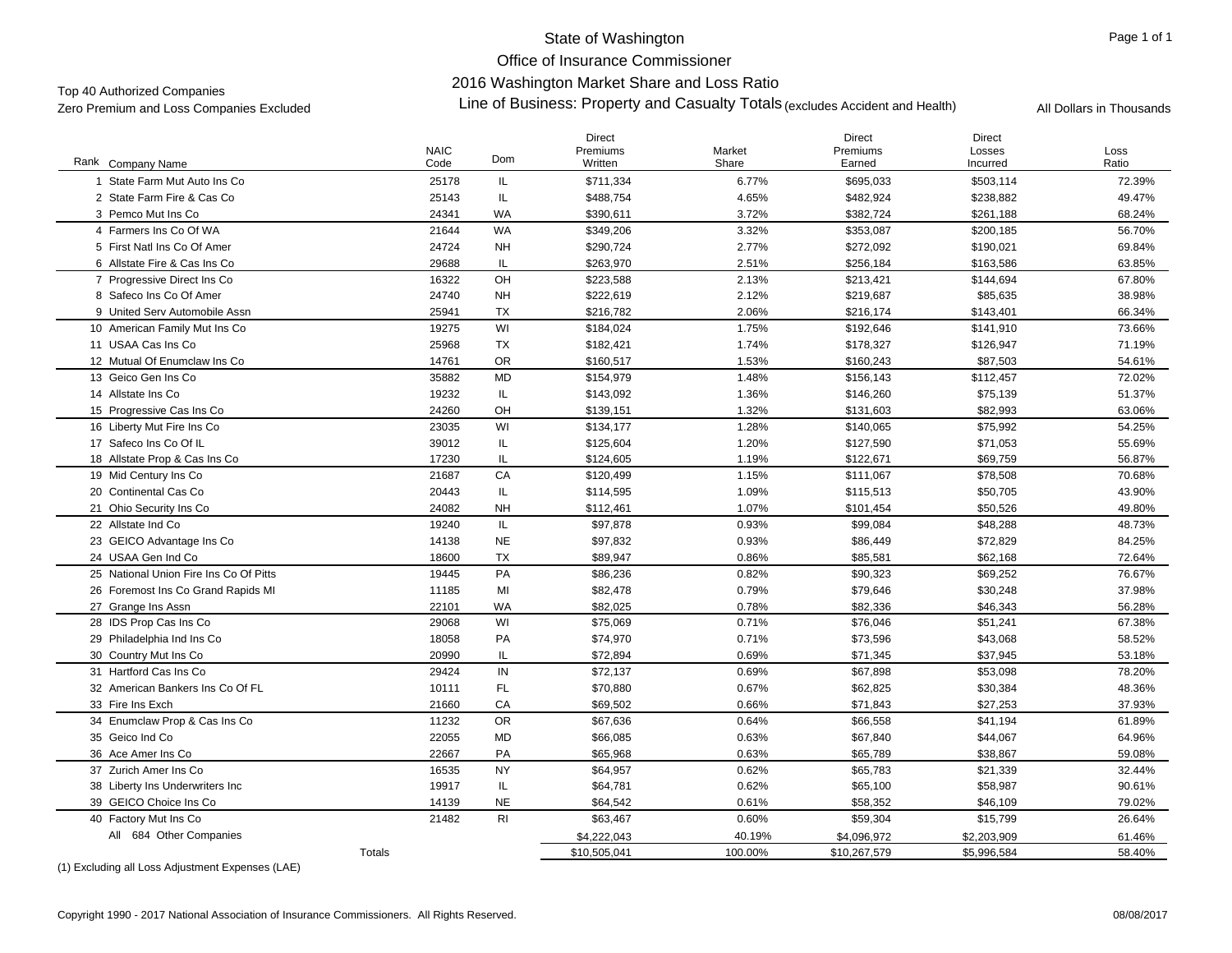| Zero Premium and Loss Companies Excluded |                     | Line of Business: Private Crop | All Dollars in Thousands      |                 |                              |                              |                  |
|------------------------------------------|---------------------|--------------------------------|-------------------------------|-----------------|------------------------------|------------------------------|------------------|
| Rank Company Name                        | <b>NAIC</b><br>Code | Dom                            | Direct<br>Premiums<br>Written | Market<br>Share | Direct<br>Premiums<br>Earned | Direct<br>Losses<br>Incurred | Loss<br>Ratio(1) |
| Producers Agriculture Ins Co             | 34312               | <b>TX</b>                      | \$4,393                       | 24.19%          | \$4,393                      | \$611                        | 13.92%           |
| 2 Ace Prop & Cas Ins Co                  | 20699               | PA                             | \$2,970                       | 16.36%          | \$2,970                      | \$2,606                      | 87.73%           |
| 3 NAU Country Ins Co                     | 25240               | MN                             | \$2,821                       | 15.53%          | \$2,815                      | \$522                        | 18.56%           |
| 4 Hudson Ins Co                          | 25054               | DE                             | \$2,619                       | 14.42%          | \$2,619                      | \$398                        | 15.21%           |
| 5 Rural Comm Ins Co                      | 39039               | <b>MN</b>                      | \$2,172                       | 11.96%          | \$2,172                      | \$3,229                      | 148.68%          |
| 6 Great Amer Ins Co                      | 16691               | OH                             | \$1,995                       | 10.99%          | \$1,993                      | \$795                        | 39.87%           |
| 7 Agri Gen Ins Co                        | 42757               | IA                             | \$490                         | 2.70%           | \$490                        | \$436                        | 88.89%           |
| 8 Occidental Fire & Cas Co Of NC         | 23248               | <b>NC</b>                      | \$291                         | 1.60%           | \$291                        | \$69                         | 23.67%           |
| 9 American Agri Business Ins Co          | 12548               | <b>TX</b>                      | \$163                         | $0.90\%$        | \$163                        | \$17                         | 10.63%           |
| 10 Greenwich Ins Co                      | 22322               | DE                             | \$149                         | 0.82%           | \$149                        | \$6                          | 4.31%            |
| 11 State Farm Fire & Cas Co              | 25143               | IL.                            | \$95                          | 0.52%           | \$93                         | \$419                        | 449.74%          |
| <b>Other Companies</b><br>All            |                     |                                | \$0                           | $0.00\%$        | \$0                          | \$0                          | $0.00\%$         |
| Totals (Loss Ratio is average)           |                     |                                | \$18,158                      | 100.00%         | \$18,148                     | \$9,109                      | 50.19%           |

(1)Excluding all Loss Adjustment Expenses (LAE)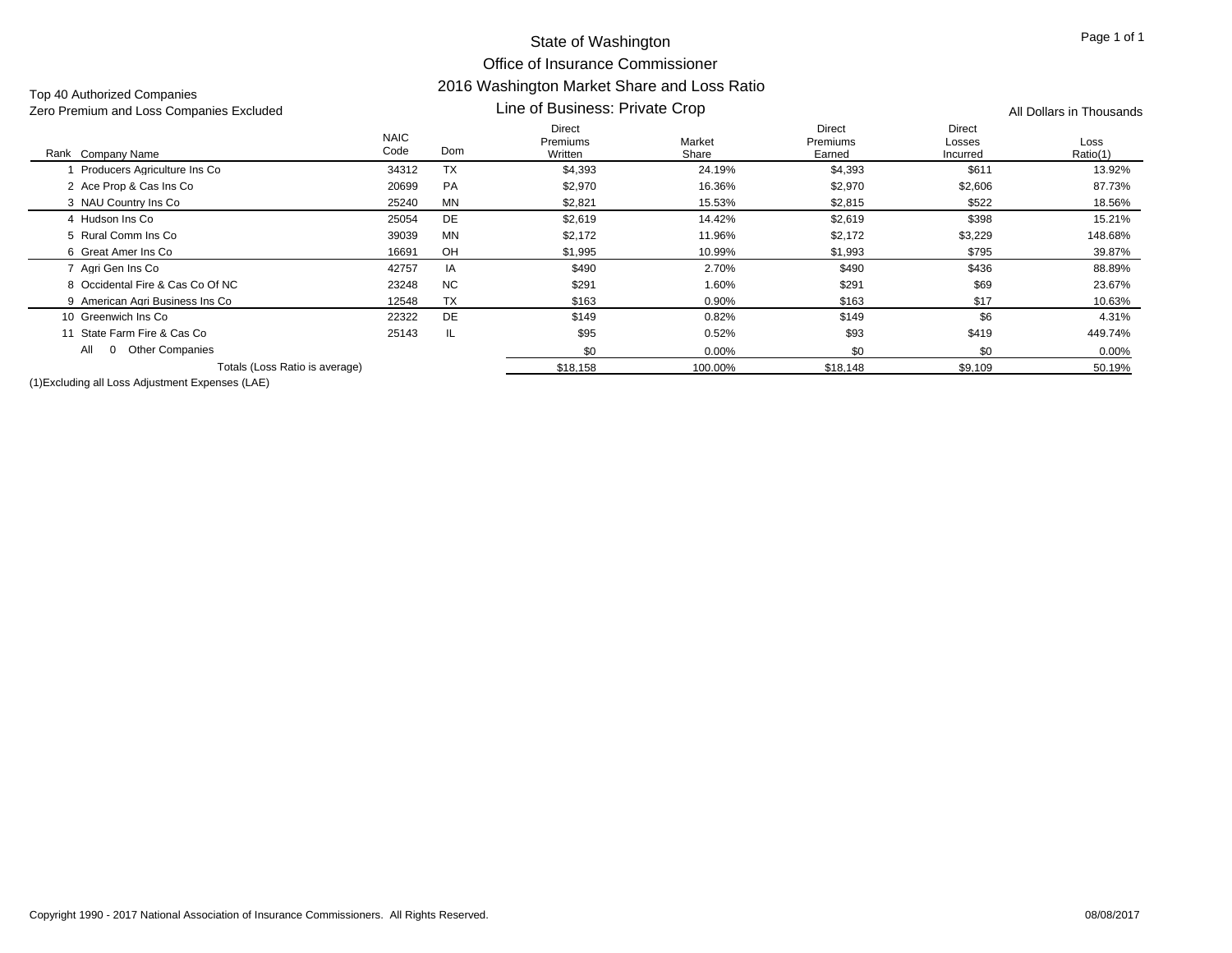| Zero Premium and Loss Companies Excluded |                     | Line of Business: Private Flood | All Dollars in Thousands      |                 |                              |                              |                  |
|------------------------------------------|---------------------|---------------------------------|-------------------------------|-----------------|------------------------------|------------------------------|------------------|
| Rank Company Name                        | <b>NAIC</b><br>Code | Dom                             | Direct<br>Premiums<br>Written | Market<br>Share | Direct<br>Premiums<br>Earned | Direct<br>Losses<br>Incurred | Loss<br>Ratio(1) |
| Factory Mut Ins Co                       | 21482               | <b>RI</b>                       | \$5,496                       | 59.84%          | \$2,655                      | \$0                          | $0.00\%$         |
| 2 Affiliated Fm Ins Co                   | 10014               | R <sub>l</sub>                  | \$2,534                       | 27.59%          | \$1,218                      | \$0                          | $0.00\%$         |
| 3 Allianz Global Risks US Ins Co         | 35300               | IL                              | \$357                         | 3.89%           | \$361                        | \$0                          | $0.00\%$         |
| 4 AIG Prop Cas Co                        | 19402               | PA                              | \$322                         | 3.51%           | \$173                        | \$0                          | $0.00\%$         |
| 5 Westport Ins Corp                      | 39845               | <b>MO</b>                       | \$273                         | 2.97%           | \$278                        | \$0                          | $0.00\%$         |
| 6 Bankers Standard Ins Co                | 18279               | <b>PA</b>                       | \$118                         | 1.29%           | \$112                        | \$20                         | 18.07%           |
| American Modern Home Ins Co              | 23469               | OH                              | \$67                          | 0.73%           | \$44                         | \$31                         | 71.03%           |
| 8 Mitsui Sumitomo Ins Co of Amer         | 20362               | <b>NY</b>                       | \$15                          | 0.16%           | \$13                         | \$0                          | $0.00\%$         |
| 9 Citizens Ins Co Of Amer                | 31534               | MI                              | \$4                           | 0.05%           | \$2                          | \$0                          | $0.00\%$         |
| <b>Other Companies</b><br>All<br>3       |                     |                                 | ( \$2)                        | $(0.02)$ %      | ( \$2)                       | \$0                          | $0.00\%$         |
| Totals (Loss Ratio is average)           |                     |                                 | \$9,185                       | 100.00%         | \$4,855                      | \$52                         | 1.06%            |

(1)Excluding all Loss Adjustment Expenses (LAE)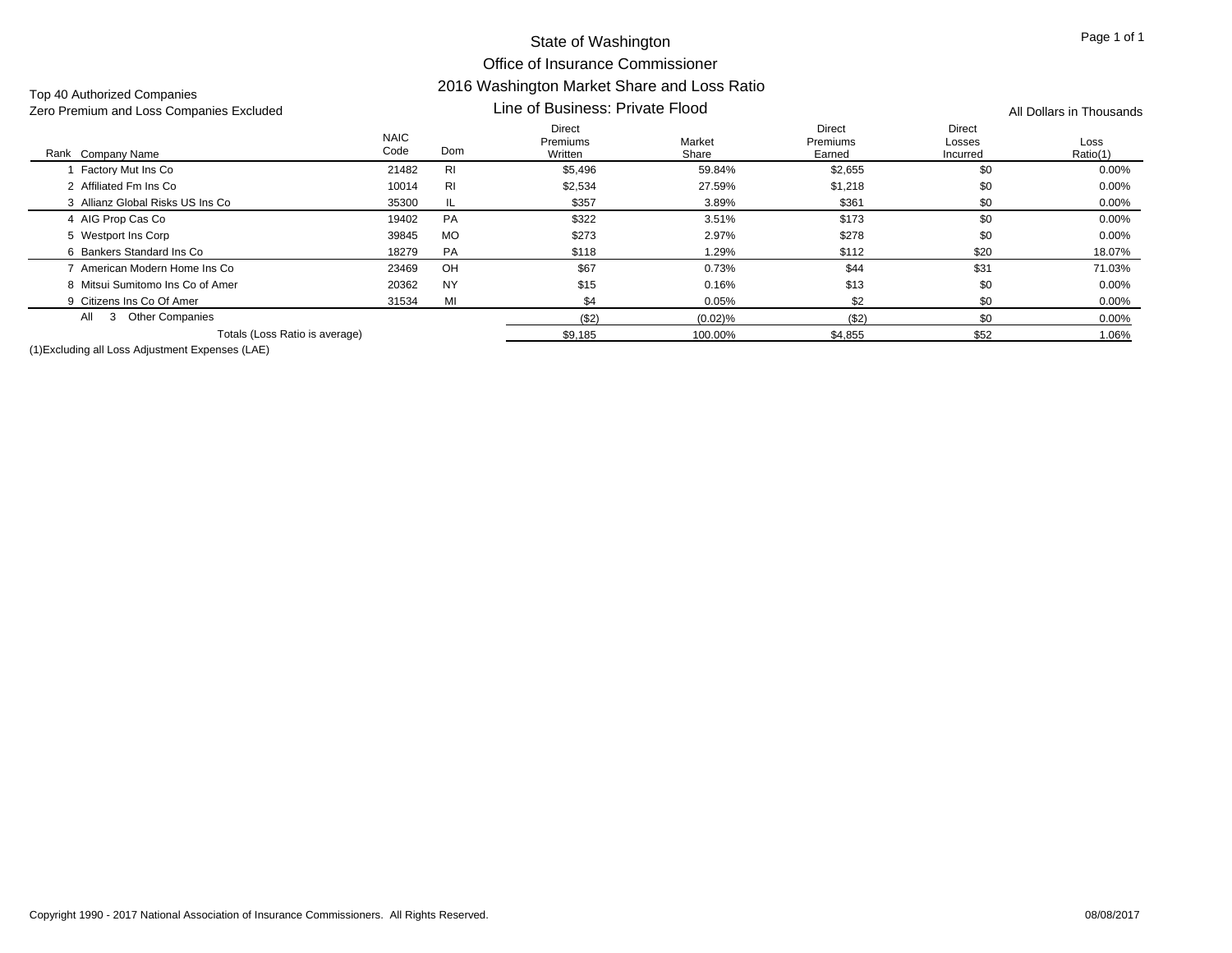# Top 40 Authorized Companies

Zero Premium and Loss Companies Excluded **All Dollars in Thousands** Line of Business: Products Liability All Dollars in Thousands

# Line of Business: Products Liability

|                                     | <b>NAIC</b><br>Code | Dom       | <b>Direct</b><br>Premiums | Market  | <b>Direct</b><br>Premiums | <b>Direct</b><br>Losses | Loss         |
|-------------------------------------|---------------------|-----------|---------------------------|---------|---------------------------|-------------------------|--------------|
| Rank Company Name<br>1 Wesco Ins Co |                     |           | Written                   | Share   | Earned                    | Incurred                | Ratio(1)     |
|                                     | 25011               | <b>DE</b> | \$3,092                   | 10.56%  | \$2,850                   | \$3,174                 | 111.39%      |
| 2 Starr Surplus Lines Ins Co        | 13604               | IL        | \$1,749                   | 5.97%   | \$1,788                   | \$3,061                 | 171.20%      |
| 3 Insurance Co Of The State Of PA   | 19429               | IL        | \$1,581                   | 5.40%   | \$566                     | \$1,140                 | 201.24%      |
| 4 Zurich Amer Ins Co                | 16535               | <b>NY</b> | \$1,553                   | 5.30%   | \$2,262                   | \$111                   | 4.92%        |
| 5 Ohio Security Ins Co              | 24082               | <b>NH</b> | \$1,311                   | 4.48%   | \$1,158                   | \$225                   | 19.45%       |
| 6 Liberty Mut Fire Ins Co           | 23035               | WI        | \$1,212                   | 4.14%   | \$1,056                   | (\$248)                 | $(23.48)\%$  |
| 7 Federal Ins Co                    | 20281               | IN        | \$1,167                   | 3.99%   | \$1,304                   | (\$287)                 | $(21.98)\%$  |
| 8 Western Natl Assur Co             | 24465               | MN        | \$1,105                   | 3.78%   | \$1,127                   | \$649                   | 57.60%       |
| 9 Nationwide Agribusiness Ins Co    | 28223               | IA        | \$987                     | 3.37%   | \$935                     | \$1,274                 | 136.30%      |
| 10 Travelers Ind Co                 | 25658               | <b>CT</b> | \$737                     | 2.52%   | \$717                     | \$250                   | 34.84%       |
| 11 Continental Cas Co               | 20443               | IL        | \$718                     | 2.45%   | \$433                     | \$301                   | 69.63%       |
| 12 Twin City Fire Ins Co Co         | 29459               | IN        | \$667                     | 2.28%   | \$576                     | \$15                    | 2.64%        |
| 13 Sentry Ins A Mut Co              | 24988               | WI        | \$605                     | 2.07%   | \$594                     | \$123                   | 20.67%       |
| 14 American Guar & Liab Ins         | 26247               | <b>NY</b> | \$604                     | 2.06%   | \$829                     | $($ \$54)               | $(6.45)\%$   |
| 15 Great Northern Ins Co            | 20303               | IN        | \$593                     | 2.02%   | \$589                     | (\$768)                 | $(130.28)\%$ |
| 16 Travelers Prop Cas Co Of Amer    | 25674               | <b>CT</b> | \$573                     | 1.96%   | \$629                     | \$322                   | 51.15%       |
| 17 Federated Mut Ins Co             | 13935               | <b>MN</b> | \$482                     | 1.65%   | \$426                     | $($ \$62)               | $(14.60)\%$  |
| 18 Ohio Cas Ins Co                  | 24074               | <b>NH</b> | \$472                     | 1.61%   | \$485                     | \$128                   | 26.50%       |
| 19 Cincinnati Ins Co                | 10677               | OH        | \$370                     | 1.27%   | \$364                     | \$42                    | 11.51%       |
| 20 Pennsylvania Lumbermens Mut Ins  | 14974               | PA        | \$370                     | 1.26%   | \$338                     | \$0                     | 0.00%        |
| 21 Pioneer Specialty Ins Co         | 40312               | MN        | \$368                     | 1.26%   | \$302                     | \$21                    | 6.90%        |
| 22 Liberty Mut Ins Co               | 23043               | МA        | \$356                     | 1.22%   | \$407                     | \$192                   | 47.21%       |
| 23 National Surety Corp             | 21881               | IL        | \$319                     | 1.09%   | \$290                     | \$84                    | 29.08%       |
| 24 American Fire & Cas Co           | 24066               | <b>NH</b> | \$314                     | 1.07%   | \$330                     | \$141                   | 42.76%       |
| 25 National Fire Ins Co Of Hartford | 20478               | IL.       | \$313                     | 1.07%   | \$312                     | \$286                   | 91.68%       |
| 26 Old Republic Ins Co              | 24147               | PA        | \$288                     | 0.98%   | \$290                     | ( \$13)                 | $(4.62)\%$   |
| 27 Arch Ins Co                      | 11150               | <b>MO</b> | \$282                     | 0.96%   | \$257                     | (\$126)                 | $(48.86)\%$  |
| 28 Penn Millers Ins Co              | 14982               | <b>PA</b> | \$272                     | 0.93%   | \$236                     | \$41                    | 17.36%       |
| 29 Farmland Mut Ins Co              | 13838               | IA        | \$246                     | 0.84%   | \$234                     | \$44                    | 18.95%       |
| 30 First Liberty Ins Corp           | 33588               | IL        | \$243                     | 0.83%   | \$251                     | \$88                    | 35.24%       |
| 31 Hartford Fire In Co.             | 19682               | <b>CT</b> | \$238                     | 0.81%   | \$245                     | \$7                     | 2.76%        |
| 32 Ace Amer Ins Co                  | 22667               | PA        | \$237                     | 0.81%   | \$227                     | (\$138)                 | $(60.65)\%$  |
| 33 Westchester Fire Ins Co          | 10030               | PA        | \$229                     | 0.78%   | \$508                     | (\$201)                 | $(39.58)\%$  |
| 34 Sentry Select Ins Co             | 21180               | WI        | \$215                     | 0.74%   | \$206                     | (\$1)                   | (0.42)%      |
| 35 Liberty Ins Corp                 | 42404               | IL.       | \$212                     | 0.72%   | \$200                     | \$14                    | 7.12%        |
| 36 Electric Ins Co                  | 21261               | MA        | \$179                     | 0.61%   | \$179                     | \$844                   | 472.37%      |
| 37 Citizens Ins Co Of Amer          | 31534               | MI        | \$177                     | 0.60%   | \$48                      | $($ \$5)                | $(10.98)\%$  |
| 38 American Economy Ins Co          | 19690               | IN        | \$176                     | 0.60%   | \$209                     | \$104                   | 49.59%       |
| 39 Sompo Japan Ins Co of Amer       | 11126               | <b>NY</b> | \$172                     | 0.59%   | \$162                     | (\$7)                   | $(4.56)\%$   |
| 40 Allianz Global Risks US Ins Co   | 35300               | IL        | \$161                     | 0.55%   | \$164                     | \$95                    | 58.26%       |
| All 171 Other Companies             |                     |           | \$4,335                   | 14.81%  | \$4,986                   | \$8,402                 | 168.49%      |
| Totals (Loss Ratio is average)      |                     |           | \$29,279                  | 100.00% | \$29,069                  | \$19,269                | 66.29%       |
|                                     |                     |           |                           |         |                           |                         |              |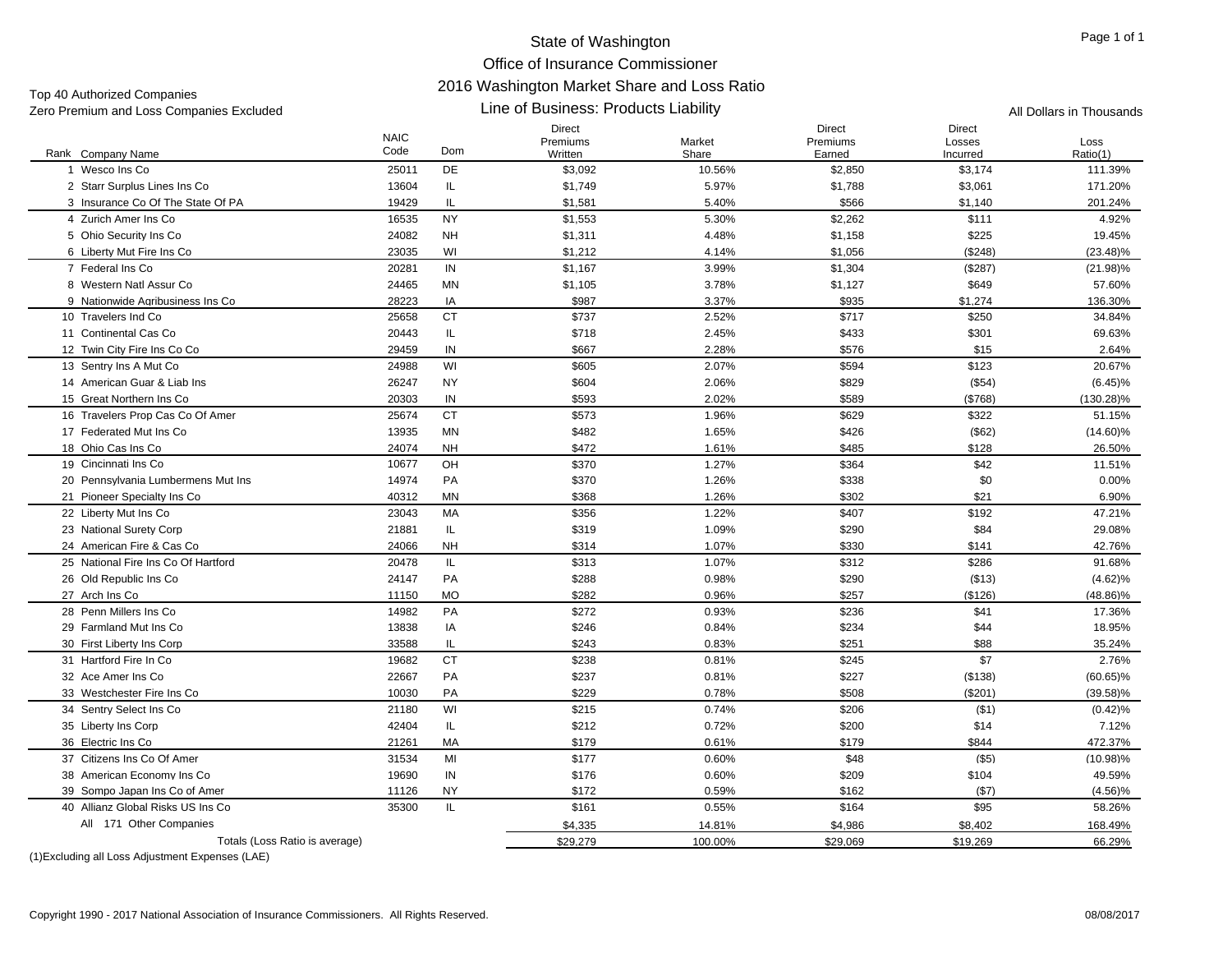Top 40 Authorized Companies<br>Zero Premium and Loss Compa

| TOP TO MUNICIPOR COMPUTION<br>Zero Premium and Loss Companies Excluded |                     |           | All Dollars in Thousands      |                 |                                     |                                     |                  |
|------------------------------------------------------------------------|---------------------|-----------|-------------------------------|-----------------|-------------------------------------|-------------------------------------|------------------|
| Rank Company Name                                                      | <b>NAIC</b><br>Code | Dom       | Direct<br>Premiums<br>Written | Market<br>Share | <b>Direct</b><br>Premiums<br>Earned | <b>Direct</b><br>Losses<br>Incurred | Loss<br>Ratio(1) |
| 1 Travelers Cas & Surety Co Of Amer                                    | 31194               | CT        | \$27,745                      | 18.54%          | \$26,700                            | (\$2,836)                           | $(10.62)\%$      |
| 2 Liberty Mut Ins Co                                                   | 23043               | МA        | \$17,975                      | 12.01%          | \$17,421                            | \$895                               | 5.14%            |
| 3 Fidelity & Deposit Co Of MD                                          | 39306               | MD        | \$10,766                      | 7.20%           | \$11,739                            | \$1,799                             | 15.32%           |
| 4 Western Surety Co                                                    | 13188               | <b>SD</b> | \$8,724                       | 5.83%           | \$7,875                             | \$943                               | 11.97%           |
| 5 Federal Ins Co                                                       | 20281               | IN        | \$7,382                       | 4.93%           | \$4,691                             | \$701                               | 14.94%           |
| 6 Contractors Bonding & Ins Co                                         | 37206               | IL.       | \$4,598                       | 3.07%           | \$4,529                             | (\$181)                             | $(4.00)\%$       |
| 7 Ohio Cas Ins Co                                                      | 24074               | <b>NH</b> | \$4,426                       | 2.96%           | \$4,284                             | \$392                               | 9.14%            |
| 8 American Contractors Ind Co                                          | 10216               | CA        | \$4,132                       | 2.76%           | \$4,271                             | \$161                               | 3.78%            |
| 9 Wesco Ins Co                                                         | 25011               | DE        | \$3,788                       | 2.53%           | \$3,816                             | \$1,432                             | 37.53%           |
| 10 International Fidelity Ins Co                                       | 11592               | <b>NJ</b> | \$3,737                       | 2.50%           | \$3,400                             | \$125                               | 3.69%            |
| 11 North Amer Specialty Ins Co                                         | 29874               | <b>NH</b> | \$3,666                       | 2.45%           | \$3,234                             | \$45                                | 1.38%            |
| 12 Berkley Ins Co                                                      | 32603               | DE        | \$3,519                       | 2.35%           | \$2,750                             | \$1,111                             | 40.39%           |
| 13 Developers Surety & Ind Co                                          | 12718               | CA        | \$3,238                       | 2.16%           | \$3,035                             | \$51                                | 1.67%            |
| 14 Hartford Fire In Co                                                 | 19682               | <b>CT</b> | \$2,972                       | 1.99%           | \$2,938                             | (\$2,511)                           | $(85.47)\%$      |
| 15 RLI Ins Co                                                          | 13056               | IL.       | \$2,781                       | 1.86%           | \$2,616                             | \$68                                | 2.59%            |
| 16 Westchester Fire Ins Co                                             | 10030               | PA        | \$2,538                       | 1.70%           | \$2,646                             | (\$542)                             | $(20.47)\%$      |
| 17 Lexon Ins Co                                                        | 13307               | TX        | \$2,360                       | 1.58%           | \$2,420                             | \$146                               | 6.01%            |
| 18 Philadelphia Ind Ins Co                                             | 18058               | PA        | \$1,962                       | 1.31%           | \$1,872                             | \$281                               | 15.03%           |
| 19 Hanover Ins Co                                                      | 22292               | <b>NH</b> | \$1,918                       | 1.28%           | \$1,618                             | \$483                               | 29.88%           |
| 20 Merchants Bonding Co a Mut                                          | 14494               | IA        | \$1,875                       | 1.25%           | \$2,042                             | \$21                                | 1.04%            |
| 21 Ironshore Ind Inc                                                   | 23647               | MN        | \$1,775                       | 1.19%           | \$1,616                             | \$376                               | 23.26%           |
| 22 Great Amer Ins Co                                                   | 16691               | OH        | \$1,707                       | 1.14%           | \$1,430                             | \$147                               | 10.26%           |
| 23 Safeco Ins Co Of Amer                                               | 24740               | <b>NH</b> | \$1,341                       | 0.90%           | \$1,648                             | (\$246)                             | $(14.92)\%$      |
| 24 Nationwide Mut Ins Co                                               | 23787               | OH        | \$1,305                       | 0.87%           | \$1,901                             | \$258                               | 13.58%           |
| 25 Indemnity Co Of CA                                                  | 25550               | CA        | \$1,253                       | 0.84%           | \$1,101                             | (\$104)                             | $(9.43)\%$       |
| 26 American Home Assur Co                                              | 19380               | <b>NY</b> | \$1,216                       | 0.81%           | \$148                               | \$6                                 | 3.73%            |
| 27 Old Republic Surety Co                                              | 40444               | WI        | \$1,134                       | 0.76%           | \$994                               | \$220                               | 22.15%           |
| 28 Continental Ins Co                                                  | 35289               | PA        | \$1,107                       | 0.74%           | \$1,145                             | \$18                                | 1.55%            |
| 29 Great Amer Alliance Ins Co                                          | 26832               | OH        | \$1,072                       | 0.72%           | \$1,066                             | \$501                               | 46.97%           |
| 30 Hartford Accident & Ind Co                                          | 22357               | СT        | \$1,027                       | 0.69%           | \$746                               | \$118                               | 15.75%           |
| 31 Travelers Cas & Surety Co                                           | 19038               | <b>CT</b> | \$997                         | 0.67%           | \$372                               | ( \$12)                             | (3.34)%          |
| 32 National Union Fire Ins Co Of Pitts                                 | 19445               | PA        | \$796                         | 0.53%           | \$331                               | \$4                                 | 1.12%            |
| 33 Atlantic Specialty Ins Co                                           | 27154               | NY        | \$761                         | 0.51%           | \$650                               | \$21                                | 3.20%            |
| 34 Argonaut Ins Co                                                     | 19801               | IL.       | \$760                         | 0.51%           | \$674                               | \$40                                | 5.99%            |
| 35 Safety Natl Cas Corp                                                | 15105               | <b>MO</b> | \$757                         | 0.51%           | \$862                               | ( \$76)                             | (8.77)%          |
| 36 Allegheny Cas Co                                                    | 13285               | <b>NJ</b> | \$685                         | 0.46%           | \$787                               | \$11                                | 1.44%            |
| 37 Cincinnati Ins Co                                                   | 10677               | OH        | \$671                         | 0.45%           | \$709                               | (\$22)                              | $(3.06)\%$       |
| 38 American Alt Ins Corp                                               | 19720               | DE        | \$615                         | 0.41%           | \$628                               | \$90                                | 14.38%           |
| 39 Hudson Ins Co                                                       | 25054               | DE        | \$525                         | 0.35%           | \$631                               | \$622                               | 98.71%           |
| 40 United States Fire Ins Co                                           | 21113               | DE        | \$524                         | 0.35%           | \$475                               | \$66                                | 13.82%           |
| All 118 Other Companies                                                |                     |           | \$9,489                       | 6.34%           | \$11,657                            | \$2,583                             | 22.16%           |
| Totals (Loss Ratio is average)                                         |                     |           |                               |                 |                                     |                                     |                  |
|                                                                        |                     |           | \$149,621                     | 100.00%         | \$143,469                           | \$7,204                             | 5.02%            |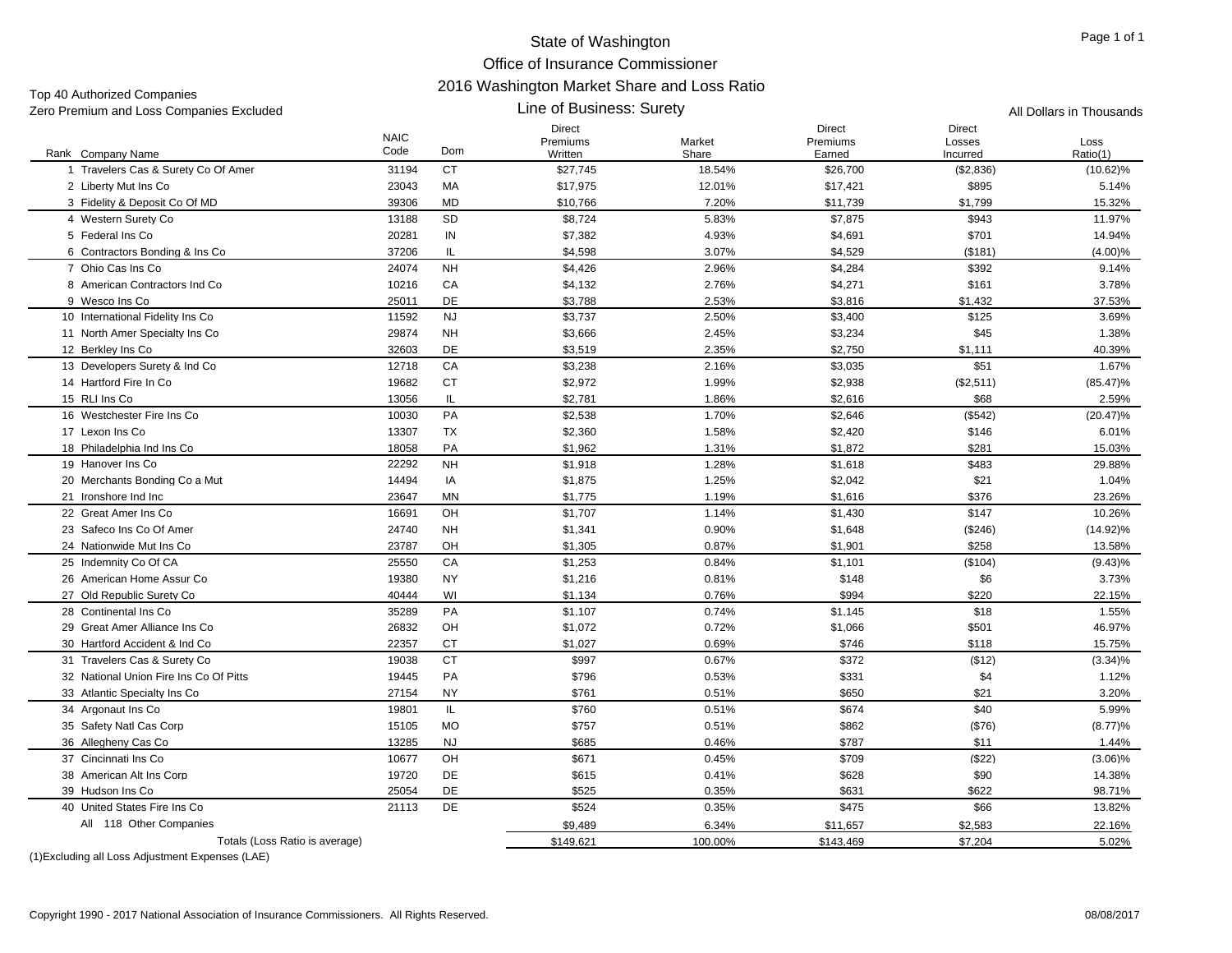# State of Washington Office of Insurance Commissioner2016 Washington Market Share and Loss Ratio Line of Business: Title and Loss Ration Market Strate and Loss Ration Market Strate Area and Loss Ration Market<br>Zero Premium Companies Excluded All Dollars in Thousands **All Dollars in Thousands** All Dollars in Thousands

| Rank Company Name                                                                  | <b>NAIC</b><br>Code | Dom       | Premiums<br>Written | Market<br>Share | Premiums<br>Earned | Losses<br>Incurred | Loss<br>Ratio(1) |
|------------------------------------------------------------------------------------|---------------------|-----------|---------------------|-----------------|--------------------|--------------------|------------------|
| First Amer Title Ins Co                                                            | 50814               | <b>NE</b> | \$107,408           | 28.93%          | \$104,941          | \$8,237            | 7.85%            |
| 2 Chicago Title Ins Co                                                             | 50229               | <b>NE</b> | \$90,813            | 24.46%          | \$89,605           | \$8,032            | 8.96%            |
| 3 Old Republic Natl Title Ins Co                                                   | 50520               | FL        | \$54,049            | 14.56%          | \$53,337           | \$1,549            | 2.90%            |
| 4 Stewart Title Guar Co                                                            | 50121               | <b>TX</b> | \$43,374            | 11.68%          | \$42,922           | \$866              | 2.02%            |
| 5 Fidelity Natl Title Ins Co                                                       | 51586               | CA        | \$32,194            | 8.67%           | \$31,929           | \$1,479            | 4.63%            |
| 6 Title Resources Guar Co                                                          | 50016               | <b>TX</b> | \$20,879            | 5.62%           | \$20,112           | \$7                | 0.03%            |
| 7 WFG Natl Title Ins Co                                                            | 51152               | SC        | \$12,469            | 3.36%           | \$11,531           | \$405              | 3.52%            |
| 8 National Title Ins Of NY Inc                                                     | 51020               | <b>NY</b> | \$6,941             | 1.87%           | \$6,667            | \$26               | 0.39%            |
| 9 Westcor Land Title Ins Co                                                        | 50050               | CA        | \$1,294             | 0.35%           | \$1,272            | \$2                | 0.16%            |
| 10 Commonwealth Land Title Ins Co                                                  | 50083               | <b>NE</b> | \$1,057             | 0.28%           | \$1,104            | (\$1,072)          | $(97.11)\%$      |
| 11 North Amer Title Ins Co                                                         | 50130               | CA        | \$830               | 0.22%           | \$790              | (\$279)            | $(35.29)\%$      |
| <b>Other Companies</b><br>All                                                      |                     |           | \$0                 | $0.00\%$        | \$0                | \$0                | 5.29%            |
|                                                                                    | Totals              |           | \$371,308           | 100.00%         | \$364,210          | \$19,252           | 5.29%            |
| (4) Excellentia and the age Additional and Express age of AEV account from Title ( |                     |           |                     |                 |                    |                    |                  |

(1) Excluding all Loss Adjustment Expenses (LAE), except for Title.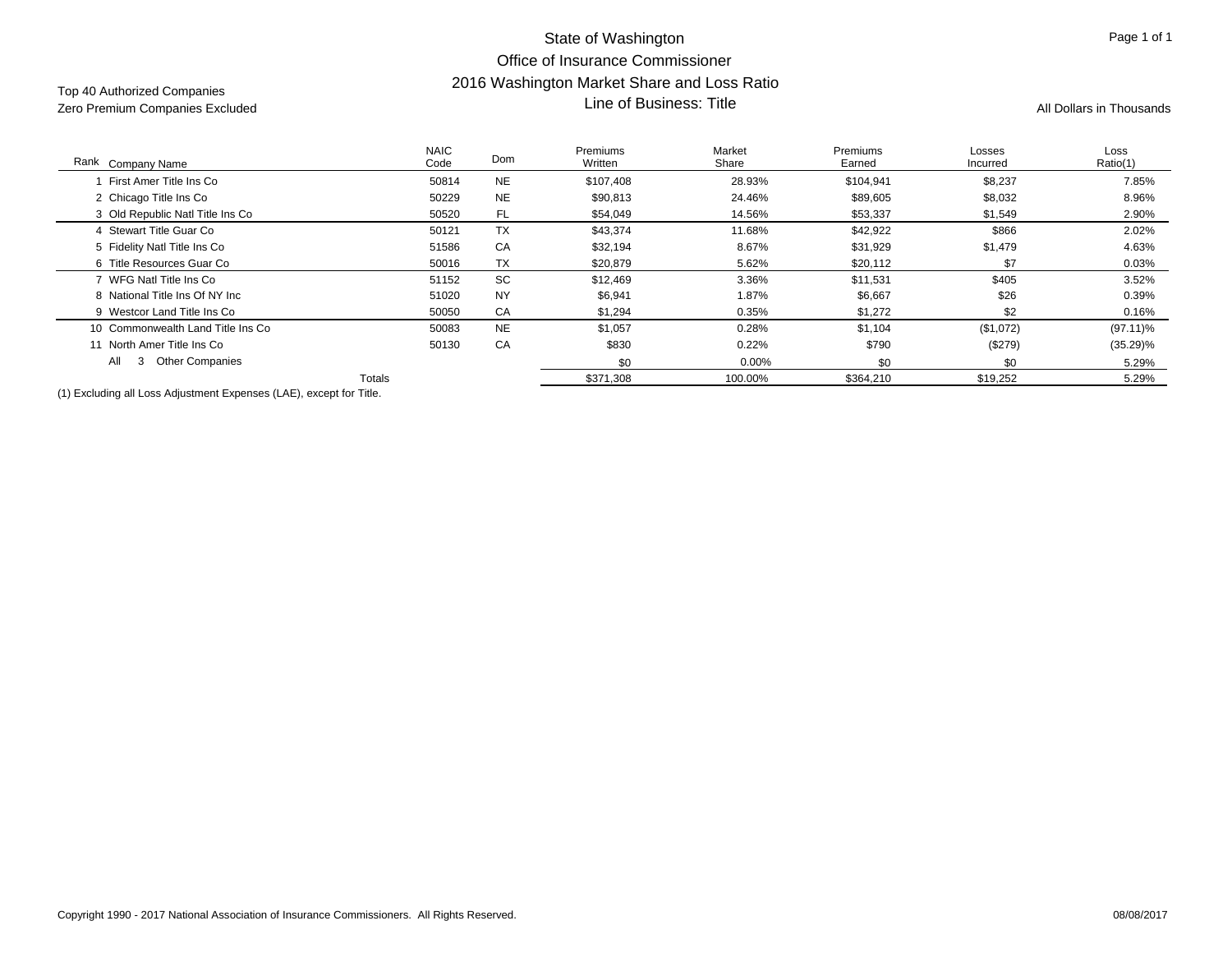| Zero Premium and Loss Companies Excluded |                     |           | All Dollars in Thousands             |                 |                                     |                              |                  |
|------------------------------------------|---------------------|-----------|--------------------------------------|-----------------|-------------------------------------|------------------------------|------------------|
| Rank Company Name                        | <b>NAIC</b><br>Code | Dom       | <b>Direct</b><br>Premiums<br>Written | Market<br>Share | <b>Direct</b><br>Premiums<br>Earned | Direct<br>Losses<br>Incurred | Loss<br>Ratio(1) |
| Dealers Assur Co                         | 16705               | OH        | \$14,226                             | 28.04%          | \$13,789                            | \$6,580                      | 47.72%           |
| 2 Universal Underwriters Ins Co.         | 41181               | IL.       | \$12,554                             | 24.74%          | \$8,414                             | \$3,966                      | 47.14%           |
| 3 Protective Prop & Cas Ins Co           | 35769               | <b>MO</b> | \$7,657                              | 15.09%          | \$6,164                             | \$3,027                      | 49.10%           |
| 4 Continental Ins Co                     | 35289               | PA        | \$5,026                              | 9.91%           | \$4,666                             | \$2,436                      | 52.20%           |
| 5 Wesco Ins Co                           | 25011               | DE        | \$5,017                              | 9.89%           | \$800                               | \$453                        | 56.65%           |
| 6 Old Republic Ins Co                    | 24147               | PA        | \$2,433                              | 4.79%           | \$5,641                             | \$1,978                      | 35.07%           |
| 7 National Cas Co                        | 11991               | OH        | \$2,068                              | 4.08%           | \$1,572                             | \$637                        | 40.54%           |
| 8 Heritage Ind Co                        | 39527               | CA        | \$972                                | 1.92%           | \$1,676                             | \$1,057                      | 63.06%           |
| 9 Starr Ind & Liab Co                    | 38318               | <b>TX</b> | \$353                                | 0.70%           | \$76                                | \$42                         | 54.61%           |
| 10 American Mercury Ins Co               | 16810               | OK        | \$289                                | 0.57%           | \$597                               | \$358                        | 59.91%           |
| 11 First Colonial Ins Co                 | 29980               | FL.       | \$214                                | 0.42%           | \$242                               | \$38                         | 15.76%           |
| 12 Evergreen Natl Ind Co                 | 12750               | OH        | \$19                                 | 0.04%           | \$9                                 | \$0                          | 0.00%            |
| 13 Great Amer Assur Co                   | 26344               | OH        | \$19                                 | 0.04%           | \$25                                | $($ \$6)                     | $(24.50)\%$      |
| 14 Lyndon Southern Ins Co                | 10051               | DE        | \$11                                 | 0.02%           | \$21                                | \$8                          | 37.07%           |
| 15 Continental Cas Co                    | 20443               | IL.       | \$9                                  | 0.02%           | \$9                                 | \$3                          | 35.94%           |
| 16 American Bankers Ins Co Of FL         | 10111               | FL.       | \$8                                  | 0.02%           | \$5                                 | \$49                         | 952.89%          |
| 17 MIC Prop & Cas Ins Corp               | 38601               | MI        | \$4                                  | 0.01%           | \$23                                | \$1                          | 3.88%            |
| 18 Virginia Surety Co Inc                | 40827               | IL.       | \$3                                  | 0.01%           | \$3                                 | \$2                          | 49.97%           |
| 19 Courtesy Ins Co                       | 26492               | FL.       | \$1                                  | 0.00%           | \$5                                 | \$0                          | 9.13%            |
| 20 Chicago Ins Co                        | 22810               | IL.       | \$0                                  | 0.00%           | \$0                                 | \$1                          | $0.00\%$         |
| 21 Firemans Fund Ins Co                  | 21873               | CA        | \$0                                  | 0.00%           | \$0                                 | \$62                         | $0.00\%$         |
| 22 Greenwich Ins Co                      | 22322               | DE        | \$0                                  | 0.00%           | \$102                               | (\$44)                       | $(43.24)\%$      |
| 23 Sutter Ins Co                         | 32107               | CA        | $($ \$68)                            | (0.13)%         | \$817                               | \$535                        | 65.47%           |
| <b>Other Companies</b><br>All<br>6       |                     |           | (\$75)                               | $(0.15)$ %      | \$50                                | (\$28)                       | $(56.48)\%$      |
| Totals (Loss Ratio is average)           |                     |           | \$50,742                             | 100.00%         | \$44.707                            | \$21,153                     | 47.31%           |

(1)Excluding all Loss Adjustment Expenses (LAE)